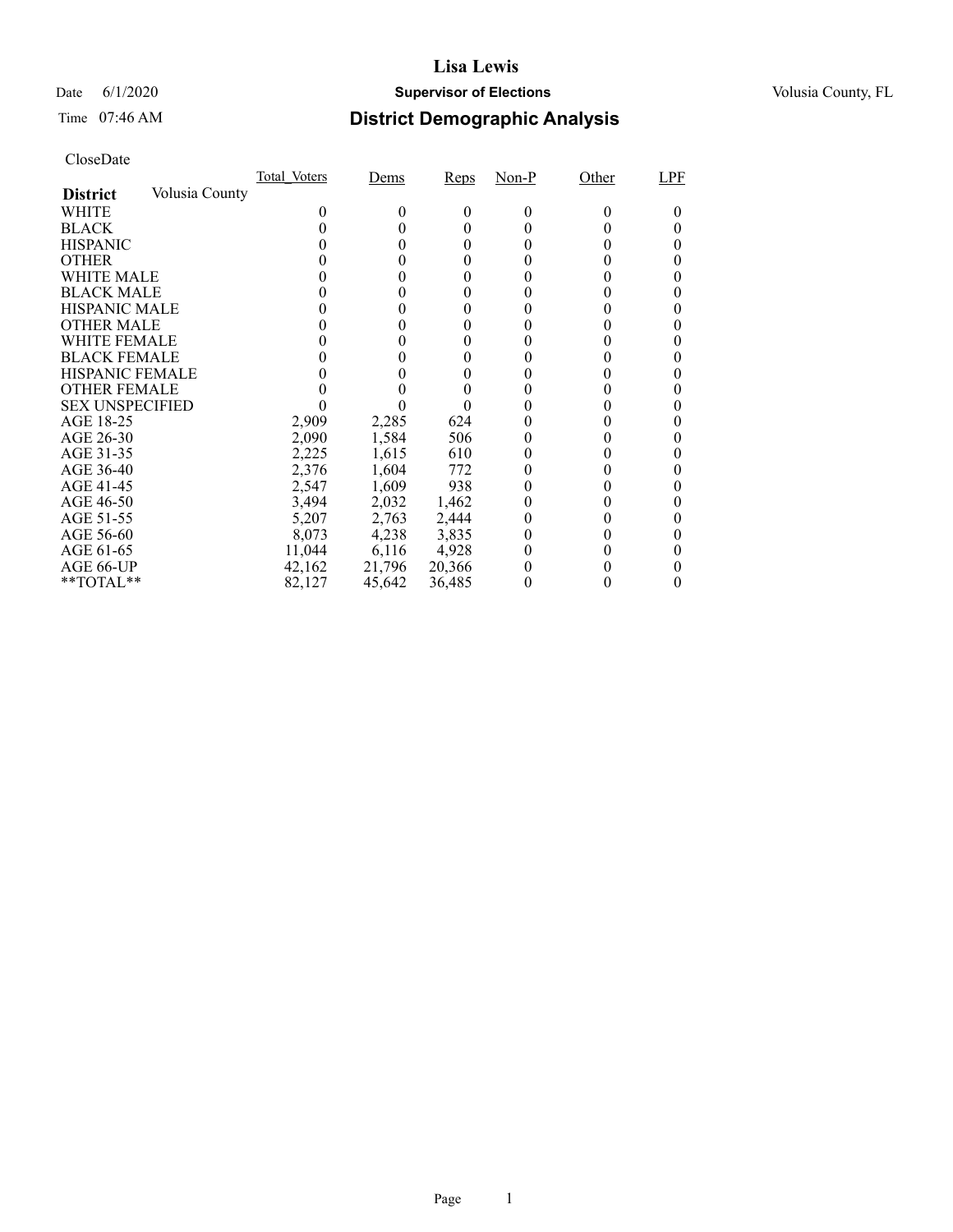#### Date 6/1/2020 **Supervisor of Elections Supervisor of Elections** Volusia County, FL

| CloseDate |
|-----------|
|-----------|

|                        |                           | Total Voters | Dems   | Reps  | Non-P | Other | LPF |
|------------------------|---------------------------|--------------|--------|-------|-------|-------|-----|
| <b>District</b>        | County Council District 1 |              |        |       |       |       |     |
| WHITE                  |                           |              | $_{0}$ | 0     | 0     | 0     |     |
| <b>BLACK</b>           |                           |              |        | 0     |       |       |     |
| <b>HISPANIC</b>        |                           |              | 0      | 0     |       |       |     |
| <b>OTHER</b>           |                           |              |        |       |       |       |     |
| WHITE MALE             |                           |              |        |       |       |       |     |
| <b>BLACK MALE</b>      |                           |              |        |       |       |       |     |
| <b>HISPANIC MALE</b>   |                           |              |        |       |       |       |     |
| <b>OTHER MALE</b>      |                           |              | $_{0}$ | 0     |       |       |     |
| WHITE FEMALE           |                           |              |        |       |       |       |     |
| <b>BLACK FEMALE</b>    |                           |              |        |       |       |       |     |
| <b>HISPANIC FEMALE</b> |                           |              |        |       |       |       |     |
| <b>OTHER FEMALE</b>    |                           |              |        |       |       |       |     |
| <b>SEX UNSPECIFIED</b> |                           |              |        |       |       |       |     |
| AGE 18-25              |                           | 692          | 530    | 162   |       |       |     |
| AGE 26-30              |                           | 478          | 339    | 139   |       |       | 0   |
| AGE 31-35              |                           | 492          | 333    | 159   |       |       |     |
| AGE 36-40              |                           | 532          | 321    | 211   |       |       |     |
| AGE 41-45              |                           | 596          | 358    | 238   |       |       |     |
| AGE 46-50              |                           | 760          | 417    | 343   |       |       |     |
| AGE 51-55              |                           | 1,112        | 555    | 557   |       |       |     |
| AGE 56-60              |                           | 1,567        | 779    | 788   |       |       |     |
| AGE 61-65              |                           | 2,130        | 1,112  | 1,018 |       |       |     |
| AGE 66-UP              |                           | 8,985        | 4,521  | 4,464 |       |       |     |
| $*$ TOTAL $*$          |                           | 17,344       | 9,265  | 8,079 |       |       |     |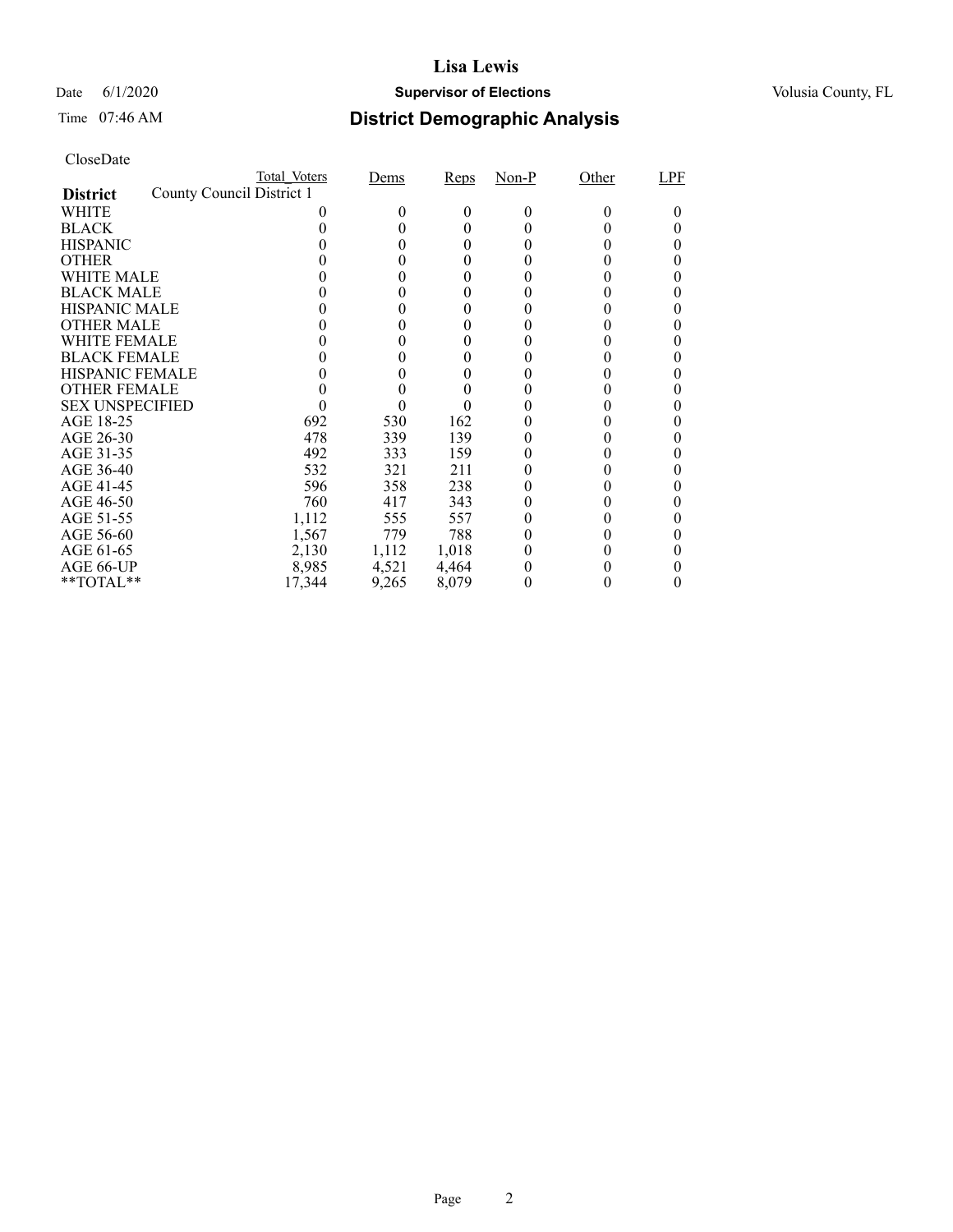#### Date 6/1/2020 **Supervisor of Elections Supervisor of Elections** Volusia County, FL

| CloseDate |
|-----------|
|-----------|

|                        |                           | Total Voters | Dems   | Reps  | Non-P | Other | LPF |
|------------------------|---------------------------|--------------|--------|-------|-------|-------|-----|
| <b>District</b>        | County Council District 2 |              |        |       |       |       |     |
| WHITE                  |                           |              | $_{0}$ | 0     | 0     |       |     |
| <b>BLACK</b>           |                           |              |        | 0     |       |       |     |
| <b>HISPANIC</b>        |                           |              | 0      | 0     |       |       |     |
| <b>OTHER</b>           |                           |              |        |       |       |       |     |
| WHITE MALE             |                           |              |        |       |       |       |     |
| <b>BLACK MALE</b>      |                           |              |        |       |       |       |     |
| <b>HISPANIC MALE</b>   |                           |              |        |       |       |       |     |
| <b>OTHER MALE</b>      |                           |              |        | 0     |       |       |     |
| WHITE FEMALE           |                           |              |        |       |       |       |     |
| <b>BLACK FEMALE</b>    |                           |              |        |       |       |       |     |
| <b>HISPANIC FEMALE</b> |                           |              |        |       |       |       |     |
| <b>OTHER FEMALE</b>    |                           |              |        |       |       |       |     |
| <b>SEX UNSPECIFIED</b> |                           |              |        | 0     |       |       |     |
| AGE 18-25              |                           | 537          | 461    | 76    |       |       |     |
| AGE 26-30              |                           | 397          | 312    | 85    |       |       | 0   |
| AGE 31-35              |                           | 403          | 313    | 90    |       |       |     |
| AGE 36-40              |                           | 414          | 301    | 113   |       |       |     |
| AGE 41-45              |                           | 421          | 296    | 125   |       |       |     |
| AGE 46-50              |                           | 586          | 384    | 202   |       |       |     |
| AGE 51-55              |                           | 941          | 562    | 379   |       |       |     |
| AGE 56-60              |                           | 1,560        | 915    | 645   |       |       |     |
| AGE 61-65              |                           | 2,137        | 1,258  | 879   |       |       |     |
| AGE 66-UP              |                           | 8,668        | 4,626  | 4,042 |       |       |     |
| $*$ TOTAL $*$          |                           | 16,064       | 9,428  | 6,636 |       |       |     |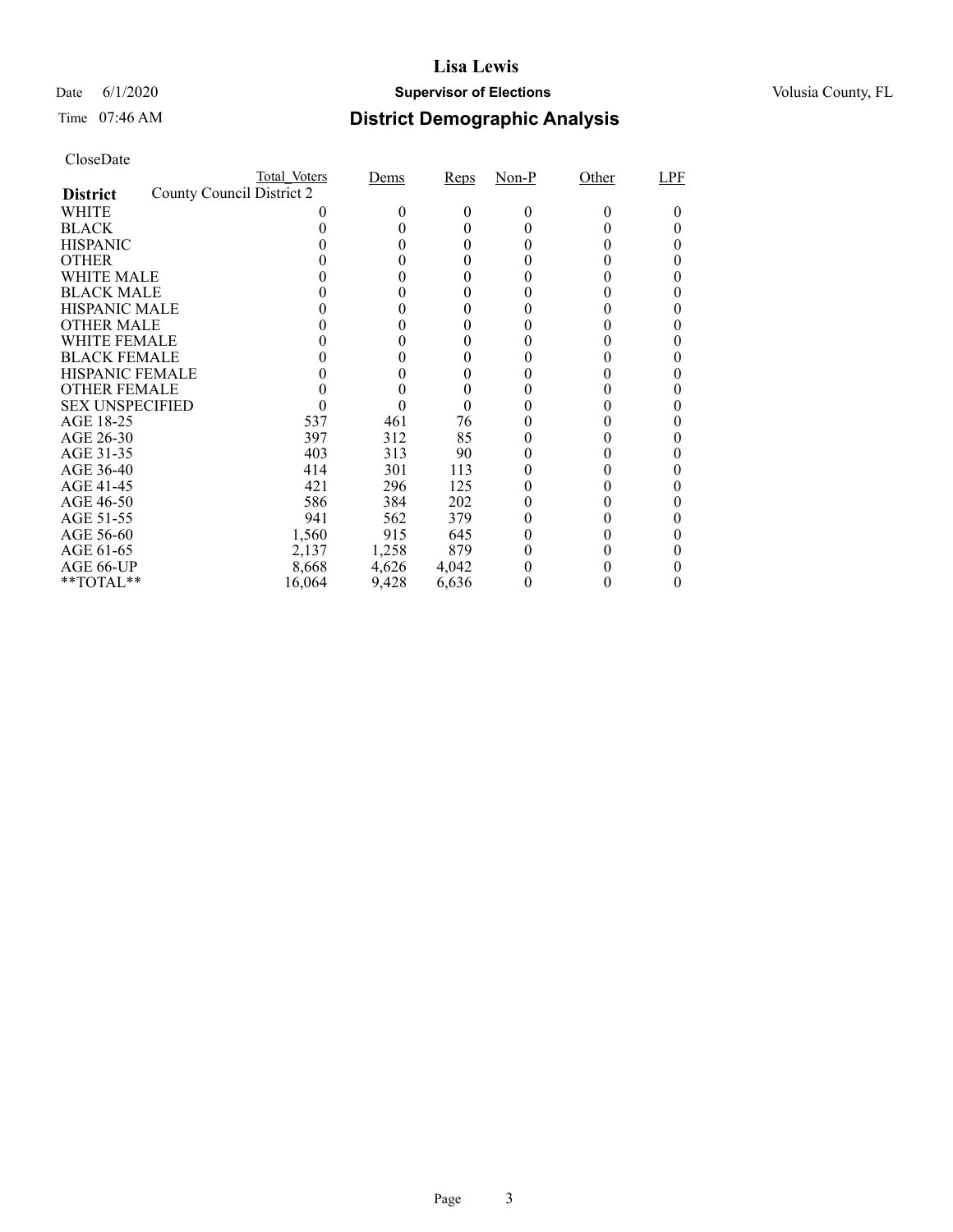#### Date 6/1/2020 **Supervisor of Elections Supervisor of Elections** Volusia County, FL

| CloseDate |
|-----------|
|-----------|

|                        |                           | Total Voters | Dems         | Reps  | $Non-P$  | Other        | LPF |
|------------------------|---------------------------|--------------|--------------|-------|----------|--------------|-----|
| <b>District</b>        | County Council District 3 |              |              |       |          |              |     |
| WHITE                  |                           |              | 0            | 0     | $\Omega$ | $\mathbf{0}$ |     |
| <b>BLACK</b>           |                           |              |              | 0     |          |              |     |
| <b>HISPANIC</b>        |                           |              | $\mathbf{0}$ | 0     |          |              |     |
| <b>OTHER</b>           |                           |              |              |       |          |              |     |
| WHITE MALE             |                           |              |              |       |          |              |     |
| <b>BLACK MALE</b>      |                           |              |              | 0     |          |              |     |
| <b>HISPANIC MALE</b>   |                           |              |              | 0     |          |              |     |
| <b>OTHER MALE</b>      |                           |              |              | 0     |          |              | 0   |
| <b>WHITE FEMALE</b>    |                           |              |              |       |          |              |     |
| <b>BLACK FEMALE</b>    |                           |              |              |       |          |              |     |
| <b>HISPANIC FEMALE</b> |                           |              |              |       |          |              |     |
| <b>OTHER FEMALE</b>    |                           |              |              |       |          |              |     |
| <b>SEX UNSPECIFIED</b> |                           |              |              |       |          |              | 0   |
| AGE 18-25              |                           | 568          | 413          | 155   |          |              |     |
| AGE 26-30              |                           | 363          | 261          | 102   |          |              |     |
| AGE 31-35              |                           | 394          | 274          | 120   |          |              |     |
| AGE 36-40              |                           | 473          | 297          | 176   |          |              |     |
| AGE 41-45              |                           | 512          | 285          | 227   |          |              |     |
| AGE 46-50              |                           | 750          | 394          | 356   |          |              |     |
| AGE 51-55              |                           | 1,087        | 485          | 602   |          |              |     |
| AGE 56-60              |                           | 1,827        | 850          | 977   |          |              |     |
| AGE 61-65              |                           | 2,651        | 1,342        | 1,309 |          |              |     |
| AGE 66-UP              |                           | 10,230       | 4,967        | 5,263 |          |              |     |
| $*$ $TOTAL**$          |                           | 18,855       | 9,568        | 9,287 |          |              |     |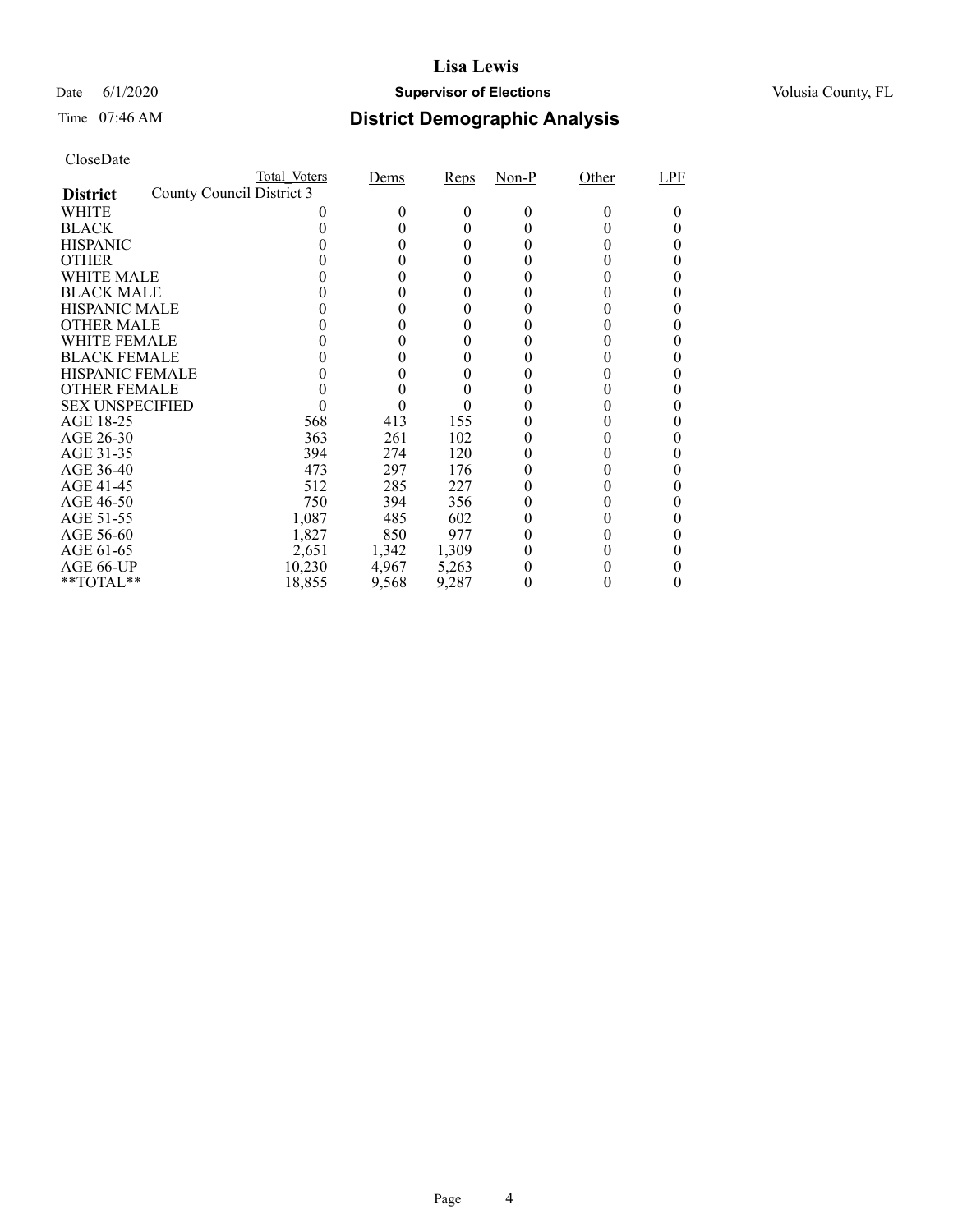#### Date 6/1/2020 **Supervisor of Elections Supervisor of Elections** Volusia County, FL

| CloseDate |
|-----------|
|-----------|

|                        |                           | Total Voters | Dems   | Reps  | Non-P | Other | LPF |
|------------------------|---------------------------|--------------|--------|-------|-------|-------|-----|
| <b>District</b>        | County Council District 4 |              |        |       |       |       |     |
| WHITE                  |                           |              | $_{0}$ | 0     | 0     |       |     |
| <b>BLACK</b>           |                           |              |        | 0     |       |       |     |
| <b>HISPANIC</b>        |                           |              |        | 0     |       |       |     |
| <b>OTHER</b>           |                           |              |        |       |       |       |     |
| WHITE MALE             |                           |              |        |       |       |       |     |
| <b>BLACK MALE</b>      |                           |              |        |       |       |       |     |
| <b>HISPANIC MALE</b>   |                           |              |        |       |       |       |     |
| <b>OTHER MALE</b>      |                           |              |        | 0     |       |       |     |
| WHITE FEMALE           |                           |              |        |       |       |       |     |
| <b>BLACK FEMALE</b>    |                           |              |        |       |       |       |     |
| <b>HISPANIC FEMALE</b> |                           |              |        |       |       |       |     |
| <b>OTHER FEMALE</b>    |                           |              |        |       |       |       |     |
| <b>SEX UNSPECIFIED</b> |                           |              |        |       |       |       |     |
| AGE 18-25              |                           | 580          | 442    | 138   |       |       |     |
| AGE 26-30              |                           | 399          | 306    | 93    |       |       |     |
| AGE 31-35              |                           | 436          | 312    | 124   |       |       |     |
| AGE 36-40              |                           | 421          | 289    | 132   |       |       |     |
| AGE 41-45              |                           | 489          | 314    | 175   |       |       |     |
| AGE 46-50              |                           | 693          | 392    | 301   |       |       |     |
| AGE 51-55              |                           | 1,078        | 612    | 466   |       |       |     |
| AGE 56-60              |                           | 1,719        | 931    | 788   |       |       |     |
| AGE 61-65              |                           | 2,430        | 1,404  | 1,026 |       |       |     |
| AGE 66-UP              |                           | 9,487        | 4,980  | 4,507 |       |       |     |
| $*$ TOTAL $*$          |                           | 17,732       | 9,982  | 7,750 |       |       |     |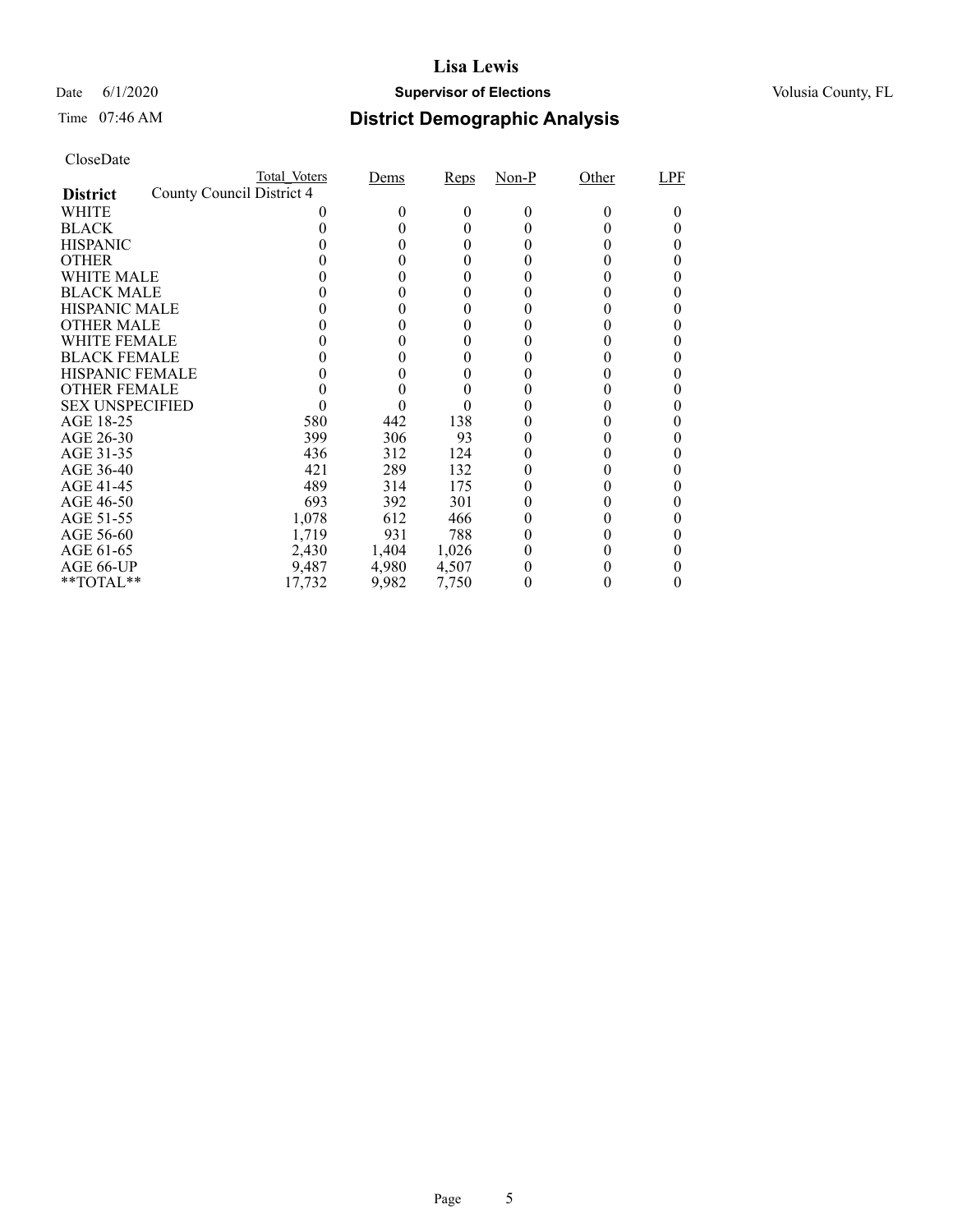#### Date 6/1/2020 **Supervisor of Elections Supervisor of Elections** Volusia County, FL

| CloseDate |
|-----------|
|-----------|

|                        |                           | Total Voters | Dems   | Reps     | Non-P | Other | LPF |
|------------------------|---------------------------|--------------|--------|----------|-------|-------|-----|
| <b>District</b>        | County Council District 5 |              |        |          |       |       |     |
| WHITE                  |                           |              | $_{0}$ | $^{(1)}$ | 0     |       |     |
| <b>BLACK</b>           |                           |              |        | 0        |       |       |     |
| <b>HISPANIC</b>        |                           |              |        |          |       |       |     |
| <b>OTHER</b>           |                           |              |        |          |       |       |     |
| WHITE MALE             |                           |              |        |          |       |       |     |
| <b>BLACK MALE</b>      |                           |              |        |          |       |       |     |
| <b>HISPANIC MALE</b>   |                           |              |        |          |       |       |     |
| <b>OTHER MALE</b>      |                           |              |        | 0        |       |       | 0   |
| <b>WHITE FEMALE</b>    |                           |              |        |          |       |       |     |
| <b>BLACK FEMALE</b>    |                           |              |        |          |       |       |     |
| <b>HISPANIC FEMALE</b> |                           |              |        |          |       |       |     |
| <b>OTHER FEMALE</b>    |                           |              |        |          |       |       |     |
| <b>SEX UNSPECIFIED</b> |                           |              |        |          |       |       |     |
| AGE 18-25              |                           | 532          | 439    | 93       |       |       |     |
| AGE 26-30              |                           | 453          | 366    | 87       |       |       |     |
| AGE 31-35              |                           | 500          | 383    | 117      |       |       |     |
| AGE 36-40              |                           | 536          | 396    | 140      |       |       |     |
| AGE 41-45              |                           | 529          | 356    | 173      |       |       |     |
| AGE 46-50              |                           | 705          | 445    | 260      |       |       |     |
| AGE 51-55              |                           | 989          | 549    | 440      |       |       |     |
| AGE 56-60              |                           | 1,400        | 763    | 637      |       |       |     |
| AGE 61-65              |                           | 1,696        | 1,000  | 696      |       |       |     |
| AGE 66-UP              |                           | 4,792        | 2,702  | 2,090    |       |       |     |
| $*$ TOTAL $*$          |                           | 12,132       | 7,399  | 4,733    |       |       |     |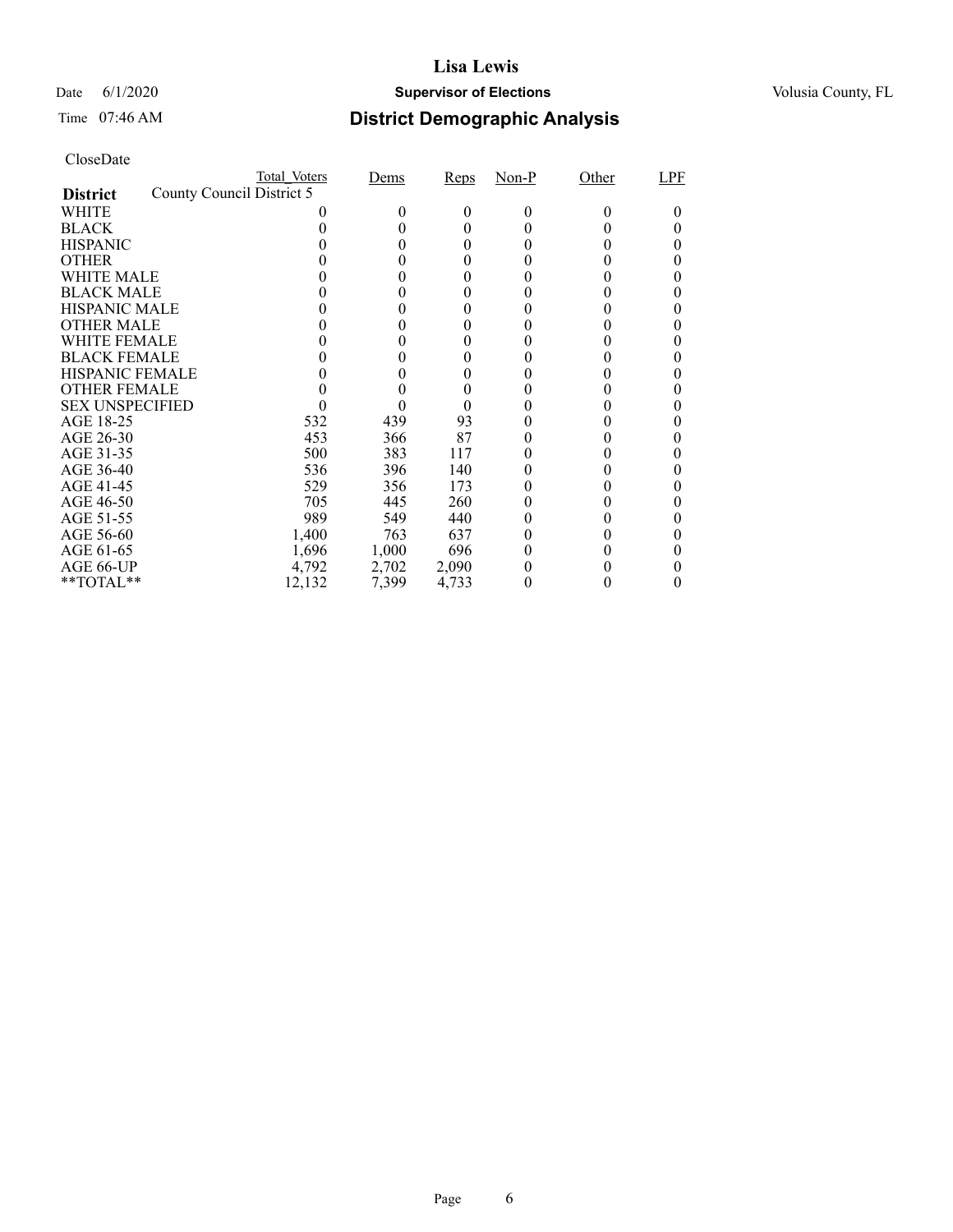#### Date 6/1/2020 **Supervisor of Elections Supervisor of Elections** Volusia County, FL

### Time 07:46 AM **District Demographic Analysis**

|                        | Total Voters                 | Dems | Reps           | $Non-P$ | Other | LPF |
|------------------------|------------------------------|------|----------------|---------|-------|-----|
| <b>District</b>        | Indigo Community Development |      |                |         |       |     |
| WHITE                  |                              |      |                |         |       |     |
| <b>BLACK</b>           |                              |      |                |         |       |     |
| <b>HISPANIC</b>        |                              |      |                |         |       |     |
| <b>OTHER</b>           |                              |      |                |         |       |     |
| WHITE MALE             |                              |      |                |         |       |     |
| <b>BLACK MALE</b>      |                              |      |                |         |       |     |
| <b>HISPANIC MALE</b>   |                              |      |                |         |       |     |
| <b>OTHER MALE</b>      |                              |      |                |         |       |     |
| <b>WHITE FEMALE</b>    |                              |      |                |         |       |     |
| <b>BLACK FEMALE</b>    |                              |      |                |         |       |     |
| <b>HISPANIC FEMALE</b> |                              |      |                |         |       |     |
| <b>OTHER FEMALE</b>    |                              |      |                |         |       |     |
| <b>SEX UNSPECIFIED</b> |                              |      |                |         |       |     |
| AGE 18-25              | 12                           | 9    |                |         |       |     |
| AGE 26-30              | 15                           | 13   | $\overline{c}$ |         |       |     |
| AGE 31-35              | 18                           | 15   | 3              |         |       |     |
| AGE 36-40              | 12                           | 8    | 4              |         |       |     |
| AGE 41-45              | 21                           | 16   | 5              |         |       |     |
| AGE 46-50              | 21                           | 12   | 9              |         |       |     |
| AGE 51-55              | 20                           | 9    | 11             |         |       |     |
| AGE 56-60              | 35                           | 15   | 20             |         |       |     |
| AGE 61-65              | 53                           | 30   | 23             |         |       |     |
| AGE 66-UP              | 159                          | 68   | 91             |         |       |     |
| **TOTAL**              | 366                          | 195  | 171            |         |       |     |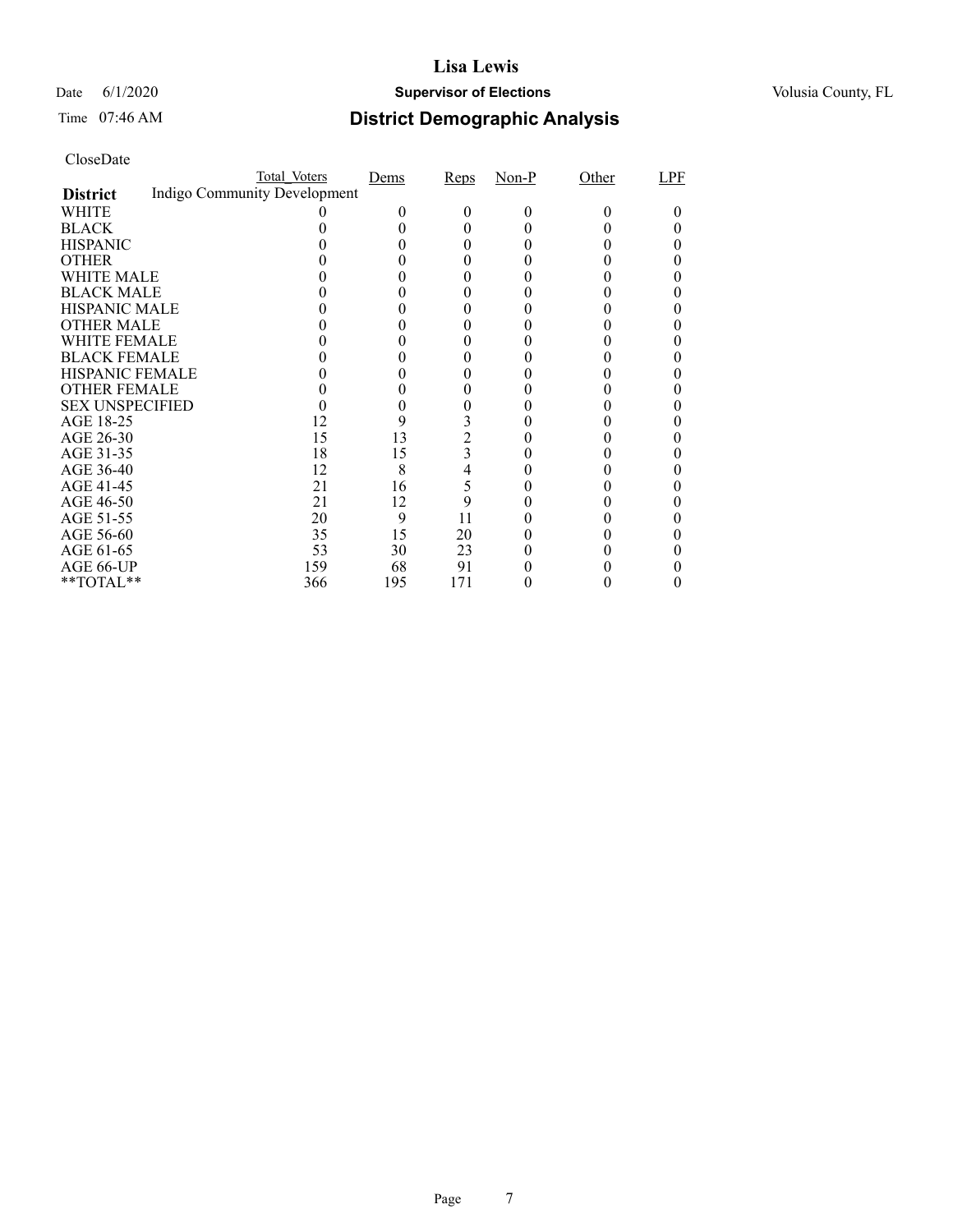#### Date 6/1/2020 **Supervisor of Elections Supervisor of Elections** Volusia County, FL

### Time 07:46 AM **District Demographic Analysis**

|                        |                  | Total Voters | Dems | Reps           | $Non-P$ | Other  | LPF |
|------------------------|------------------|--------------|------|----------------|---------|--------|-----|
| <b>District</b>        | Orlandia Heights |              |      |                |         |        |     |
| WHITE                  |                  |              |      | 0              | 0       | $_{0}$ |     |
| <b>BLACK</b>           |                  |              |      |                |         |        |     |
| <b>HISPANIC</b>        |                  |              |      |                |         |        |     |
| <b>OTHER</b>           |                  |              |      |                |         |        |     |
| WHITE MALE             |                  |              |      |                |         |        |     |
| <b>BLACK MALE</b>      |                  |              |      |                |         |        |     |
| <b>HISPANIC MALE</b>   |                  |              |      |                |         |        |     |
| <b>OTHER MALE</b>      |                  |              |      |                |         |        |     |
| WHITE FEMALE           |                  |              |      |                |         |        |     |
| <b>BLACK FEMALE</b>    |                  |              |      |                |         |        |     |
| HISPANIC FEMALE        |                  |              |      |                |         |        |     |
| <b>OTHER FEMALE</b>    |                  |              |      |                |         |        |     |
| <b>SEX UNSPECIFIED</b> |                  |              |      |                |         |        |     |
| AGE 18-25              |                  |              | 6    |                |         |        |     |
| AGE 26-30              |                  |              |      |                |         |        |     |
| AGE 31-35              |                  |              |      |                |         |        |     |
| AGE 36-40              |                  |              |      |                |         |        |     |
| AGE 41-45              |                  |              |      | 3              |         |        |     |
| AGE 46-50              |                  | h            | 4    | $\overline{2}$ |         |        |     |
| AGE 51-55              |                  | 14           |      | 9              |         |        |     |
| AGE 56-60              |                  | 30           | 10   | 20             |         |        |     |
| AGE 61-65              |                  | 27           | 15   | 12             |         |        |     |
| AGE 66-UP              |                  | 65           | 34   | 31             |         |        |     |
| $*$ $TOTAL**$          |                  | 173          | 88   | 85             |         |        |     |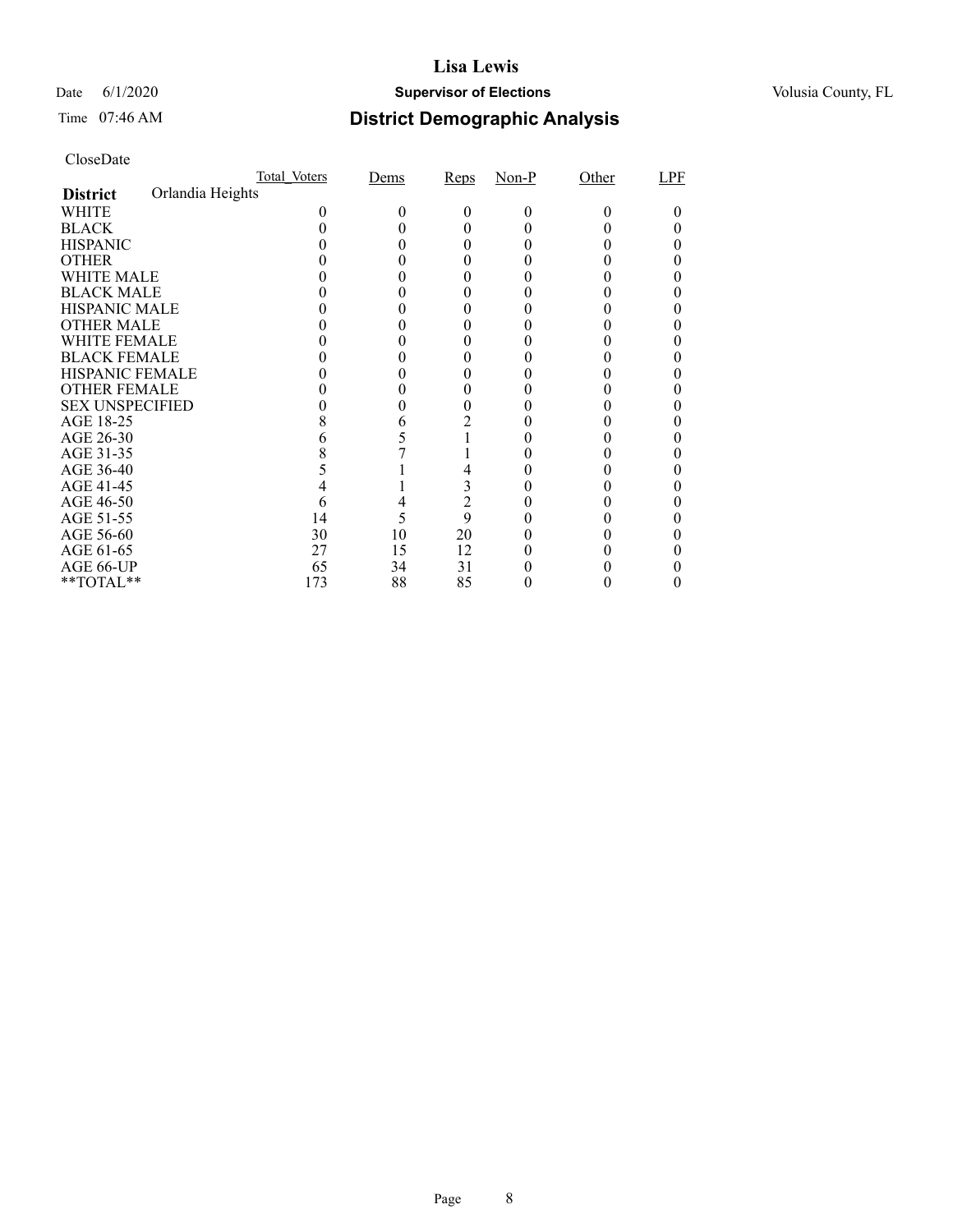#### Date 6/1/2020 **Supervisor of Elections Supervisor of Elections** Volusia County, FL

| CloseDate |
|-----------|
|-----------|

|                                             | Total Voters | Dems   | Reps   | Non-P        | Other        | LPF |
|---------------------------------------------|--------------|--------|--------|--------------|--------------|-----|
| Congressional District 6<br><b>District</b> |              |        |        |              |              |     |
| WHITE                                       |              |        | 0      | $\Omega$     | $\mathbf{0}$ |     |
| <b>BLACK</b>                                |              |        | 0      |              |              |     |
| <b>HISPANIC</b>                             |              |        | 0      |              |              |     |
| <b>OTHER</b>                                |              |        |        |              |              |     |
| WHITE MALE                                  |              |        |        |              |              |     |
| <b>BLACK MALE</b>                           |              |        |        |              |              |     |
| <b>HISPANIC MALE</b>                        |              |        |        |              |              |     |
| <b>OTHER MALE</b>                           |              |        | 0      |              |              |     |
| WHITE FEMALE                                |              |        |        |              |              |     |
| <b>BLACK FEMALE</b>                         |              |        |        |              |              |     |
| <b>HISPANIC FEMALE</b>                      |              |        |        |              |              |     |
| <b>OTHER FEMALE</b>                         |              |        |        |              |              |     |
| <b>SEX UNSPECIFIED</b>                      |              |        |        |              |              |     |
| AGE 18-25                                   | 2,909        | 2,285  | 624    |              |              |     |
| AGE 26-30                                   | 2,090        | 1,584  | 506    | $\mathbf{0}$ |              |     |
| AGE 31-35                                   | 2,225        | 1,615  | 610    |              |              |     |
| AGE 36-40                                   | 2,376        | 1,604  | 772    |              |              |     |
| AGE 41-45                                   | 2,547        | 1,609  | 938    |              |              |     |
| AGE 46-50                                   | 3,494        | 2,032  | 1,462  |              |              |     |
| AGE 51-55                                   | 5,207        | 2,763  | 2,444  | $_{0}$       |              |     |
| AGE 56-60                                   | 8,073        | 4,238  | 3,835  |              |              |     |
| AGE 61-65                                   | 11,044       | 6,116  | 4,928  |              |              |     |
| AGE 66-UP                                   | 42,162       | 21,796 | 20,366 |              |              |     |
| $*$ $TOTAL**$                               | 82,127       | 45,642 | 36,485 |              |              |     |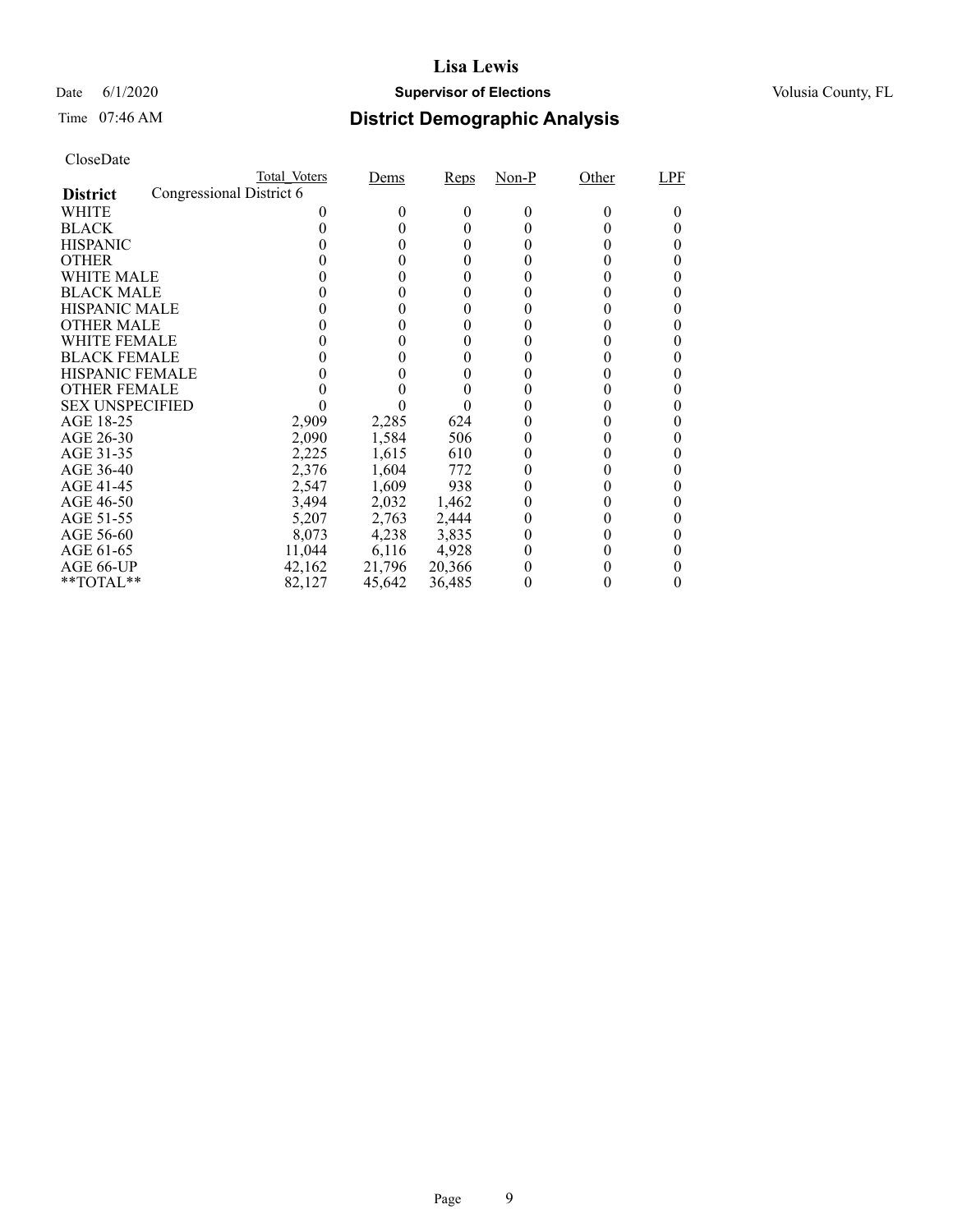#### Date 6/1/2020 **Supervisor of Elections Supervisor of Elections** Volusia County, FL

# Time 07:46 AM **District Demographic Analysis**

|                        |                     | Total Voters | Dems  | Reps     | $Non-P$ | Other    | LPF |
|------------------------|---------------------|--------------|-------|----------|---------|----------|-----|
| <b>District</b>        | Unincorporated Area |              |       |          |         |          |     |
| WHITE                  |                     |              | 0     | $^{(1)}$ | 0       | $^{(1)}$ |     |
| <b>BLACK</b>           |                     |              |       | 0        |         |          |     |
| <b>HISPANIC</b>        |                     |              | 0     | $_{0}$   |         |          |     |
| <b>OTHER</b>           |                     |              |       | 0        |         |          |     |
| WHITE MALE             |                     |              | 0     | $_{0}$   |         |          |     |
| <b>BLACK MALE</b>      |                     |              |       |          |         |          |     |
| <b>HISPANIC MALE</b>   |                     |              |       |          |         |          |     |
| <b>OTHER MALE</b>      |                     |              |       | 0        |         |          |     |
| WHITE FEMALE           |                     |              |       | 0        |         |          |     |
| <b>BLACK FEMALE</b>    |                     |              |       | 0        |         |          |     |
| <b>HISPANIC FEMALE</b> |                     |              |       |          |         |          |     |
| <b>OTHER FEMALE</b>    |                     |              |       | 0        |         |          |     |
| <b>SEX UNSPECIFIED</b> |                     |              |       |          |         |          |     |
| AGE 18-25              |                     | 595          | 410   | 185      |         |          |     |
| AGE 26-30              |                     | 396          | 254   | 142      |         |          |     |
| AGE 31-35              |                     | 461          | 290   | 171      |         |          |     |
| AGE 36-40              |                     | 457          | 244   | 213      |         |          |     |
| AGE 41-45              |                     | 519          | 260   | 259      |         |          |     |
| AGE 46-50              |                     | 756          | 345   | 411      | 0       |          |     |
| AGE 51-55              |                     | 1,223        | 533   | 690      |         |          |     |
| AGE 56-60              |                     | 1,957        | 852   | 1,105    |         |          |     |
| AGE 61-65              |                     | 2,600        | 1,279 | 1,321    |         |          |     |
| AGE 66-UP              |                     | 9,613        | 4,547 | 5,066    |         |          |     |
| **TOTAL**              |                     | 18,577       | 9,014 | 9,563    | 0       |          | 0   |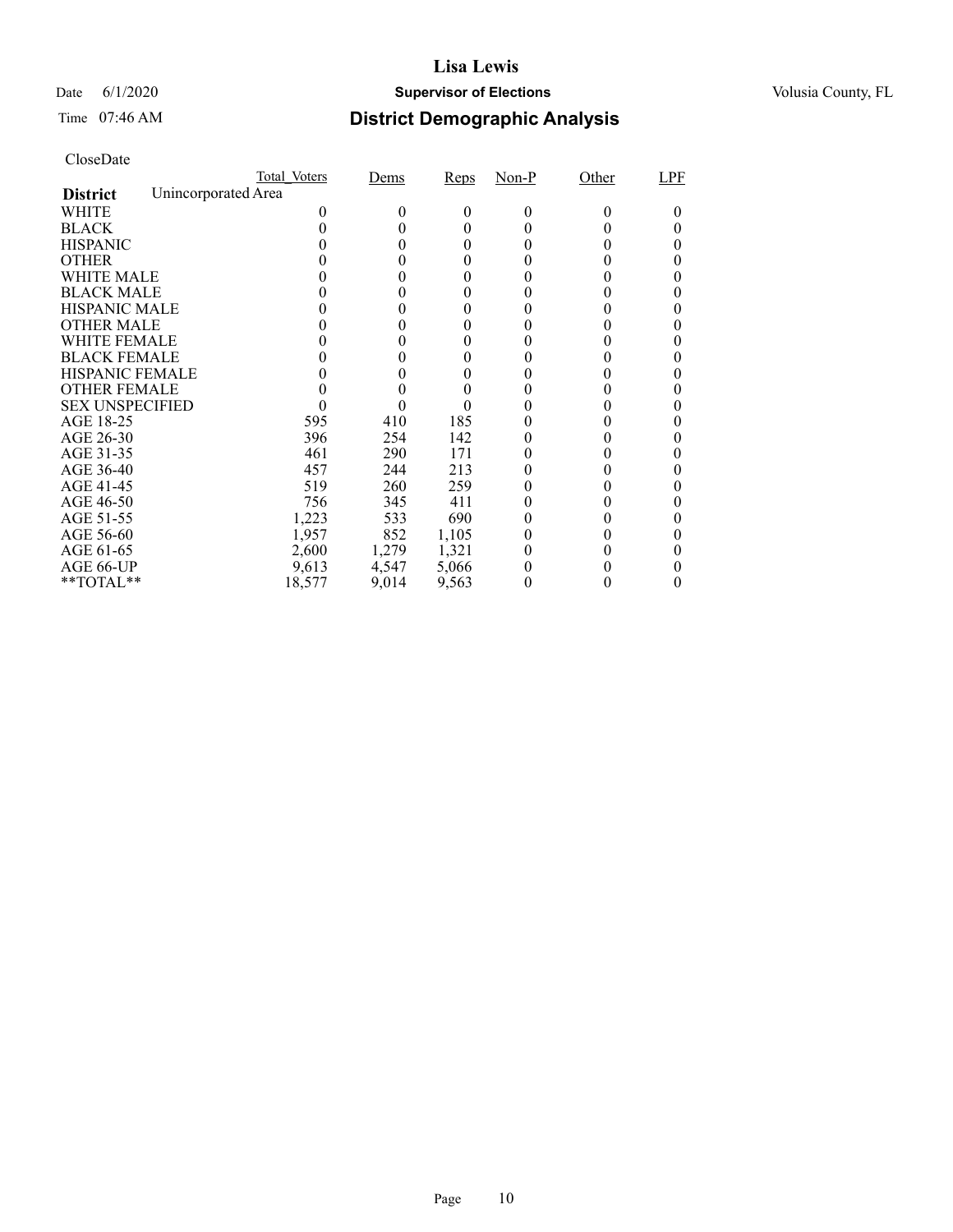#### Date 6/1/2020 **Supervisor of Elections Supervisor of Elections** Volusia County, FL

### Time 07:46 AM **District Demographic Analysis**

|                        |               | Total Voters | Dems  | Reps  | $Non-P$      | Other | LPF |
|------------------------|---------------|--------------|-------|-------|--------------|-------|-----|
| <b>District</b>        | Daytona Beach |              |       |       |              |       |     |
| WHITE                  |               | 0            | 0     | 0     | $\Omega$     | 0     | 0   |
| <b>BLACK</b>           |               |              | 0     | 0     | $_{0}$       |       |     |
| <b>HISPANIC</b>        |               |              | 0     | 0     |              | 0     | 0   |
| <b>OTHER</b>           |               |              | 0     | 0     |              |       | 0   |
| WHITE MALE             |               |              |       | 0     |              |       |     |
| <b>BLACK MALE</b>      |               |              |       | 0     |              |       | 0   |
| <b>HISPANIC MALE</b>   |               |              |       | 0     |              |       |     |
| <b>OTHER MALE</b>      |               |              | 0     | 0     | $\mathbf{0}$ | 0     | 0   |
| <b>WHITE FEMALE</b>    |               |              |       | 0     |              |       | 0   |
| <b>BLACK FEMALE</b>    |               |              |       | 0     |              |       |     |
| <b>HISPANIC FEMALE</b> |               |              |       | 0     |              |       | 0   |
| <b>OTHER FEMALE</b>    |               |              |       | 0     |              |       |     |
| <b>SEX UNSPECIFIED</b> |               |              |       | 0     |              |       | 0   |
| AGE 18-25              |               | 382          | 329   | 53    |              |       |     |
| AGE 26-30              |               | 245          | 208   | 37    | $_{0}$       |       | 0   |
| AGE 31-35              |               | 263          | 222   | 41    |              |       |     |
| AGE 36-40              |               | 232          | 198   | 34    |              |       | 0   |
| AGE 41-45              |               | 290          | 240   | 50    |              |       | 0   |
| AGE 46-50              |               | 358          | 257   | 101   |              |       |     |
| AGE 51-55              |               | 577          | 429   | 148   |              | 0     | 0   |
| AGE 56-60              |               | 849          | 571   | 278   |              |       |     |
| AGE 61-65              |               | 1,211        | 840   | 371   |              |       | 0   |
| AGE 66-UP              |               | 4,139        | 2,640 | 1,499 |              |       |     |
| $*$ $TOTAL**$          |               | 8,546        | 5,934 | 2,612 | 0            |       | I)  |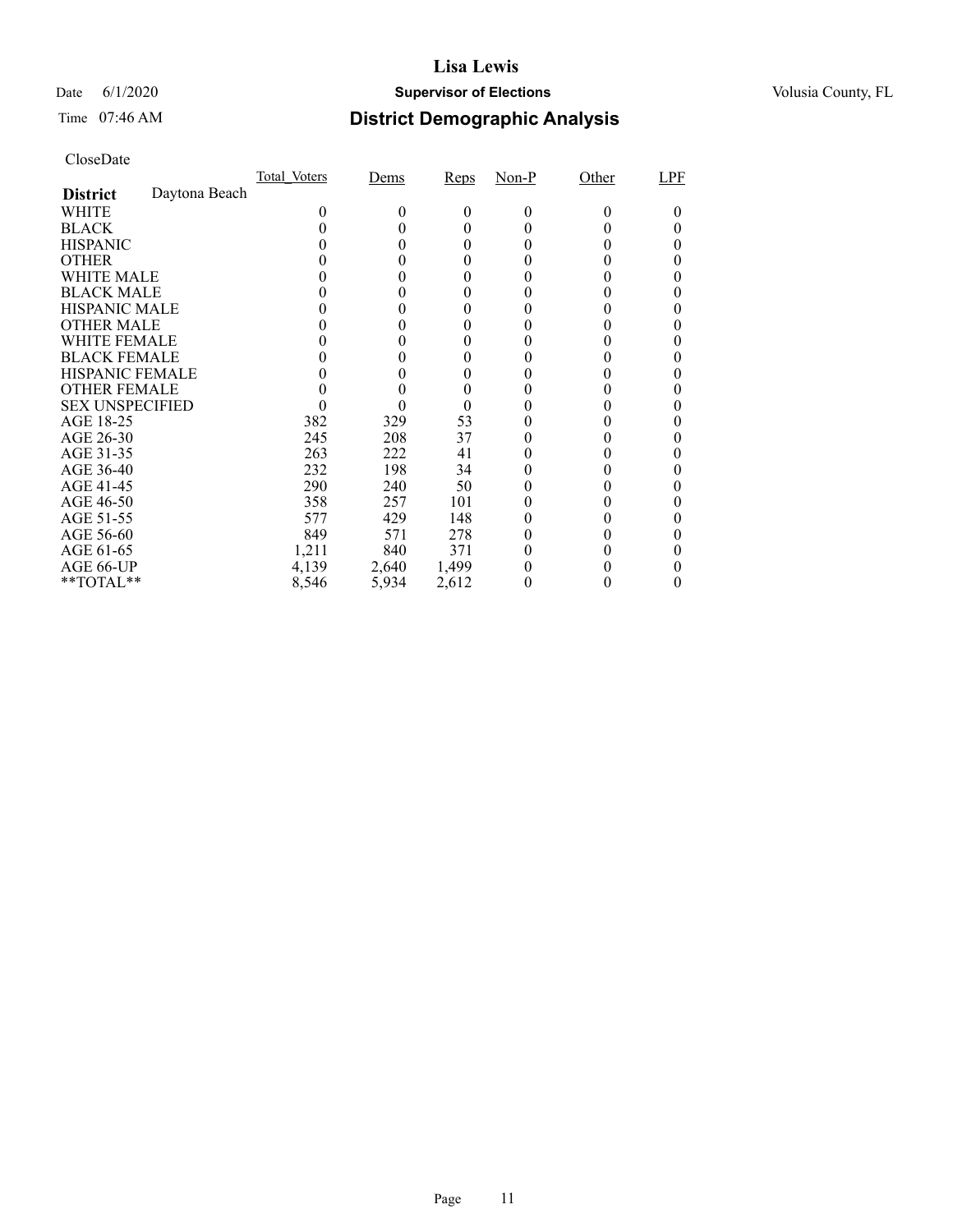#### Date 6/1/2020 **Supervisor of Elections Supervisor of Elections** Volusia County, FL

# Time 07:46 AM **District Demographic Analysis**

|                        |                      | Total Voters | Dems | Reps | $Non-P$ | Other  | LPF |
|------------------------|----------------------|--------------|------|------|---------|--------|-----|
| <b>District</b>        | Daytona Beach Shores |              |      |      |         |        |     |
| WHITE                  |                      |              |      | 0    | 0       | $_{0}$ |     |
| <b>BLACK</b>           |                      |              |      |      |         |        |     |
| <b>HISPANIC</b>        |                      |              |      | 0    |         |        |     |
| <b>OTHER</b>           |                      |              |      |      |         |        |     |
| WHITE MALE             |                      |              |      |      |         |        |     |
| <b>BLACK MALE</b>      |                      |              |      |      |         |        |     |
| <b>HISPANIC MALE</b>   |                      |              |      |      |         |        |     |
| <b>OTHER MALE</b>      |                      |              |      |      |         |        |     |
| WHITE FEMALE           |                      |              |      |      |         |        |     |
| <b>BLACK FEMALE</b>    |                      |              |      |      |         |        |     |
| <b>HISPANIC FEMALE</b> |                      |              |      |      |         |        |     |
| <b>OTHER FEMALE</b>    |                      |              |      |      |         |        |     |
| <b>SEX UNSPECIFIED</b> |                      |              |      |      |         |        |     |
| AGE 18-25              |                      | 13           | 12   |      |         |        |     |
| AGE 26-30              |                      | 9            | 5    |      |         |        |     |
| AGE 31-35              |                      | 11           | 8    | 3    |         |        |     |
| AGE 36-40              |                      | 11           | 6    | 5    |         |        |     |
| AGE 41-45              |                      | 12           | 5    |      |         |        |     |
| AGE 46-50              |                      | 14           | 9    | 5    |         |        |     |
| AGE 51-55              |                      | 53           | 27   | 26   |         |        |     |
| AGE 56-60              |                      | 108          | 44   | 64   |         |        |     |
| AGE 61-65              |                      | 158          | 66   | 92   |         |        |     |
| AGE 66-UP              |                      | 964          | 385  | 579  |         |        |     |
| **TOTAL**              |                      | 1,353        | 567  | 786  |         |        |     |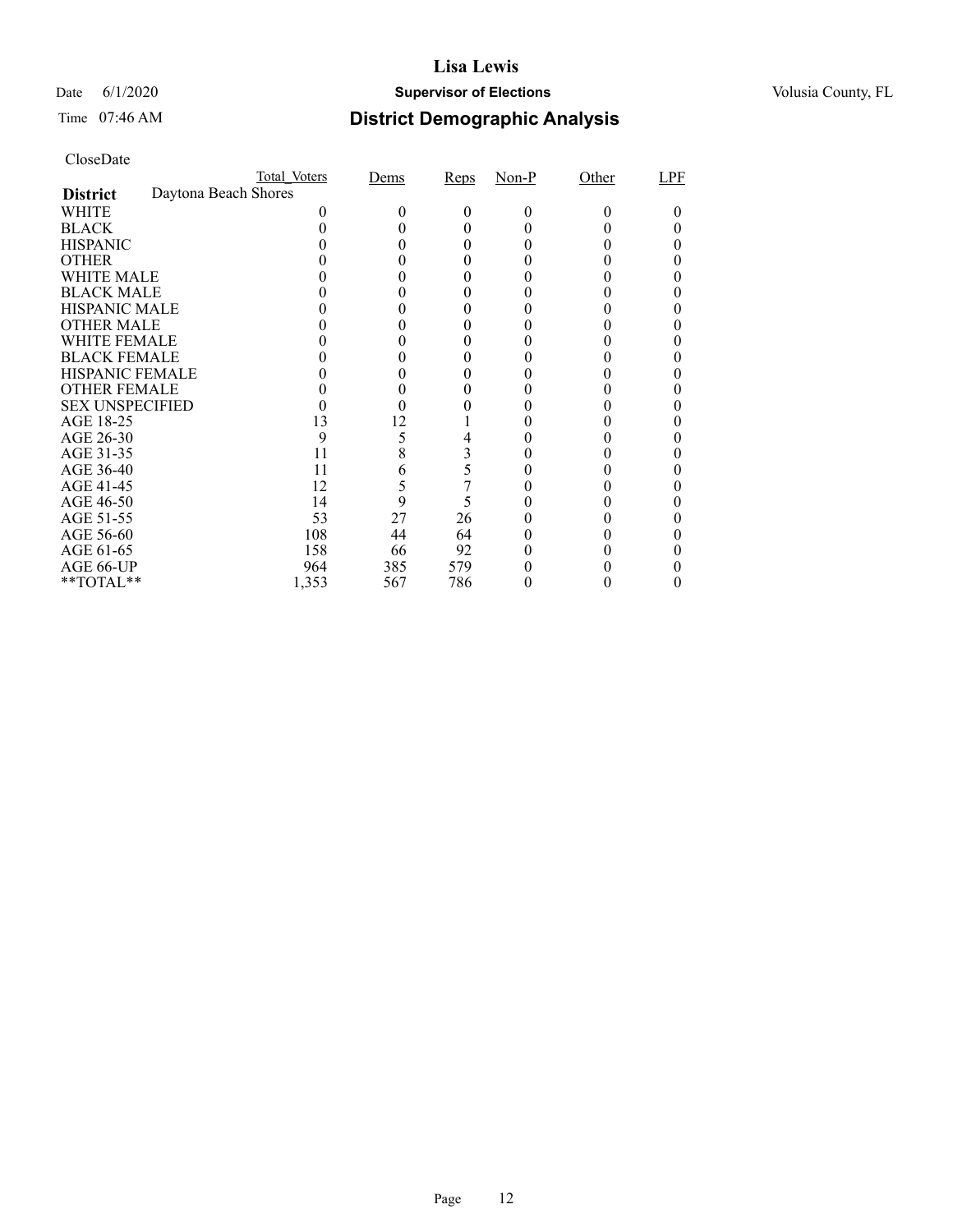#### Date 6/1/2020 **Supervisor of Elections Supervisor of Elections** Volusia County, FL

### Time 07:46 AM **District Demographic Analysis**

|                        |        | Total Voters | Dems  | Reps     | Non-P | Other | LPF |
|------------------------|--------|--------------|-------|----------|-------|-------|-----|
| <b>District</b>        | DeBary |              |       |          |       |       |     |
| WHITE                  |        | 0            | 0     | $\theta$ | 0     | 0     |     |
| <b>BLACK</b>           |        |              |       | 0        |       |       |     |
| <b>HISPANIC</b>        |        |              |       | $_{0}$   |       |       |     |
| <b>OTHER</b>           |        |              |       |          |       |       |     |
| WHITE MALE             |        |              |       |          |       |       |     |
| <b>BLACK MALE</b>      |        |              |       | 0        |       |       |     |
| <b>HISPANIC MALE</b>   |        |              |       |          |       |       |     |
| <b>OTHER MALE</b>      |        |              |       | 0        |       |       |     |
| WHITE FEMALE           |        |              |       |          |       |       |     |
| <b>BLACK FEMALE</b>    |        |              |       |          |       |       |     |
| <b>HISPANIC FEMALE</b> |        |              |       |          |       |       |     |
| <b>OTHER FEMALE</b>    |        |              |       | 0        |       |       |     |
| <b>SEX UNSPECIFIED</b> |        |              |       | $\theta$ |       |       |     |
| AGE 18-25              |        | 127          | 98    | 29       |       |       |     |
| AGE 26-30              |        | 102          | 62    | 40       | 0     |       |     |
| AGE 31-35              |        | 115          | 72    | 43       |       |       |     |
| AGE 36-40              |        | 120          | 74    | 46       |       |       |     |
| AGE 41-45              |        | 132          | 84    | 48       |       |       |     |
| AGE 46-50              |        | 170          | 86    | 84       |       |       |     |
| AGE 51-55              |        | 280          | 128   | 152      | 0     | 0     |     |
| AGE 56-60              |        | 364          | 159   | 205      | 0     |       |     |
| AGE 61-65              |        | 456          | 191   | 265      | 0     |       |     |
| AGE 66-UP              |        | 1,738        | 709   | 1,029    |       |       |     |
| $*$ TOTAL $*$          |        | 3,604        | 1,663 | 1,941    | 0     |       |     |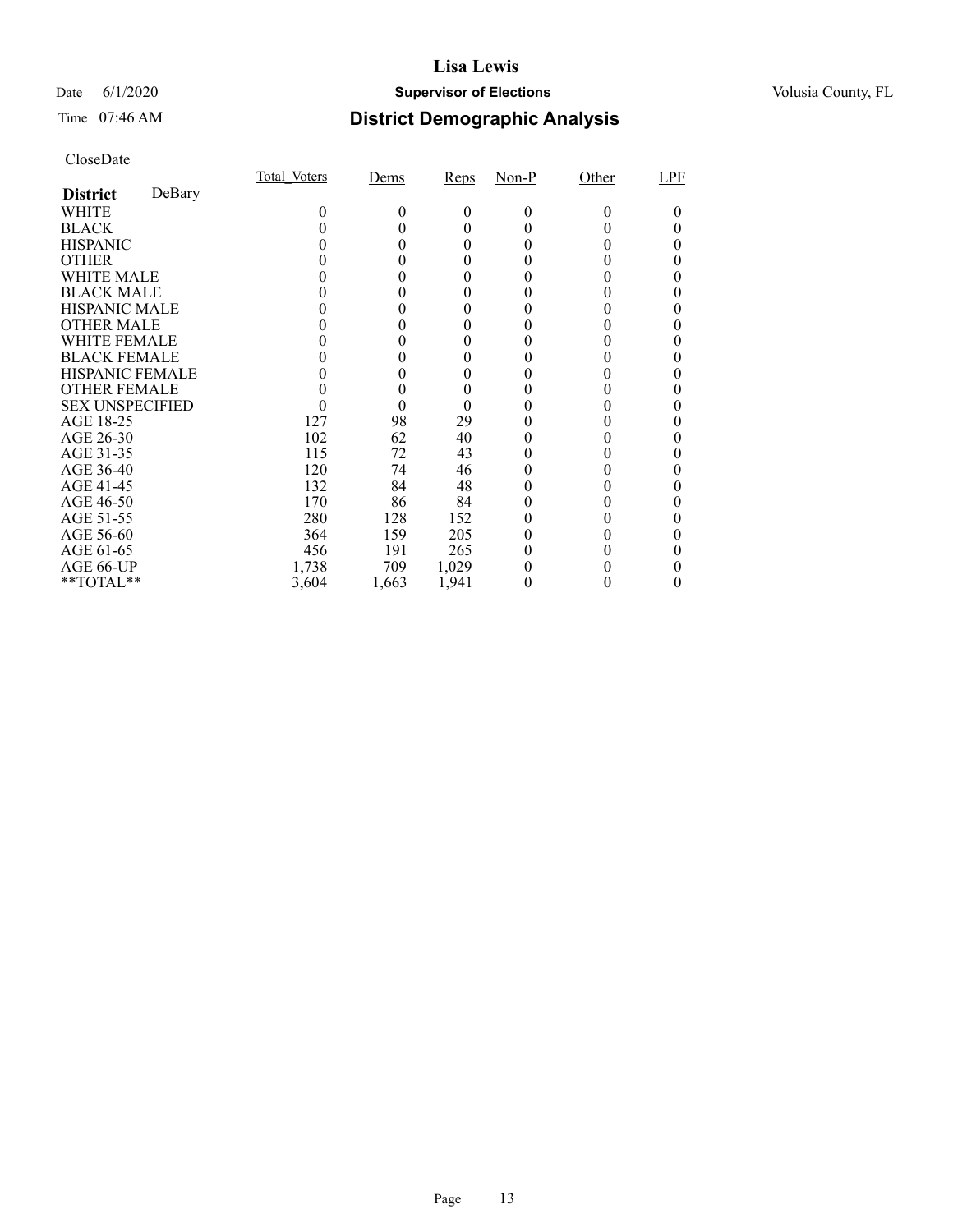#### Date 6/1/2020 **Supervisor of Elections Supervisor of Elections** Volusia County, FL

#### Time 07:46 AM **District Demographic Analysis**

|                        |        | Total Voters | Dems     | Reps  | Non-P        | Other    | LPF |
|------------------------|--------|--------------|----------|-------|--------------|----------|-----|
| <b>District</b>        | DeLand |              |          |       |              |          |     |
| WHITE                  |        | 0            | $\theta$ | 0     | $\theta$     | $\Omega$ | 0   |
| <b>BLACK</b>           |        |              |          | 0     |              |          |     |
| <b>HISPANIC</b>        |        |              | 0        | 0     | $\mathbf{0}$ |          |     |
| <b>OTHER</b>           |        |              |          |       |              |          |     |
| WHITE MALE             |        |              |          |       |              |          |     |
| <b>BLACK MALE</b>      |        |              |          |       |              |          |     |
| <b>HISPANIC MALE</b>   |        |              |          |       |              |          |     |
| <b>OTHER MALE</b>      |        |              |          |       |              |          |     |
| WHITE FEMALE           |        |              |          |       |              |          |     |
| <b>BLACK FEMALE</b>    |        |              |          |       |              |          |     |
| <b>HISPANIC FEMALE</b> |        |              |          |       |              |          |     |
| <b>OTHER FEMALE</b>    |        |              |          |       |              |          |     |
| <b>SEX UNSPECIFIED</b> |        |              |          | 0     |              |          |     |
| AGE 18-25              |        | 274          | 241      | 33    |              |          |     |
| AGE 26-30              |        | 180          | 144      | 36    |              |          |     |
| AGE 31-35              |        | 173          | 126      | 47    |              |          |     |
| AGE 36-40              |        | 197          | 143      | 54    | $\mathbf{0}$ |          |     |
| AGE 41-45              |        | 190          | 134      | 56    |              |          |     |
| AGE 46-50              |        | 262          | 180      | 82    |              |          |     |
| AGE 51-55              |        | 300          | 185      | 115   |              |          |     |
| AGE 56-60              |        | 435          | 270      | 165   |              |          |     |
| AGE 61-65              |        | 642          | 397      | 245   |              |          |     |
| AGE 66-UP              |        | 2,916        | 1,645    | 1,271 |              |          |     |
| **TOTAL**              |        | 5,569        | 3,465    | 2,104 | 0            |          | 0   |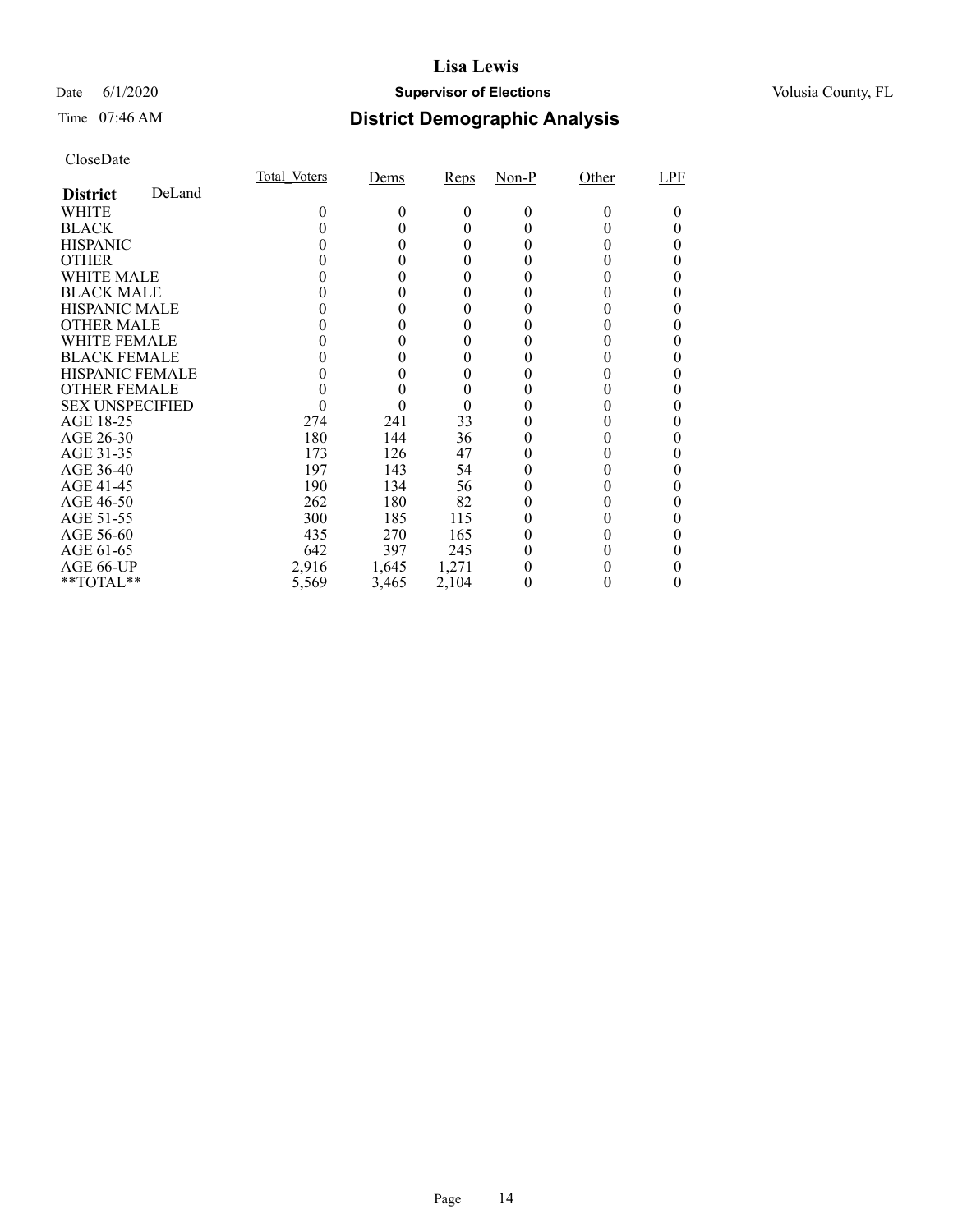#### Date 6/1/2020 **Supervisor of Elections Supervisor of Elections** Volusia County, FL

### Time 07:46 AM **District Demographic Analysis**

|                        |         | Total Voters | Dems  | <b>Reps</b> | $Non-P$ | Other  | LPF |
|------------------------|---------|--------------|-------|-------------|---------|--------|-----|
| <b>District</b>        | Deltona |              |       |             |         |        |     |
| WHITE                  |         | $_{0}$       | 0     | $\theta$    | 0       | $_{0}$ |     |
| <b>BLACK</b>           |         |              |       | 0           |         |        |     |
| <b>HISPANIC</b>        |         |              |       | 0           |         |        |     |
| <b>OTHER</b>           |         |              |       |             |         |        |     |
| WHITE MALE             |         |              |       | $_{0}$      | 0       |        |     |
| <b>BLACK MALE</b>      |         |              |       |             |         |        |     |
| <b>HISPANIC MALE</b>   |         |              |       |             |         |        |     |
| <b>OTHER MALE</b>      |         |              |       |             |         |        |     |
| <b>WHITE FEMALE</b>    |         |              |       |             |         |        |     |
| <b>BLACK FEMALE</b>    |         |              |       |             |         |        |     |
| HISPANIC FEMALE        |         |              |       |             |         |        |     |
| <b>OTHER FEMALE</b>    |         |              |       | 0           |         |        |     |
| <b>SEX UNSPECIFIED</b> |         |              |       |             |         |        |     |
| AGE 18-25              |         | 438          | 366   | 72          |         |        |     |
| AGE 26-30              |         | 376          | 320   | 56          |         |        |     |
| AGE 31-35              |         | 392          | 318   | 74          |         |        |     |
| AGE 36-40              |         | 444          | 337   | 107         |         |        |     |
| AGE 41-45              |         | 428          | 300   | 128         |         |        |     |
| AGE 46-50              |         | 563          | 373   | 190         | 0       |        |     |
| AGE 51-55              |         | 793          | 466   | 327         |         |        |     |
| AGE 56-60              |         | 1,108        | 651   | 457         |         |        |     |
| AGE 61-65              |         | 1,353        | 840   | 513         |         |        |     |
| AGE 66-UP              |         | 3,840        | 2,305 | 1,535       |         |        |     |
| **TOTAL**              |         | 9,735        | 6,276 | 3,459       | 0       |        | 0   |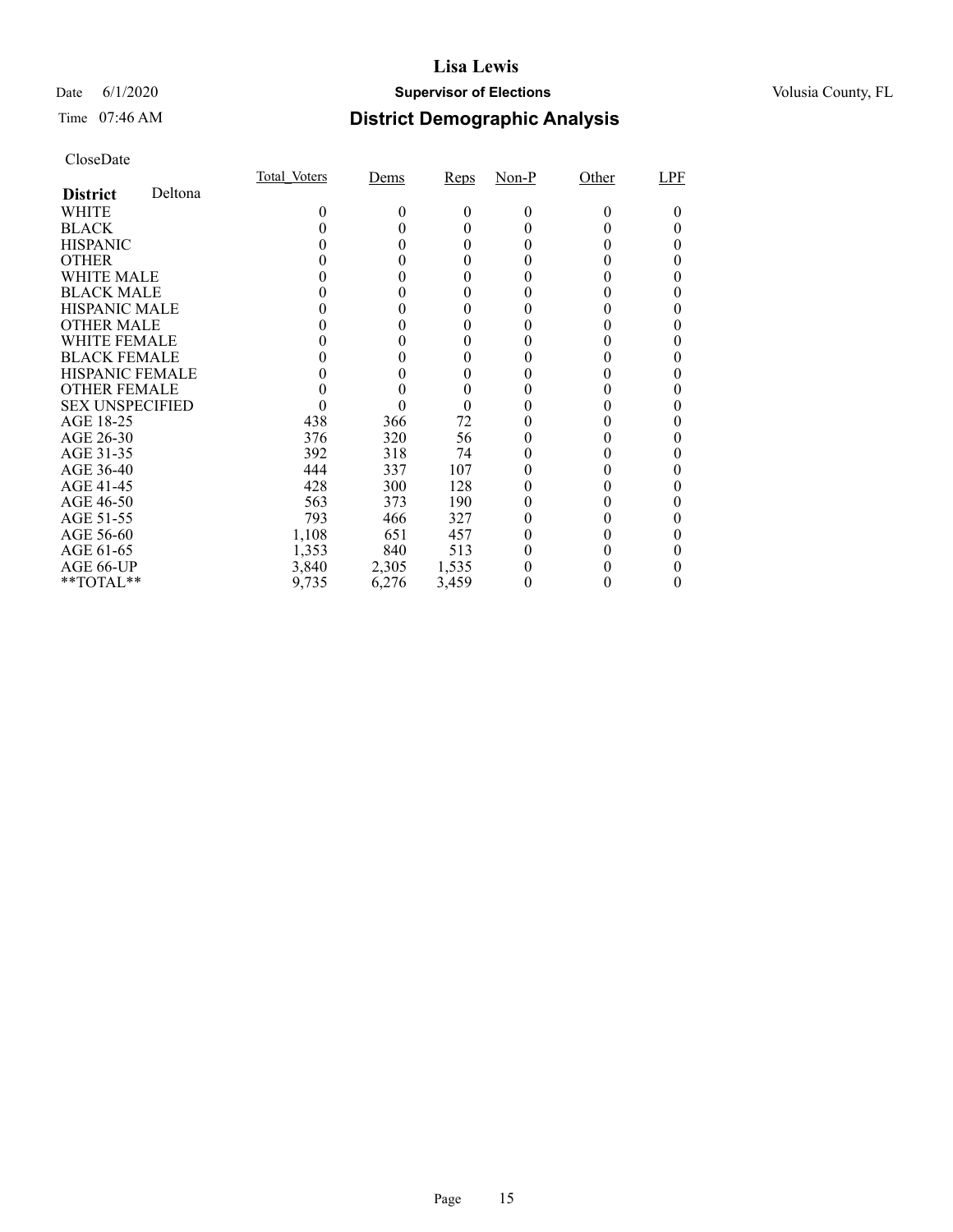#### Date 6/1/2020 **Supervisor of Elections Supervisor of Elections** Volusia County, FL

### Time 07:46 AM **District Demographic Analysis**

|                        |           | <b>Total Voters</b> | Dems     | Reps  | $Non-P$      | Other    | LPF |
|------------------------|-----------|---------------------|----------|-------|--------------|----------|-----|
| <b>District</b>        | Edgewater |                     |          |       |              |          |     |
| WHITE                  |           | 0                   | $\theta$ | 0     | $\theta$     | $\Omega$ | 0   |
| <b>BLACK</b>           |           |                     |          | 0     | $_{0}$       |          |     |
| <b>HISPANIC</b>        |           |                     | $_{0}$   | 0     | $\mathbf{0}$ |          |     |
| <b>OTHER</b>           |           |                     | 0        |       |              |          |     |
| WHITE MALE             |           |                     |          |       |              |          |     |
| <b>BLACK MALE</b>      |           |                     | 0        |       |              |          |     |
| <b>HISPANIC MALE</b>   |           |                     |          |       |              |          |     |
| <b>OTHER MALE</b>      |           |                     | 0        | 0     |              |          |     |
| <b>WHITE FEMALE</b>    |           |                     |          |       |              |          |     |
| <b>BLACK FEMALE</b>    |           |                     |          |       |              |          |     |
| <b>HISPANIC FEMALE</b> |           |                     | 0        |       |              |          |     |
| <b>OTHER FEMALE</b>    |           |                     |          |       |              |          |     |
| <b>SEX UNSPECIFIED</b> |           |                     | 0        | 0     |              |          | 0   |
| AGE 18-25              |           | 87                  | 68       | 19    |              |          |     |
| AGE 26-30              |           | 85                  | 62       | 23    | $_{0}$       |          |     |
| AGE 31-35              |           | 80                  | 58       | 22    |              |          |     |
| AGE 36-40              |           | 92                  | 68       | 24    |              |          |     |
| AGE 41-45              |           | 100                 | 60       | 40    |              |          |     |
| AGE 46-50              |           | 126                 | 66       | 60    | 0            |          |     |
| AGE 51-55              |           | 176                 | 83       | 93    | $_{0}$       |          |     |
| AGE 56-60              |           | 344                 | 170      | 174   |              |          |     |
| AGE 61-65              |           | 438                 | 223      | 215   |              |          |     |
| AGE 66-UP              |           | 1,987               | 1,005    | 982   |              |          |     |
| $*$ $TOTAL**$          |           | 3,515               | 1,863    | 1,652 | 0            |          |     |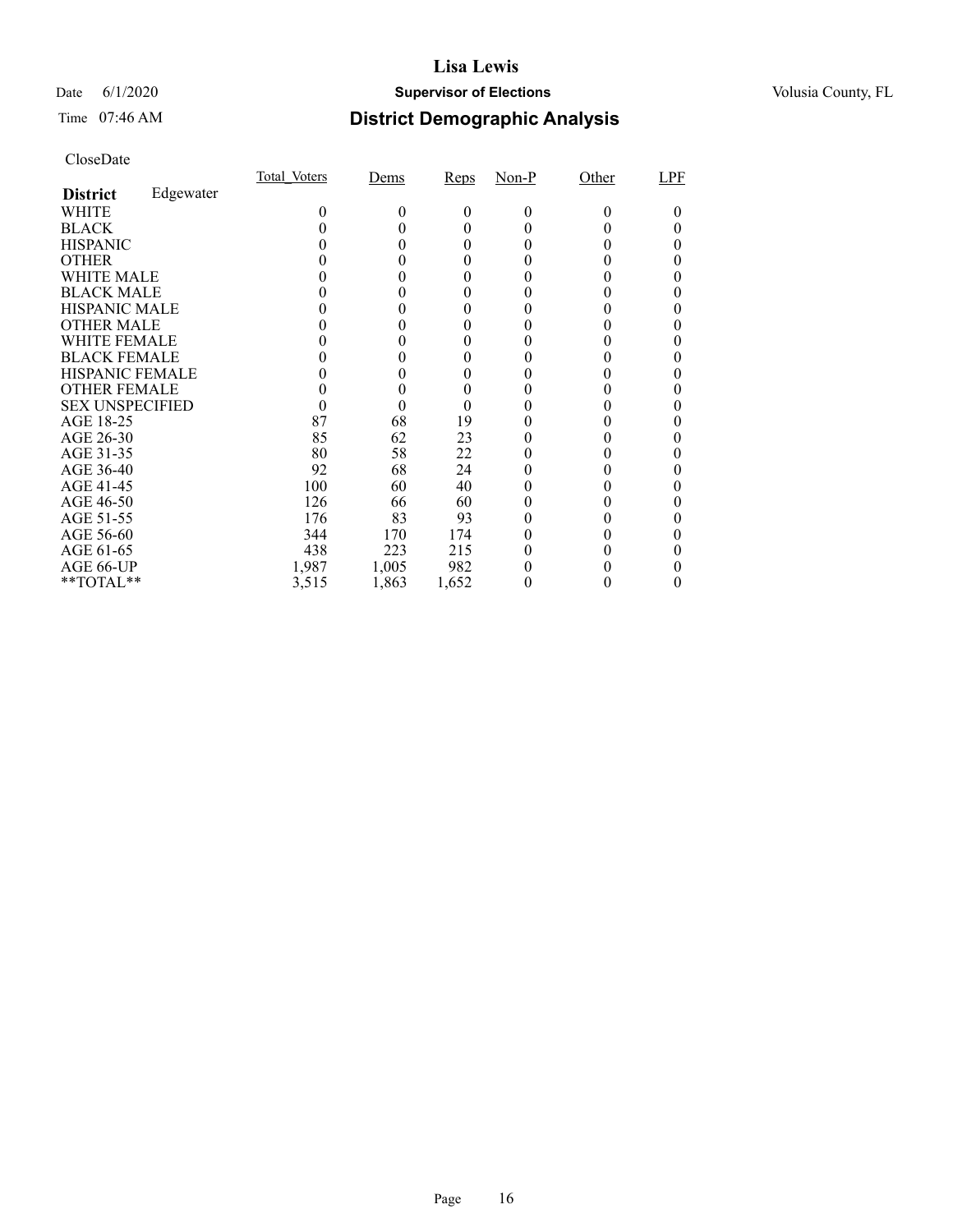#### Date 6/1/2020 **Supervisor of Elections Supervisor of Elections** Volusia County, FL

### Time 07:46 AM **District Demographic Analysis**

|                        |            | Total Voters | Dems | Reps | $Non-P$  | Other    | LPF |
|------------------------|------------|--------------|------|------|----------|----------|-----|
| <b>District</b>        | Holly Hill |              |      |      |          |          |     |
| WHITE                  |            | 0            | 0    | 0    | $\theta$ | $\Omega$ |     |
| <b>BLACK</b>           |            |              |      |      |          |          |     |
| <b>HISPANIC</b>        |            |              |      |      |          |          |     |
| <b>OTHER</b>           |            |              |      |      |          |          |     |
| WHITE MALE             |            |              |      |      |          |          |     |
| <b>BLACK MALE</b>      |            |              |      |      |          |          |     |
| <b>HISPANIC MALE</b>   |            |              |      |      |          |          |     |
| <b>OTHER MALE</b>      |            |              |      |      |          |          |     |
| <b>WHITE FEMALE</b>    |            |              |      |      |          |          |     |
| <b>BLACK FEMALE</b>    |            |              |      |      |          |          |     |
| <b>HISPANIC FEMALE</b> |            |              |      |      |          |          |     |
| <b>OTHER FEMALE</b>    |            |              | 0    |      |          |          |     |
| <b>SEX UNSPECIFIED</b> |            |              |      |      |          |          |     |
| AGE 18-25              |            | 41           | 30   | 11   |          |          |     |
| AGE 26-30              |            | 44           | 37   |      |          |          |     |
| AGE 31-35              |            | 42           | 37   | 5    |          |          |     |
| AGE 36-40              |            | 42           | 32   | 10   |          |          |     |
| AGE 41-45              |            | 45           | 30   | 15   |          |          |     |
| AGE 46-50              |            | 46           | 27   | 19   |          |          |     |
| AGE 51-55              |            | 110          | 72   | 38   |          |          |     |
| AGE 56-60              |            | 160          | 94   | 66   |          |          |     |
| AGE 61-65              |            | 212          | 137  | 75   |          |          |     |
| AGE 66-UP              |            | 723          | 410  | 313  |          |          |     |
| **TOTAL**              |            | 1,465        | 906  | 559  | 0        |          | 0   |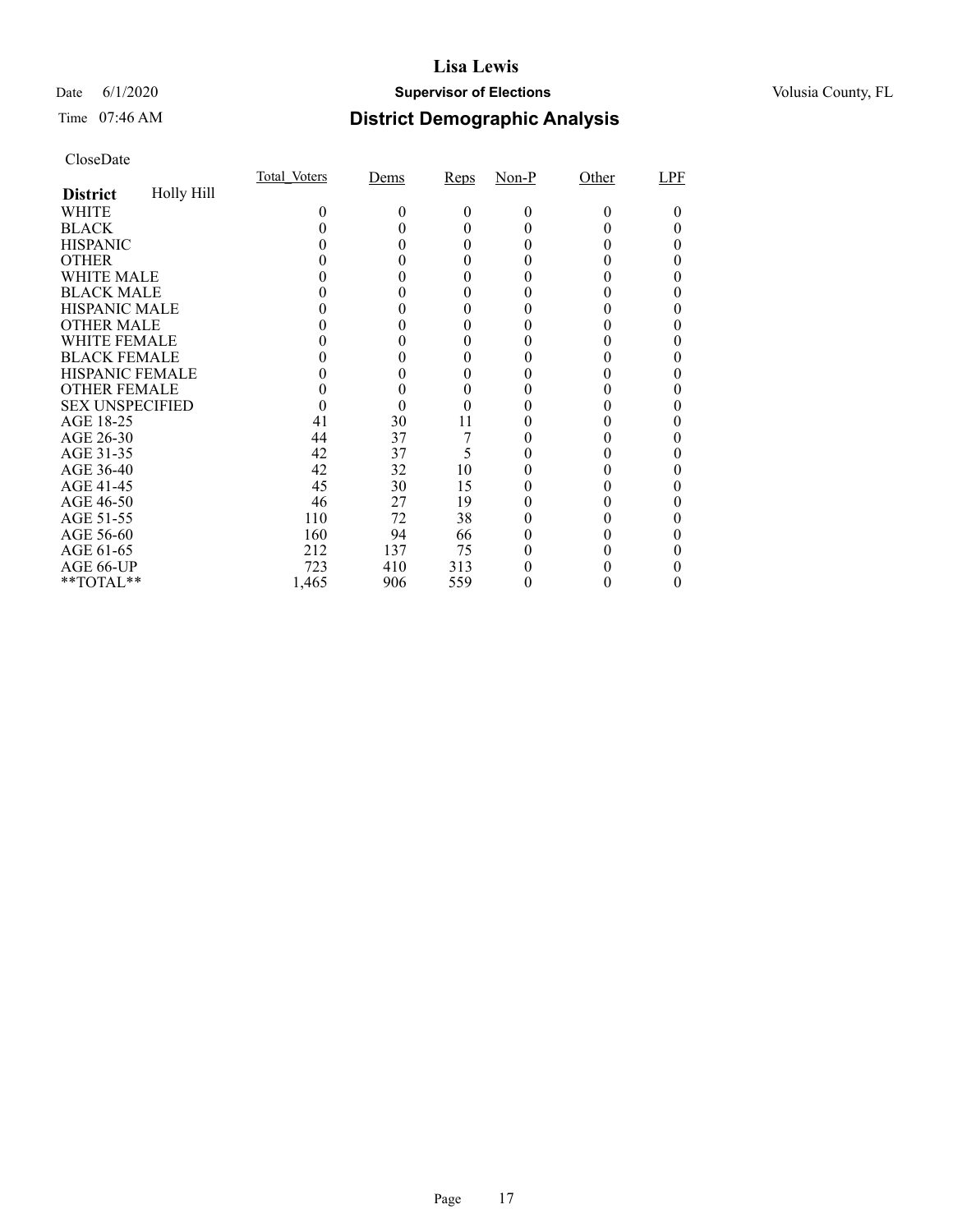#### Date 6/1/2020 **Supervisor of Elections Supervisor of Elections** Volusia County, FL

### Time 07:46 AM **District Demographic Analysis**

|                        |            | Total Voters | Dems | Reps     | $Non-P$  | Other    | LPF |
|------------------------|------------|--------------|------|----------|----------|----------|-----|
| <b>District</b>        | Lake Helen |              |      |          |          |          |     |
| WHITE                  |            | $_{0}$       | 0    | $\theta$ | $\Omega$ | $\Omega$ |     |
| <b>BLACK</b>           |            |              |      |          |          |          |     |
| <b>HISPANIC</b>        |            |              |      |          |          |          |     |
| <b>OTHER</b>           |            |              |      |          |          |          |     |
| WHITE MALE             |            |              |      |          |          |          |     |
| <b>BLACK MALE</b>      |            |              |      |          |          |          |     |
| <b>HISPANIC MALE</b>   |            |              |      |          |          |          |     |
| <b>OTHER MALE</b>      |            |              |      |          |          |          |     |
| WHITE FEMALE           |            |              |      |          |          |          |     |
| <b>BLACK FEMALE</b>    |            |              |      |          |          |          |     |
| <b>HISPANIC FEMALE</b> |            |              |      |          |          |          |     |
| <b>OTHER FEMALE</b>    |            |              |      |          |          |          |     |
| <b>SEX UNSPECIFIED</b> |            |              |      |          |          |          |     |
| AGE 18-25              |            | 14           | 5    | 9        |          |          |     |
| AGE 26-30              |            | 11           | 5    | 6        |          |          |     |
| AGE 31-35              |            | 11           | 10   |          |          |          |     |
| AGE 36-40              |            | 16           | 8    | 8        |          |          |     |
| AGE 41-45              |            | 22           | 14   | 8        |          |          |     |
| AGE 46-50              |            | 24           | 12   | 12       |          |          |     |
| AGE 51-55              |            | 34           | 11   | 23       |          |          |     |
| AGE 56-60              |            | 53           | 27   | 26       |          |          |     |
| AGE 61-65              |            | 79           | 39   | 40       |          |          |     |
| AGE 66-UP              |            | 221          | 131  | 90       |          |          |     |
| **TOTAL**              |            | 485          | 262  | 223      |          |          |     |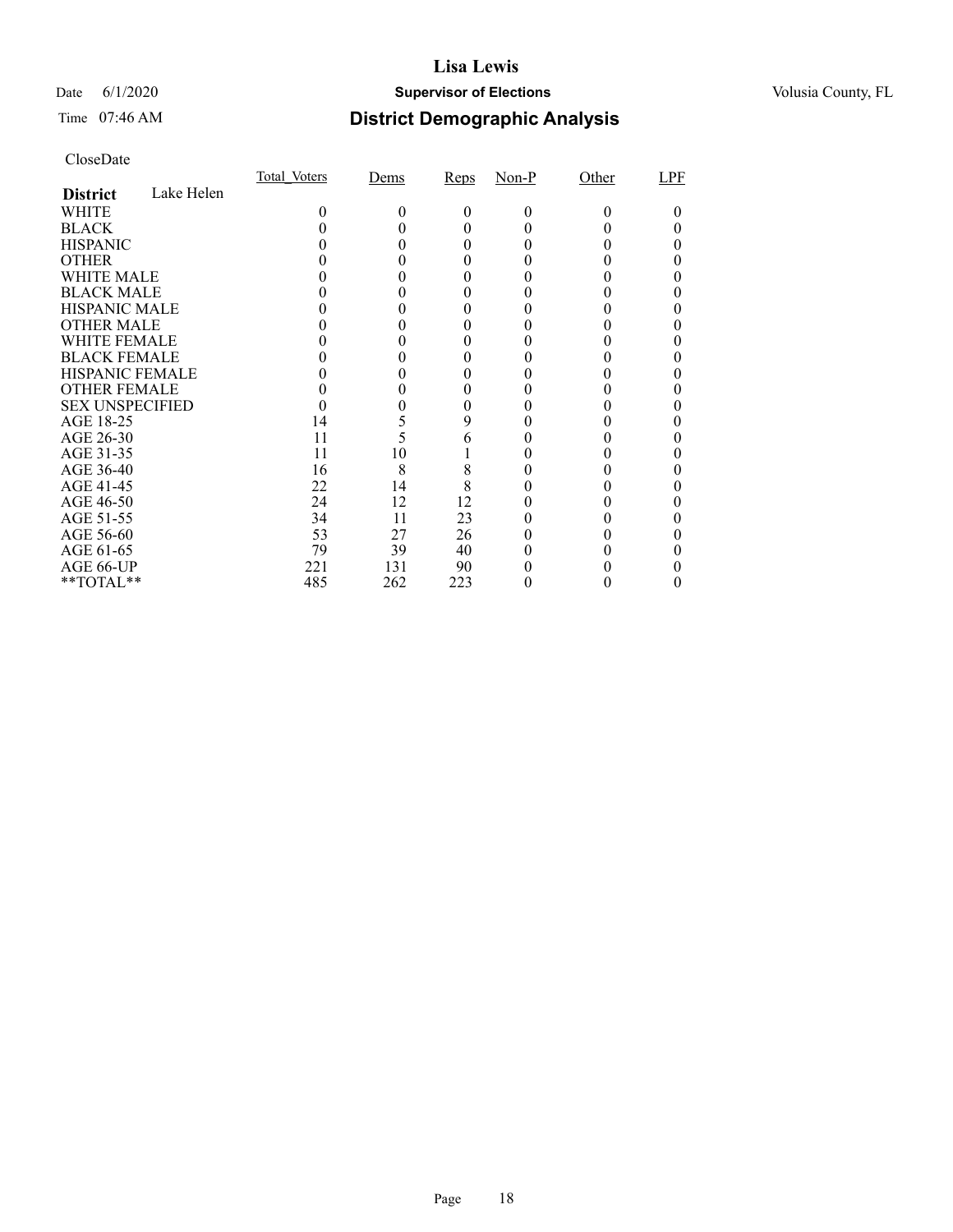#### Date 6/1/2020 **Supervisor of Elections Supervisor of Elections** Volusia County, FL

# Time 07:46 AM **District Demographic Analysis**

|                        |                  | Total Voters | Dems   | Reps  | $Non-P$ | Other | LPF |
|------------------------|------------------|--------------|--------|-------|---------|-------|-----|
| <b>District</b>        | New Smyrna Beach |              |        |       |         |       |     |
| WHITE                  |                  |              | $_{0}$ | 0     | 0       | 0     |     |
| <b>BLACK</b>           |                  |              |        | 0     |         |       |     |
| <b>HISPANIC</b>        |                  |              |        | 0     |         |       |     |
| <b>OTHER</b>           |                  |              |        | 0     |         |       |     |
| WHITE MALE             |                  |              |        | 0     |         |       |     |
| <b>BLACK MALE</b>      |                  |              |        |       |         |       |     |
| <b>HISPANIC MALE</b>   |                  |              |        |       |         |       |     |
| <b>OTHER MALE</b>      |                  |              |        |       |         |       |     |
| WHITE FEMALE           |                  |              |        |       |         |       |     |
| <b>BLACK FEMALE</b>    |                  |              |        |       |         |       |     |
| <b>HISPANIC FEMALE</b> |                  |              |        |       |         |       |     |
| <b>OTHER FEMALE</b>    |                  |              | 0      | 0     |         |       |     |
| <b>SEX UNSPECIFIED</b> |                  |              |        |       |         |       |     |
| AGE 18-25              |                  | 135          | 96     | 39    |         |       |     |
| AGE 26-30              |                  | 86           | 61     | 25    |         |       |     |
| AGE 31-35              |                  | 108          | 71     | 37    |         |       |     |
| AGE 36-40              |                  | 128          | 87     | 41    |         |       |     |
| AGE 41-45              |                  | 140          | 81     | 59    |         |       |     |
| AGE 46-50              |                  | 198          | 122    | 76    |         |       |     |
| AGE 51-55              |                  | 300          | 142    | 158   |         |       |     |
| AGE 56-60              |                  | 536          | 265    | 271   |         |       |     |
| AGE 61-65              |                  | 852          | 460    | 392   |         |       |     |
| AGE 66-UP              |                  | 3,463        | 1,811  | 1,652 |         |       |     |
| **TOTAL**              |                  | 5,946        | 3,196  | 2,750 | 0       |       |     |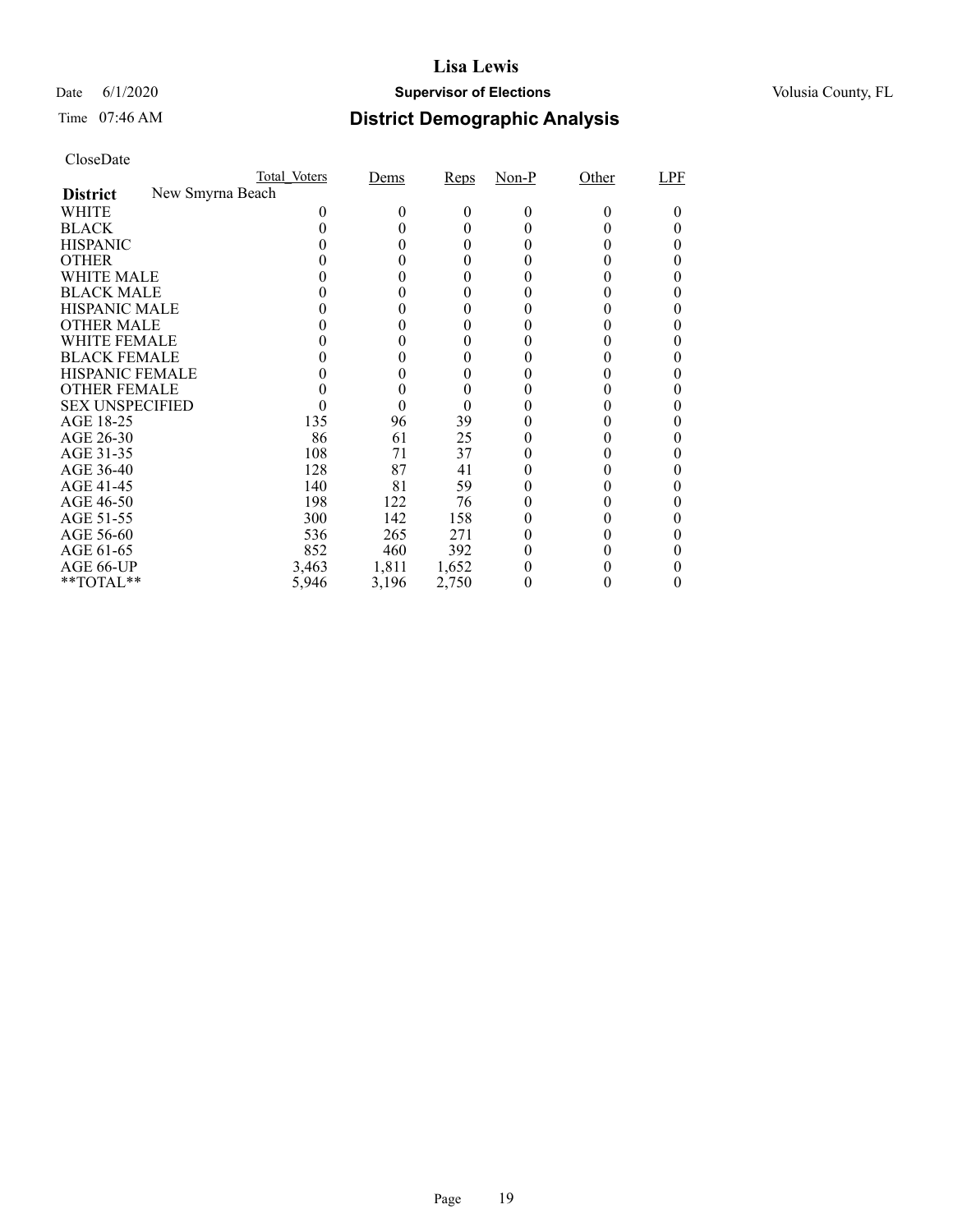#### Date 6/1/2020 **Supervisor of Elections Supervisor of Elections** Volusia County, FL

### Time 07:46 AM **District Demographic Analysis**

|                        |          | Total Voters | Dems | Reps | $Non-P$  | Other | LPF |
|------------------------|----------|--------------|------|------|----------|-------|-----|
| <b>District</b>        | Oak Hill |              |      |      |          |       |     |
| WHITE                  |          | 0            | 0    | 0    | $\Omega$ | 0     |     |
| <b>BLACK</b>           |          |              |      |      |          |       |     |
| <b>HISPANIC</b>        |          |              |      |      |          |       |     |
| <b>OTHER</b>           |          |              |      |      |          |       |     |
| WHITE MALE             |          |              |      |      |          |       |     |
| <b>BLACK MALE</b>      |          |              |      |      |          |       |     |
| <b>HISPANIC MALE</b>   |          |              |      |      |          |       |     |
| <b>OTHER MALE</b>      |          |              |      |      |          |       |     |
| <b>WHITE FEMALE</b>    |          |              |      |      |          |       |     |
| <b>BLACK FEMALE</b>    |          |              |      |      |          |       |     |
| <b>HISPANIC FEMALE</b> |          |              |      |      |          |       |     |
| <b>OTHER FEMALE</b>    |          |              |      |      |          |       |     |
| <b>SEX UNSPECIFIED</b> |          |              |      |      |          |       |     |
| AGE 18-25              |          |              |      |      |          |       |     |
| AGE 26-30              |          |              |      |      |          |       |     |
| AGE 31-35              |          |              |      |      |          |       |     |
| AGE 36-40              |          |              |      |      |          |       |     |
| AGE 41-45              |          |              |      |      |          |       |     |
| AGE 46-50              |          | 14           | 10   | 4    |          |       |     |
| AGE 51-55              |          | 18           | 7    | 11   |          |       |     |
| AGE 56-60              |          | 37           | 15   | 22   |          |       |     |
| AGE 61-65              |          | 69           | 30   | 39   |          |       |     |
| AGE 66-UP              |          | 195          | 86   | 109  |          |       |     |
| **TOTAL**              |          | 363          | 170  | 193  |          |       |     |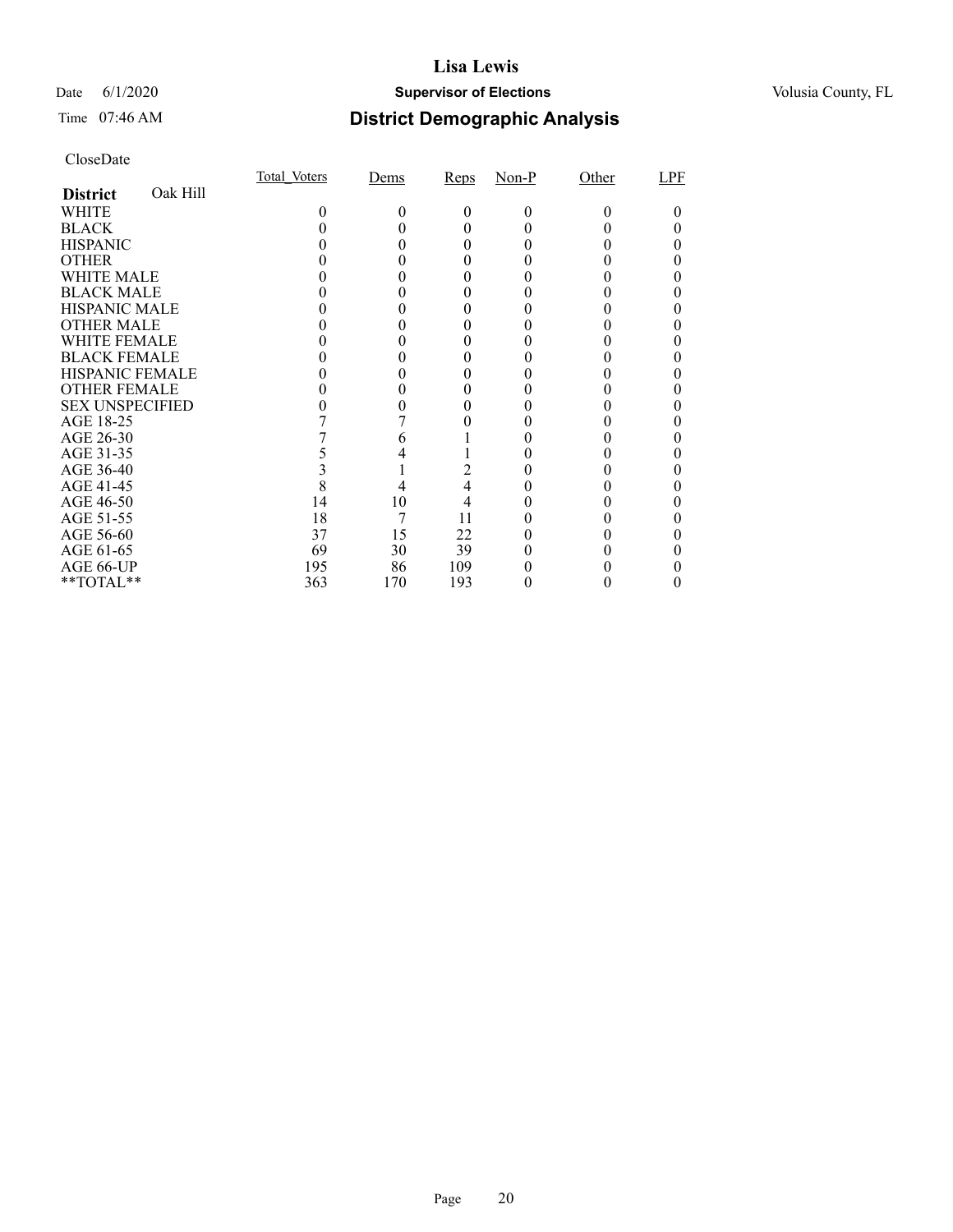#### Date 6/1/2020 **Supervisor of Elections Supervisor of Elections** Volusia County, FL

### Time 07:46 AM **District Demographic Analysis**

|                        |             | Total Voters | Dems | Reps | $Non-P$  | Other | LPF |
|------------------------|-------------|--------------|------|------|----------|-------|-----|
| <b>District</b>        | Orange City |              |      |      |          |       |     |
| WHITE                  |             | 0            | 0    | 0    | $\Omega$ | 0     |     |
| <b>BLACK</b>           |             |              |      |      |          |       |     |
| <b>HISPANIC</b>        |             |              |      |      |          |       |     |
| <b>OTHER</b>           |             |              |      |      |          |       |     |
| WHITE MALE             |             |              |      |      |          |       |     |
| <b>BLACK MALE</b>      |             |              |      |      |          |       |     |
| <b>HISPANIC MALE</b>   |             |              |      |      |          |       |     |
| <b>OTHER MALE</b>      |             |              |      |      |          |       |     |
| <b>WHITE FEMALE</b>    |             |              |      |      |          |       |     |
| <b>BLACK FEMALE</b>    |             |              |      |      |          |       |     |
| <b>HISPANIC FEMALE</b> |             |              |      |      |          |       |     |
| <b>OTHER FEMALE</b>    |             |              |      |      |          |       |     |
| <b>SEX UNSPECIFIED</b> |             |              |      |      |          |       |     |
| AGE 18-25              |             | 54           | 40   | 14   |          |       |     |
| AGE 26-30              |             | 40           | 32   | 8    |          |       |     |
| AGE 31-35              |             | 29           | 23   | 6    |          |       |     |
| AGE 36-40              |             | 34           | 21   | 13   |          |       |     |
| AGE 41-45              |             | 54           | 36   | 18   |          |       |     |
| AGE 46-50              |             | 75           | 43   | 32   |          |       |     |
| AGE 51-55              |             | 83           | 40   | 43   |          |       |     |
| AGE 56-60              |             | 117          | 57   | 60   |          |       |     |
| AGE 61-65              |             | 176          | 100  | 76   |          |       |     |
| AGE 66-UP              |             | 994          | 489  | 505  |          |       |     |
| **TOTAL**              |             | 1,656        | 881  | 775  |          |       |     |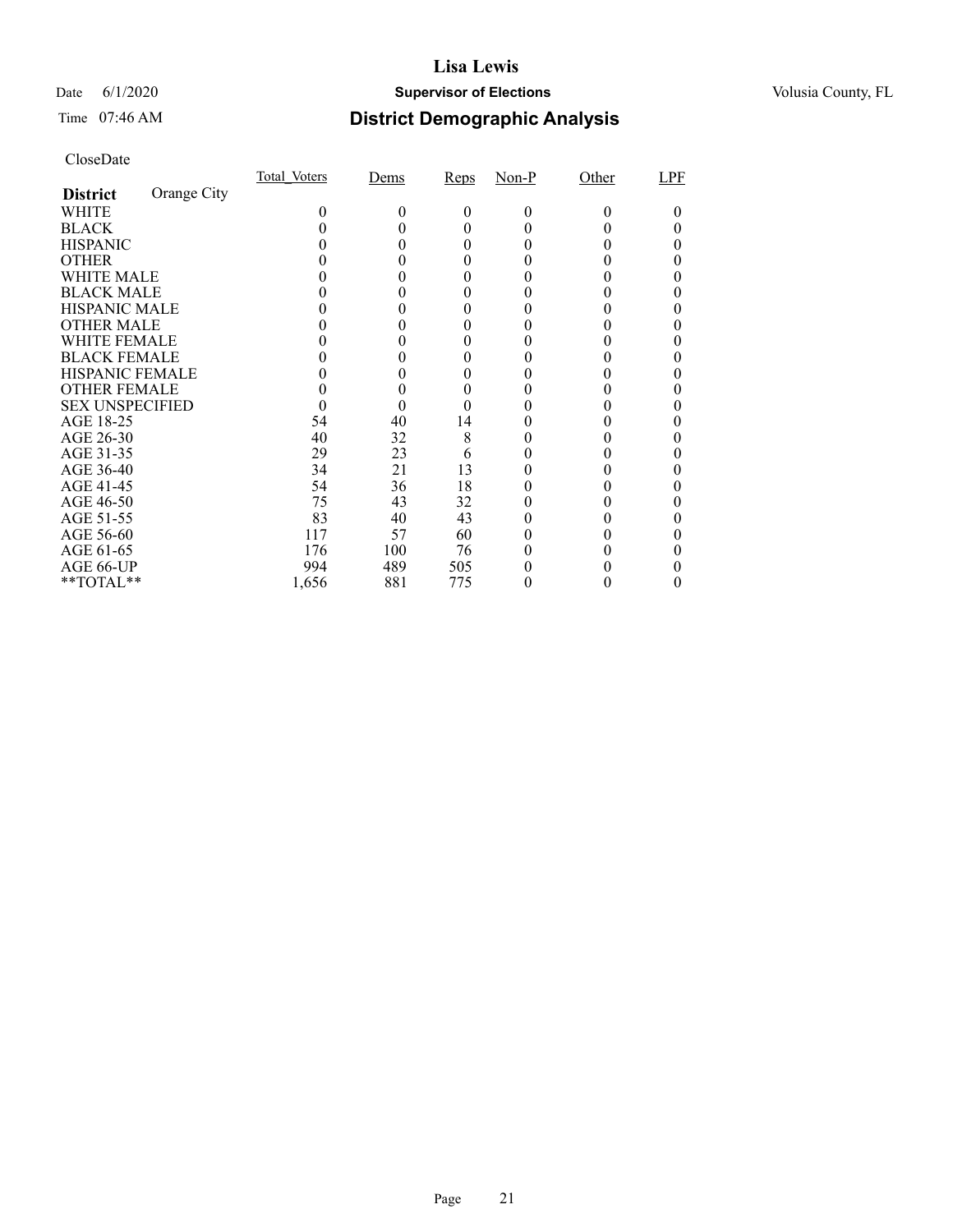#### Date 6/1/2020 **Supervisor of Elections Supervisor of Elections** Volusia County, FL

# Time 07:46 AM **District Demographic Analysis**

|                        |              | Total Voters | Dems  | Reps  | $Non-P$ | Other    | LPF |
|------------------------|--------------|--------------|-------|-------|---------|----------|-----|
| <b>District</b>        | Ormond Beach |              |       |       |         |          |     |
| WHITE                  |              | 0            | 0     | 0     | 0       | $\theta$ | 0   |
| <b>BLACK</b>           |              |              |       | 0     |         |          |     |
| <b>HISPANIC</b>        |              |              | 0     | 0     |         | 0        |     |
| <b>OTHER</b>           |              |              |       | 0     |         |          |     |
| WHITE MALE             |              |              | 0     | 0     |         |          |     |
| <b>BLACK MALE</b>      |              |              |       |       |         |          |     |
| <b>HISPANIC MALE</b>   |              |              |       |       |         |          |     |
| <b>OTHER MALE</b>      |              |              |       |       |         |          |     |
| WHITE FEMALE           |              |              |       |       |         |          |     |
| <b>BLACK FEMALE</b>    |              |              |       | 0     |         |          |     |
| <b>HISPANIC FEMALE</b> |              |              |       |       |         |          |     |
| <b>OTHER FEMALE</b>    |              |              |       | 0     |         |          |     |
| <b>SEX UNSPECIFIED</b> |              |              |       | 0     |         |          |     |
| AGE 18-25              |              | 279          | 221   | 58    |         |          |     |
| AGE 26-30              |              | 182          | 135   | 47    |         |          |     |
| AGE 31-35              |              | 215          | 148   | 67    |         |          |     |
| AGE 36-40              |              | 200          | 123   | 77    |         |          |     |
| AGE 41-45              |              | 221          | 131   | 90    |         |          |     |
| AGE 46-50              |              | 333          | 182   | 151   |         |          |     |
| AGE 51-55              |              | 500          | 257   | 243   |         |          |     |
| AGE 56-60              |              | 740          | 394   | 346   |         |          |     |
| AGE 61-65              |              | 1,073        | 596   | 477   |         |          |     |
| AGE 66-UP              |              | 4,655        | 2,368 | 2,287 |         |          |     |
| **TOTAL**              |              | 8,398        | 4,555 | 3,843 | 0       | 0        | 0   |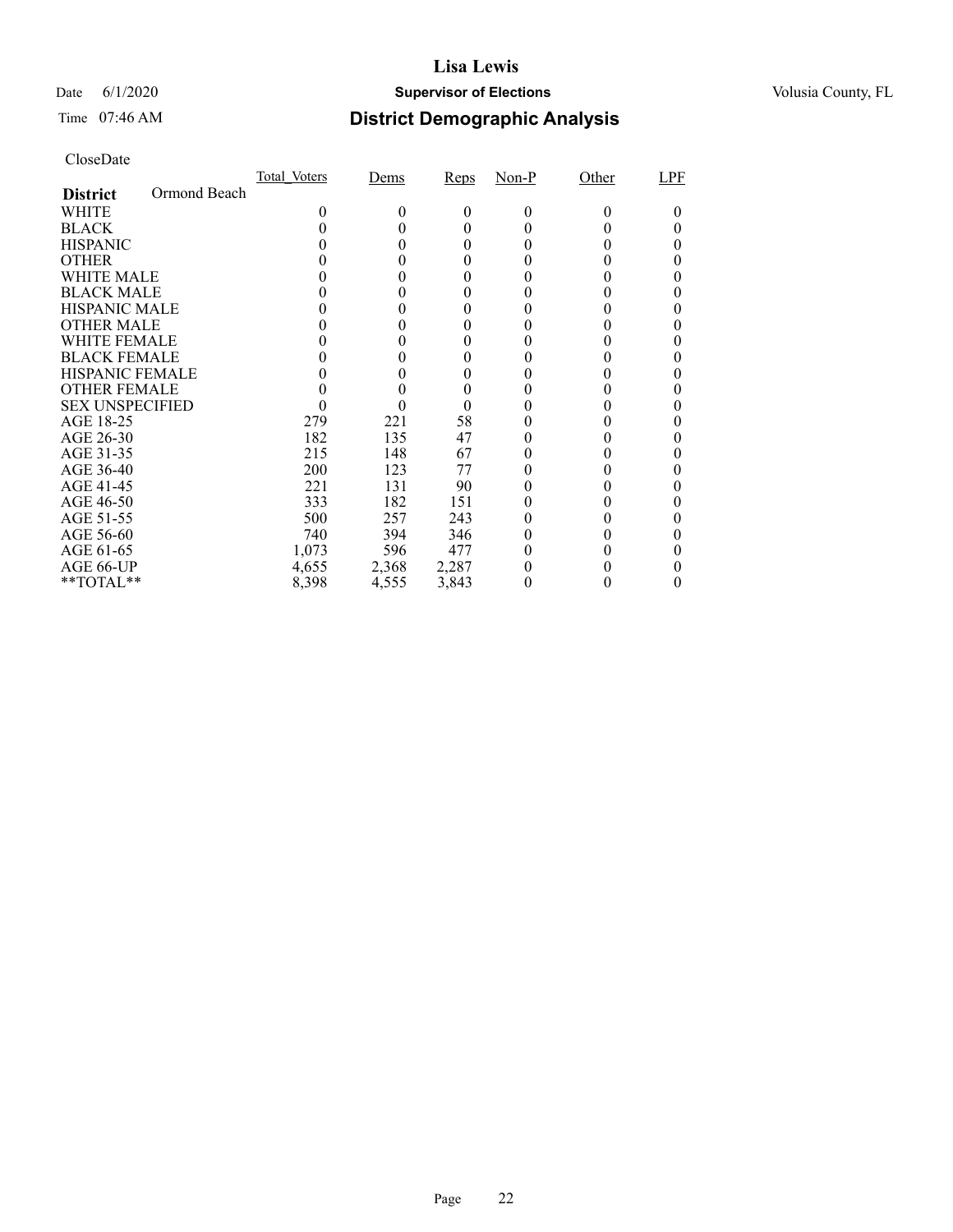#### Date 6/1/2020 **Supervisor of Elections Supervisor of Elections** Volusia County, FL

### Time 07:46 AM **District Demographic Analysis**

|                        |         | Total Voters | Dems           | Reps           | $Non-P$ | Other | LPF |
|------------------------|---------|--------------|----------------|----------------|---------|-------|-----|
| <b>District</b>        | Pierson |              |                |                |         |       |     |
| WHITE                  |         | 0            | 0              | $_{0}$         | $_{0}$  | 0     |     |
| <b>BLACK</b>           |         |              |                |                |         |       |     |
| <b>HISPANIC</b>        |         |              |                |                |         |       |     |
| <b>OTHER</b>           |         |              |                |                |         |       |     |
| <b>WHITE MALE</b>      |         |              |                |                |         |       |     |
| <b>BLACK MALE</b>      |         |              |                |                |         |       |     |
| <b>HISPANIC MALE</b>   |         |              |                |                |         |       |     |
| <b>OTHER MALE</b>      |         |              |                |                |         |       |     |
| <b>WHITE FEMALE</b>    |         |              |                |                |         |       |     |
| <b>BLACK FEMALE</b>    |         |              |                |                |         |       |     |
| <b>HISPANIC FEMALE</b> |         |              |                |                |         |       |     |
| <b>OTHER FEMALE</b>    |         |              |                |                |         |       |     |
| <b>SEX UNSPECIFIED</b> |         |              |                |                |         |       |     |
| AGE 18-25              |         | 10           |                |                |         |       |     |
| AGE 26-30              |         |              |                | $\overline{2}$ |         |       |     |
| AGE 31-35              |         |              |                |                |         |       |     |
| AGE 36-40              |         |              |                | 4              |         |       |     |
| AGE 41-45              |         |              | 3              | 8              |         |       |     |
| AGE 46-50              |         |              | 3              | 4              |         |       |     |
| AGE 51-55              |         | 8            | $\overline{c}$ | 6              |         |       |     |
| AGE 56-60              |         | 20           | 7              | 13             |         |       |     |
| AGE 61-65              |         | 26           | 9              | 17             |         |       |     |
| AGE 66-UP              |         | 59           | 32             | 27             |         |       |     |
| **TOTAL**              |         | 160          | 69             | 91             |         |       |     |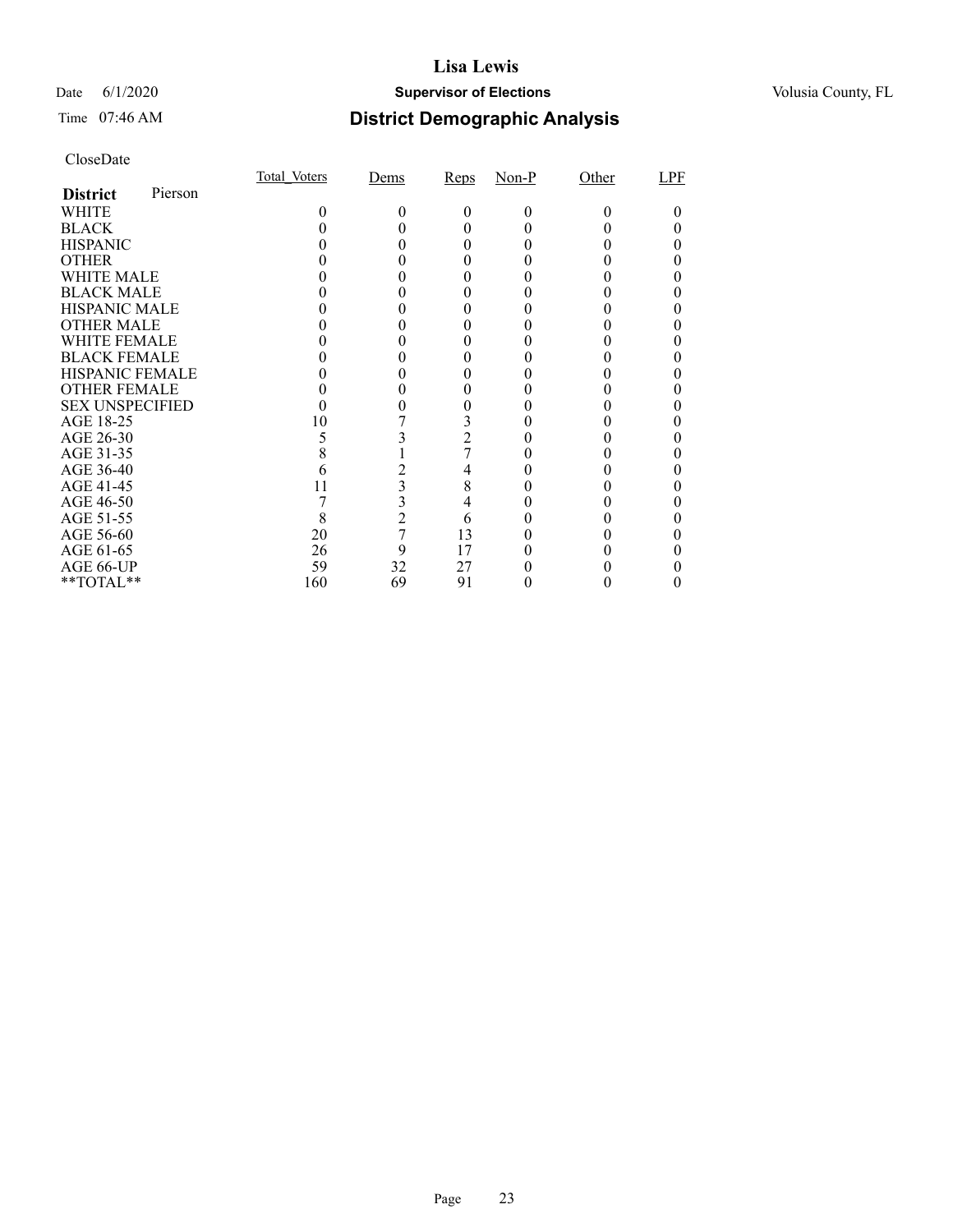#### Date 6/1/2020 **Supervisor of Elections Supervisor of Elections** Volusia County, FL

### Time 07:46 AM **District Demographic Analysis**

|                        |             | Total Voters | Dems | Reps | $Non-P$  | Other | LPF |
|------------------------|-------------|--------------|------|------|----------|-------|-----|
| <b>District</b>        | Ponce Inlet |              |      |      |          |       |     |
| WHITE                  |             | 0            | 0    | 0    | $\Omega$ | 0     |     |
| <b>BLACK</b>           |             |              |      |      |          |       |     |
| <b>HISPANIC</b>        |             |              |      |      |          |       |     |
| <b>OTHER</b>           |             |              |      |      |          |       |     |
| WHITE MALE             |             |              |      |      |          |       |     |
| <b>BLACK MALE</b>      |             |              |      |      |          |       |     |
| <b>HISPANIC MALE</b>   |             |              |      |      |          |       |     |
| <b>OTHER MALE</b>      |             |              |      |      |          |       |     |
| <b>WHITE FEMALE</b>    |             |              |      |      |          |       |     |
| <b>BLACK FEMALE</b>    |             |              |      |      |          |       |     |
| <b>HISPANIC FEMALE</b> |             |              |      |      |          |       |     |
| <b>OTHER FEMALE</b>    |             |              |      |      |          |       |     |
| <b>SEX UNSPECIFIED</b> |             |              |      |      |          |       |     |
| AGE 18-25              |             | 17           | 11   | 6    |          |       |     |
| AGE 26-30              |             | 12           | 9    |      |          |       |     |
| AGE 31-35              |             | 13           | 12   |      |          |       |     |
| AGE 36-40              |             | 15           |      | 8    |          |       |     |
| AGE 41-45              |             | 15           |      | 11   |          |       |     |
| AGE 46-50              |             | 28           | 16   | 12   |          |       |     |
| AGE 51-55              |             | 47           | 18   | 29   |          |       |     |
| AGE 56-60              |             | 97           | 46   | 51   |          |       |     |
| AGE 61-65              |             | 142          | 64   | 78   |          |       |     |
| AGE 66-UP              |             | 574          | 252  | 322  |          |       |     |
| **TOTAL**              |             | 960          | 439  | 521  |          |       |     |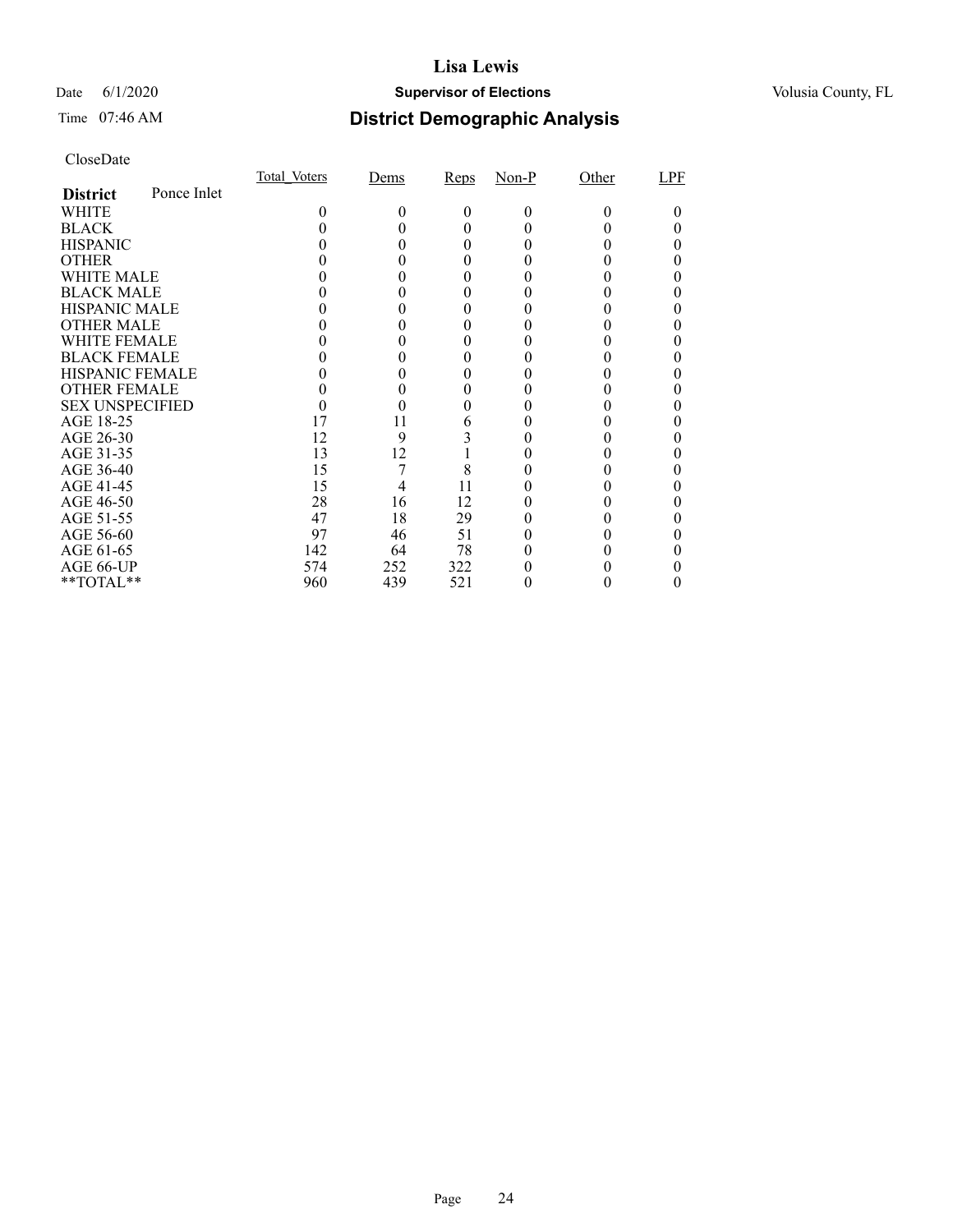#### Date 6/1/2020 **Supervisor of Elections Supervisor of Elections** Volusia County, FL

### Time 07:46 AM **District Demographic Analysis**

|                        |             | Total Voters | Dems   | Reps  | $Non-P$      | Other    | LPF |
|------------------------|-------------|--------------|--------|-------|--------------|----------|-----|
| <b>District</b>        | Port Orange |              |        |       |              |          |     |
| WHITE                  |             | 0            | 0      | 0     | $\theta$     | $\Omega$ |     |
| <b>BLACK</b>           |             |              |        | 0     | $_{0}$       |          |     |
| <b>HISPANIC</b>        |             |              | $_{0}$ | 0     | $\mathbf{0}$ |          |     |
| <b>OTHER</b>           |             |              | 0      |       |              |          |     |
| WHITE MALE             |             |              |        |       |              |          |     |
| <b>BLACK MALE</b>      |             |              | 0      |       |              |          |     |
| <b>HISPANIC MALE</b>   |             |              |        |       |              |          |     |
| <b>OTHER MALE</b>      |             |              | 0      | 0     |              |          |     |
| <b>WHITE FEMALE</b>    |             |              |        |       |              |          |     |
| <b>BLACK FEMALE</b>    |             |              |        |       |              |          |     |
| <b>HISPANIC FEMALE</b> |             |              |        |       |              |          |     |
| <b>OTHER FEMALE</b>    |             |              |        |       |              |          |     |
| <b>SEX UNSPECIFIED</b> |             |              | 0      | 0     |              |          |     |
| AGE 18-25              |             | 381          | 300    | 81    |              |          |     |
| AGE 26-30              |             | 255          | 194    | 61    | $_{0}$       |          |     |
| AGE 31-35              |             | 241          | 175    | 66    |              |          |     |
| AGE 36-40              |             | 317          | 209    | 108   |              |          |     |
| AGE 41-45              |             | 314          | 191    | 123   |              |          |     |
| AGE 46-50              |             | 434          | 243    | 191   | 0            |          |     |
| AGE 51-55              |             | 596          | 303    | 293   | $_{0}$       |          |     |
| AGE 56-60              |             | 923          | 494    | 429   |              |          |     |
| AGE 61-65              |             | 1,279        | 690    | 589   | $_{0}$       |          |     |
| AGE 66-UP              |             | 5,174        | 2,481  | 2,693 |              |          |     |
| $*$ $TOTAL**$          |             | 9,914        | 5,280  | 4,634 | 0            |          |     |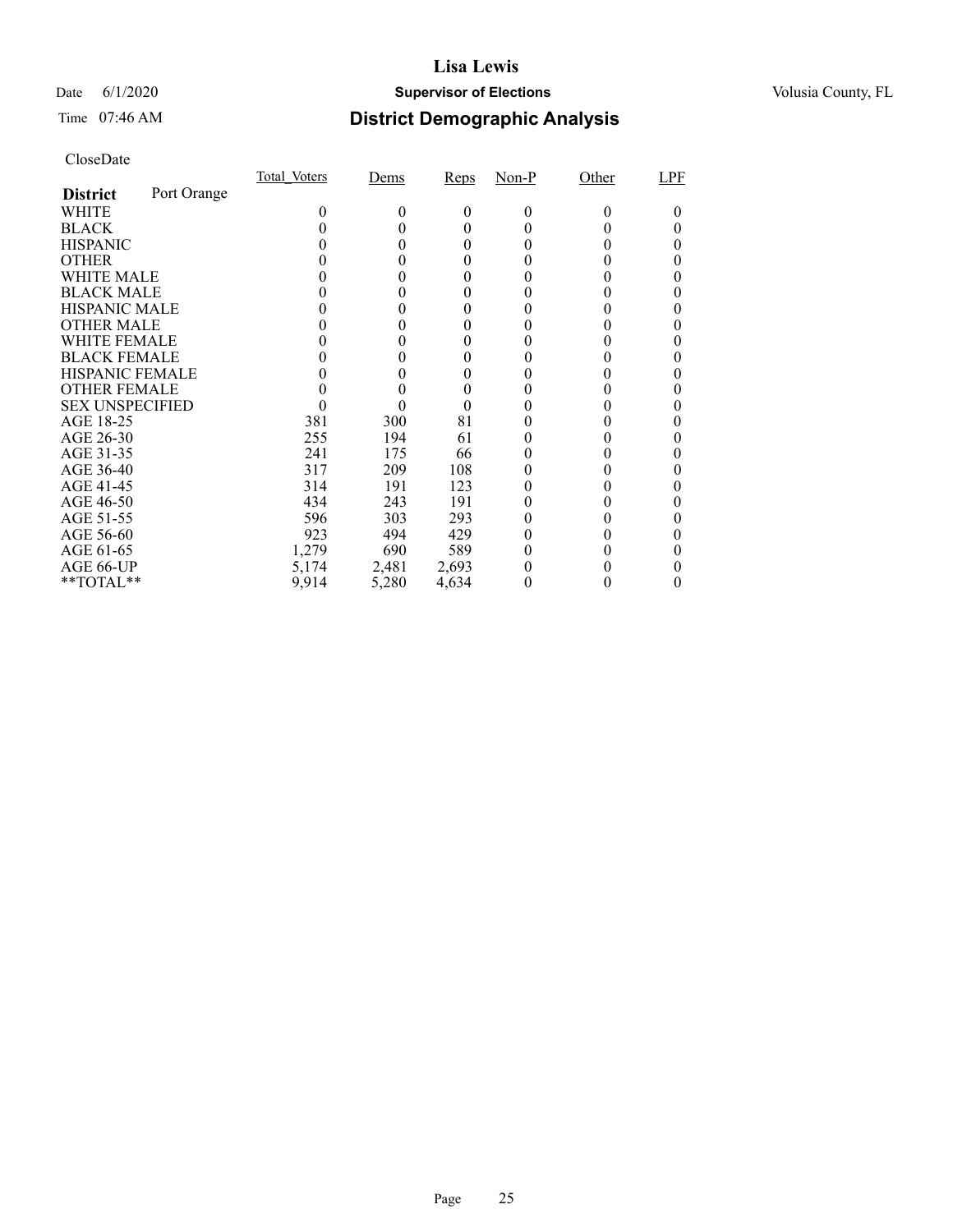#### Date 6/1/2020 **Supervisor of Elections Supervisor of Elections** Volusia County, FL

# Time 07:46 AM **District Demographic Analysis**

|                        |               | Total Voters | Dems  | Reps | $Non-P$ | Other | LPF |
|------------------------|---------------|--------------|-------|------|---------|-------|-----|
| <b>District</b>        | South Daytona |              |       |      |         |       |     |
| WHITE                  |               | 0            | 0     | 0    | 0       | 0     |     |
| <b>BLACK</b>           |               |              |       | 0    |         |       |     |
| <b>HISPANIC</b>        |               |              | 0     | 0    |         |       |     |
| <b>OTHER</b>           |               |              |       | 0    |         |       |     |
| WHITE MALE             |               |              |       | 0    |         |       |     |
| <b>BLACK MALE</b>      |               |              |       |      |         |       |     |
| <b>HISPANIC MALE</b>   |               |              |       |      |         |       |     |
| <b>OTHER MALE</b>      |               |              |       | 0    |         |       |     |
| WHITE FEMALE           |               |              |       | 0    |         |       |     |
| <b>BLACK FEMALE</b>    |               |              |       | 0    |         |       |     |
| <b>HISPANIC FEMALE</b> |               |              |       |      |         |       |     |
| <b>OTHER FEMALE</b>    |               |              | 0     | 0    |         |       |     |
| <b>SEX UNSPECIFIED</b> |               |              | 0     |      |         |       |     |
| AGE 18-25              |               | 55           | 44    | 11   |         |       |     |
| AGE 26-30              |               | 55           | 47    | 8    |         |       |     |
| AGE 31-35              |               | 58           | 40    | 18   |         |       |     |
| AGE 36-40              |               | 62           | 44    | 18   |         |       |     |
| AGE 41-45              |               | 46           | 32    | 14   |         |       |     |
| AGE 46-50              |               | 86           | 58    | 28   |         |       |     |
| AGE 51-55              |               | 108          | 60    | 48   |         |       |     |
| AGE 56-60              |               | 223          | 120   | 103  |         |       |     |
| AGE 61-65              |               | 278          | 155   | 123  |         |       |     |
| AGE 66-UP              |               | 891          | 488   | 403  |         |       |     |
| **TOTAL**              |               | 1,862        | 1,088 | 774  | 0       | 0     | 0   |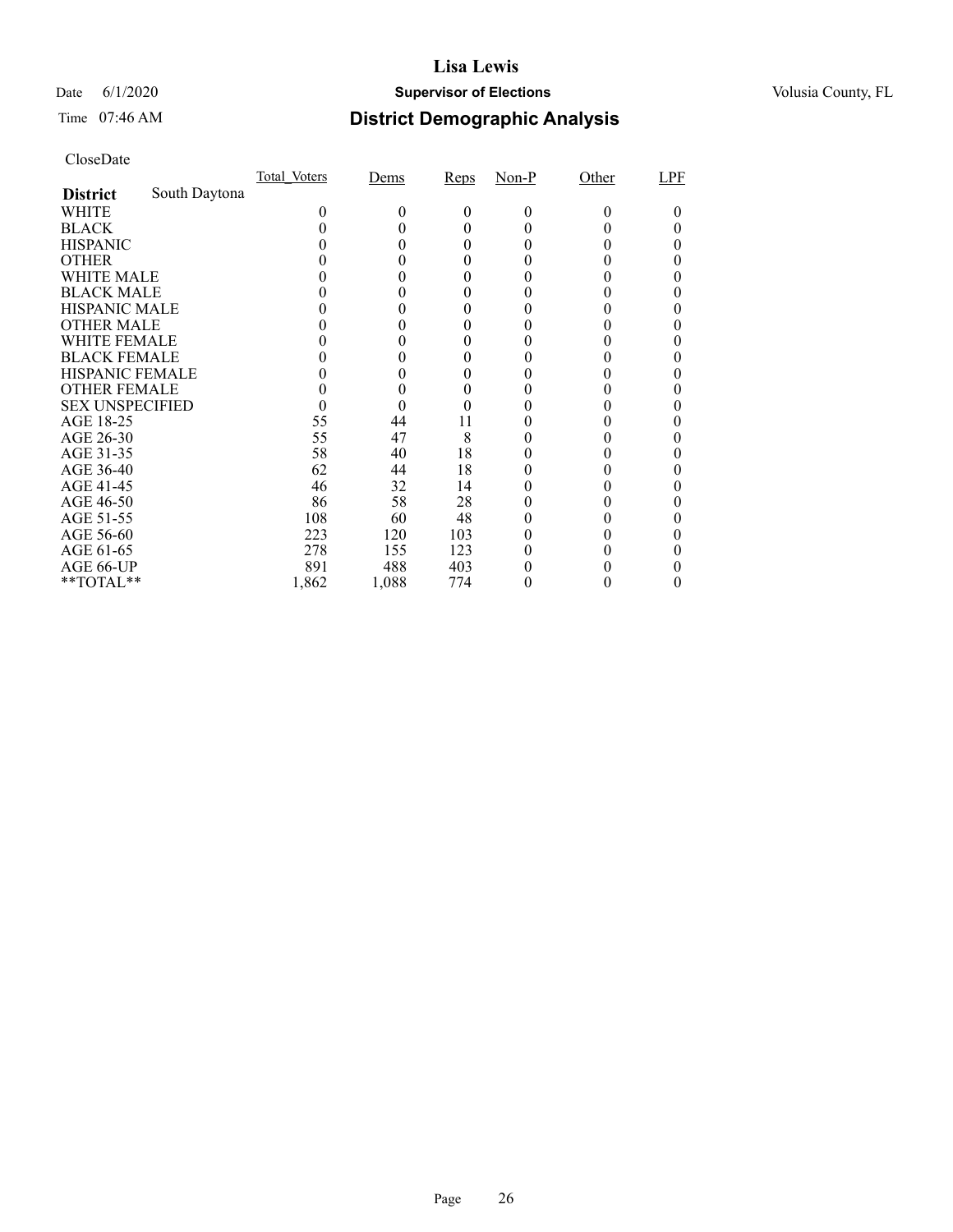#### Date 6/1/2020 **Supervisor of Elections Supervisor of Elections** Volusia County, FL

# Time 07:46 AM **District Demographic Analysis**

|                        |               | Total Voters | Dems | Reps | $Non-P$ | Other | LPF |
|------------------------|---------------|--------------|------|------|---------|-------|-----|
| <b>District</b>        | Flagler Beach |              |      |      |         |       |     |
| WHITE                  |               | 0            | 0    | 0    | 0       |       |     |
| <b>BLACK</b>           |               |              |      |      |         |       |     |
| <b>HISPANIC</b>        |               |              |      |      |         |       |     |
| <b>OTHER</b>           |               |              |      |      |         |       |     |
| WHITE MALE             |               |              |      |      |         |       |     |
| <b>BLACK MALE</b>      |               |              |      |      |         |       |     |
| <b>HISPANIC MALE</b>   |               |              |      |      |         |       |     |
| <b>OTHER MALE</b>      |               |              |      |      |         |       |     |
| WHITE FEMALE           |               |              |      |      |         |       |     |
| <b>BLACK FEMALE</b>    |               |              |      |      |         |       |     |
| <b>HISPANIC FEMALE</b> |               |              |      |      |         |       |     |
| <b>OTHER FEMALE</b>    |               |              |      |      |         |       |     |
| <b>SEX UNSPECIFIED</b> |               |              |      |      |         |       |     |
| AGE 18-25              |               |              |      |      |         |       |     |
| AGE 26-30              |               |              |      |      |         |       |     |
| AGE 31-35              |               |              |      |      |         |       |     |
| AGE 36-40              |               |              |      |      |         |       |     |
| AGE 41-45              |               |              |      |      |         |       |     |
| AGE 46-50              |               |              |      |      |         |       |     |
| AGE 51-55              |               |              |      |      |         |       |     |
| AGE 56-60              |               |              |      |      |         |       |     |
| AGE 61-65              |               |              | 0    |      |         |       |     |
| AGE 66-UP              |               | 16           | 12   |      |         |       |     |
| **TOTAL**              |               | 19           | 14   | Ć    |         |       |     |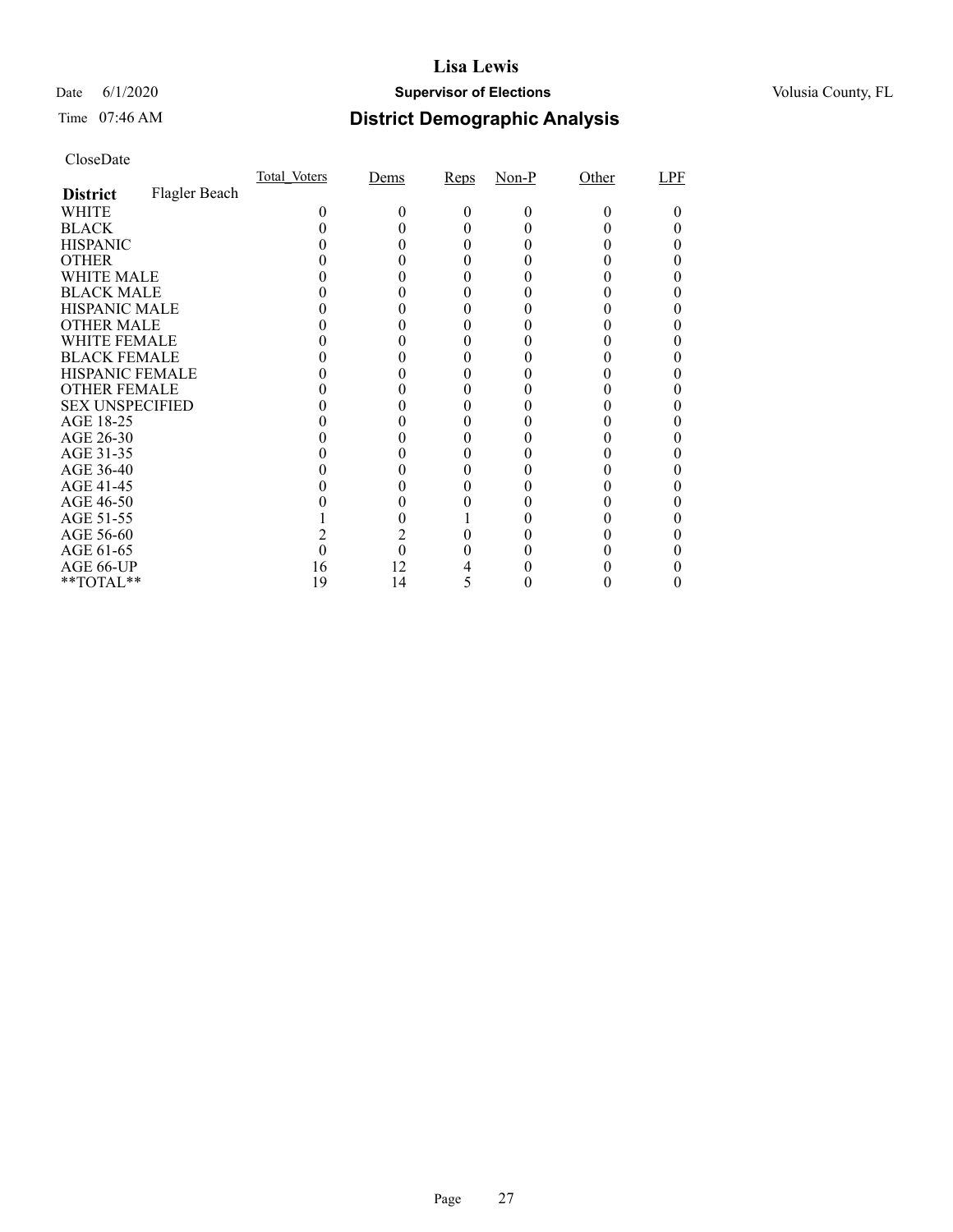#### Date 6/1/2020 **Supervisor of Elections Supervisor of Elections** Volusia County, FL

# Time 07:46 AM **District Demographic Analysis**

|                        |                    | Total Voters | Dems   | Reps     | $Non-P$  | Other  | LPF |
|------------------------|--------------------|--------------|--------|----------|----------|--------|-----|
| <b>District</b>        | Hospital Authority |              |        |          |          |        |     |
| WHITE                  |                    | 0            | $_{0}$ | $^{(1)}$ | $\Omega$ | $_{0}$ |     |
| <b>BLACK</b>           |                    |              |        | 0        |          |        |     |
| <b>HISPANIC</b>        |                    |              |        | 0        |          |        |     |
| <b>OTHER</b>           |                    |              |        |          |          |        |     |
| WHITE MALE             |                    |              |        | $_{0}$   |          |        |     |
| <b>BLACK MALE</b>      |                    |              |        |          |          |        |     |
| <b>HISPANIC MALE</b>   |                    |              |        |          |          |        |     |
| <b>OTHER MALE</b>      |                    |              |        |          |          |        |     |
| WHITE FEMALE           |                    |              |        |          |          |        |     |
| <b>BLACK FEMALE</b>    |                    |              |        | 0        |          |        |     |
| <b>HISPANIC FEMALE</b> |                    |              |        |          |          |        |     |
| <b>OTHER FEMALE</b>    |                    |              |        |          |          |        |     |
| <b>SEX UNSPECIFIED</b> |                    |              |        |          |          |        |     |
| AGE 18-25              |                    | 1,284        | 1,008  | 276      |          |        |     |
| AGE 26-30              |                    | 975          | 726    | 249      |          |        |     |
| AGE 31-35              |                    | 1,028        | 735    | 293      |          |        |     |
| AGE 36-40              |                    | 1,106        | 732    | 374      |          |        |     |
| AGE 41-45              |                    | 1,170        | 731    | 439      |          |        |     |
| AGE 46-50              |                    | 1,535        | 881    | 654      |          |        |     |
| AGE 51-55              |                    | 2,225        | 1,143  | 1,082    |          |        |     |
| AGE 56-60              |                    | 3,142        | 1,593  | 1,549    |          |        |     |
| AGE 61-65              |                    | 4,012        | 2,186  | 1,826    |          |        |     |
| AGE 66-UP              |                    | 14,239       | 7,408  | 6,831    |          |        |     |
| $*$ $TOTAL**$          |                    | 30,716       | 17,143 | 13,573   |          |        |     |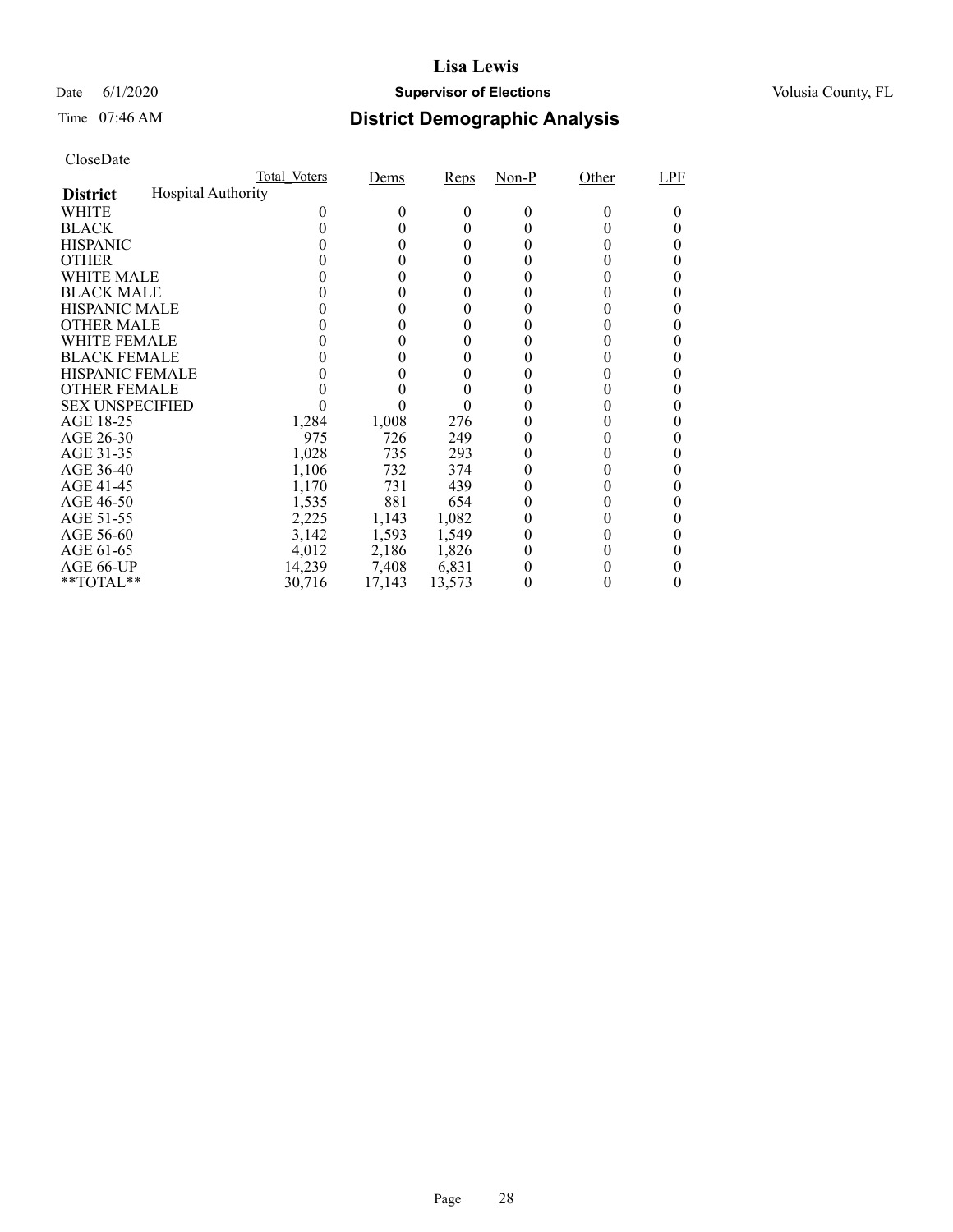#### Date 6/1/2020 **Supervisor of Elections Supervisor of Elections** Volusia County, FL

| CloseDate |
|-----------|
|-----------|

|                        | Total Voters              | Dems   | Reps  | Non-P | Other | LPF |
|------------------------|---------------------------|--------|-------|-------|-------|-----|
| <b>District</b>        | Florida House District 24 |        |       |       |       |     |
| WHITE                  |                           | $_{0}$ | 0     | 0     |       |     |
| <b>BLACK</b>           |                           |        | 0     |       |       |     |
| <b>HISPANIC</b>        |                           |        | 0     |       |       |     |
| <b>OTHER</b>           |                           |        |       |       |       |     |
| WHITE MALE             |                           |        |       |       |       |     |
| <b>BLACK MALE</b>      |                           |        |       |       |       |     |
| <b>HISPANIC MALE</b>   |                           |        |       |       |       |     |
| <b>OTHER MALE</b>      |                           |        | 0     |       |       |     |
| WHITE FEMALE           |                           |        |       |       |       |     |
| <b>BLACK FEMALE</b>    |                           |        |       |       |       |     |
| <b>HISPANIC FEMALE</b> |                           |        |       |       |       |     |
| <b>OTHER FEMALE</b>    |                           |        |       |       |       |     |
| <b>SEX UNSPECIFIED</b> |                           | 0      | 0     |       |       |     |
| AGE 18-25              | 164                       | 93     | 71    |       |       |     |
| AGE 26-30              | 109                       | 71     | 38    |       |       |     |
| AGE 31-35              | 107                       | 56     | 51    |       |       |     |
| AGE 36-40              | 112                       | 51     | 61    |       |       |     |
| AGE 41-45              | 145                       | 66     | 79    |       |       |     |
| AGE 46-50              | 189                       | 66     | 123   |       |       |     |
| AGE 51-55              | 310                       | 111    | 199   |       |       |     |
| AGE 56-60              | 585                       | 234    | 351   |       |       |     |
| AGE 61-65              | 805                       | 394    | 411   |       |       |     |
| AGE 66-UP              | 3,399                     | 1,626  | 1,773 |       |       |     |
| $*$ TOTAL $*$          | 5,925                     | 2,768  | 3,157 |       |       |     |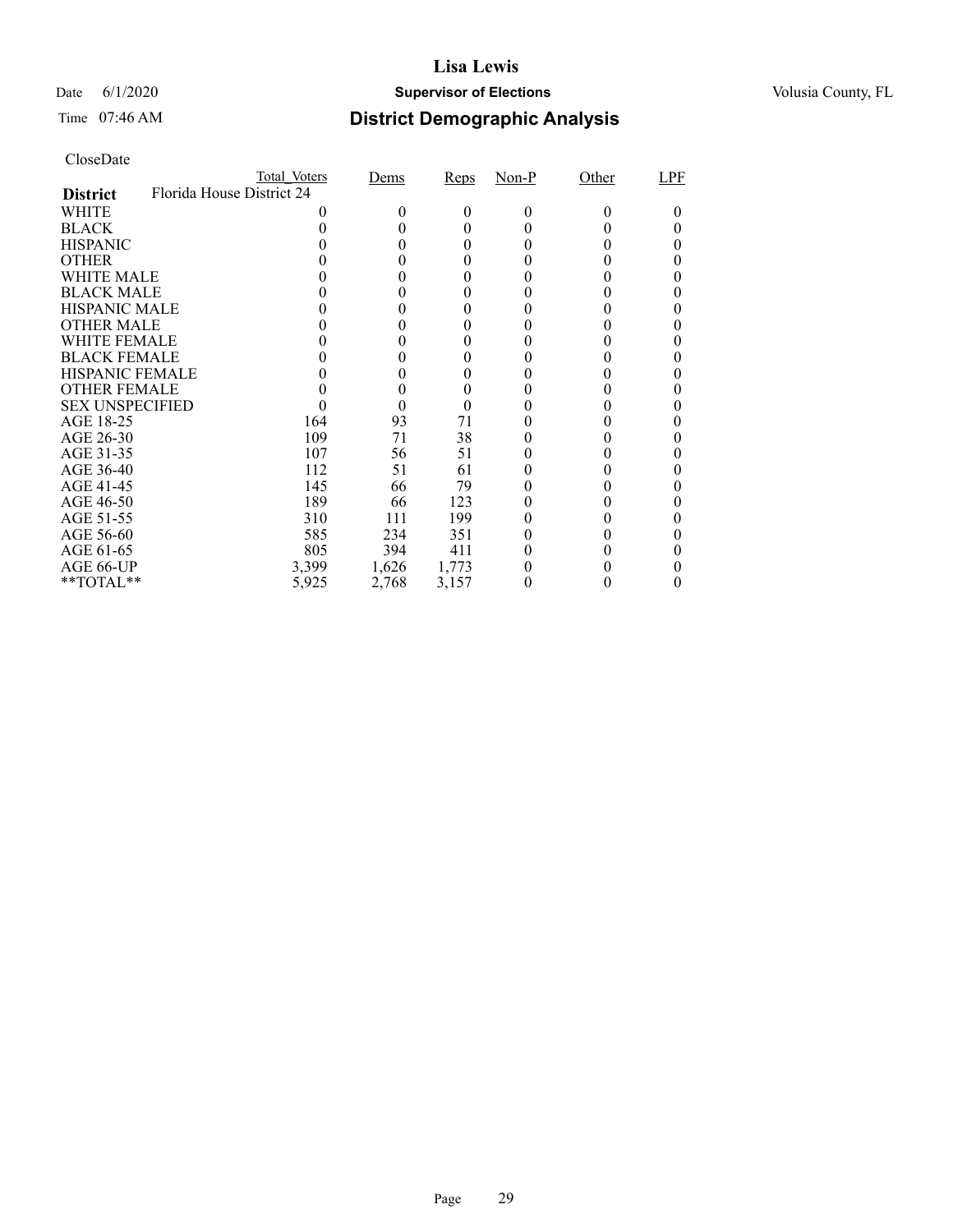#### Date 6/1/2020 **Supervisor of Elections Supervisor of Elections** Volusia County, FL

| CloseDate |
|-----------|
|-----------|

|                        | Total Voters              | Dems   | Reps   | Non-P    | Other | LPF |
|------------------------|---------------------------|--------|--------|----------|-------|-----|
| <b>District</b>        | Florida House District 25 |        |        |          |       |     |
| WHITE                  |                           | 0      | 0      | $\Omega$ |       |     |
| <b>BLACK</b>           |                           |        | 0      |          |       |     |
| <b>HISPANIC</b>        |                           | 0      | 0      |          |       |     |
| <b>OTHER</b>           |                           |        |        |          |       |     |
| WHITE MALE             |                           |        |        |          |       |     |
| <b>BLACK MALE</b>      |                           |        |        |          |       |     |
| <b>HISPANIC MALE</b>   |                           |        |        |          |       |     |
| <b>OTHER MALE</b>      |                           | 0      | 0      |          |       |     |
| WHITE FEMALE           |                           |        |        |          |       |     |
| <b>BLACK FEMALE</b>    |                           |        |        |          |       |     |
| <b>HISPANIC FEMALE</b> |                           |        |        |          |       |     |
| <b>OTHER FEMALE</b>    |                           |        |        |          |       |     |
| <b>SEX UNSPECIFIED</b> |                           | 0      |        |          |       |     |
| AGE 18-25              | 958                       | 740    | 218    |          |       |     |
| AGE 26-30              | 617                       | 455    | 162    |          |       |     |
| AGE 31-35              | 690                       | 481    | 209    |          |       |     |
| AGE 36-40              | 773                       | 493    | 280    |          |       |     |
| AGE 41-45              | 818                       | 480    | 338    |          |       |     |
| AGE 46-50              | 1,206                     | 681    | 525    |          |       |     |
| AGE 51-55              | 1,795                     | 897    | 898    |          |       |     |
| AGE 56-60              | 2,913                     | 1,465  | 1,448  |          |       |     |
| AGE 61-65              | 4,236                     | 2,236  | 2,000  |          |       |     |
| AGE 66-UP              | 17,519                    | 8,588  | 8,931  |          |       |     |
| $*$ TOTAL $*$          | 31,525                    | 16,516 | 15,009 |          |       |     |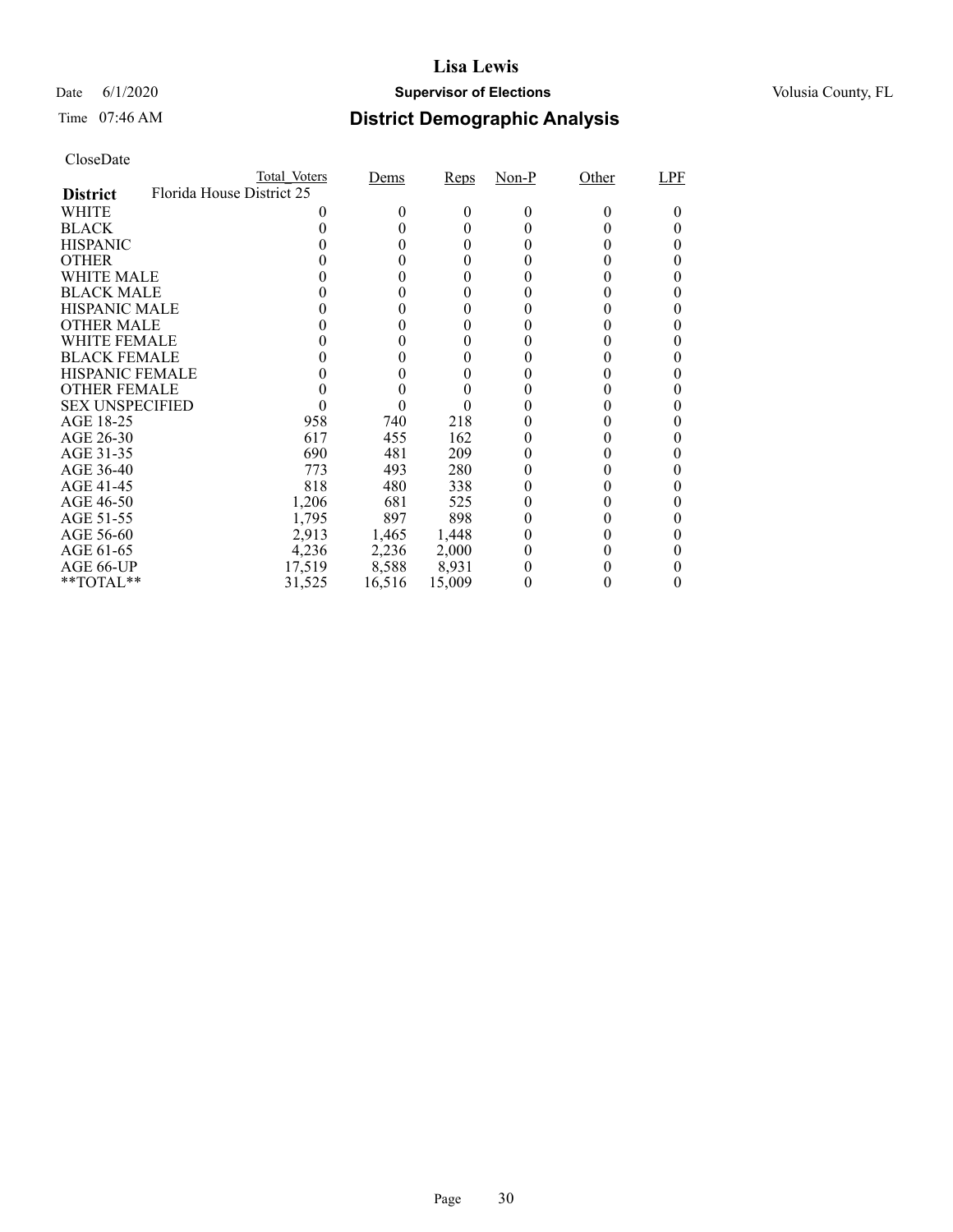#### Date 6/1/2020 **Supervisor of Elections Supervisor of Elections** Volusia County, FL

# Time 07:46 AM **District Demographic Analysis**

|                        |                           | Total Voters | Dems   | Reps  | $Non-P$ | Other | LPF |
|------------------------|---------------------------|--------------|--------|-------|---------|-------|-----|
| <b>District</b>        | Florida House District 26 |              |        |       |         |       |     |
| WHITE                  |                           |              | $_{0}$ | 0     | 0       | 0     |     |
| <b>BLACK</b>           |                           |              |        | 0     |         |       |     |
| <b>HISPANIC</b>        |                           |              |        | 0     |         |       |     |
| <b>OTHER</b>           |                           |              |        |       |         |       |     |
| WHITE MALE             |                           |              |        | 0     |         |       |     |
| <b>BLACK MALE</b>      |                           |              |        |       |         |       |     |
| <b>HISPANIC MALE</b>   |                           |              |        |       |         |       |     |
| <b>OTHER MALE</b>      |                           |              |        | 0     |         |       |     |
| WHITE FEMALE           |                           |              |        |       |         |       |     |
| <b>BLACK FEMALE</b>    |                           |              |        | 0     |         |       |     |
| <b>HISPANIC FEMALE</b> |                           |              |        |       |         |       |     |
| <b>OTHER FEMALE</b>    |                           |              |        |       |         |       |     |
| <b>SEX UNSPECIFIED</b> |                           |              |        |       |         |       |     |
| AGE 18-25              |                           | 989          | 820    | 169   |         |       |     |
| AGE 26-30              |                           | 691          | 551    | 140   |         |       |     |
| AGE 31-35              |                           | 743          | 570    | 173   |         |       |     |
| AGE 36-40              |                           | 741          | 534    | 207   |         |       |     |
| AGE 41-45              |                           | 777          | 544    | 233   |         |       |     |
| AGE 46-50              |                           | 1,013        | 658    | 355   |         |       |     |
| AGE 51-55              |                           | 1,518        | 963    | 555   |         |       |     |
| AGE 56-60              |                           | 2,266        | 1,349  | 917   |         |       |     |
| AGE 61-65              |                           | 3,076        | 1,923  | 1,153 |         |       |     |
| AGE 66-UP              |                           | 11,161       | 6,411  | 4,750 |         |       |     |
| $*$ $TOTAL**$          |                           | 22.975       | 14,323 | 8,652 | 0       |       |     |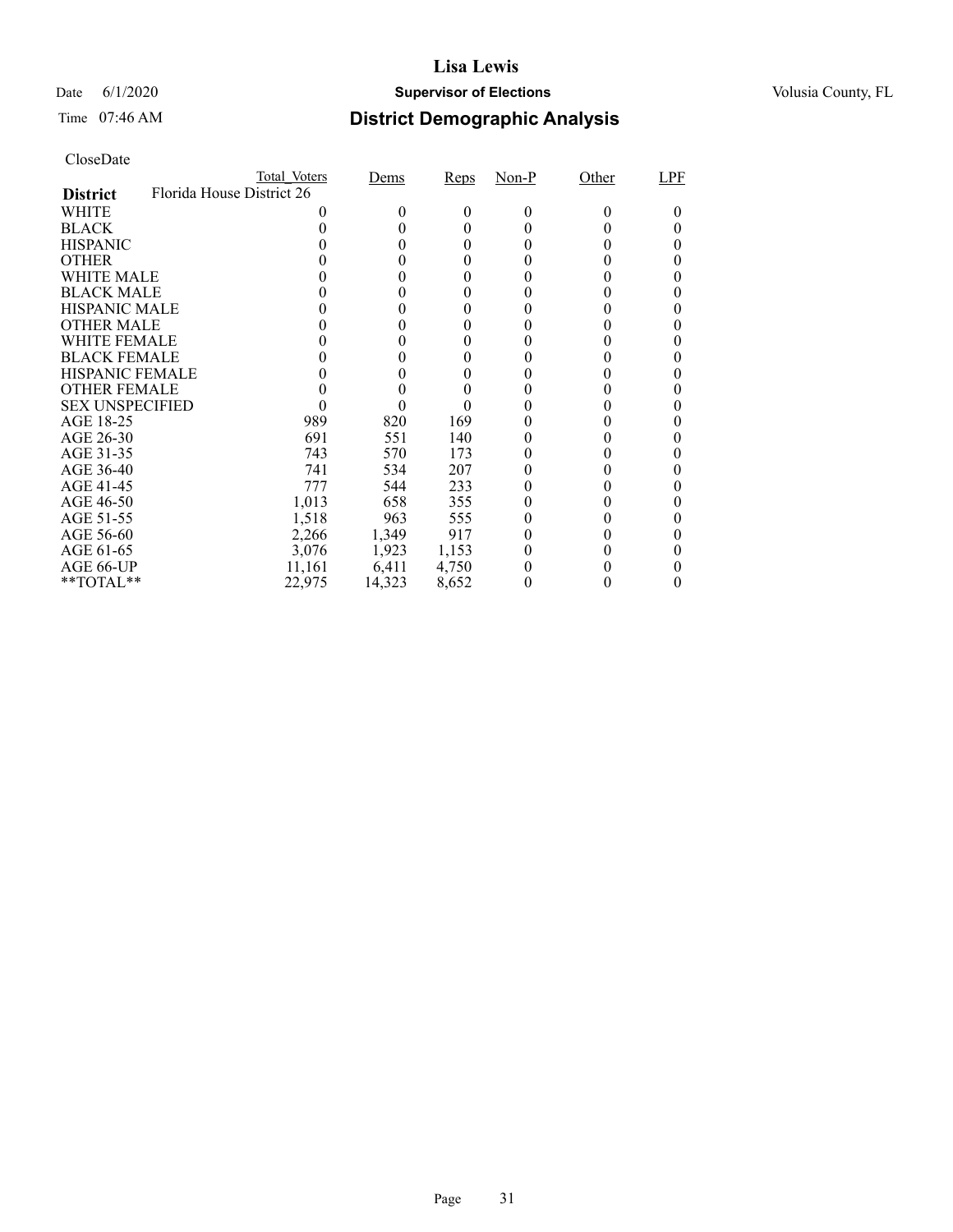#### Date 6/1/2020 **Supervisor of Elections Supervisor of Elections** Volusia County, FL

| CloseDate |
|-----------|
|-----------|

|                        | Total Voters              | Dems   | Reps  | Non-P | Other | LPF |
|------------------------|---------------------------|--------|-------|-------|-------|-----|
| <b>District</b>        | Florida House District 27 |        |       |       |       |     |
| WHITE                  |                           | $_{0}$ | 0     | 0     |       |     |
| <b>BLACK</b>           |                           |        | 0     |       |       |     |
| <b>HISPANIC</b>        |                           |        | 0     |       |       |     |
| <b>OTHER</b>           |                           |        |       |       |       |     |
| WHITE MALE             |                           |        |       |       |       |     |
| <b>BLACK MALE</b>      |                           |        |       |       |       |     |
| <b>HISPANIC MALE</b>   |                           |        |       |       |       |     |
| <b>OTHER MALE</b>      |                           |        | 0     |       |       |     |
| WHITE FEMALE           |                           |        |       |       |       |     |
| <b>BLACK FEMALE</b>    |                           |        |       |       |       |     |
| <b>HISPANIC FEMALE</b> |                           |        |       |       |       |     |
| <b>OTHER FEMALE</b>    |                           |        |       |       |       |     |
| <b>SEX UNSPECIFIED</b> |                           |        |       |       |       |     |
| AGE 18-25              | 798                       | 632    | 166   |       |       |     |
| AGE 26-30              | 673                       | 507    | 166   |       |       |     |
| AGE 31-35              | 685                       | 508    | 177   |       |       |     |
| AGE 36-40              | 750                       | 526    | 224   |       |       |     |
| AGE 41-45              | 807                       | 519    | 288   |       |       |     |
| AGE 46-50              | 1,086                     | 627    | 459   |       |       |     |
| AGE 51-55              | 1,584                     | 792    | 792   |       |       |     |
| AGE 56-60              | 2,309                     | 1,190  | 1,119 |       |       |     |
| AGE 61-65              | 2,927                     | 1,563  | 1,364 |       |       |     |
| AGE 66-UP              | 10,083                    | 5,171  | 4,912 |       |       |     |
| $*$ TOTAL $*$          | 21,702                    | 12,035 | 9,667 |       |       |     |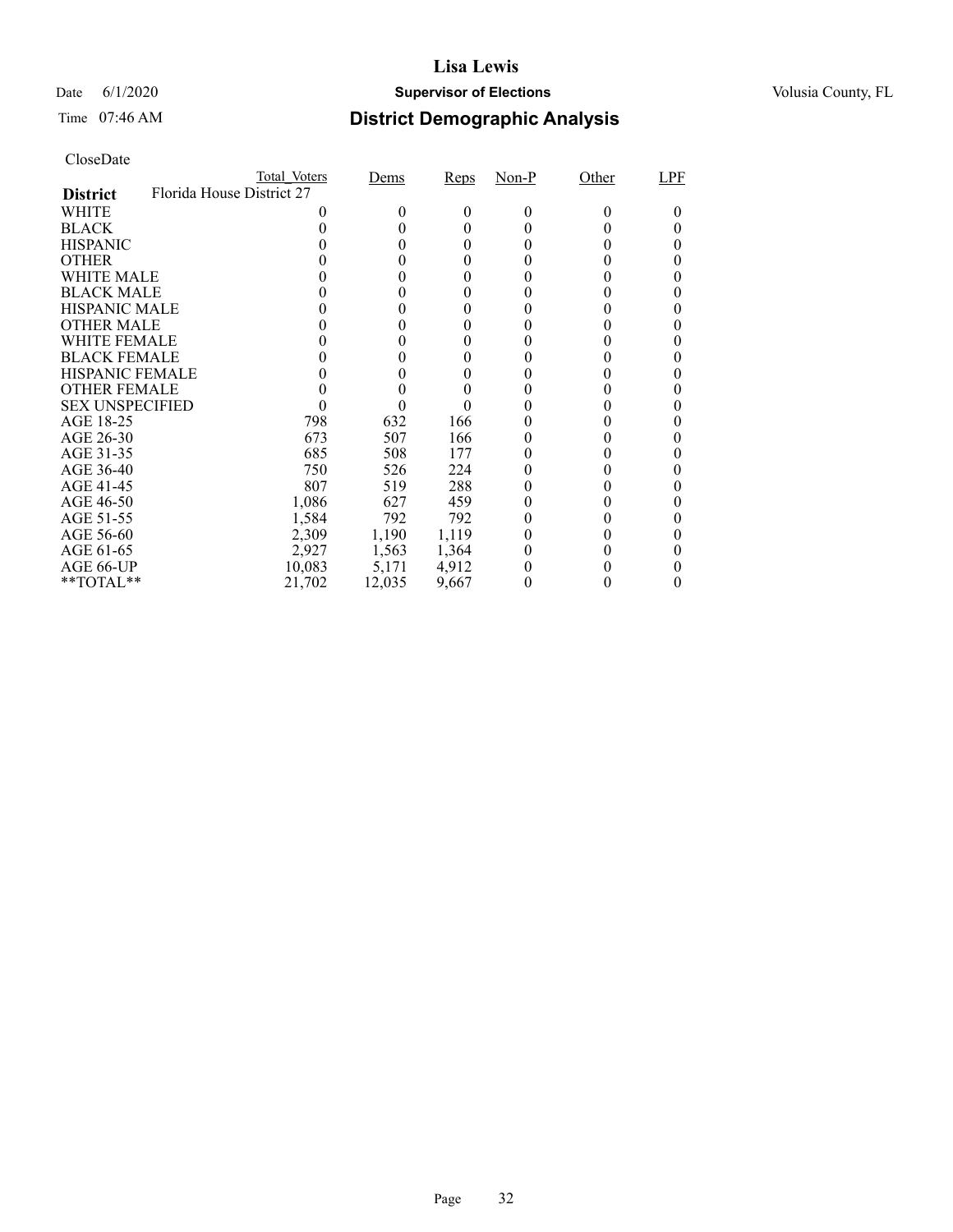#### Date 6/1/2020 **Supervisor of Elections Supervisor of Elections** Volusia County, FL

| CloseDate |
|-----------|
|-----------|

|                                            | Total Voters | Dems  | Reps  | Non-P    | Other | LPF |
|--------------------------------------------|--------------|-------|-------|----------|-------|-----|
| School Board District 1<br><b>District</b> |              |       |       |          |       |     |
| WHITE                                      | 0            | 0     | 0     | $\Omega$ |       |     |
| <b>BLACK</b>                               |              |       | 0     |          |       |     |
| <b>HISPANIC</b>                            |              | 0     | 0     |          |       |     |
| <b>OTHER</b>                               |              |       |       |          |       |     |
| WHITE MALE                                 |              |       |       |          |       |     |
| <b>BLACK MALE</b>                          |              |       |       |          |       |     |
| <b>HISPANIC MALE</b>                       |              |       |       |          |       |     |
| <b>OTHER MALE</b>                          |              | 0     | 0     |          |       |     |
| WHITE FEMALE                               |              |       |       |          |       |     |
| <b>BLACK FEMALE</b>                        |              |       |       |          |       |     |
| <b>HISPANIC FEMALE</b>                     |              |       |       |          |       |     |
| <b>OTHER FEMALE</b>                        |              |       |       |          |       |     |
| <b>SEX UNSPECIFIED</b>                     |              | 0     |       |          |       |     |
| AGE 18-25                                  | 725          | 565   | 160   |          |       |     |
| AGE 26-30                                  | 510          | 360   | 150   |          |       | 0   |
| AGE 31-35                                  | 536          | 365   | 171   |          |       |     |
| AGE 36-40                                  | 571          | 348   | 223   |          |       |     |
| AGE 41-45                                  | 637          | 390   | 247   |          |       |     |
| AGE 46-50                                  | 814          | 448   | 366   |          |       |     |
| AGE 51-55                                  | 1,177        | 581   | 596   |          |       | 0   |
| AGE 56-60                                  | 1,656        | 818   | 838   |          |       |     |
| AGE 61-65                                  | 2,215        | 1,148 | 1,067 |          |       |     |
| AGE 66-UP                                  | 9,041        | 4,462 | 4,579 |          |       |     |
| $*$ TOTAL $*$                              | 17,882       | 9,485 | 8,397 |          |       |     |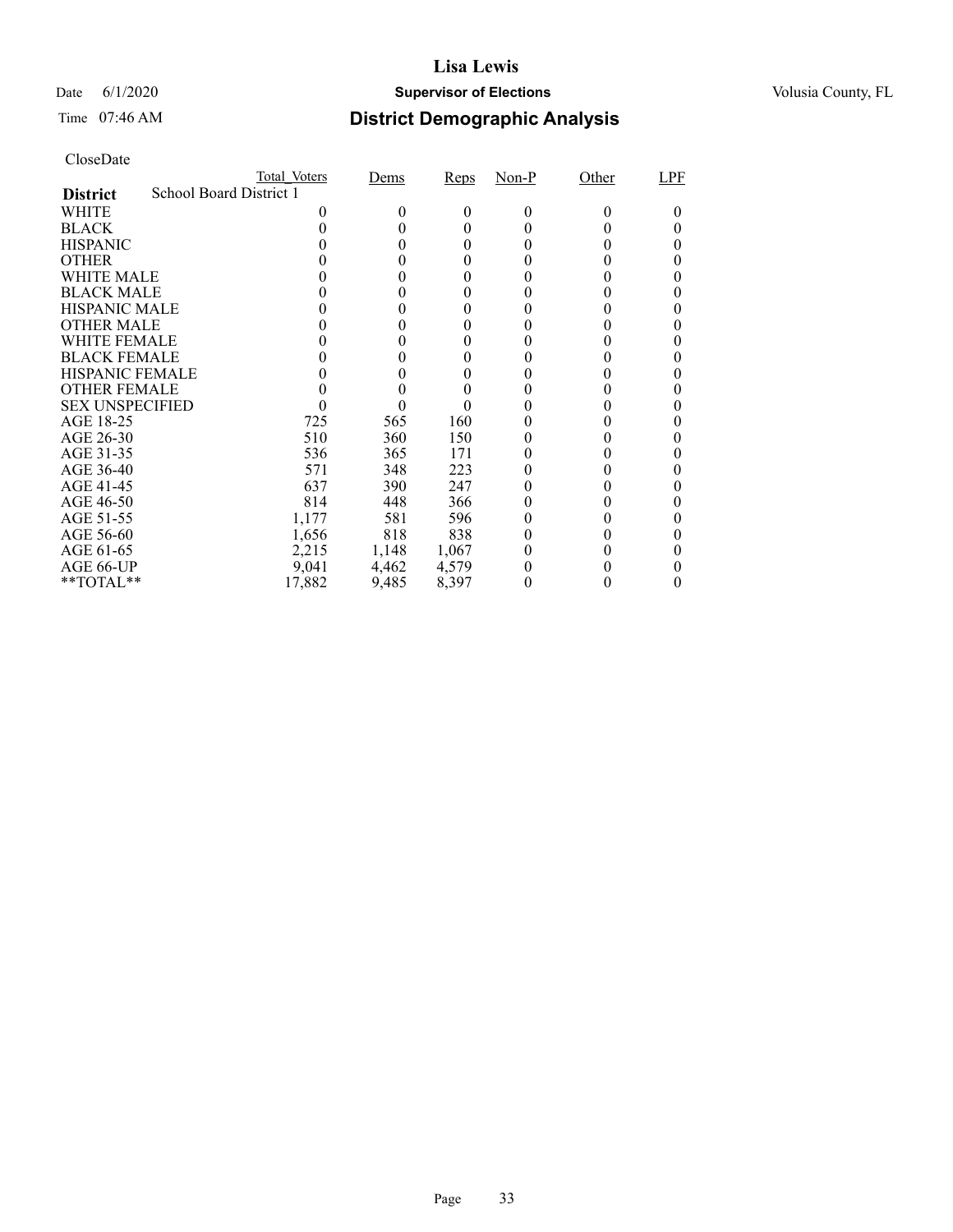#### Date 6/1/2020 **Supervisor of Elections Supervisor of Elections** Volusia County, FL

| CloseDate |
|-----------|
|-----------|

|                        |                         | Total Voters | Dems   | Reps   | Non-P | Other | LPF |
|------------------------|-------------------------|--------------|--------|--------|-------|-------|-----|
| <b>District</b>        | School Board District 2 |              |        |        |       |       |     |
| WHITE                  |                         |              | 0      | 0      | 0     | 0     |     |
| <b>BLACK</b>           |                         |              |        | 0      |       |       |     |
| <b>HISPANIC</b>        |                         |              | 0      | 0      |       |       |     |
| <b>OTHER</b>           |                         |              |        |        |       |       |     |
| WHITE MALE             |                         |              |        |        |       |       |     |
| <b>BLACK MALE</b>      |                         |              |        |        |       |       |     |
| <b>HISPANIC MALE</b>   |                         |              |        |        |       |       |     |
| <b>OTHER MALE</b>      |                         |              | $_{0}$ | 0      |       |       |     |
| WHITE FEMALE           |                         |              |        |        |       |       |     |
| <b>BLACK FEMALE</b>    |                         |              |        |        |       |       |     |
| <b>HISPANIC FEMALE</b> |                         |              |        |        |       |       |     |
| <b>OTHER FEMALE</b>    |                         |              |        |        |       |       |     |
| <b>SEX UNSPECIFIED</b> |                         |              |        | $_{0}$ |       |       |     |
| AGE 18-25              |                         | 540          | 462    | 78     |       |       |     |
| AGE 26-30              |                         | 380          | 306    | 74     |       |       | 0   |
| AGE 31-35              |                         | 399          | 319    | 80     |       |       |     |
| AGE 36-40              |                         | 389          | 291    | 98     |       |       |     |
| AGE 41-45              |                         | 399          | 291    | 108    |       |       |     |
| AGE 46-50              |                         | 569          | 380    | 189    |       |       |     |
| AGE 51-55              |                         | 922          | 572    | 350    |       |       | 0   |
| AGE 56-60              |                         | 1,490        | 895    | 595    |       |       |     |
| AGE 61-65              |                         | 2,026        | 1,217  | 809    |       |       |     |
| AGE 66-UP              |                         | 7,841        | 4,289  | 3,552  |       |       |     |
| $*$ TOTAL $*$          |                         | 14,955       | 9,022  | 5,933  |       |       |     |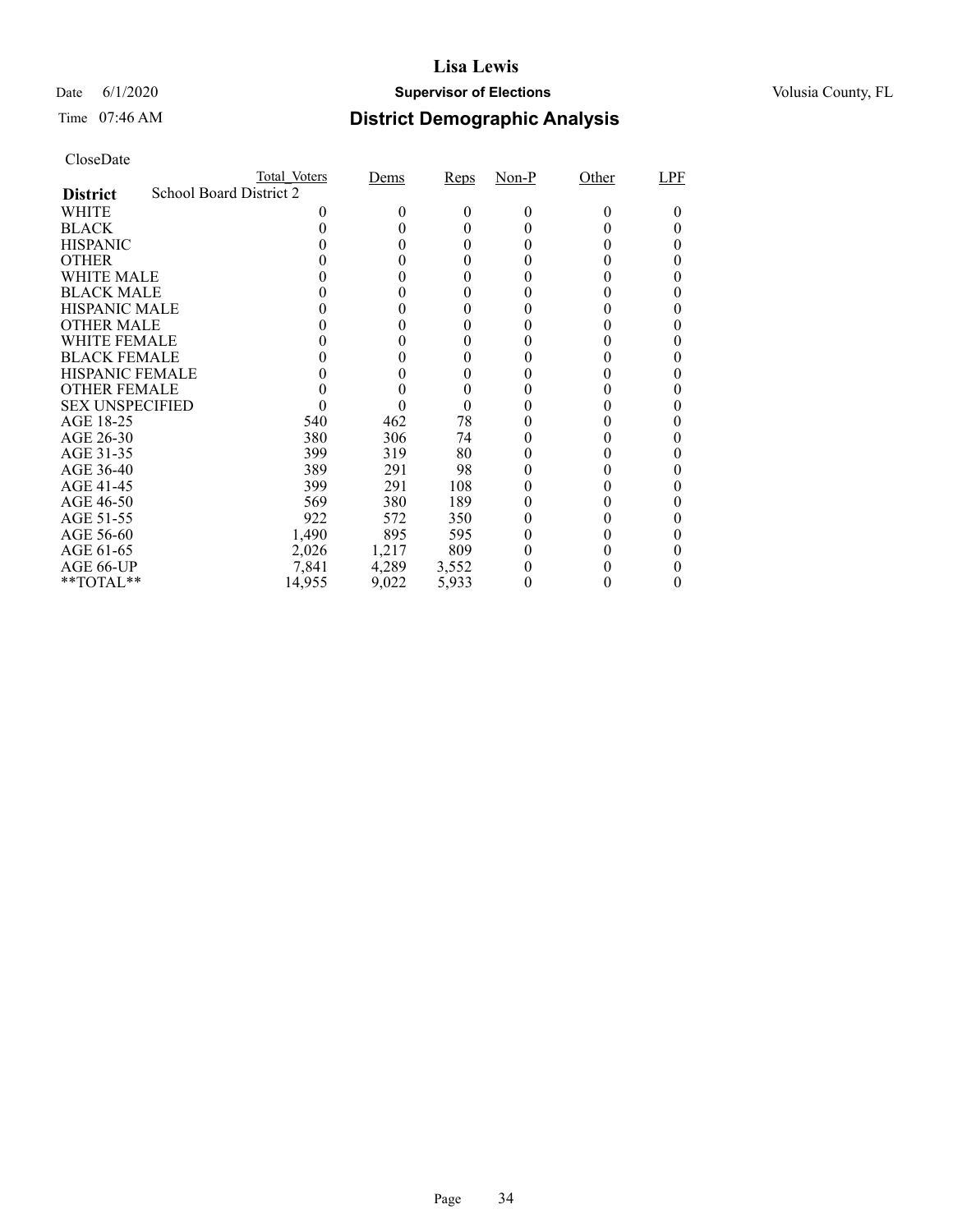#### Date 6/1/2020 **Supervisor of Elections Supervisor of Elections** Volusia County, FL

# Time 07:46 AM **District Demographic Analysis**

|                        |                         | Total Voters | Dems   | Reps  | $Non-P$ | Other    | LPF |
|------------------------|-------------------------|--------------|--------|-------|---------|----------|-----|
| <b>District</b>        | School Board District 3 |              |        |       |         |          |     |
| WHITE                  |                         |              | $_{0}$ | 0     | 0       | $^{(1)}$ |     |
| <b>BLACK</b>           |                         |              |        | 0     |         |          |     |
| <b>HISPANIC</b>        |                         |              | 0      | 0     |         |          |     |
| <b>OTHER</b>           |                         |              |        | 0     |         |          |     |
| WHITE MALE             |                         |              |        | 0     |         |          |     |
| <b>BLACK MALE</b>      |                         |              |        |       |         |          |     |
| <b>HISPANIC MALE</b>   |                         |              |        |       |         |          |     |
| <b>OTHER MALE</b>      |                         |              |        |       |         |          |     |
| WHITE FEMALE           |                         |              |        |       |         |          |     |
| <b>BLACK FEMALE</b>    |                         |              |        |       |         |          |     |
| <b>HISPANIC FEMALE</b> |                         |              |        |       |         |          |     |
| <b>OTHER FEMALE</b>    |                         |              |        | 0     |         |          |     |
| <b>SEX UNSPECIFIED</b> |                         |              |        |       |         |          |     |
| AGE 18-25              |                         | 569          | 418    | 151   |         |          |     |
| AGE 26-30              |                         | 376          | 275    | 101   |         |          |     |
| AGE 31-35              |                         | 395          | 272    | 123   |         |          |     |
| AGE 36-40              |                         | 488          | 315    | 173   |         |          |     |
| AGE 41-45              |                         | 524          | 301    | 223   |         |          |     |
| AGE 46-50              |                         | 742          | 403    | 339   |         |          |     |
| AGE 51-55              |                         | 1,066        | 496    | 570   |         |          |     |
| AGE 56-60              |                         | 1,812        | 872    | 940   |         |          |     |
| AGE 61-65              |                         | 2,675        | 1,370  | 1,305 |         |          |     |
| AGE 66-UP              |                         | 10,915       | 5,310  | 5,605 |         |          |     |
| $*$ $TOTAL**$          |                         | 19,562       | 10,032 | 9,530 | 0       |          |     |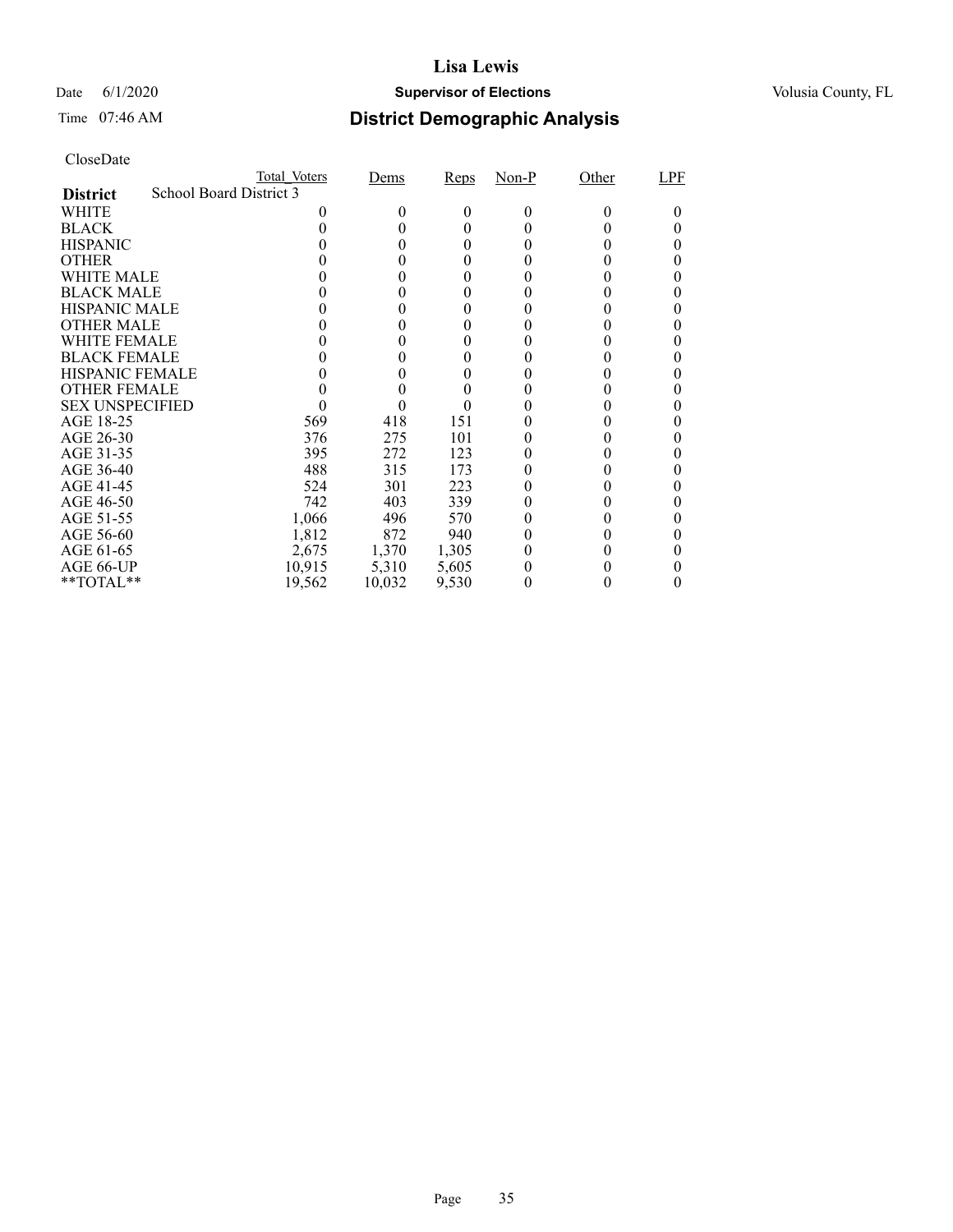#### Date 6/1/2020 **Supervisor of Elections Supervisor of Elections** Volusia County, FL

# Time 07:46 AM **District Demographic Analysis**

|                        |                         | Total Voters | Dems   | Reps  | $Non-P$ | Other  | LPF |
|------------------------|-------------------------|--------------|--------|-------|---------|--------|-----|
| <b>District</b>        | School Board District 4 |              |        |       |         |        |     |
| WHITE                  |                         |              | $_{0}$ | 0     | 0       | $_{0}$ |     |
| <b>BLACK</b>           |                         |              |        | 0     |         |        |     |
| <b>HISPANIC</b>        |                         |              | 0      | 0     |         |        |     |
| <b>OTHER</b>           |                         |              |        | 0     |         |        |     |
| WHITE MALE             |                         |              |        | 0     |         |        |     |
| <b>BLACK MALE</b>      |                         |              |        |       |         |        |     |
| <b>HISPANIC MALE</b>   |                         |              |        |       |         |        |     |
| <b>OTHER MALE</b>      |                         |              |        |       |         |        |     |
| WHITE FEMALE           |                         |              |        |       |         |        |     |
| <b>BLACK FEMALE</b>    |                         |              |        |       |         |        |     |
| <b>HISPANIC FEMALE</b> |                         |              |        |       |         |        |     |
| <b>OTHER FEMALE</b>    |                         |              |        | 0     |         |        |     |
| <b>SEX UNSPECIFIED</b> |                         |              |        |       |         |        |     |
| AGE 18-25              |                         | 567          | 425    | 142   |         |        |     |
| AGE 26-30              |                         | 388          | 293    | 95    |         |        |     |
| AGE 31-35              |                         | 437          | 305    | 132   |         |        |     |
| AGE 36-40              |                         | 429          | 288    | 141   |         |        |     |
| AGE 41-45              |                         | 490          | 299    | 191   |         |        |     |
| AGE 46-50              |                         | 694          | 382    | 312   |         |        |     |
| AGE 51-55              |                         | 1,077        | 591    | 486   |         |        |     |
| AGE 56-60              |                         | 1,761        | 923    | 838   |         |        |     |
| AGE 61-65              |                         | 2,487        | 1,419  | 1,068 |         |        |     |
| AGE 66-UP              |                         | 9,817        | 5,128  | 4,689 |         |        |     |
| $*$ $TOTAL**$          |                         | 18,147       | 10,053 | 8,094 | 0       |        |     |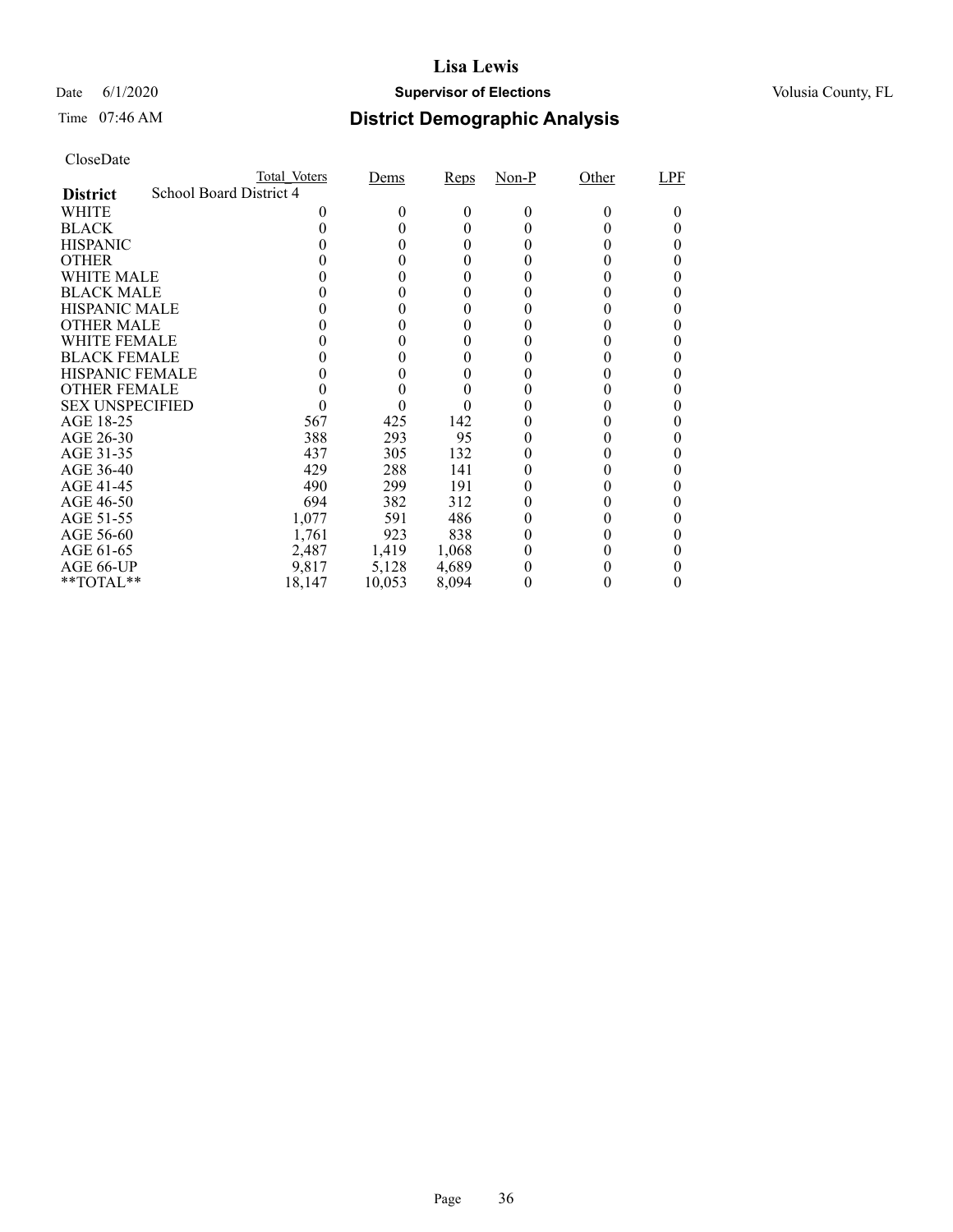### Date 6/1/2020 **Supervisor of Elections Supervisor of Elections** Volusia County, FL

| CloseDate |
|-----------|
|-----------|

|                        | <b>Total Voters</b>     | Dems   | Reps  | Non-P | Other | LPF |
|------------------------|-------------------------|--------|-------|-------|-------|-----|
| <b>District</b>        | School Board District 5 |        |       |       |       |     |
| WHITE                  |                         | $_{0}$ | 0     | 0     |       |     |
| <b>BLACK</b>           |                         |        | 0     |       |       |     |
| <b>HISPANIC</b>        |                         | 0      | 0     |       |       |     |
| <b>OTHER</b>           |                         |        |       |       |       |     |
| WHITE MALE             |                         |        |       |       |       |     |
| <b>BLACK MALE</b>      |                         |        |       |       |       |     |
| <b>HISPANIC MALE</b>   |                         |        |       |       |       |     |
| <b>OTHER MALE</b>      |                         |        | 0     |       |       |     |
| WHITE FEMALE           |                         |        |       |       |       |     |
| <b>BLACK FEMALE</b>    |                         |        |       |       |       |     |
| <b>HISPANIC FEMALE</b> |                         |        |       |       |       |     |
| <b>OTHER FEMALE</b>    |                         |        |       |       |       |     |
| <b>SEX UNSPECIFIED</b> |                         |        | 0     |       |       |     |
| AGE 18-25              | 508                     | 415    | 93    |       |       |     |
| AGE 26-30              | 436                     | 350    | 86    |       |       |     |
| AGE 31-35              | 458                     | 354    | 104   |       |       |     |
| AGE 36-40              | 499                     | 362    | 137   |       |       |     |
| AGE 41-45              | 497                     | 328    | 169   |       |       |     |
| AGE 46-50              | 675                     | 419    | 256   |       |       |     |
| AGE 51-55              | 965                     | 523    | 442   |       |       |     |
| AGE 56-60              | 1,354                   | 730    | 624   |       |       |     |
| AGE 61-65              | 1,641                   | 962    | 679   |       |       |     |
| AGE 66-UP              | 4,548                   | 2,607  | 1,941 |       |       |     |
| $*$ TOTAL $*$          | 11,581                  | 7,050  | 4,531 |       |       |     |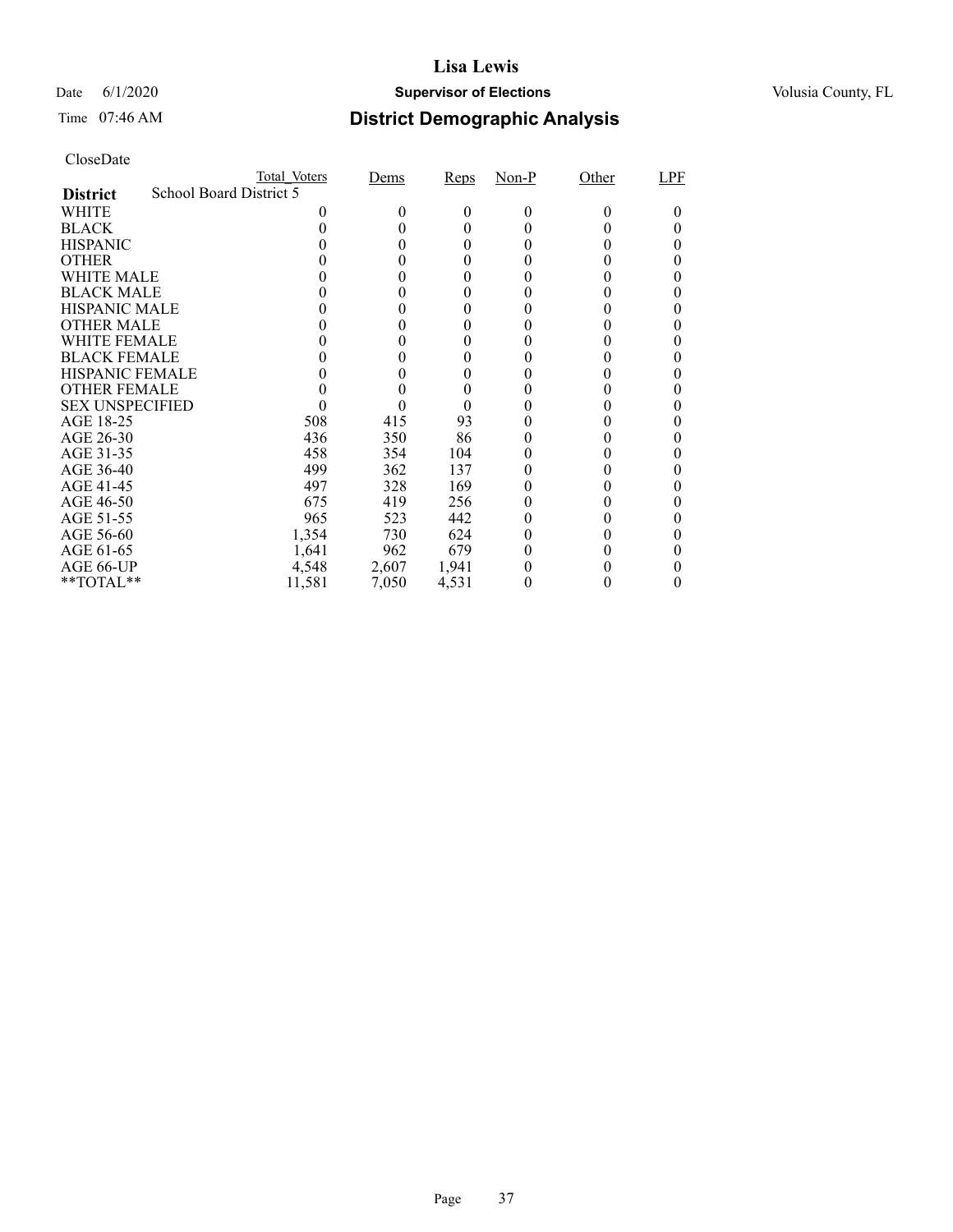### Date 6/1/2020 **Supervisor of Elections Supervisor of Elections** Volusia County, FL

| CloseDate |
|-----------|
|-----------|

|                        | Total Voters              | Dems   | Reps   | Non-P | Other | LPF |
|------------------------|---------------------------|--------|--------|-------|-------|-----|
| <b>District</b>        | Florida Senate District 7 |        |        |       |       |     |
| WHITE                  |                           | $_{0}$ | 0      | 0     |       |     |
| <b>BLACK</b>           |                           |        | 0      |       |       |     |
| <b>HISPANIC</b>        |                           | 0      | 0      |       |       |     |
| <b>OTHER</b>           |                           |        |        |       |       |     |
| WHITE MALE             |                           |        |        |       |       |     |
| <b>BLACK MALE</b>      |                           |        |        |       |       |     |
| <b>HISPANIC MALE</b>   |                           |        |        |       |       |     |
| <b>OTHER MALE</b>      |                           |        | 0      |       |       |     |
| WHITE FEMALE           |                           |        |        |       |       |     |
| <b>BLACK FEMALE</b>    |                           |        |        |       |       |     |
| <b>HISPANIC FEMALE</b> |                           |        |        |       |       |     |
| <b>OTHER FEMALE</b>    |                           |        |        |       |       |     |
| <b>SEX UNSPECIFIED</b> |                           |        |        |       |       |     |
| AGE 18-25              | 1,051                     | 813    | 238    |       |       |     |
| AGE 26-30              | 711                       | 542    | 169    |       |       | 0   |
| AGE 31-35              | 802                       | 576    | 226    |       |       |     |
| AGE 36-40              | 767                       | 521    | 246    |       |       |     |
| AGE 41-45              | 857                       | 559    | 298    |       |       |     |
| AGE 46-50              | 1,176                     | 680    | 496    |       |       |     |
| AGE 51-55              | 1,895                     | 1,078  | 817    |       |       |     |
| AGE 56-60              | 3,050                     | 1,646  | 1,404  |       |       |     |
| AGE 61-65              | 4,232                     | 2,443  | 1,789  |       |       |     |
| AGE 66-UP              | 16,651                    | 8,842  | 7,809  |       |       |     |
| $*$ TOTAL $*$          | 31,192                    | 17,700 | 13,492 |       |       |     |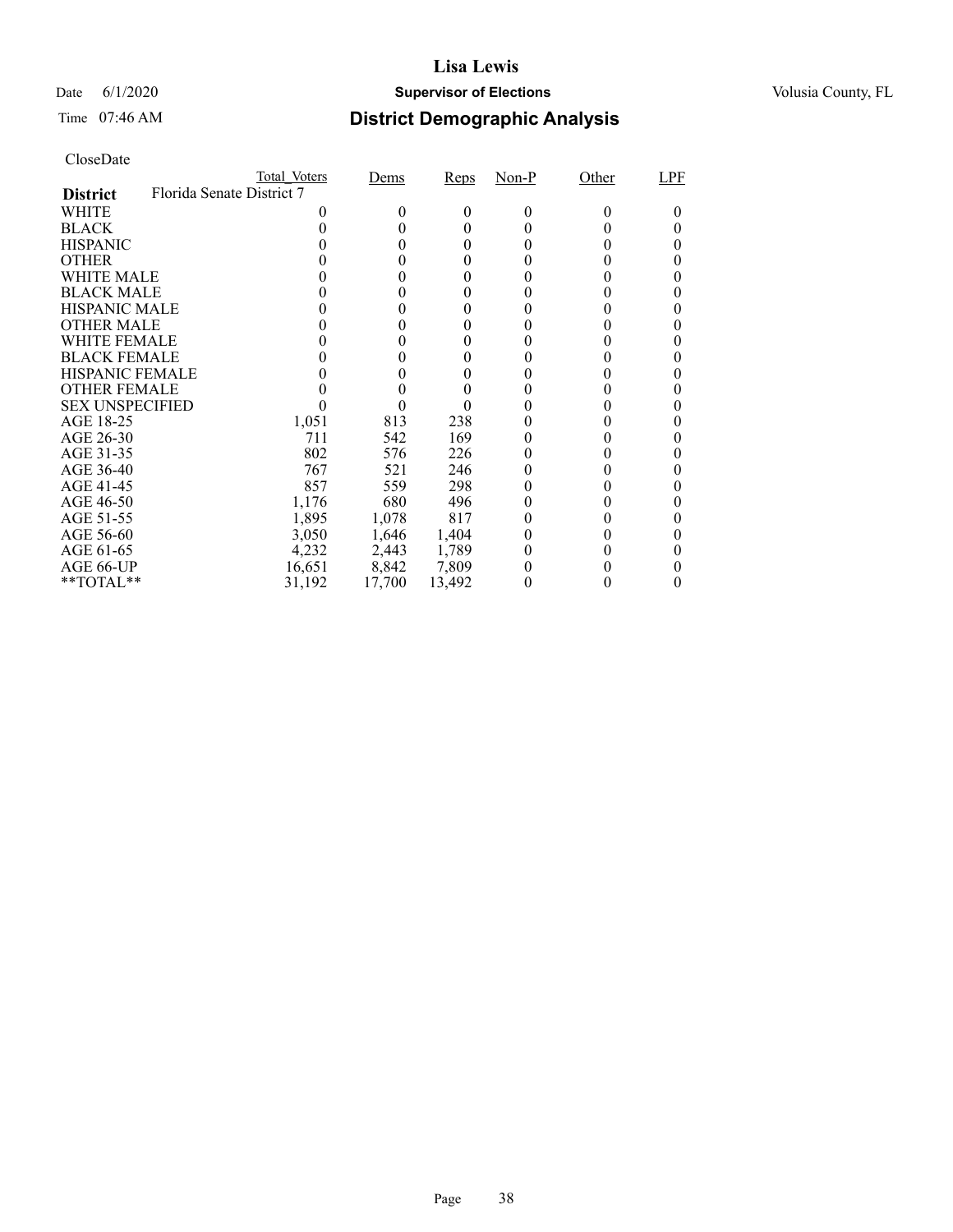### Date 6/1/2020 **Supervisor of Elections Supervisor of Elections** Volusia County, FL

| CloseDate |
|-----------|
|-----------|

|                        |                           | Total Voters | Dems   | Reps  | Non-P | Other | LPF |
|------------------------|---------------------------|--------------|--------|-------|-------|-------|-----|
| <b>District</b>        | Florida Senate District 9 |              |        |       |       |       |     |
| WHITE                  |                           |              | $_{0}$ | 0     | 0     |       |     |
| <b>BLACK</b>           |                           |              |        | 0     |       |       |     |
| <b>HISPANIC</b>        |                           |              |        | 0     |       |       |     |
| <b>OTHER</b>           |                           |              |        |       |       |       |     |
| WHITE MALE             |                           |              |        |       |       |       |     |
| <b>BLACK MALE</b>      |                           |              |        |       |       |       |     |
| <b>HISPANIC MALE</b>   |                           |              |        |       |       |       |     |
| <b>OTHER MALE</b>      |                           |              |        | 0     |       |       |     |
| WHITE FEMALE           |                           |              |        |       |       |       |     |
| <b>BLACK FEMALE</b>    |                           |              |        |       |       |       |     |
| <b>HISPANIC FEMALE</b> |                           |              |        |       |       |       |     |
| <b>OTHER FEMALE</b>    |                           |              |        |       |       |       |     |
| <b>SEX UNSPECIFIED</b> |                           |              |        | 0     |       |       |     |
| AGE 18-25              |                           | 267          | 206    | 61    |       |       |     |
| AGE 26-30              |                           | 199          | 132    | 67    |       |       |     |
| AGE 31-35              |                           | 216          | 139    | 77    |       |       |     |
| AGE 36-40              |                           | 212          | 123    | 89    |       |       |     |
| AGE 41-45              |                           | 268          | 161    | 107   |       |       |     |
| AGE 46-50              |                           | 355          | 190    | 165   |       |       |     |
| AGE 51-55              |                           | 545          | 250    | 295   |       |       |     |
| AGE 56-60              |                           | 719          | 315    | 404   |       |       |     |
| AGE 61-65              |                           | 920          | 428    | 492   |       |       |     |
| AGE 66-UP              |                           | 3,543        | 1,572  | 1,971 |       |       |     |
| $*$ TOTAL $*$          |                           | 7,244        | 3,516  | 3,728 |       |       |     |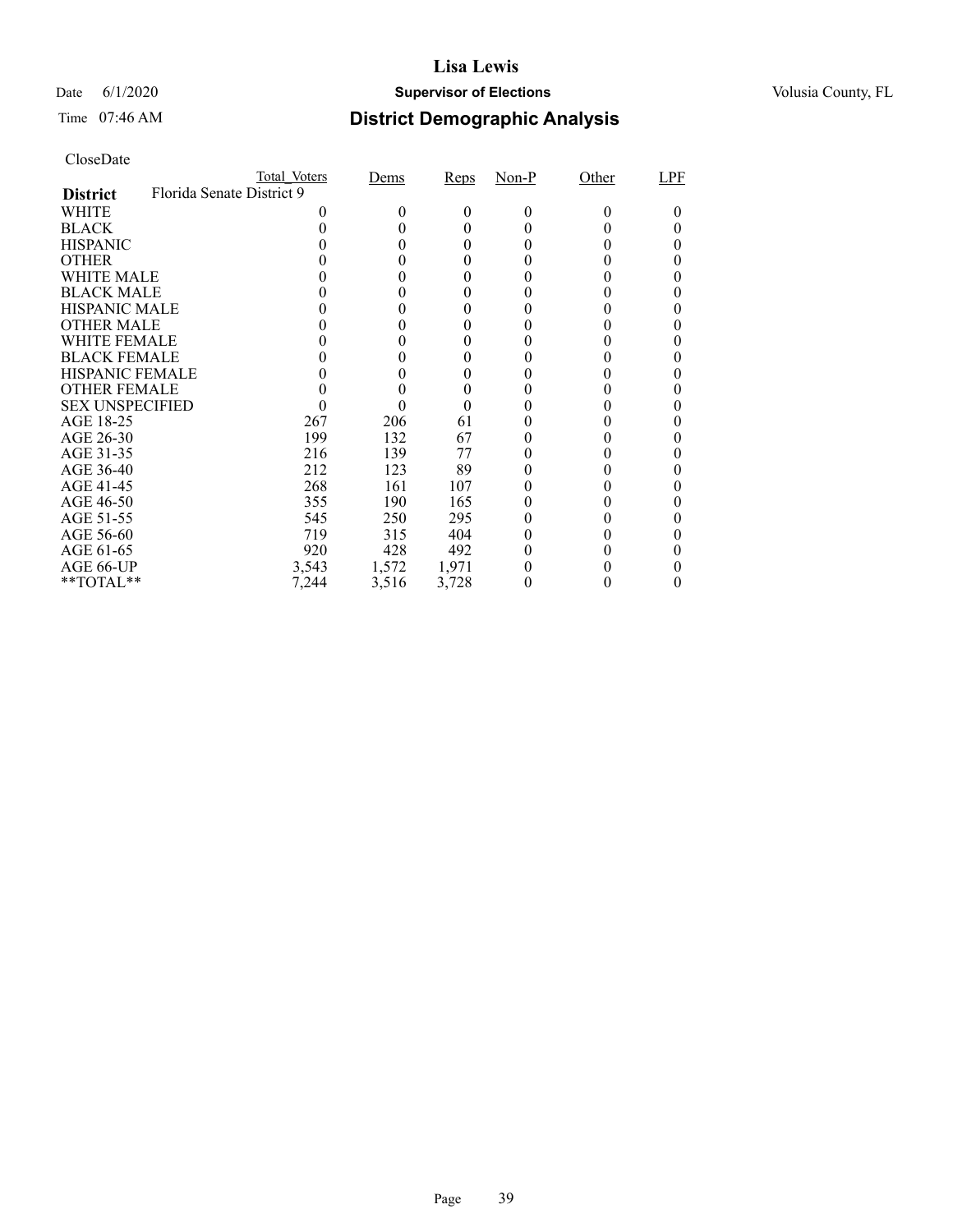### Date 6/1/2020 **Supervisor of Elections Supervisor of Elections** Volusia County, FL

| CloseDate |
|-----------|
|-----------|

|                        | Total Voters               | Dems   | Reps     | Non-P    | Other | LPF |
|------------------------|----------------------------|--------|----------|----------|-------|-----|
| <b>District</b>        | Florida Senate District 14 |        |          |          |       |     |
| WHITE                  |                            | 0      | $^{(1)}$ | $\Omega$ | 0     |     |
| <b>BLACK</b>           |                            |        | 0        |          |       |     |
| <b>HISPANIC</b>        |                            | 0      | $_{0}$   |          |       | 0   |
| <b>OTHER</b>           |                            |        |          |          |       |     |
| WHITE MALE             |                            |        |          |          |       |     |
| <b>BLACK MALE</b>      |                            |        |          |          |       |     |
| <b>HISPANIC MALE</b>   |                            |        |          |          |       |     |
| <b>OTHER MALE</b>      |                            | 0      | 0        |          |       |     |
| WHITE FEMALE           |                            |        |          |          |       |     |
| <b>BLACK FEMALE</b>    |                            |        |          |          |       |     |
| <b>HISPANIC FEMALE</b> |                            |        |          |          |       |     |
| <b>OTHER FEMALE</b>    |                            |        |          |          |       |     |
| <b>SEX UNSPECIFIED</b> |                            |        |          |          |       |     |
| AGE 18-25              | 1,591                      | 1,266  | 325      |          |       |     |
| AGE 26-30              | 1,180                      | 910    | 270      |          |       |     |
| AGE 31-35              | 1,207                      | 900    | 307      |          |       |     |
| AGE 36-40              | 1,397                      | 960    | 437      |          |       |     |
| AGE 41-45              | 1,422                      | 889    | 533      |          |       |     |
| AGE 46-50              | 1,963                      | 1,162  | 801      |          |       |     |
| AGE 51-55              | 2,767                      | 1,435  | 1,332    |          |       | 0   |
| AGE 56-60              | 4,304                      | 2,277  | 2,027    |          |       |     |
| AGE 61-65              | 5,892                      | 3,245  | 2,647    |          |       |     |
| AGE 66-UP              | 21,968                     | 11,382 | 10,586   |          |       |     |
| $*$ $TOTAL**$          | 43,691                     | 24,426 | 19,265   |          |       | 0   |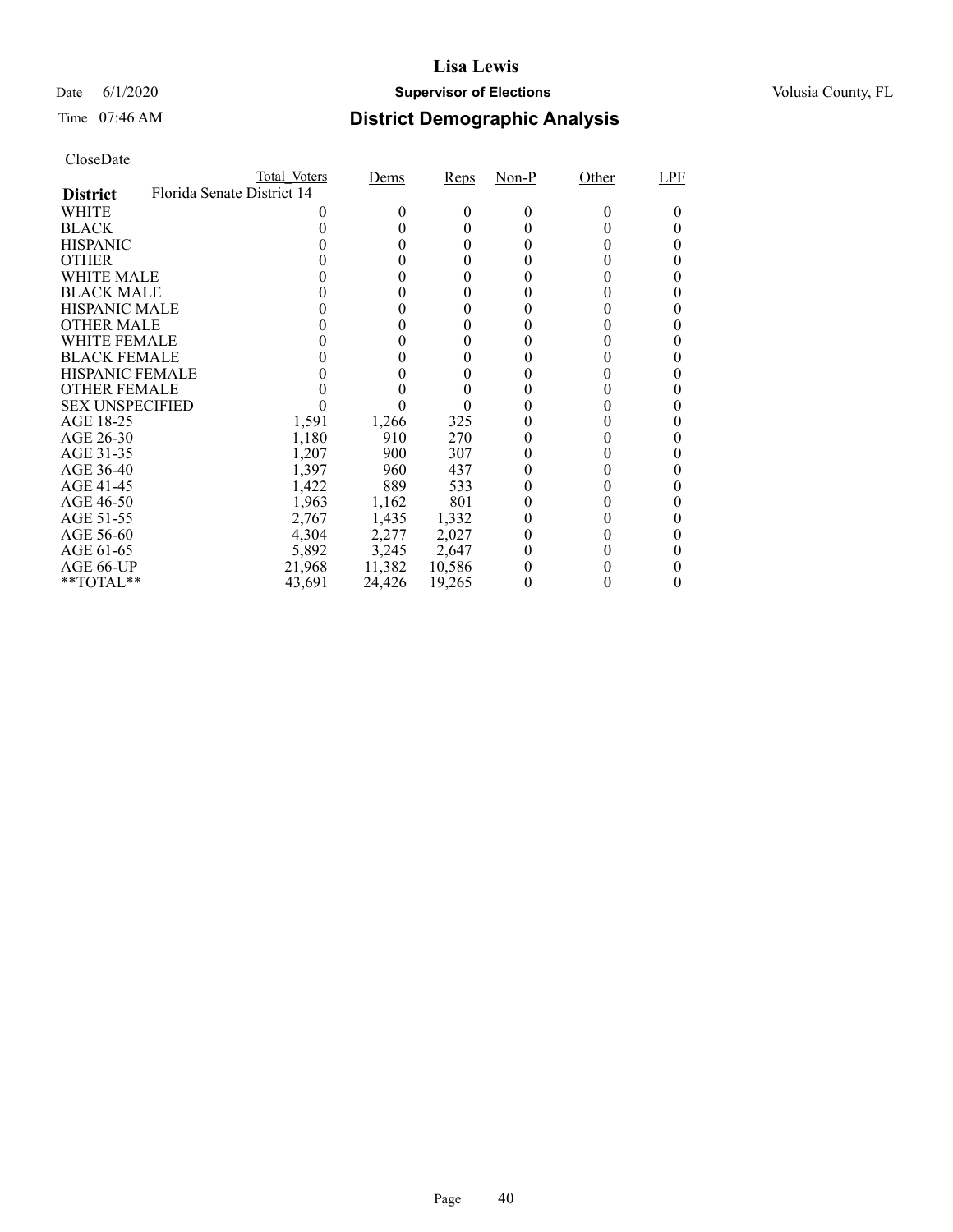### Date 6/1/2020 **Supervisor of Elections Supervisor of Elections** Volusia County, FL

| CloseDate |
|-----------|
|-----------|

|                        |                      | Total Voters | Dems | Reps     | $Non-P$ | Other | LPF |
|------------------------|----------------------|--------------|------|----------|---------|-------|-----|
| <b>District</b>        | Daytona Beach Zone 1 |              |      |          |         |       |     |
| WHITE                  |                      |              |      | $^{(1)}$ | $_{0}$  |       |     |
| <b>BLACK</b>           |                      |              |      |          |         |       |     |
| <b>HISPANIC</b>        |                      |              |      |          |         |       |     |
| <b>OTHER</b>           |                      |              |      |          |         |       |     |
| WHITE MALE             |                      |              |      |          |         |       |     |
| <b>BLACK MALE</b>      |                      |              |      |          |         |       |     |
| <b>HISPANIC MALE</b>   |                      |              |      |          |         |       |     |
| <b>OTHER MALE</b>      |                      |              |      |          |         |       |     |
| <b>WHITE FEMALE</b>    |                      |              |      |          |         |       |     |
| <b>BLACK FEMALE</b>    |                      |              |      |          |         |       |     |
| <b>HISPANIC FEMALE</b> |                      |              |      |          |         |       |     |
| <b>OTHER FEMALE</b>    |                      |              |      |          |         |       |     |
| <b>SEX UNSPECIFIED</b> |                      |              |      |          |         |       |     |
| AGE 18-25              |                      | 69           | 64   | 5        |         |       |     |
| AGE 26-30              |                      | 47           | 42   | 5        |         |       |     |
| AGE 31-35              |                      | 47           | 36   | 11       |         |       |     |
| AGE 36-40              |                      | 29           | 22   |          |         |       |     |
| AGE 41-45              |                      | 51           | 37   | 14       |         |       |     |
| AGE 46-50              |                      | 65           | 47   | 18       |         |       |     |
| AGE 51-55              |                      | 104          | 67   | 37       |         |       |     |
| AGE 56-60              |                      | 137          | 83   | 54       |         |       |     |
| AGE 61-65              |                      | 198          | 125  | 73       |         |       |     |
| AGE 66-UP              |                      | 687          | 412  | 275      |         |       |     |
| **TOTAL**              |                      | 1,434        | 935  | 499      |         |       |     |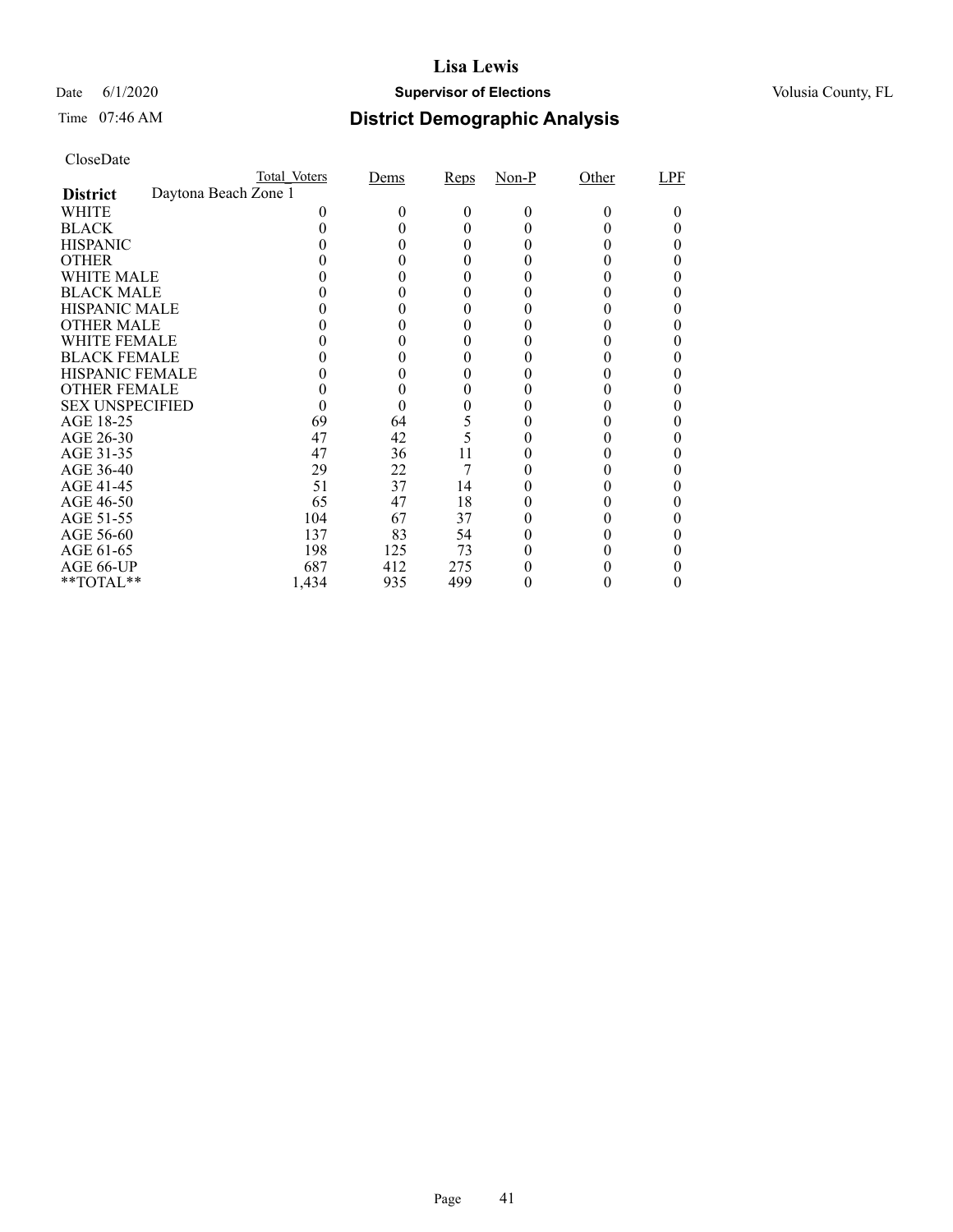### Date 6/1/2020 **Supervisor of Elections Supervisor of Elections** Volusia County, FL

## Time 07:46 AM **District Demographic Analysis**

|                        |                      | Total Voters | Dems | Reps | $Non-P$ | Other  | LPF |
|------------------------|----------------------|--------------|------|------|---------|--------|-----|
| <b>District</b>        | Daytona Beach Zone 2 |              |      |      |         |        |     |
| WHITE                  |                      |              | 0    | 0    | 0       | $_{0}$ |     |
| <b>BLACK</b>           |                      |              |      | 0    |         |        |     |
| <b>HISPANIC</b>        |                      |              |      | 0    |         |        |     |
| <b>OTHER</b>           |                      |              |      |      |         |        |     |
| WHITE MALE             |                      |              |      | 0    |         |        |     |
| <b>BLACK MALE</b>      |                      |              |      |      |         |        |     |
| <b>HISPANIC MALE</b>   |                      |              |      |      |         |        |     |
| <b>OTHER MALE</b>      |                      |              |      |      |         |        |     |
| WHITE FEMALE           |                      |              |      |      |         |        |     |
| <b>BLACK FEMALE</b>    |                      |              |      |      |         |        |     |
| <b>HISPANIC FEMALE</b> |                      |              |      |      |         |        |     |
| <b>OTHER FEMALE</b>    |                      |              |      | 0    |         |        |     |
| <b>SEX UNSPECIFIED</b> |                      |              |      |      |         |        |     |
| AGE 18-25              |                      | 37           | 28   | 9    |         |        |     |
| AGE 26-30              |                      | 24           | 20   | 4    |         |        |     |
| AGE 31-35              |                      | 25           | 19   | 6    |         |        |     |
| AGE 36-40              |                      | 36           | 32   | 4    |         |        |     |
| AGE 41-45              |                      | 42           | 34   | 8    |         |        |     |
| AGE 46-50              |                      | 54           | 37   | 17   |         |        |     |
| AGE 51-55              |                      | 81           | 57   | 24   |         |        |     |
| AGE 56-60              |                      | 148          | 84   | 64   |         |        |     |
| AGE 61-65              |                      | 210          | 141  | 69   |         |        |     |
| AGE 66-UP              |                      | 683          | 414  | 269  |         |        |     |
| **TOTAL**              |                      | 1,340        | 866  | 474  |         |        |     |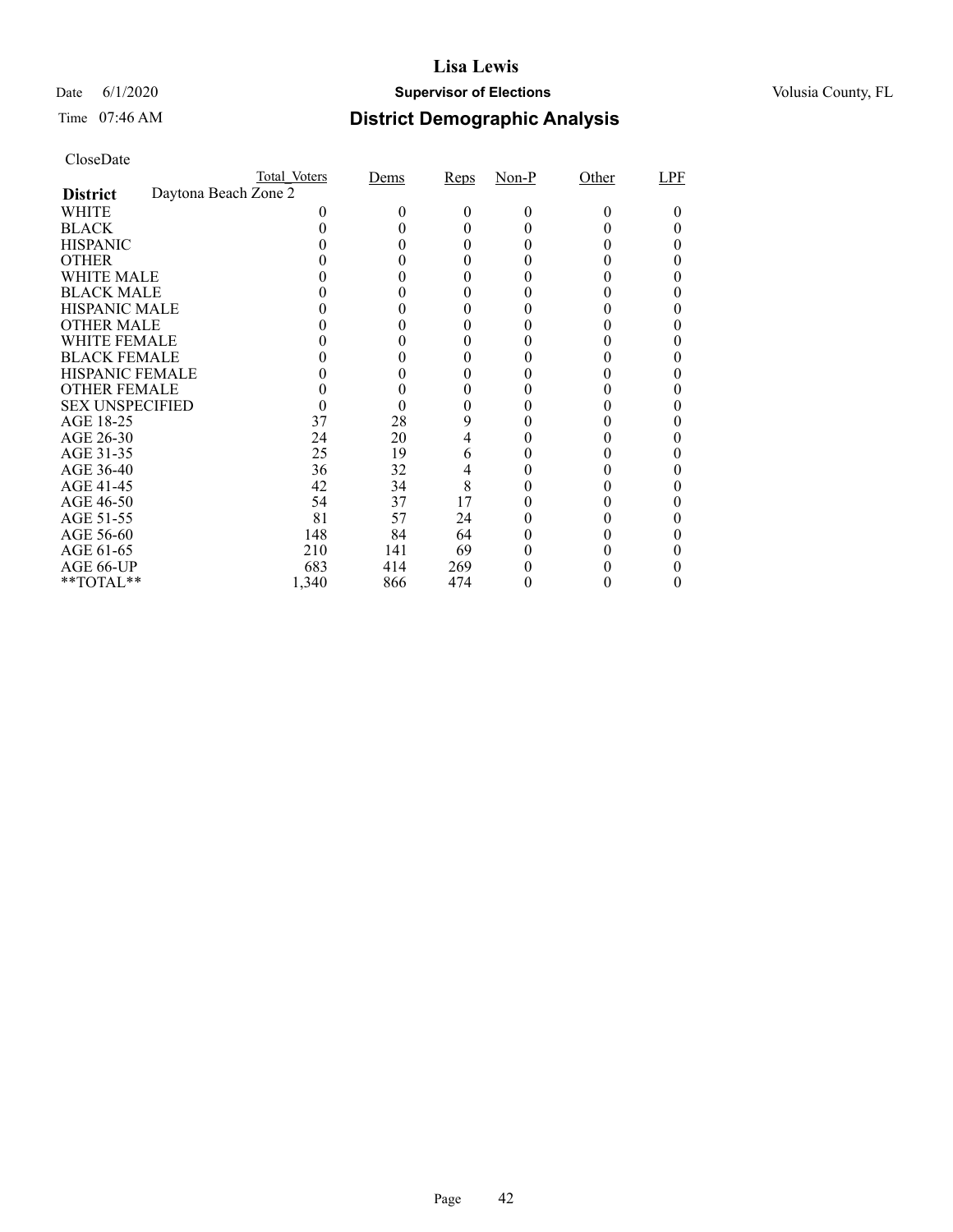### Date 6/1/2020 **Supervisor of Elections Supervisor of Elections** Volusia County, FL

## Time 07:46 AM **District Demographic Analysis**

|                        |                      | Total Voters | Dems | Reps           | $Non-P$ | Other  | LPF |
|------------------------|----------------------|--------------|------|----------------|---------|--------|-----|
| <b>District</b>        | Daytona Beach Zone 3 |              |      |                |         |        |     |
| WHITE                  |                      |              | 0    | 0              | 0       | $_{0}$ |     |
| <b>BLACK</b>           |                      |              |      | 0              |         |        |     |
| <b>HISPANIC</b>        |                      |              |      | 0              |         |        |     |
| <b>OTHER</b>           |                      |              |      |                |         |        |     |
| WHITE MALE             |                      |              |      | 0              |         |        |     |
| <b>BLACK MALE</b>      |                      |              |      |                |         |        |     |
| <b>HISPANIC MALE</b>   |                      |              |      |                |         |        |     |
| <b>OTHER MALE</b>      |                      |              |      |                |         |        |     |
| WHITE FEMALE           |                      |              |      |                |         |        |     |
| <b>BLACK FEMALE</b>    |                      |              |      |                |         |        |     |
| <b>HISPANIC FEMALE</b> |                      |              |      |                |         |        |     |
| <b>OTHER FEMALE</b>    |                      |              | 0    | 0              |         |        |     |
| <b>SEX UNSPECIFIED</b> |                      |              |      |                |         |        |     |
| AGE 18-25              |                      | 73           | 71   | 2              |         |        |     |
| AGE 26-30              |                      | 22           | 17   | 5              |         |        |     |
| AGE 31-35              |                      | 20           | 18   | $\overline{c}$ |         |        |     |
| AGE 36-40              |                      | 18           | 15   | 3              |         |        |     |
| AGE 41-45              |                      | 28           | 23   | 5              |         |        |     |
| AGE 46-50              |                      | 33           | 23   | 10             |         |        |     |
| AGE 51-55              |                      | 54           | 35   | 19             |         |        |     |
| AGE 56-60              |                      | 87           | 56   | 31             |         |        |     |
| AGE 61-65              |                      | 142          | 87   | 55             |         |        |     |
| AGE 66-UP              |                      | 532          | 341  | 191            |         |        |     |
| **TOTAL**              |                      | 1,009        | 686  | 323            |         |        |     |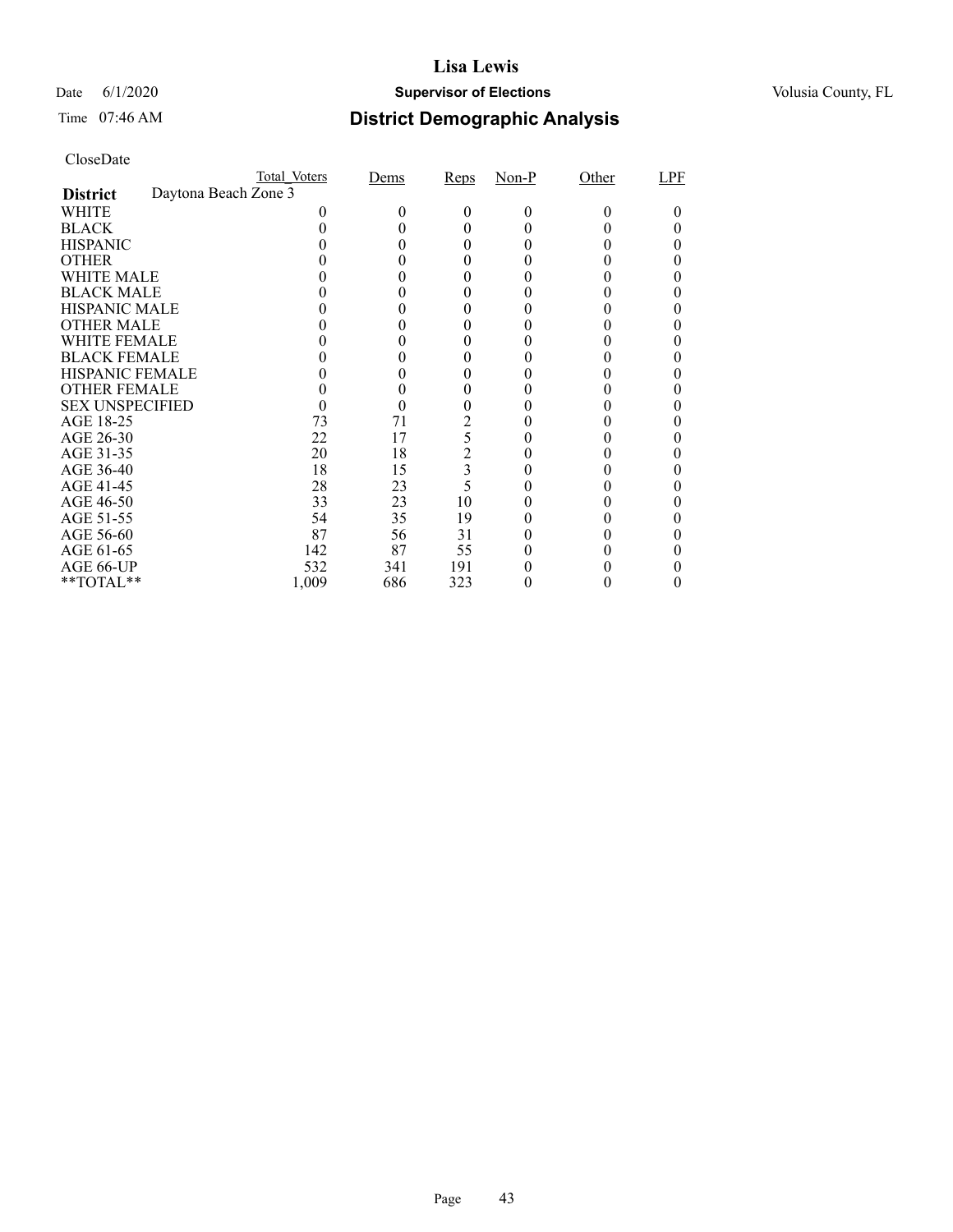### Date 6/1/2020 **Supervisor of Elections Supervisor of Elections** Volusia County, FL

# Time 07:46 AM **District Demographic Analysis**

|                        |                      | Total Voters | Dems  | Reps  | $Non-P$ | Other | LPF |
|------------------------|----------------------|--------------|-------|-------|---------|-------|-----|
| <b>District</b>        | Daytona Beach Zone 4 |              |       |       |         |       |     |
| WHITE                  |                      |              | 0     | 0     | 0       | 0     |     |
| <b>BLACK</b>           |                      |              |       | 0     |         |       |     |
| <b>HISPANIC</b>        |                      |              |       | 0     |         |       |     |
| <b>OTHER</b>           |                      |              |       |       |         |       |     |
| WHITE MALE             |                      |              |       | 0     |         |       |     |
| <b>BLACK MALE</b>      |                      |              |       |       |         |       |     |
| <b>HISPANIC MALE</b>   |                      |              |       |       |         |       |     |
| <b>OTHER MALE</b>      |                      |              |       |       |         |       |     |
| WHITE FEMALE           |                      |              |       |       |         |       |     |
| <b>BLACK FEMALE</b>    |                      |              |       |       |         |       |     |
| <b>HISPANIC FEMALE</b> |                      |              |       |       |         |       |     |
| <b>OTHER FEMALE</b>    |                      |              | 0     | 0     |         |       |     |
| <b>SEX UNSPECIFIED</b> |                      |              |       |       |         |       |     |
| AGE 18-25              |                      | 85           | 64    | 21    |         |       |     |
| AGE 26-30              |                      | 63           | 47    | 16    |         |       |     |
| AGE 31-35              |                      | 71           | 62    | 9     |         |       |     |
| AGE 36-40              |                      | 53           | 40    | 13    |         |       |     |
| AGE 41-45              |                      | 67           | 51    | 16    |         |       |     |
| AGE 46-50              |                      | 76           | 40    | 36    |         |       |     |
| AGE 51-55              |                      | 112          | 66    | 46    |         |       |     |
| AGE 56-60              |                      | 203          | 101   | 102   |         |       |     |
| AGE 61-65              |                      | 314          | 187   | 127   |         |       |     |
| AGE 66-UP              |                      | 1,200        | 568   | 632   |         |       |     |
| **TOTAL**              |                      | 2,244        | 1,226 | 1,018 |         |       |     |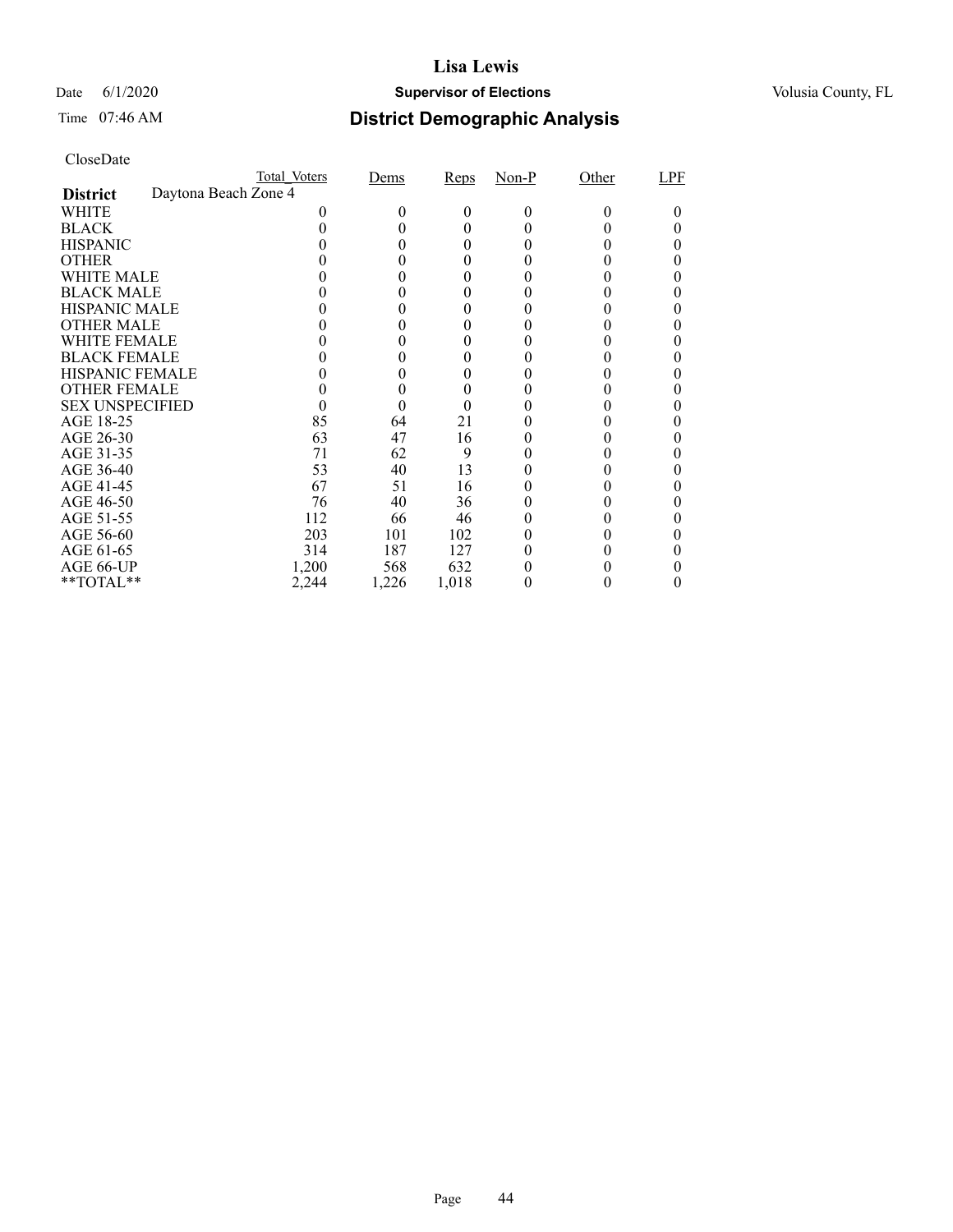### Date 6/1/2020 **Supervisor of Elections Supervisor of Elections** Volusia County, FL

## Time 07:46 AM **District Demographic Analysis**

|                        |                      | Total Voters | Dems  | Reps | $Non-P$ | Other  | LPF |
|------------------------|----------------------|--------------|-------|------|---------|--------|-----|
| <b>District</b>        | Daytona Beach Zone 5 |              |       |      |         |        |     |
| WHITE                  |                      |              | 0     | 0    | 0       | $_{0}$ |     |
| <b>BLACK</b>           |                      |              |       | 0    |         |        |     |
| <b>HISPANIC</b>        |                      |              |       | 0    |         |        |     |
| <b>OTHER</b>           |                      |              |       |      |         |        |     |
| WHITE MALE             |                      |              |       | 0    |         |        |     |
| <b>BLACK MALE</b>      |                      |              |       |      |         |        |     |
| <b>HISPANIC MALE</b>   |                      |              |       |      |         |        |     |
| <b>OTHER MALE</b>      |                      |              |       |      |         |        |     |
| WHITE FEMALE           |                      |              |       |      |         |        |     |
| <b>BLACK FEMALE</b>    |                      |              |       |      |         |        |     |
| <b>HISPANIC FEMALE</b> |                      |              |       |      |         |        |     |
| <b>OTHER FEMALE</b>    |                      |              |       | 0    |         |        |     |
| <b>SEX UNSPECIFIED</b> |                      |              |       |      |         |        |     |
| AGE 18-25              |                      | 74           | 63    | 11   |         |        |     |
| AGE 26-30              |                      | 55           | 50    | 5    |         |        |     |
| AGE 31-35              |                      | 56           | 50    | 6    |         |        |     |
| AGE 36-40              |                      | 56           | 52    | 4    |         |        |     |
| AGE 41-45              |                      | 67           | 63    | 4    |         |        |     |
| AGE 46-50              |                      | 84           | 71    | 13   |         |        |     |
| AGE 51-55              |                      | 136          | 127   | 9    |         |        |     |
| AGE 56-60              |                      | 162          | 146   | 16   |         |        |     |
| AGE 61-65              |                      | 200          | 171   | 29   |         |        |     |
| AGE 66-UP              |                      | 619          | 520   | 99   |         |        |     |
| **TOTAL**              |                      | 1,509        | 1,313 | 196  |         |        |     |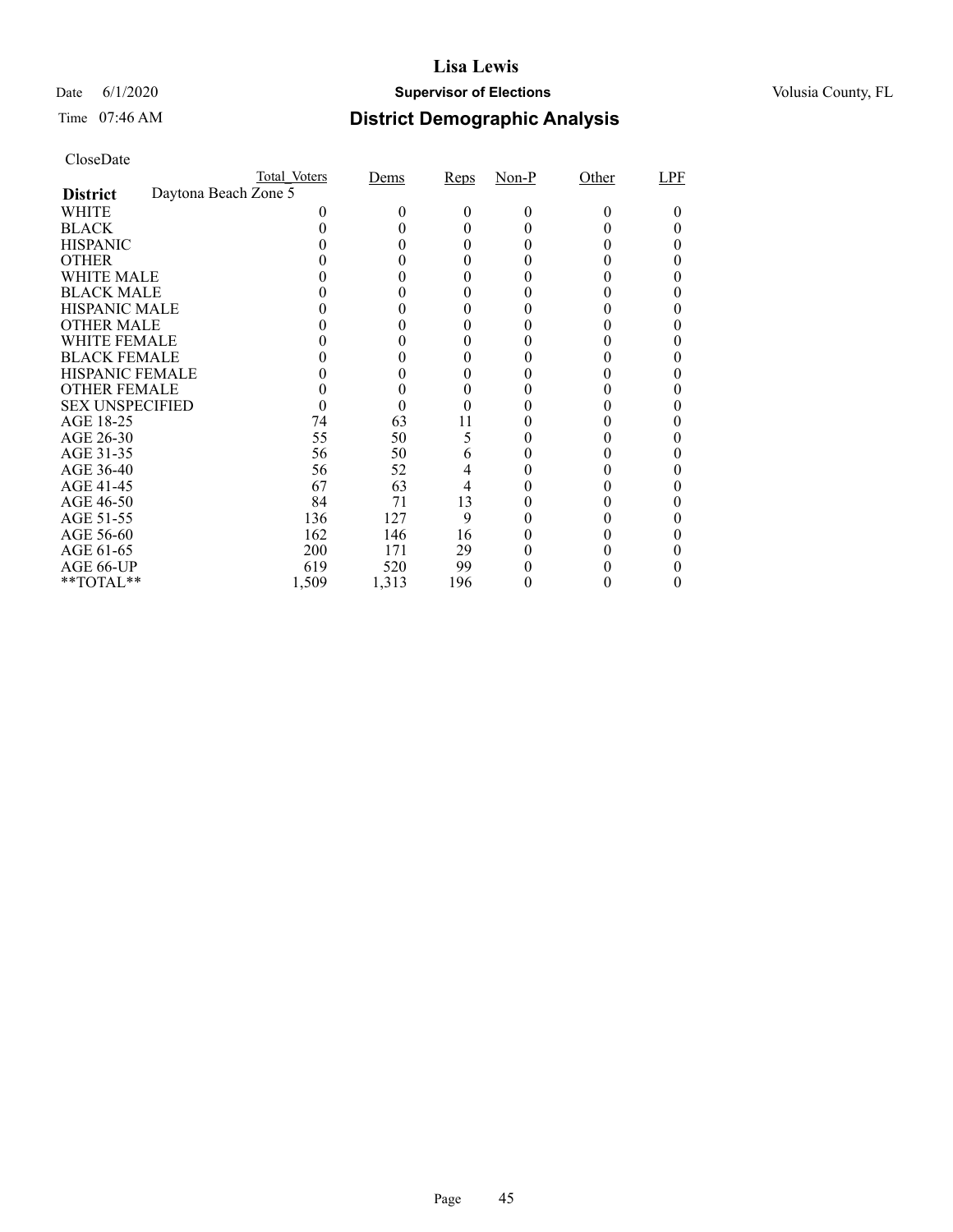### Date 6/1/2020 **Supervisor of Elections Supervisor of Elections** Volusia County, FL

## Time 07:46 AM **District Demographic Analysis**

|                        |                      | Total Voters | Dems | Reps           | $Non-P$ | Other  | LPF |
|------------------------|----------------------|--------------|------|----------------|---------|--------|-----|
| <b>District</b>        | Daytona Beach Zone 6 |              |      |                |         |        |     |
| WHITE                  |                      |              | 0    | 0              | 0       | $_{0}$ |     |
| <b>BLACK</b>           |                      |              |      | 0              |         |        |     |
| <b>HISPANIC</b>        |                      |              |      | 0              |         |        |     |
| <b>OTHER</b>           |                      |              |      |                |         |        |     |
| WHITE MALE             |                      |              |      | 0              |         |        |     |
| <b>BLACK MALE</b>      |                      |              |      |                |         |        |     |
| <b>HISPANIC MALE</b>   |                      |              |      |                |         |        |     |
| <b>OTHER MALE</b>      |                      |              |      |                |         |        |     |
| WHITE FEMALE           |                      |              |      |                |         |        |     |
| <b>BLACK FEMALE</b>    |                      |              |      |                |         |        |     |
| <b>HISPANIC FEMALE</b> |                      |              |      |                |         |        |     |
| <b>OTHER FEMALE</b>    |                      |              |      | 0              |         |        |     |
| <b>SEX UNSPECIFIED</b> |                      |              |      |                |         |        |     |
| AGE 18-25              |                      | 44           | 39   | 5              |         |        |     |
| AGE 26-30              |                      | 34           | 32   | $\overline{2}$ |         |        |     |
| AGE 31-35              |                      | 44           | 37   | 7              |         |        |     |
| AGE 36-40              |                      | 40           | 37   | 3              |         |        |     |
| AGE 41-45              |                      | 35           | 32   | 3              |         |        |     |
| AGE 46-50              |                      | 46           | 39   |                |         |        |     |
| AGE 51-55              |                      | 90           | 77   | 13             |         |        |     |
| AGE 56-60              |                      | 112          | 101  | 11             |         |        |     |
| AGE 61-65              |                      | 147          | 129  | 18             |         |        |     |
| AGE 66-UP              |                      | 418          | 385  | 33             |         |        |     |
| **TOTAL**              |                      | 1,010        | 908  | 102            |         |        |     |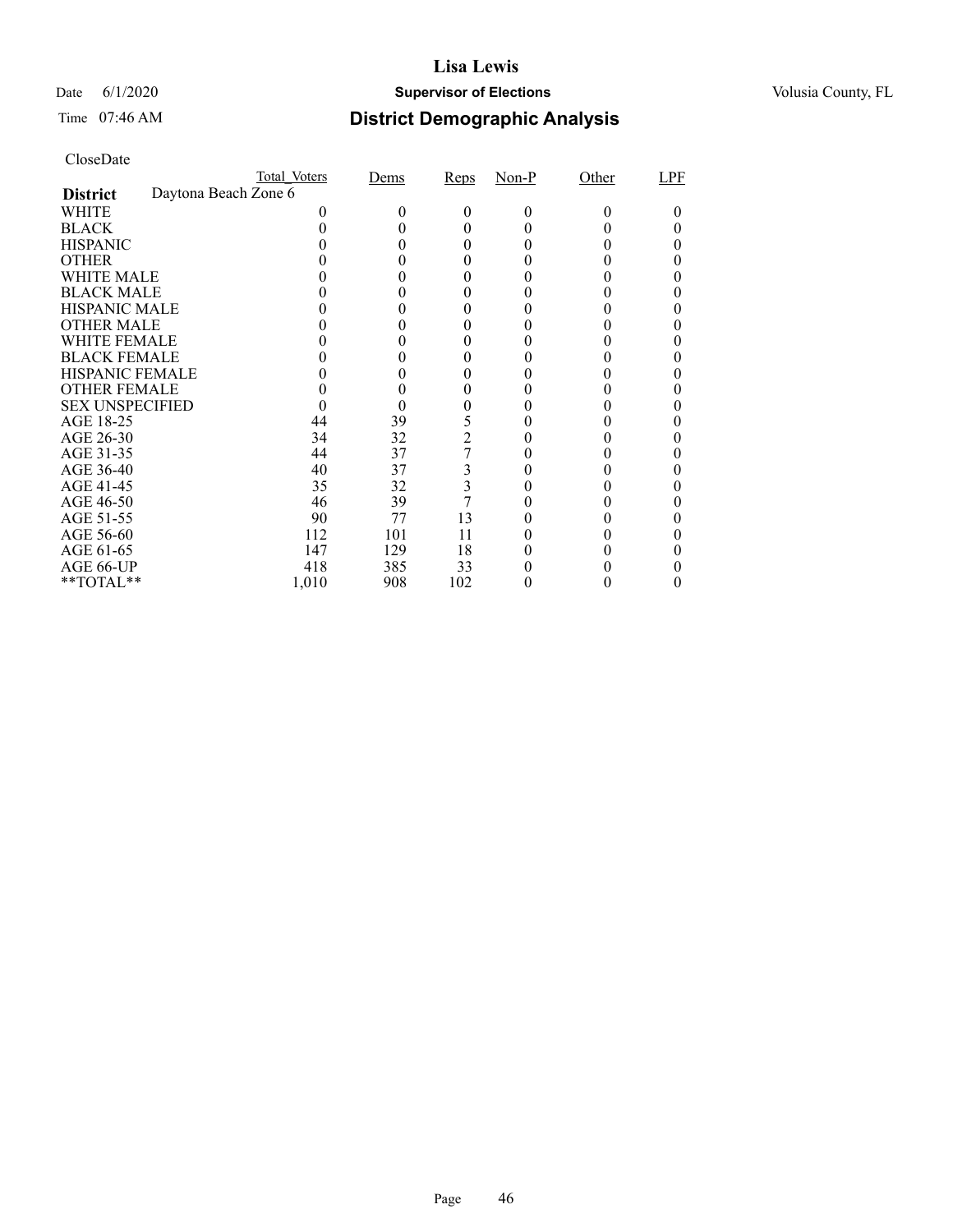### Date 6/1/2020 **Supervisor of Elections Supervisor of Elections** Volusia County, FL

## Time 07:46 AM **District Demographic Analysis**

|                        |                      | Total Voters | Dems | Reps | $Non-P$ | Other  | LPF |
|------------------------|----------------------|--------------|------|------|---------|--------|-----|
| <b>District</b>        | Daytona Beach Shores |              |      |      |         |        |     |
| WHITE                  |                      |              |      | 0    | 0       | $_{0}$ |     |
| <b>BLACK</b>           |                      |              |      |      |         |        |     |
| <b>HISPANIC</b>        |                      |              |      | 0    |         |        |     |
| <b>OTHER</b>           |                      |              |      |      |         |        |     |
| WHITE MALE             |                      |              |      |      |         |        |     |
| <b>BLACK MALE</b>      |                      |              |      |      |         |        |     |
| <b>HISPANIC MALE</b>   |                      |              |      |      |         |        |     |
| <b>OTHER MALE</b>      |                      |              |      |      |         |        |     |
| WHITE FEMALE           |                      |              |      |      |         |        |     |
| <b>BLACK FEMALE</b>    |                      |              |      |      |         |        |     |
| <b>HISPANIC FEMALE</b> |                      |              |      |      |         |        |     |
| <b>OTHER FEMALE</b>    |                      |              |      |      |         |        |     |
| <b>SEX UNSPECIFIED</b> |                      |              |      |      |         |        |     |
| AGE 18-25              |                      | 13           | 12   |      |         |        |     |
| AGE 26-30              |                      | 9            | 5    |      |         |        |     |
| AGE 31-35              |                      | 11           | 8    | 3    |         |        |     |
| AGE 36-40              |                      | 11           | 6    | 5    |         |        |     |
| AGE 41-45              |                      | 12           | 5    |      |         |        |     |
| AGE 46-50              |                      | 14           | 9    | 5    |         |        |     |
| AGE 51-55              |                      | 53           | 27   | 26   |         |        |     |
| AGE 56-60              |                      | 108          | 44   | 64   |         |        |     |
| AGE 61-65              |                      | 158          | 66   | 92   |         |        |     |
| AGE 66-UP              |                      | 964          | 385  | 579  |         |        |     |
| **TOTAL**              |                      | 1,353        | 567  | 786  |         |        |     |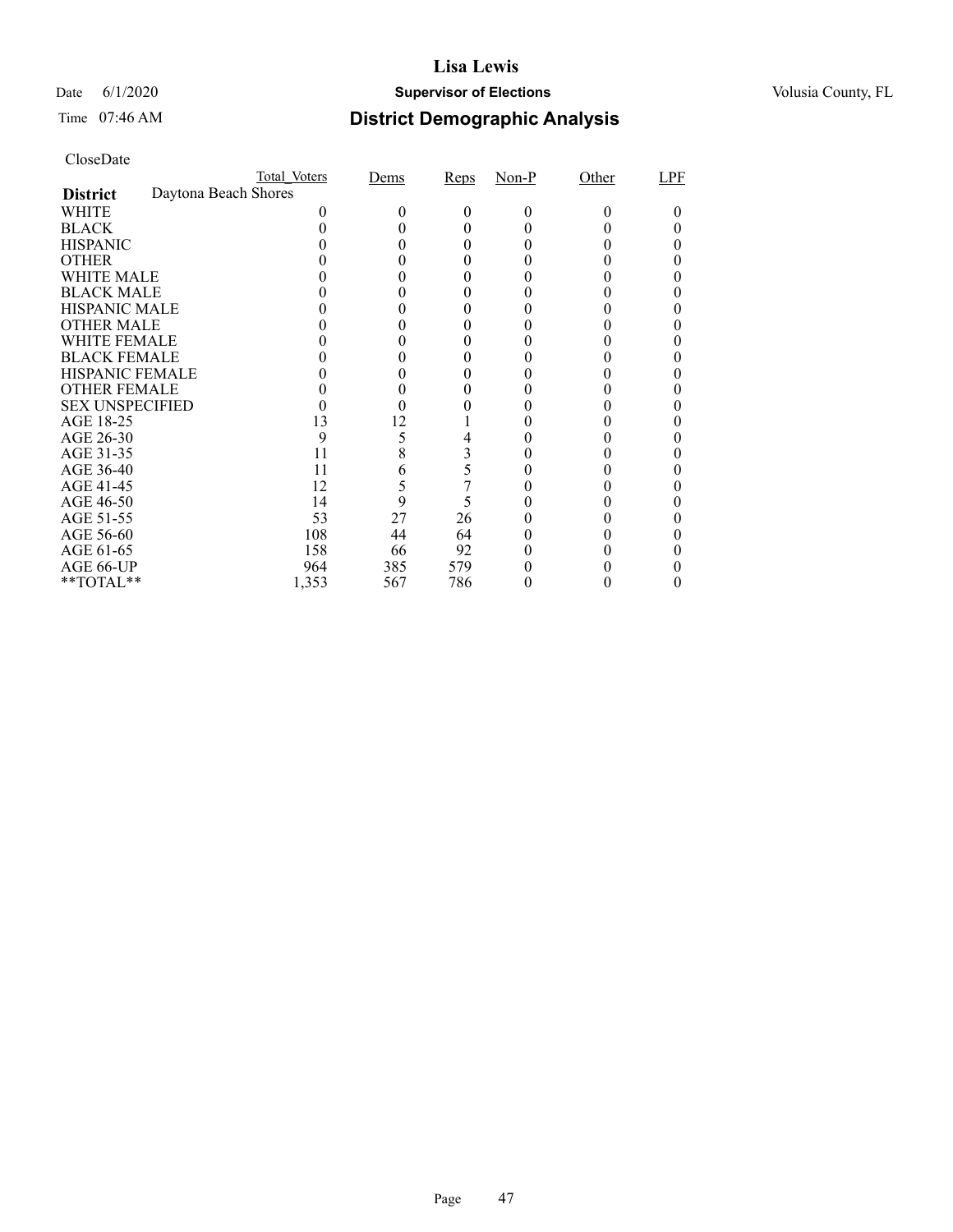### Date 6/1/2020 **Supervisor of Elections Supervisor of Elections** Volusia County, FL

## Time 07:46 AM **District Demographic Analysis**

|                        |        | Total Voters | Dems  | Reps     | Non-P | Other | LPF |
|------------------------|--------|--------------|-------|----------|-------|-------|-----|
| <b>District</b>        | DeBary |              |       |          |       |       |     |
| WHITE                  |        | 0            | 0     | $\theta$ | 0     | 0     |     |
| <b>BLACK</b>           |        |              |       | 0        |       |       |     |
| <b>HISPANIC</b>        |        |              |       | $_{0}$   |       |       |     |
| <b>OTHER</b>           |        |              |       |          |       |       |     |
| WHITE MALE             |        |              |       |          |       |       |     |
| <b>BLACK MALE</b>      |        |              |       | 0        |       |       |     |
| <b>HISPANIC MALE</b>   |        |              |       |          |       |       |     |
| <b>OTHER MALE</b>      |        |              |       | 0        |       |       |     |
| WHITE FEMALE           |        |              |       |          |       |       |     |
| <b>BLACK FEMALE</b>    |        |              |       |          |       |       |     |
| <b>HISPANIC FEMALE</b> |        |              |       |          |       |       |     |
| <b>OTHER FEMALE</b>    |        |              |       | 0        |       |       |     |
| <b>SEX UNSPECIFIED</b> |        |              |       | $\theta$ |       |       |     |
| AGE 18-25              |        | 127          | 98    | 29       |       |       |     |
| AGE 26-30              |        | 102          | 62    | 40       | 0     |       |     |
| AGE 31-35              |        | 115          | 72    | 43       |       |       |     |
| AGE 36-40              |        | 120          | 74    | 46       |       |       |     |
| AGE 41-45              |        | 132          | 84    | 48       |       |       |     |
| AGE 46-50              |        | 170          | 86    | 84       |       |       |     |
| AGE 51-55              |        | 280          | 128   | 152      | 0     | 0     |     |
| AGE 56-60              |        | 364          | 159   | 205      | 0     |       |     |
| AGE 61-65              |        | 456          | 191   | 265      | 0     |       |     |
| AGE 66-UP              |        | 1,738        | 709   | 1,029    |       |       |     |
| $*$ TOTAL $*$          |        | 3,604        | 1,663 | 1,941    | 0     |       |     |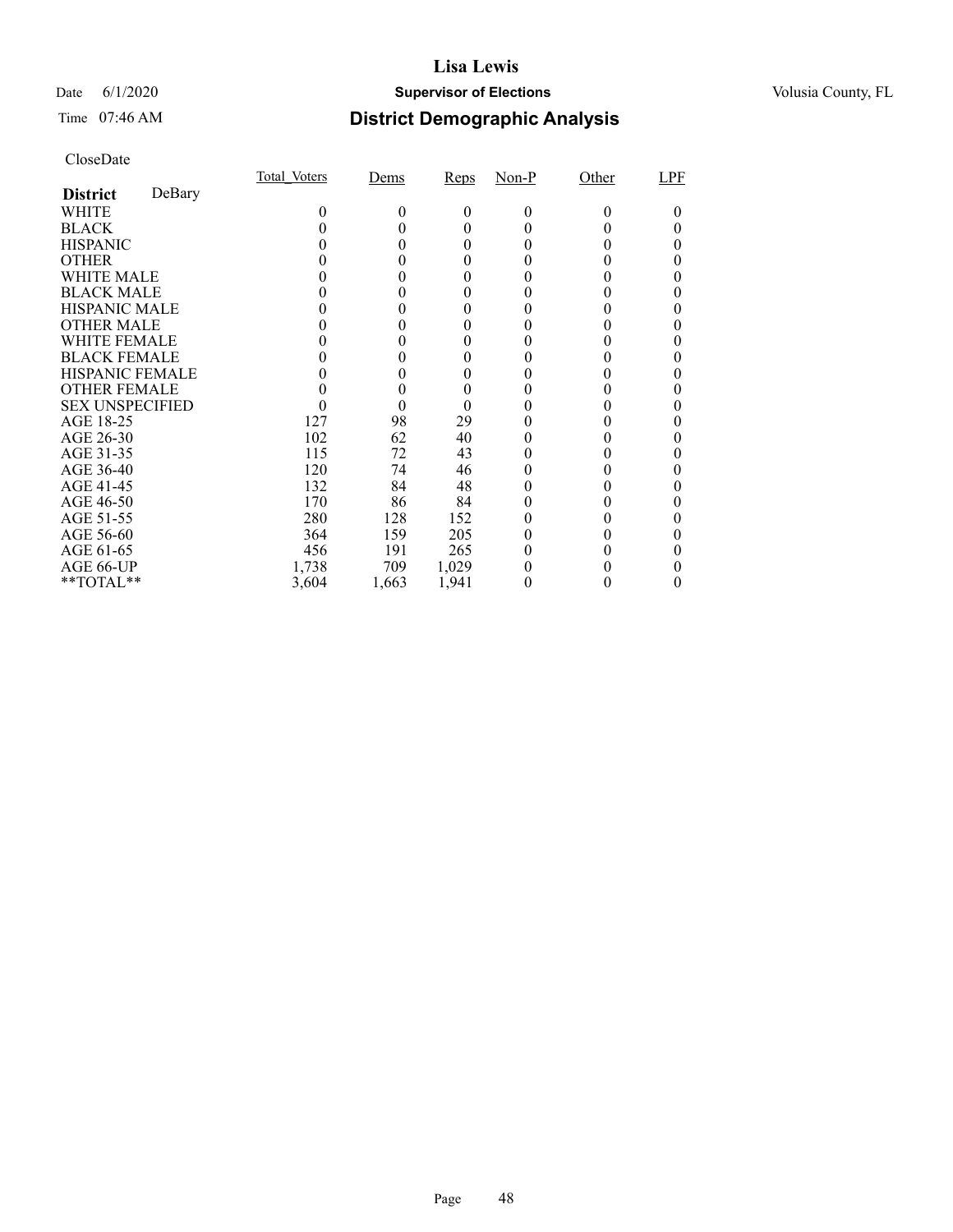### Date 6/1/2020 **Supervisor of Elections Supervisor of Elections** Volusia County, FL

## Time 07:46 AM **District Demographic Analysis**

|                        |        | Total Voters | Dems         | Reps     | $Non-P$  | Other    | LPF |
|------------------------|--------|--------------|--------------|----------|----------|----------|-----|
| <b>District</b>        | DeLand |              |              |          |          |          |     |
| WHITE                  |        | 0            | 0            | $\theta$ | $\Omega$ | $\Omega$ | 0   |
| <b>BLACK</b>           |        |              |              | $\theta$ | $_{0}$   |          |     |
| <b>HISPANIC</b>        |        |              | $\mathbf{0}$ | 0        | 0        |          |     |
| <b>OTHER</b>           |        |              |              |          |          |          |     |
| WHITE MALE             |        |              |              | 0        |          |          |     |
| <b>BLACK MALE</b>      |        |              |              | 0        |          |          |     |
| <b>HISPANIC MALE</b>   |        |              |              |          |          |          |     |
| <b>OTHER MALE</b>      |        |              | 0            | 0        | 0        |          |     |
| <b>WHITE FEMALE</b>    |        |              |              |          |          |          |     |
| <b>BLACK FEMALE</b>    |        |              |              | 0        |          |          |     |
| <b>HISPANIC FEMALE</b> |        |              |              | 0        |          |          |     |
| <b>OTHER FEMALE</b>    |        |              |              |          |          |          |     |
| <b>SEX UNSPECIFIED</b> |        |              |              | $\theta$ |          |          | 0   |
| AGE 18-25              |        | 274          | 241          | 33       |          |          |     |
| AGE 26-30              |        | 180          | 144          | 36       | $_{0}$   |          |     |
| AGE 31-35              |        | 173          | 126          | 47       |          |          |     |
| AGE 36-40              |        | 197          | 143          | 54       |          |          |     |
| AGE 41-45              |        | 190          | 134          | 56       |          |          | 0   |
| AGE 46-50              |        | 262          | 180          | 82       | 0        |          |     |
| AGE 51-55              |        | 300          | 185          | 115      | $_{0}$   |          |     |
| AGE 56-60              |        | 435          | 270          | 165      |          |          |     |
| AGE 61-65              |        | 642          | 397          | 245      | $_{0}$   |          |     |
| AGE 66-UP              |        | 2,916        | 1,645        | 1,271    |          |          |     |
| $*$ $TOTAL**$          |        | 5,569        | 3,465        | 2,104    | 0        |          | 0   |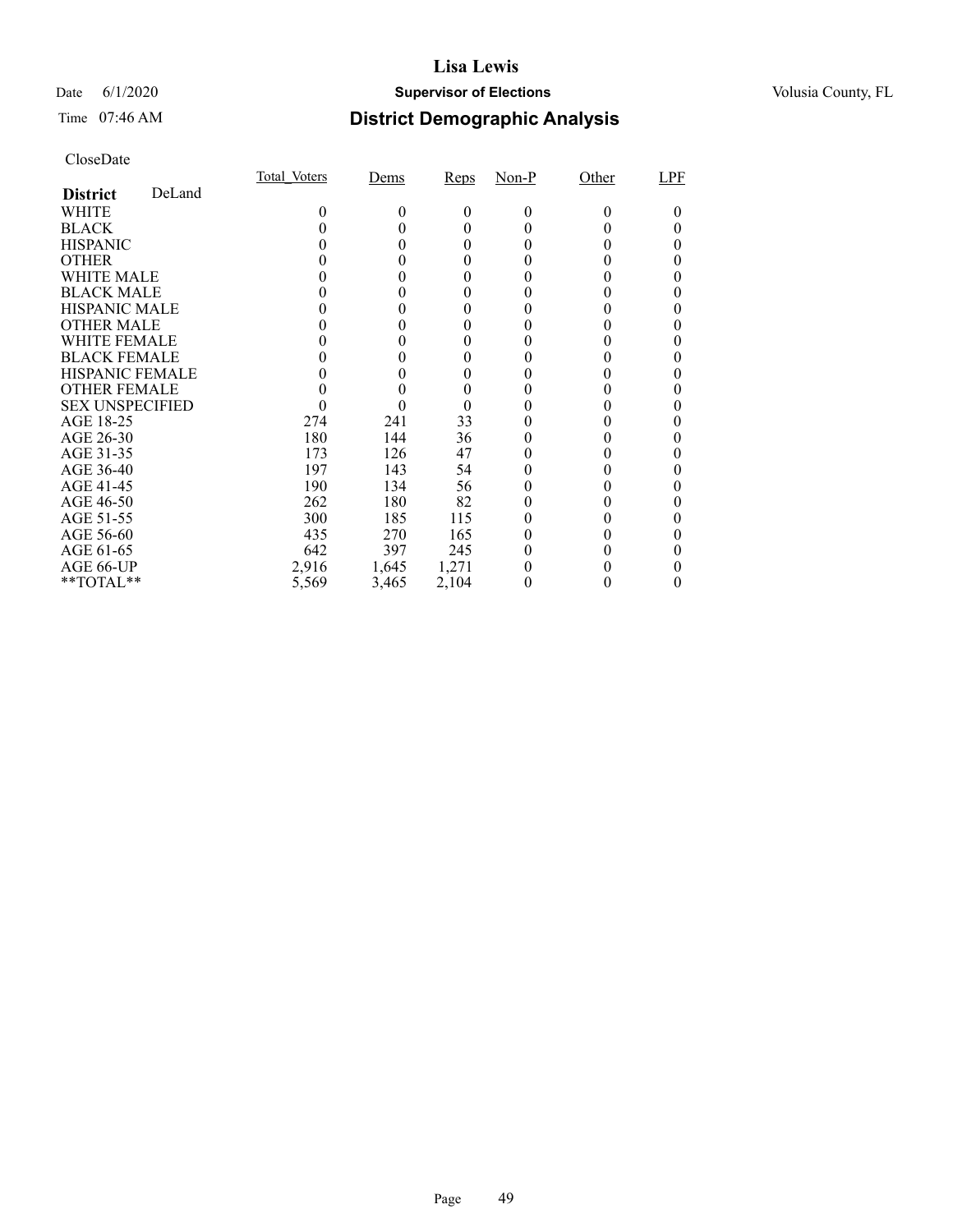### Date 6/1/2020 **Supervisor of Elections Supervisor of Elections** Volusia County, FL

# Time 07:46 AM **District Demographic Analysis**

|                        |                    | Total Voters | Dems   | Reps | $Non-P$ | Other | LPF |
|------------------------|--------------------|--------------|--------|------|---------|-------|-----|
| <b>District</b>        | Deltona District 1 |              |        |      |         |       |     |
| WHITE                  |                    | 0            | $_{0}$ | 0    | 0       | 0     |     |
| <b>BLACK</b>           |                    |              |        | 0    |         |       |     |
| <b>HISPANIC</b>        |                    |              | 0      | 0    |         |       |     |
| <b>OTHER</b>           |                    |              |        | 0    |         |       |     |
| WHITE MALE             |                    |              |        | 0    |         |       |     |
| <b>BLACK MALE</b>      |                    |              |        |      |         |       |     |
| <b>HISPANIC MALE</b>   |                    |              |        |      |         |       |     |
| <b>OTHER MALE</b>      |                    |              |        |      |         |       |     |
| WHITE FEMALE           |                    |              |        |      |         |       |     |
| <b>BLACK FEMALE</b>    |                    |              |        | 0    |         |       |     |
| <b>HISPANIC FEMALE</b> |                    |              |        |      |         |       |     |
| <b>OTHER FEMALE</b>    |                    |              | 0      | 0    |         |       |     |
| <b>SEX UNSPECIFIED</b> |                    |              |        |      |         |       |     |
| AGE 18-25              |                    | 63           | 50     | 13   |         |       |     |
| AGE 26-30              |                    | 62           | 51     | 11   |         |       |     |
| AGE 31-35              |                    | 74           | 55     | 19   |         |       |     |
| AGE 36-40              |                    | 71           | 54     | 17   |         |       |     |
| AGE 41-45              |                    | 77           | 53     | 24   |         |       |     |
| AGE 46-50              |                    | 113          | 81     | 32   |         |       |     |
| AGE 51-55              |                    | 127          | 62     | 65   |         |       |     |
| AGE 56-60              |                    | 166          | 110    | 56   |         |       |     |
| AGE 61-65              |                    | 193          | 128    | 65   |         |       |     |
| AGE 66-UP              |                    | 455          | 304    | 151  |         |       |     |
| **TOTAL**              |                    | 1,401        | 948    | 453  |         | 0     | 0   |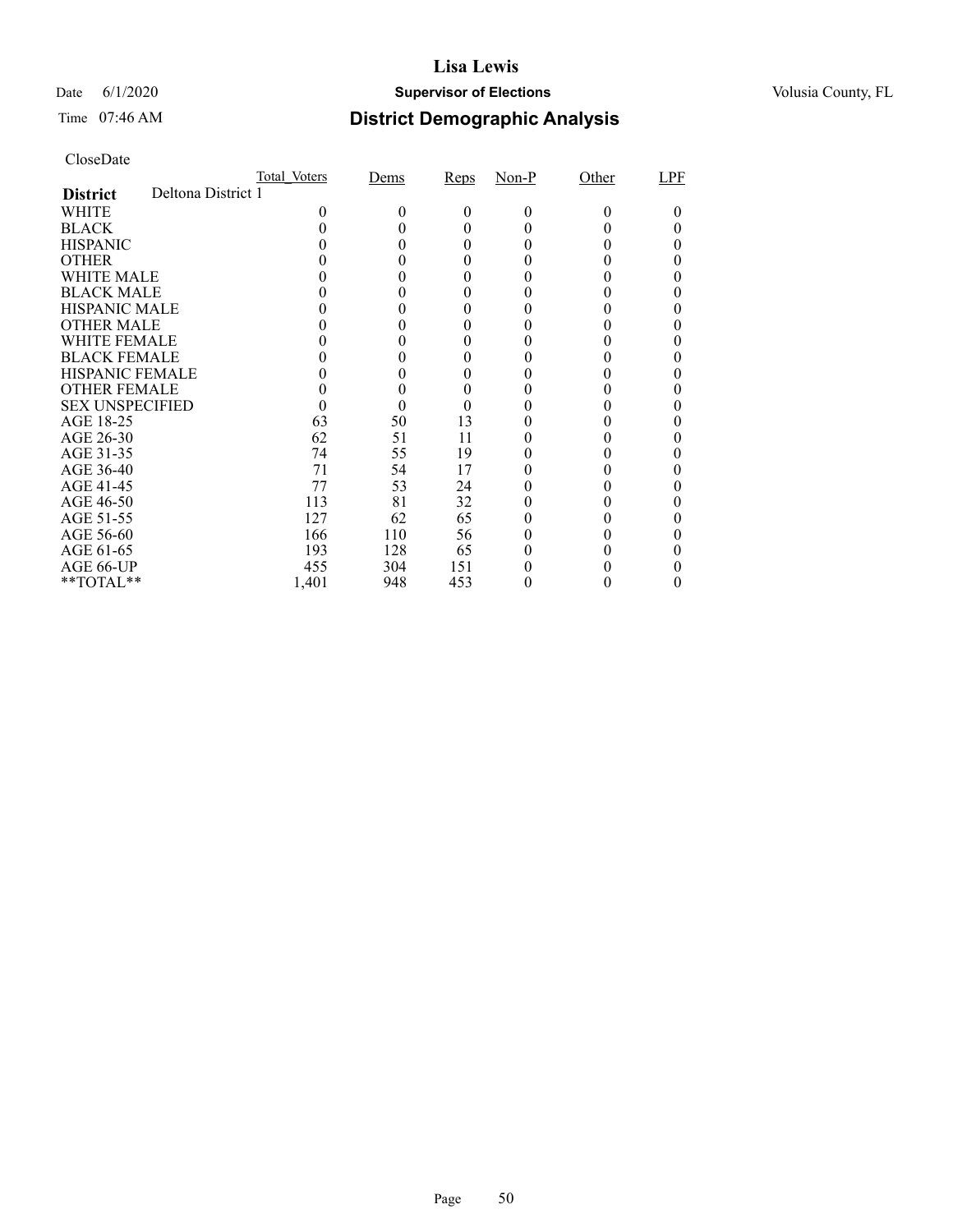### Date 6/1/2020 **Supervisor of Elections Supervisor of Elections** Volusia County, FL

# Time 07:46 AM **District Demographic Analysis**

|                        |                    | Total Voters | Dems   | Reps | $Non-P$ | Other | LPF |
|------------------------|--------------------|--------------|--------|------|---------|-------|-----|
| <b>District</b>        | Deltona District 2 |              |        |      |         |       |     |
| WHITE                  |                    | 0            | $_{0}$ | 0    | 0       | 0     |     |
| <b>BLACK</b>           |                    |              |        | 0    |         |       |     |
| <b>HISPANIC</b>        |                    |              |        | 0    |         |       |     |
| <b>OTHER</b>           |                    |              |        | 0    |         |       |     |
| WHITE MALE             |                    |              |        | 0    |         |       |     |
| <b>BLACK MALE</b>      |                    |              |        |      |         |       |     |
| <b>HISPANIC MALE</b>   |                    |              |        |      |         |       |     |
| <b>OTHER MALE</b>      |                    |              |        |      |         |       |     |
| WHITE FEMALE           |                    |              |        |      |         |       |     |
| <b>BLACK FEMALE</b>    |                    |              |        | 0    |         |       |     |
| <b>HISPANIC FEMALE</b> |                    |              |        |      |         |       |     |
| <b>OTHER FEMALE</b>    |                    |              | 0      | 0    |         |       |     |
| <b>SEX UNSPECIFIED</b> |                    |              |        |      |         |       |     |
| AGE 18-25              |                    | 73           | 60     | 13   |         |       |     |
| AGE 26-30              |                    | 61           | 55     | 6    |         |       |     |
| AGE 31-35              |                    | 73           | 64     | 9    |         |       |     |
| AGE 36-40              |                    | 77           | 57     | 20   |         |       |     |
| AGE 41-45              |                    | 80           | 56     | 24   |         |       |     |
| AGE 46-50              |                    | 96           | 59     | 37   |         |       |     |
| AGE 51-55              |                    | 142          | 90     | 52   |         |       |     |
| AGE 56-60              |                    | 169          | 96     | 73   |         |       |     |
| AGE 61-65              |                    | 254          | 153    | 101  |         |       |     |
| AGE 66-UP              |                    | 822          | 440    | 382  |         |       |     |
| **TOTAL**              |                    | 1,847        | 1,130  | 717  |         |       |     |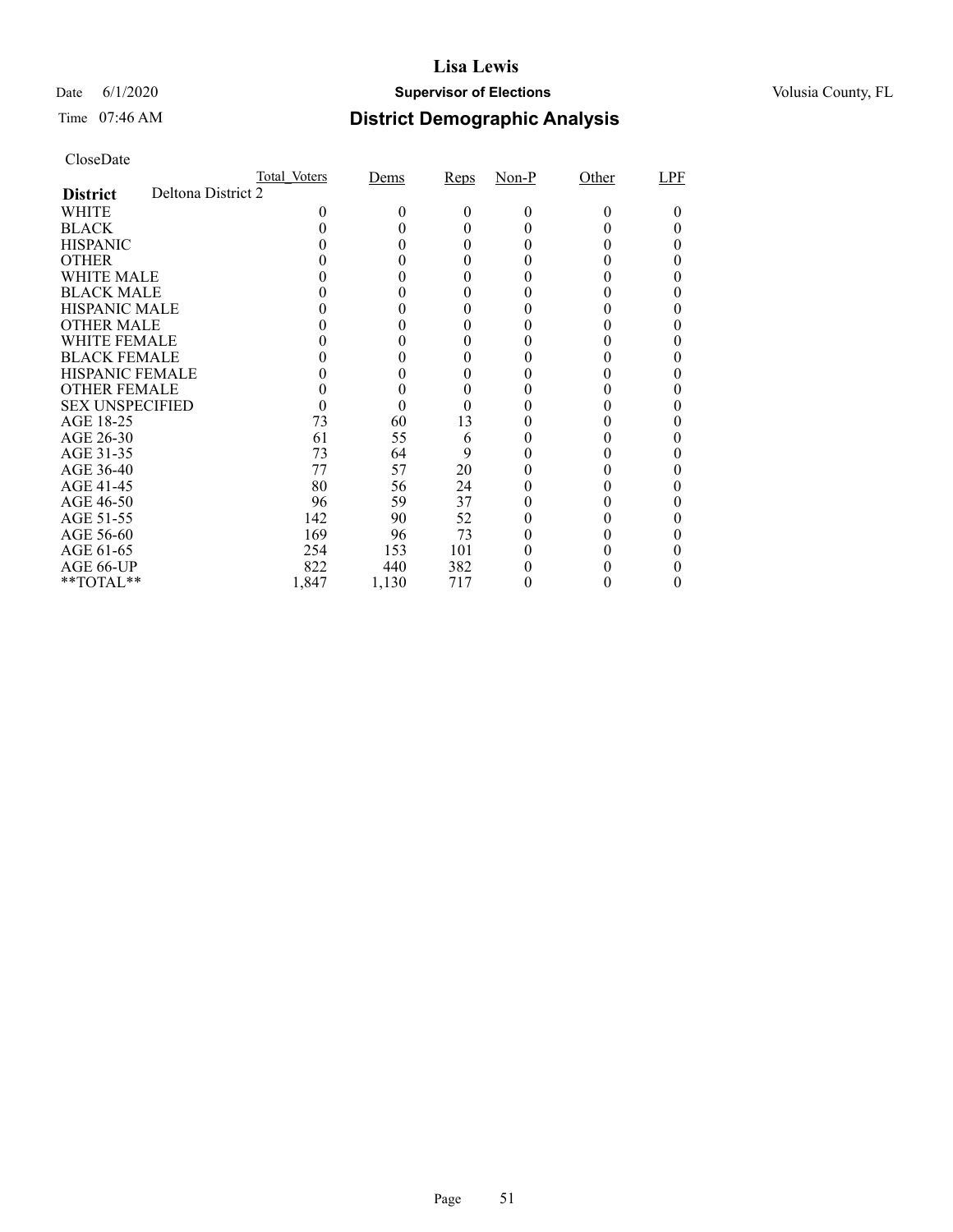### Date 6/1/2020 **Supervisor of Elections Supervisor of Elections** Volusia County, FL

# Time 07:46 AM **District Demographic Analysis**

|                        |                    | Total Voters | Dems   | Reps | $Non-P$ | Other | LPF |
|------------------------|--------------------|--------------|--------|------|---------|-------|-----|
| <b>District</b>        | Deltona District 3 |              |        |      |         |       |     |
| WHITE                  |                    | 0            | $_{0}$ | 0    | 0       | 0     |     |
| <b>BLACK</b>           |                    |              |        | 0    |         |       |     |
| <b>HISPANIC</b>        |                    |              |        | 0    |         |       |     |
| <b>OTHER</b>           |                    |              |        | 0    |         |       |     |
| WHITE MALE             |                    |              |        | 0    |         |       |     |
| <b>BLACK MALE</b>      |                    |              |        |      |         |       |     |
| <b>HISPANIC MALE</b>   |                    |              |        |      |         |       |     |
| <b>OTHER MALE</b>      |                    |              |        |      |         |       |     |
| WHITE FEMALE           |                    |              |        |      |         |       |     |
| <b>BLACK FEMALE</b>    |                    |              |        | 0    |         |       |     |
| <b>HISPANIC FEMALE</b> |                    |              |        |      |         |       |     |
| <b>OTHER FEMALE</b>    |                    |              | 0      | 0    |         |       |     |
| <b>SEX UNSPECIFIED</b> |                    |              |        | 0    |         |       |     |
| AGE 18-25              |                    | 67           | 58     | 9    |         |       |     |
| AGE 26-30              |                    | 68           | 59     | 9    |         |       |     |
| AGE 31-35              |                    | 73           | 59     | 14   |         |       |     |
| AGE 36-40              |                    | 68           | 52     | 16   |         |       |     |
| AGE 41-45              |                    | 72           | 52     | 20   |         |       |     |
| AGE 46-50              |                    | 75           | 46     | 29   |         |       |     |
| AGE 51-55              |                    | 128          | 79     | 49   |         |       |     |
| AGE 56-60              |                    | 166          | 92     | 74   |         |       |     |
| AGE 61-65              |                    | 185          | 114    | 71   |         |       |     |
| AGE 66-UP              |                    | 682          | 410    | 272  |         |       |     |
| **TOTAL**              |                    | 1,584        | 1,021  | 563  |         |       |     |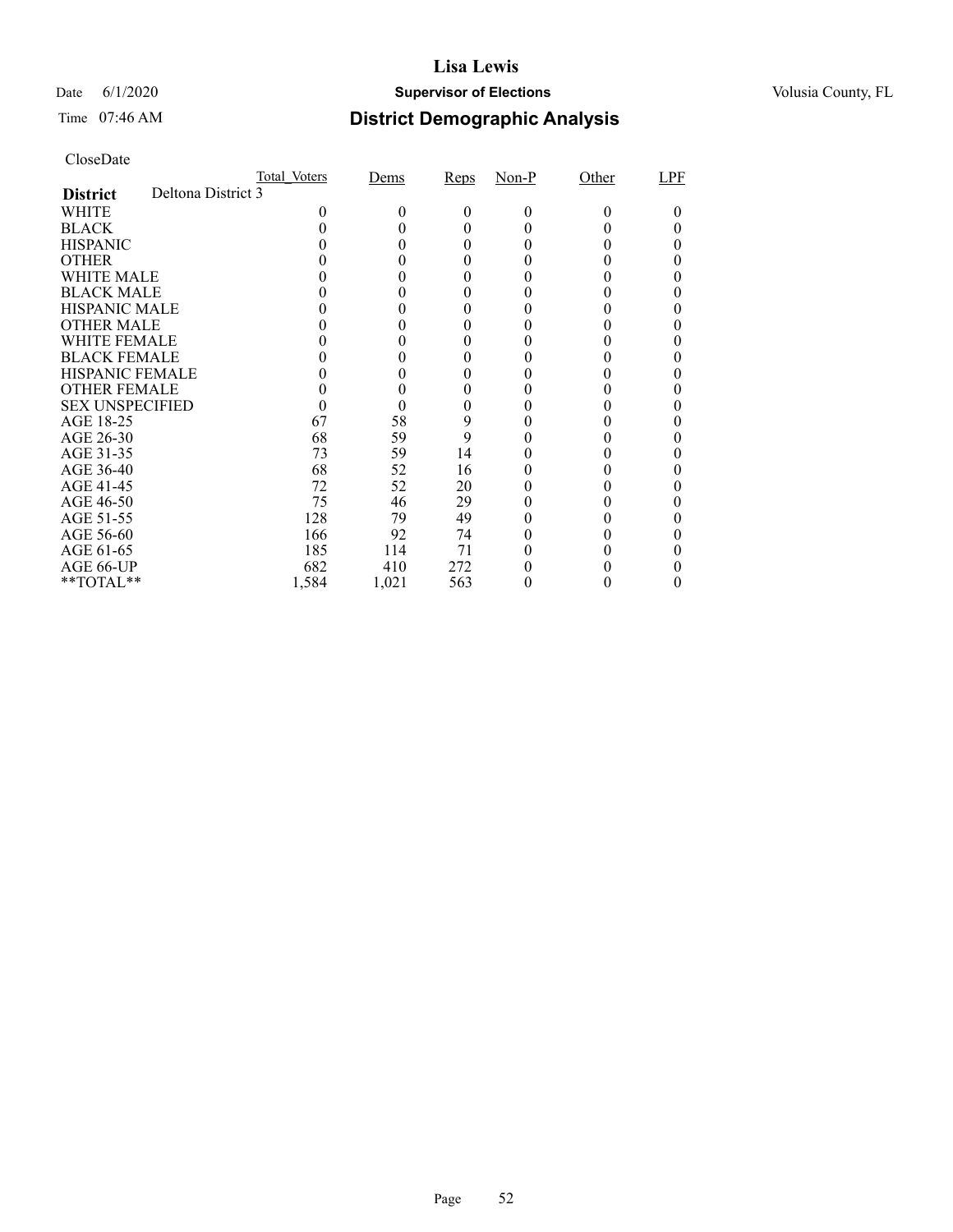### Date 6/1/2020 **Supervisor of Elections Supervisor of Elections** Volusia County, FL

# Time 07:46 AM **District Demographic Analysis**

|                        |                    | Total Voters | Dems   | Reps | $Non-P$ | Other | LPF |
|------------------------|--------------------|--------------|--------|------|---------|-------|-----|
| <b>District</b>        | Deltona District 4 |              |        |      |         |       |     |
| WHITE                  |                    | 0            | $_{0}$ | 0    | 0       | 0     |     |
| <b>BLACK</b>           |                    |              |        | 0    |         |       |     |
| <b>HISPANIC</b>        |                    |              |        | 0    |         |       |     |
| <b>OTHER</b>           |                    |              |        | 0    |         |       |     |
| WHITE MALE             |                    |              |        | 0    |         |       |     |
| <b>BLACK MALE</b>      |                    |              |        |      |         |       |     |
| <b>HISPANIC MALE</b>   |                    |              |        |      |         |       |     |
| <b>OTHER MALE</b>      |                    |              |        |      |         |       |     |
| WHITE FEMALE           |                    |              |        |      |         |       |     |
| <b>BLACK FEMALE</b>    |                    |              |        | 0    |         |       |     |
| <b>HISPANIC FEMALE</b> |                    |              |        |      |         |       |     |
| <b>OTHER FEMALE</b>    |                    |              | 0      | 0    |         |       |     |
| <b>SEX UNSPECIFIED</b> |                    |              |        |      |         |       |     |
| AGE 18-25              |                    | 84           | 72     | 12   |         |       |     |
| AGE 26-30              |                    | 80           | 67     | 13   |         |       |     |
| AGE 31-35              |                    | 58           | 50     | 8    |         |       |     |
| AGE 36-40              |                    | 79           | 61     | 18   |         |       |     |
| AGE 41-45              |                    | 64           | 43     | 21   |         |       |     |
| AGE 46-50              |                    | 88           | 62     | 26   |         |       |     |
| AGE 51-55              |                    | 124          | 84     | 40   |         |       |     |
| AGE 56-60              |                    | 184          | 133    | 51   |         |       |     |
| AGE 61-65              |                    | 244          | 159    | 85   |         |       |     |
| AGE 66-UP              |                    | 637          | 392    | 245  |         |       |     |
| **TOTAL**              |                    | 1,642        | 1,123  | 519  |         | 0     | 0   |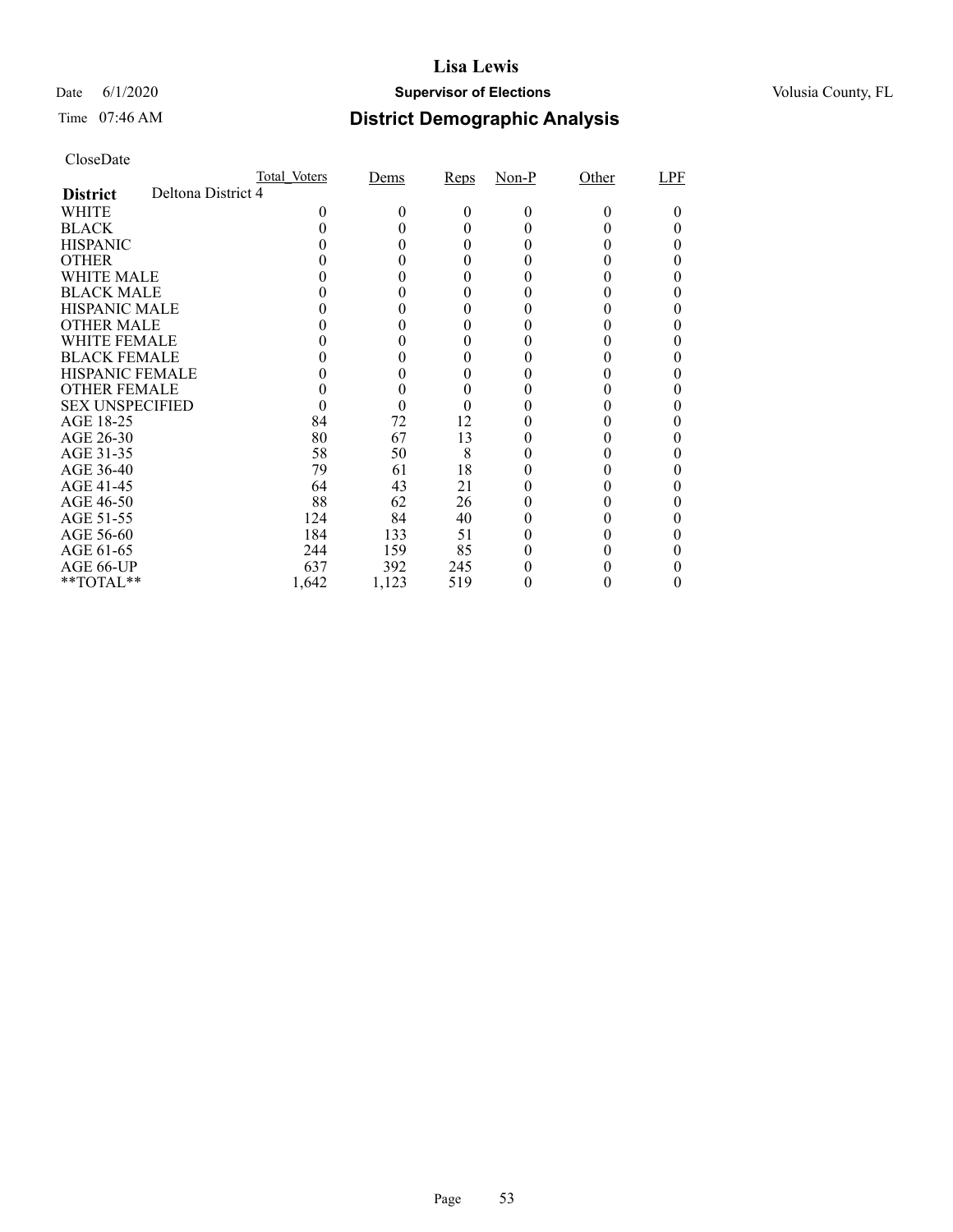### Date 6/1/2020 **Supervisor of Elections Supervisor of Elections** Volusia County, FL

# Time 07:46 AM **District Demographic Analysis**

|                        |                    | Total Voters | Dems   | Reps | $Non-P$ | Other | LPF |
|------------------------|--------------------|--------------|--------|------|---------|-------|-----|
| <b>District</b>        | Deltona District 5 |              |        |      |         |       |     |
| WHITE                  |                    | 0            | $_{0}$ | 0    | 0       | 0     |     |
| <b>BLACK</b>           |                    |              |        | 0    |         |       |     |
| <b>HISPANIC</b>        |                    |              |        | 0    |         |       |     |
| <b>OTHER</b>           |                    |              |        | 0    |         |       |     |
| WHITE MALE             |                    |              |        | 0    |         |       |     |
| <b>BLACK MALE</b>      |                    |              |        |      |         |       |     |
| <b>HISPANIC MALE</b>   |                    |              |        |      |         |       |     |
| <b>OTHER MALE</b>      |                    |              |        |      |         |       |     |
| WHITE FEMALE           |                    |              |        |      |         |       |     |
| <b>BLACK FEMALE</b>    |                    |              |        | 0    |         |       |     |
| <b>HISPANIC FEMALE</b> |                    |              |        |      |         |       |     |
| <b>OTHER FEMALE</b>    |                    |              | 0      | 0    |         |       |     |
| <b>SEX UNSPECIFIED</b> |                    |              |        |      |         |       |     |
| AGE 18-25              |                    | 85           | 68     | 17   |         |       |     |
| AGE 26-30              |                    | 57           | 51     | 6    |         |       |     |
| AGE 31-35              |                    | 47           | 37     | 10   |         |       |     |
| AGE 36-40              |                    | 65           | 49     | 16   |         |       |     |
| AGE 41-45              |                    | 65           | 51     | 14   |         |       |     |
| AGE 46-50              |                    | 94           | 68     | 26   |         |       |     |
| AGE 51-55              |                    | 130          | 76     | 54   |         |       |     |
| AGE 56-60              |                    | 199          | 109    | 90   |         |       |     |
| AGE 61-65              |                    | 219          | 140    | 79   |         |       |     |
| AGE 66-UP              |                    | 614          | 395    | 219  |         |       |     |
| **TOTAL**              |                    | 1,575        | 1,044  | 531  |         |       | 0   |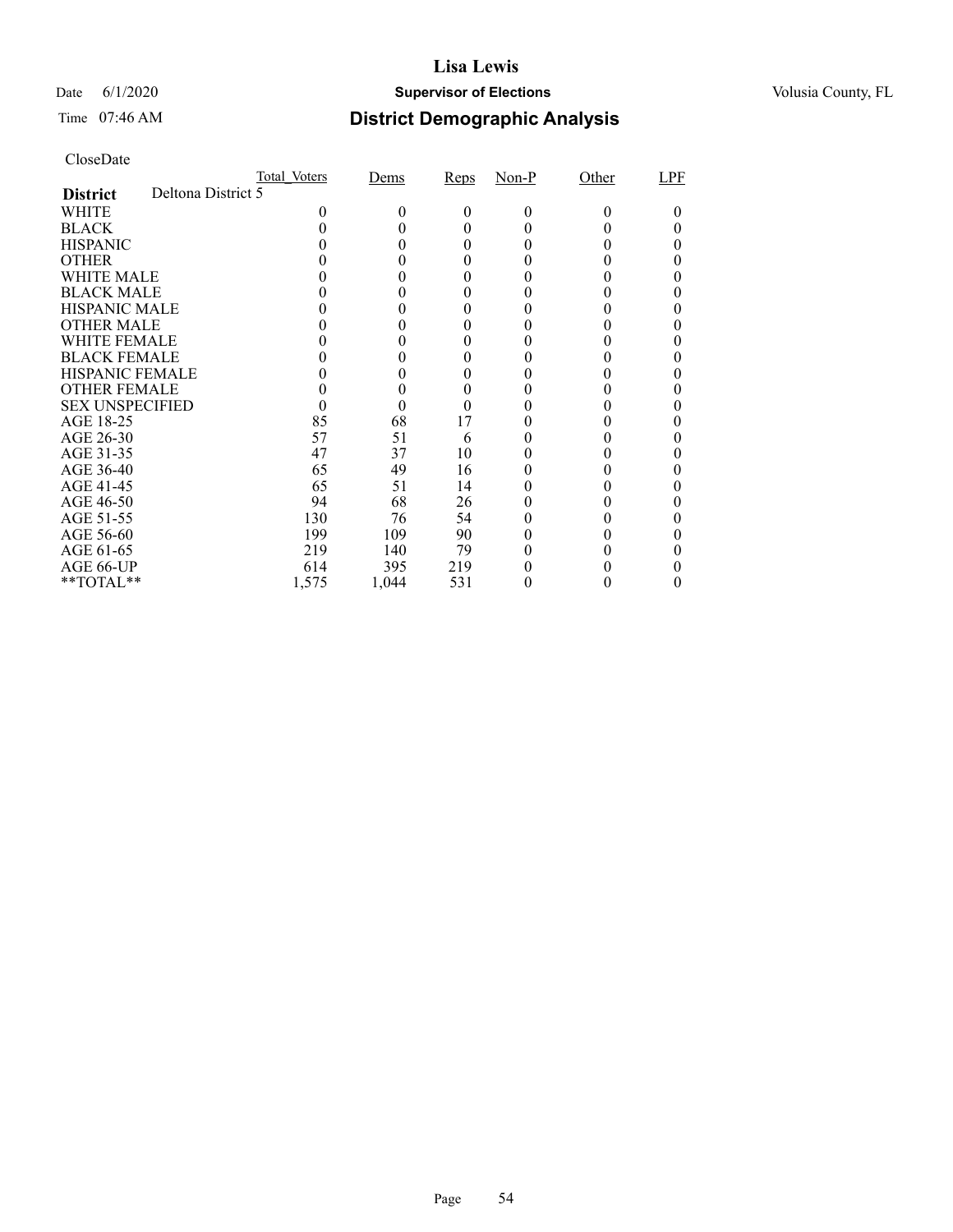### Date 6/1/2020 **Supervisor of Elections Supervisor of Elections** Volusia County, FL

# Time 07:46 AM **District Demographic Analysis**

|                        |                    | Total Voters | Dems   | Reps | $Non-P$ | Other | LPF |
|------------------------|--------------------|--------------|--------|------|---------|-------|-----|
| <b>District</b>        | Deltona District 6 |              |        |      |         |       |     |
| WHITE                  |                    | 0            | $_{0}$ | 0    | 0       | 0     |     |
| <b>BLACK</b>           |                    |              |        | 0    |         |       |     |
| <b>HISPANIC</b>        |                    |              |        | 0    |         |       |     |
| <b>OTHER</b>           |                    |              |        | 0    |         |       |     |
| WHITE MALE             |                    |              |        | 0    |         |       |     |
| <b>BLACK MALE</b>      |                    |              |        |      |         |       |     |
| <b>HISPANIC MALE</b>   |                    |              |        |      |         |       |     |
| <b>OTHER MALE</b>      |                    |              |        |      |         |       |     |
| WHITE FEMALE           |                    |              |        |      |         |       |     |
| <b>BLACK FEMALE</b>    |                    |              |        | 0    |         |       |     |
| <b>HISPANIC FEMALE</b> |                    |              |        |      |         |       |     |
| <b>OTHER FEMALE</b>    |                    |              | 0      | 0    |         |       |     |
| <b>SEX UNSPECIFIED</b> |                    |              | 0      |      |         |       |     |
| AGE 18-25              |                    | 66           | 58     | 8    |         |       |     |
| AGE 26-30              |                    | 48           | 37     | 11   |         |       |     |
| AGE 31-35              |                    | 67           | 53     | 14   |         |       |     |
| AGE 36-40              |                    | 84           | 64     | 20   |         |       |     |
| AGE 41-45              |                    | 70           | 45     | 25   |         |       |     |
| AGE 46-50              |                    | 97           | 57     | 40   |         |       |     |
| AGE 51-55              |                    | 142          | 75     | 67   |         |       |     |
| AGE 56-60              |                    | 224          | 111    | 113  |         |       |     |
| AGE 61-65              |                    | 258          | 146    | 112  |         |       |     |
| AGE 66-UP              |                    | 630          | 364    | 266  |         |       |     |
| **TOTAL**              |                    | 1,686        | 1,010  | 676  |         | 0     | 0   |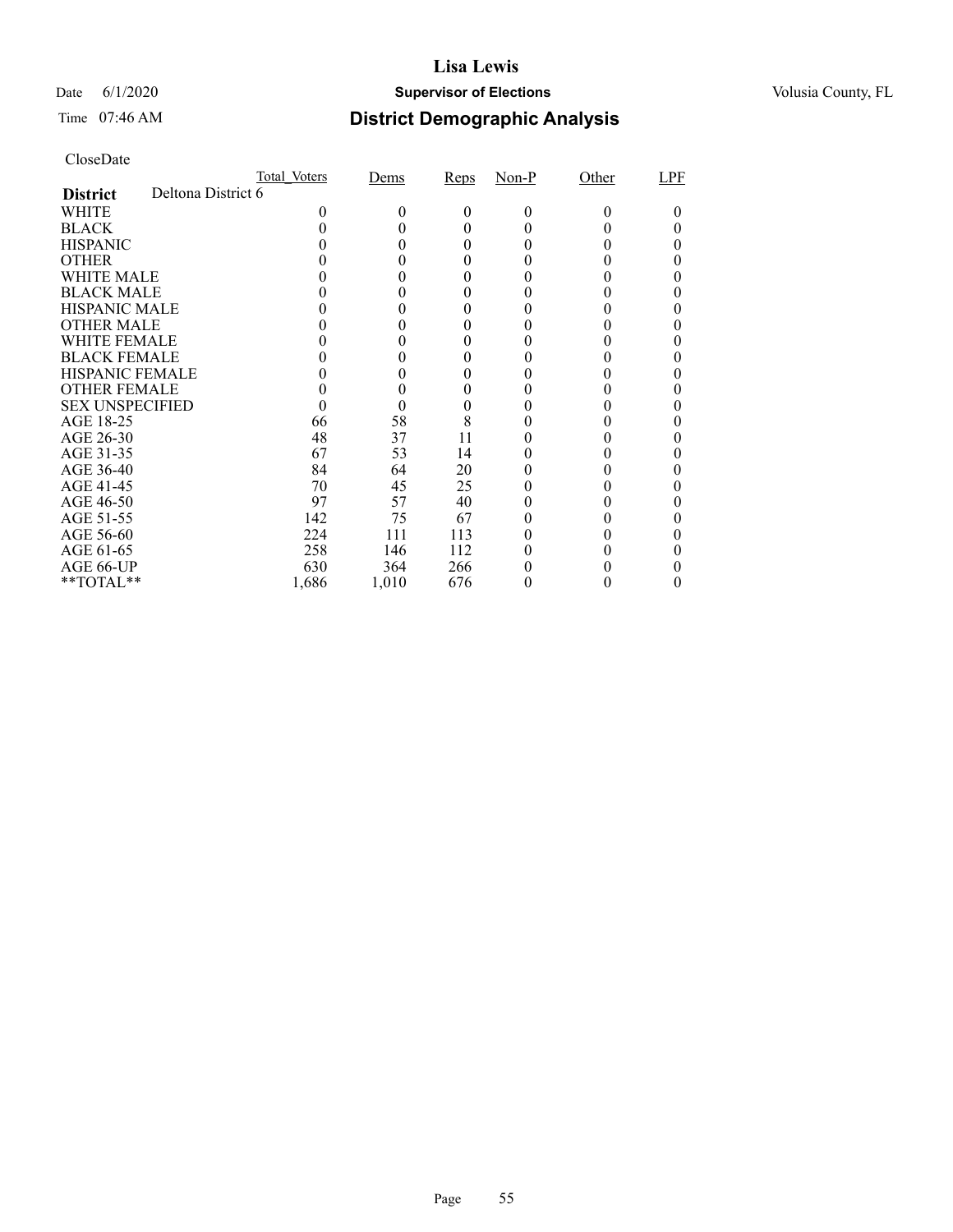### Date 6/1/2020 **Supervisor of Elections Supervisor of Elections** Volusia County, FL

# Time 07:46 AM **District Demographic Analysis**

|                        |                             | Total Voters | Dems | Reps | $Non-P$ | Other | LPF |
|------------------------|-----------------------------|--------------|------|------|---------|-------|-----|
| <b>District</b>        | <b>Edgewater District 1</b> |              |      |      |         |       |     |
| WHITE                  |                             |              | 0    | 0    | 0       | 0     |     |
| <b>BLACK</b>           |                             |              |      | 0    |         |       |     |
| <b>HISPANIC</b>        |                             |              |      | 0    |         |       |     |
| <b>OTHER</b>           |                             |              |      |      |         |       |     |
| WHITE MALE             |                             |              |      | 0    |         |       |     |
| <b>BLACK MALE</b>      |                             |              |      |      |         |       |     |
| <b>HISPANIC MALE</b>   |                             |              |      |      |         |       |     |
| <b>OTHER MALE</b>      |                             |              |      |      |         |       |     |
| WHITE FEMALE           |                             |              |      |      |         |       |     |
| <b>BLACK FEMALE</b>    |                             |              |      | 0    |         |       |     |
| <b>HISPANIC FEMALE</b> |                             |              |      |      |         |       |     |
| <b>OTHER FEMALE</b>    |                             |              |      |      |         |       |     |
| <b>SEX UNSPECIFIED</b> |                             |              |      |      |         |       |     |
| AGE 18-25              |                             | 20           | 15   |      |         |       |     |
| AGE 26-30              |                             | 19           | 16   | 3    |         |       |     |
| AGE 31-35              |                             | 22           | 16   | 6    |         |       |     |
| AGE 36-40              |                             | 28           | 23   | 5    |         |       |     |
| AGE 41-45              |                             | 19           | 11   | 8    |         |       |     |
| AGE 46-50              |                             | 31           | 15   | 16   |         |       |     |
| AGE 51-55              |                             | 54           | 29   | 25   |         |       |     |
| AGE 56-60              |                             | 92           | 46   | 46   |         |       |     |
| AGE 61-65              |                             | 101          | 64   | 37   |         |       |     |
| AGE 66-UP              |                             | 397          | 216  | 181  |         |       |     |
| **TOTAL**              |                             | 783          | 451  | 332  |         |       |     |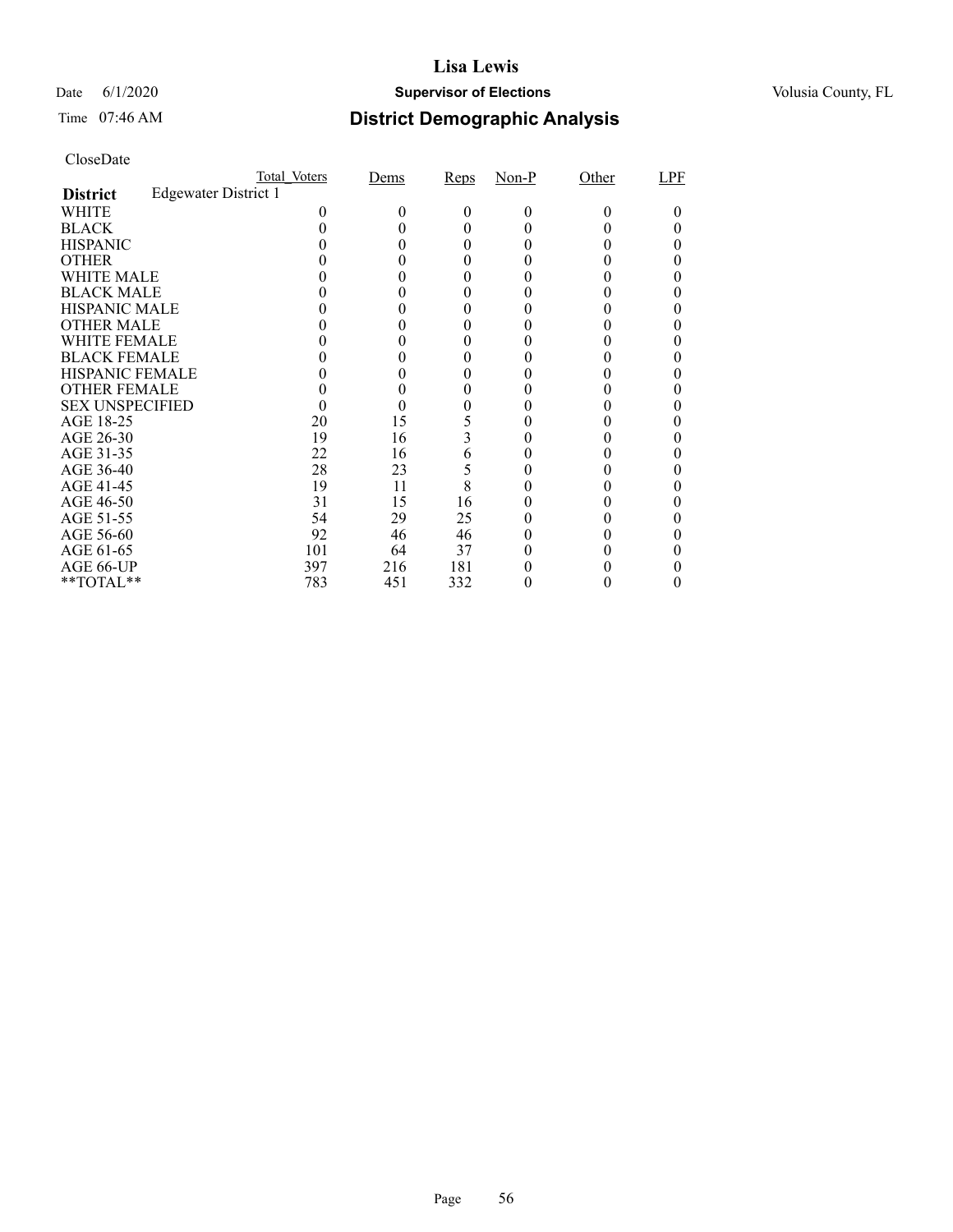### Date 6/1/2020 **Supervisor of Elections Supervisor of Elections** Volusia County, FL

| CloseDate |
|-----------|
|-----------|

|                        |                      | Total Voters | Dems   | Reps | $Non-P$ | Other | LPF |
|------------------------|----------------------|--------------|--------|------|---------|-------|-----|
| <b>District</b>        | Edgewater District 2 |              |        |      |         |       |     |
| WHITE                  |                      |              | $_{0}$ | 0    | 0       | 0     |     |
| <b>BLACK</b>           |                      |              |        |      |         |       |     |
| <b>HISPANIC</b>        |                      |              |        |      |         |       |     |
| <b>OTHER</b>           |                      |              |        |      |         |       |     |
| WHITE MALE             |                      |              |        |      |         |       |     |
| <b>BLACK MALE</b>      |                      |              |        |      |         |       |     |
| <b>HISPANIC MALE</b>   |                      |              |        |      |         |       |     |
| <b>OTHER MALE</b>      |                      |              |        |      |         |       |     |
| <b>WHITE FEMALE</b>    |                      |              |        |      |         |       |     |
| <b>BLACK FEMALE</b>    |                      |              |        |      |         |       |     |
| <b>HISPANIC FEMALE</b> |                      |              |        |      |         |       |     |
| <b>OTHER FEMALE</b>    |                      |              |        |      |         |       |     |
| <b>SEX UNSPECIFIED</b> |                      |              |        |      |         |       |     |
| AGE 18-25              |                      | 28           | 22     | 6    |         |       |     |
| AGE 26-30              |                      | 27           | 18     | 9    |         |       |     |
| AGE 31-35              |                      | 20           | 14     | 6    |         |       |     |
| AGE 36-40              |                      | 22           | 15     |      |         |       |     |
| AGE 41-45              |                      | 29           | 14     | 15   |         |       |     |
| AGE 46-50              |                      | 45           | 24     | 21   |         |       |     |
| AGE 51-55              |                      | 33           | 15     | 18   |         |       |     |
| AGE 56-60              |                      | 88           | 40     | 48   |         |       |     |
| AGE 61-65              |                      | 125          | 56     | 69   |         |       |     |
| AGE 66-UP              |                      | 458          | 230    | 228  |         |       |     |
| **TOTAL**              |                      | 875          | 448    | 427  |         |       |     |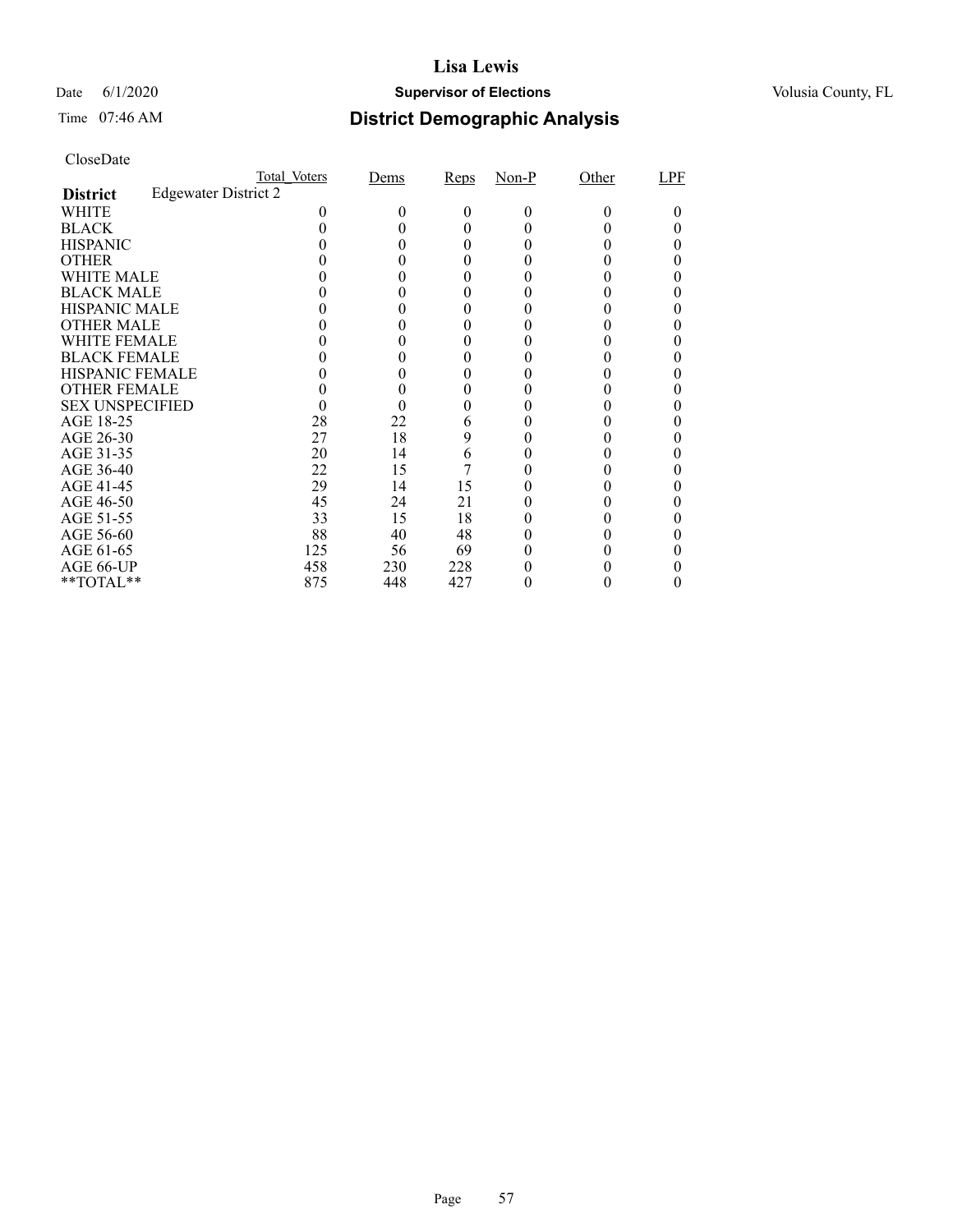### Date 6/1/2020 **Supervisor of Elections Supervisor of Elections** Volusia County, FL

| CloseDate |
|-----------|
|-----------|

|                        |                      | Total Voters | Dems   | Reps | $Non-P$ | Other | LPF |
|------------------------|----------------------|--------------|--------|------|---------|-------|-----|
| <b>District</b>        | Edgewater District 3 |              |        |      |         |       |     |
| WHITE                  |                      |              | $_{0}$ | 0    | 0       | 0     |     |
| <b>BLACK</b>           |                      |              |        | 0    |         |       |     |
| <b>HISPANIC</b>        |                      |              |        | 0    |         |       |     |
| <b>OTHER</b>           |                      |              |        |      |         |       |     |
| WHITE MALE             |                      |              |        |      |         |       |     |
| <b>BLACK MALE</b>      |                      |              |        |      |         |       |     |
| <b>HISPANIC MALE</b>   |                      |              |        |      |         |       |     |
| <b>OTHER MALE</b>      |                      |              |        |      |         |       |     |
| <b>WHITE FEMALE</b>    |                      |              |        |      |         |       |     |
| <b>BLACK FEMALE</b>    |                      |              |        |      |         |       |     |
| <b>HISPANIC FEMALE</b> |                      |              |        |      |         |       |     |
| <b>OTHER FEMALE</b>    |                      |              |        |      |         |       |     |
| <b>SEX UNSPECIFIED</b> |                      |              |        |      |         |       |     |
| AGE 18-25              |                      | 20           | 14     | 6    |         |       |     |
| AGE 26-30              |                      | 26           | 20     | 6    |         |       |     |
| AGE 31-35              |                      | 16           | 13     | 3    |         |       |     |
| AGE 36-40              |                      | 21           | 13     | 8    |         |       |     |
| AGE 41-45              |                      | 26           | 14     | 12   |         |       |     |
| AGE 46-50              |                      | 32           | 16     | 16   |         |       |     |
| AGE 51-55              |                      | 48           | 22     | 26   |         |       |     |
| AGE 56-60              |                      | 72           | 45     | 27   |         |       |     |
| AGE 61-65              |                      | 106          | 54     | 52   |         |       |     |
| AGE 66-UP              |                      | 420          | 208    | 212  |         |       |     |
| **TOTAL**              |                      | 787          | 419    | 368  |         |       |     |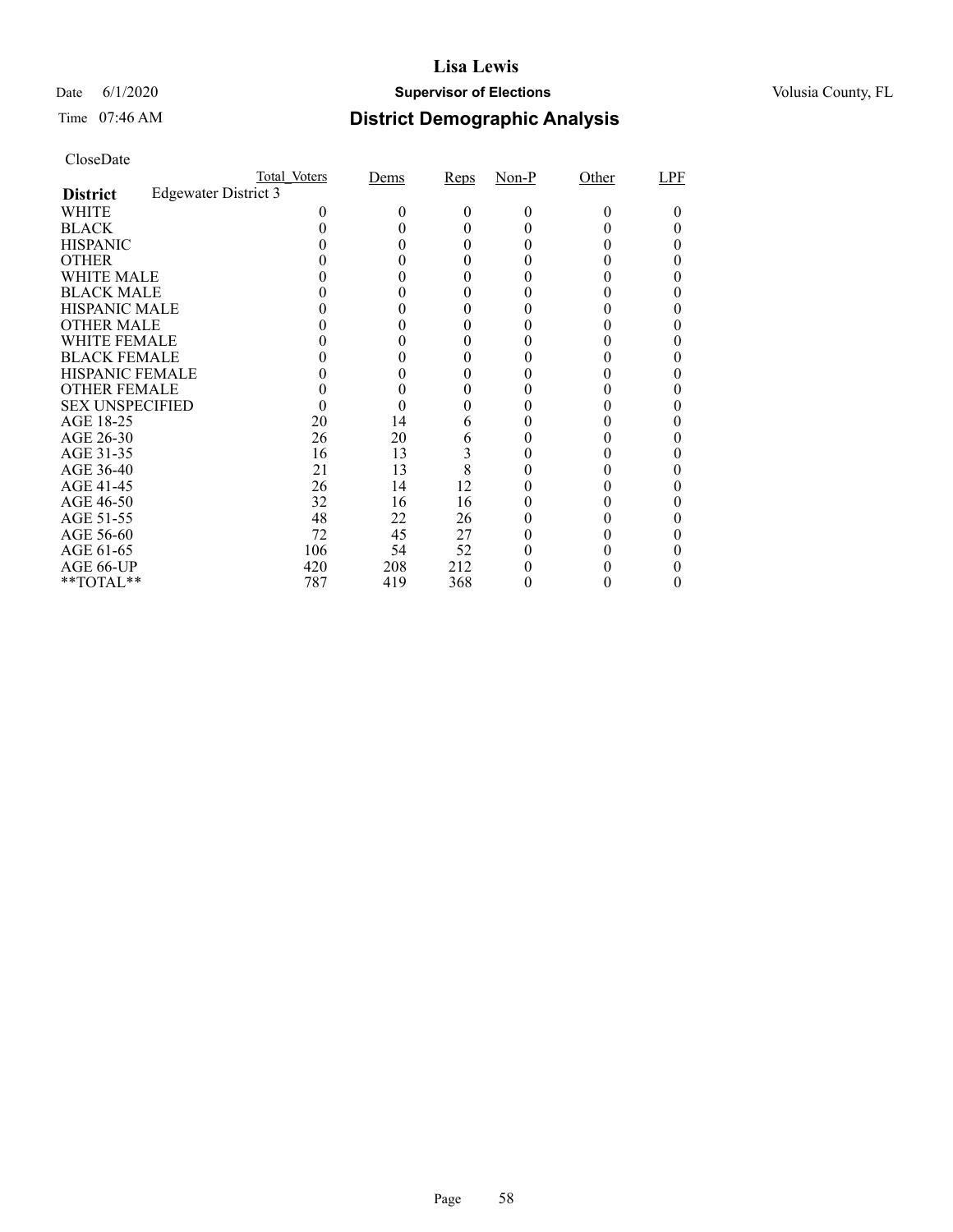### Date 6/1/2020 **Supervisor of Elections Supervisor of Elections** Volusia County, FL

| CloseDate |
|-----------|
|-----------|

|                        |                      | Total Voters | Dems         | Reps | $Non-P$ | Other | LPF |
|------------------------|----------------------|--------------|--------------|------|---------|-------|-----|
| <b>District</b>        | Edgewater District 4 |              |              |      |         |       |     |
| WHITE                  |                      |              | $\mathbf{0}$ | 0    | 0       | 0     |     |
| <b>BLACK</b>           |                      |              |              |      |         |       |     |
| <b>HISPANIC</b>        |                      |              |              |      |         |       |     |
| <b>OTHER</b>           |                      |              |              |      |         |       |     |
| WHITE MALE             |                      |              |              |      |         |       |     |
| <b>BLACK MALE</b>      |                      |              |              |      |         |       |     |
| <b>HISPANIC MALE</b>   |                      |              |              |      |         |       |     |
| <b>OTHER MALE</b>      |                      |              |              |      |         |       |     |
| <b>WHITE FEMALE</b>    |                      |              |              |      |         |       |     |
| <b>BLACK FEMALE</b>    |                      |              |              |      |         |       |     |
| <b>HISPANIC FEMALE</b> |                      |              |              |      |         |       |     |
| <b>OTHER FEMALE</b>    |                      |              |              |      |         |       |     |
| <b>SEX UNSPECIFIED</b> |                      |              |              |      |         |       |     |
| AGE 18-25              |                      | 19           | 17           | 2    |         |       |     |
| AGE 26-30              |                      | 13           | 8            | 5    |         |       |     |
| AGE 31-35              |                      | 22           | 15           |      |         |       |     |
| AGE 36-40              |                      | 21           | 17           | 4    |         |       |     |
| AGE 41-45              |                      | 26           | 21           | 5    |         |       |     |
| AGE 46-50              |                      | 18           | 11           |      |         |       |     |
| AGE 51-55              |                      | 41           | 17           | 24   |         |       |     |
| AGE 56-60              |                      | 92           | 39           | 53   |         |       |     |
| AGE 61-65              |                      | 106          | 49           | 57   |         |       |     |
| AGE 66-UP              |                      | 712          | 351          | 361  |         |       |     |
| **TOTAL**              |                      | 1,070        | 545          | 525  |         |       |     |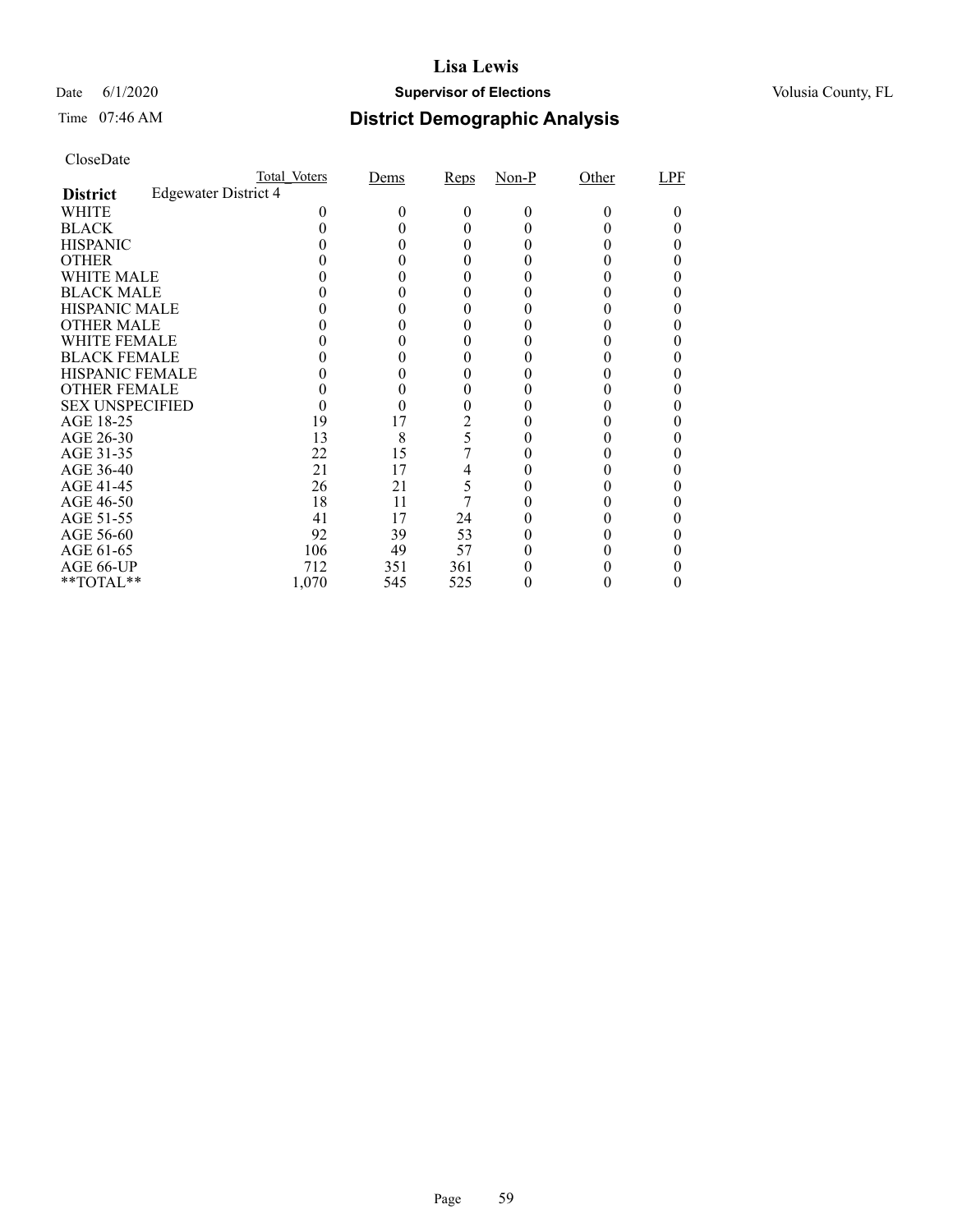### Date 6/1/2020 **Supervisor of Elections Supervisor of Elections** Volusia County, FL

## Time 07:46 AM **District Demographic Analysis**

|                        |                       | Total Voters | Dems | Reps           | $Non-P$ | Other  | LPF |
|------------------------|-----------------------|--------------|------|----------------|---------|--------|-----|
| <b>District</b>        | Holly Hill District 1 |              |      |                |         |        |     |
| WHITE                  |                       |              |      | 0              | 0       | $_{0}$ |     |
| <b>BLACK</b>           |                       |              |      |                |         |        |     |
| <b>HISPANIC</b>        |                       |              |      | 0              |         |        |     |
| <b>OTHER</b>           |                       |              |      |                |         |        |     |
| WHITE MALE             |                       |              |      |                |         |        |     |
| <b>BLACK MALE</b>      |                       |              |      |                |         |        |     |
| <b>HISPANIC MALE</b>   |                       |              |      |                |         |        |     |
| <b>OTHER MALE</b>      |                       |              |      |                |         |        |     |
| WHITE FEMALE           |                       |              |      |                |         |        |     |
| <b>BLACK FEMALE</b>    |                       |              |      |                |         |        |     |
| <b>HISPANIC FEMALE</b> |                       |              |      |                |         |        |     |
| <b>OTHER FEMALE</b>    |                       |              |      | 0              |         |        |     |
| <b>SEX UNSPECIFIED</b> |                       |              |      |                |         |        |     |
| AGE 18-25              |                       |              |      |                |         |        |     |
| AGE 26-30              |                       | 11           | 11   | 0              |         |        |     |
| AGE 31-35              |                       | 8            | 8    | 0              |         |        |     |
| AGE 36-40              |                       |              |      | $\overline{c}$ |         |        |     |
| AGE 41-45              |                       | 8            |      | 4              |         |        |     |
| AGE 46-50              |                       | 18           | 12   | 6              |         |        |     |
| AGE 51-55              |                       | 31           | 24   |                |         |        |     |
| AGE 56-60              |                       | 51           | 26   | 25             |         |        |     |
| AGE 61-65              |                       | 59           | 37   | 22             |         |        |     |
| AGE 66-UP              |                       | 170          | 95   | 75             |         |        |     |
| **TOTAL**              |                       | 370          | 227  | 143            |         |        |     |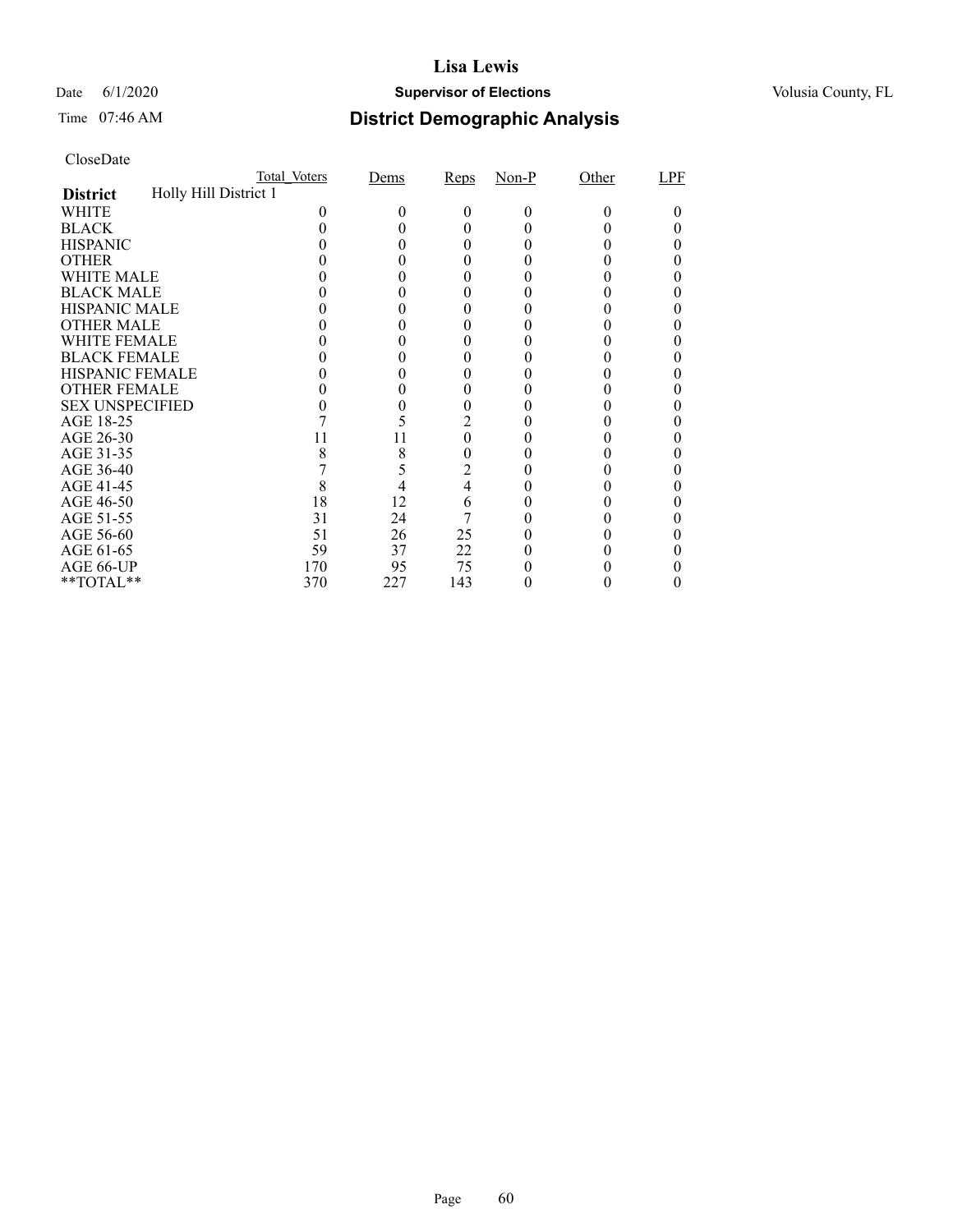### Date 6/1/2020 **Supervisor of Elections Supervisor of Elections** Volusia County, FL

# Time 07:46 AM **District Demographic Analysis**

|                        |                       | Total Voters | Dems | Reps                    | $Non-P$ | Other  | LPF |
|------------------------|-----------------------|--------------|------|-------------------------|---------|--------|-----|
| <b>District</b>        | Holly Hill District 2 |              |      |                         |         |        |     |
| WHITE                  |                       |              | 0    | 0                       | 0       | $_{0}$ |     |
| <b>BLACK</b>           |                       |              |      |                         |         |        |     |
| <b>HISPANIC</b>        |                       |              |      | 0                       |         |        |     |
| <b>OTHER</b>           |                       |              |      |                         |         |        |     |
| WHITE MALE             |                       |              |      |                         |         |        |     |
| <b>BLACK MALE</b>      |                       |              |      |                         |         |        |     |
| <b>HISPANIC MALE</b>   |                       |              |      |                         |         |        |     |
| <b>OTHER MALE</b>      |                       |              |      |                         |         |        |     |
| WHITE FEMALE           |                       |              |      |                         |         |        |     |
| <b>BLACK FEMALE</b>    |                       |              |      |                         |         |        |     |
| <b>HISPANIC FEMALE</b> |                       |              |      |                         |         |        |     |
| <b>OTHER FEMALE</b>    |                       |              |      |                         |         |        |     |
| <b>SEX UNSPECIFIED</b> |                       |              |      |                         |         |        |     |
| AGE 18-25              |                       | 13           | 10   |                         |         |        |     |
| AGE 26-30              |                       | 8            |      |                         |         |        |     |
| AGE 31-35              |                       | 15           | 13   |                         |         |        |     |
| AGE 36-40              |                       | 14           | 10   | $\overline{4}$          |         |        |     |
| AGE 41-45              |                       | 9            |      | $\overline{c}$          |         |        |     |
| AGE 46-50              |                       | 8            | 5    | $\overline{\mathbf{3}}$ |         |        |     |
| AGE 51-55              |                       | 34           | 19   | 15                      |         |        |     |
| AGE 56-60              |                       | 38           | 22   | 16                      |         |        |     |
| AGE 61-65              |                       | 46           | 33   | 13                      |         |        |     |
| AGE 66-UP              |                       | 127          | 78   | 49                      |         |        |     |
| **TOTAL**              |                       | 312          | 204  | 108                     |         |        |     |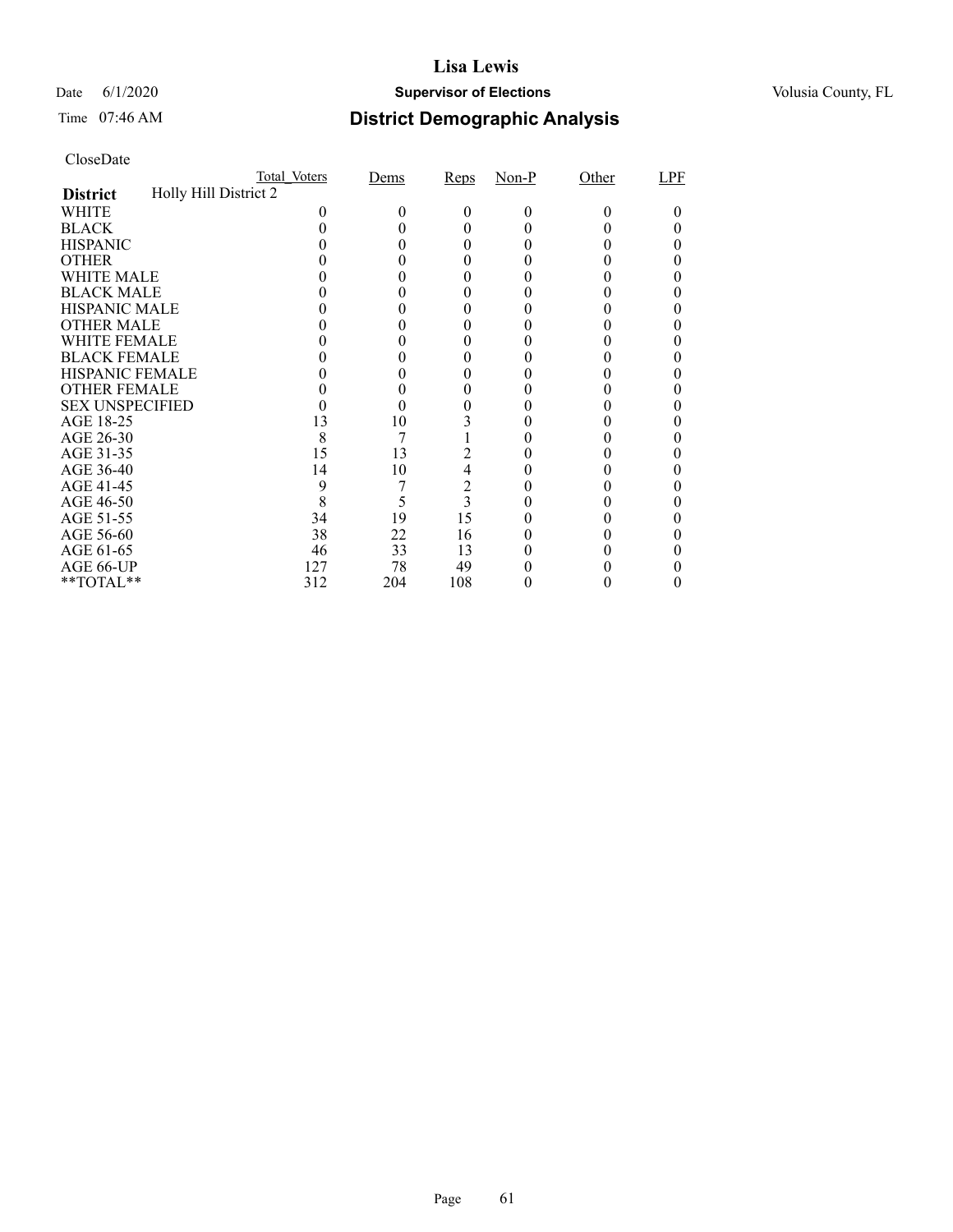### Date 6/1/2020 **Supervisor of Elections Supervisor of Elections** Volusia County, FL

# Time 07:46 AM **District Demographic Analysis**

|                        |                       | Total Voters | Dems | Reps | $Non-P$ | Other  | LPF |
|------------------------|-----------------------|--------------|------|------|---------|--------|-----|
| <b>District</b>        | Holly Hill District 3 |              |      |      |         |        |     |
| WHITE                  |                       |              |      | 0    | 0       | $_{0}$ |     |
| <b>BLACK</b>           |                       |              |      |      |         |        |     |
| <b>HISPANIC</b>        |                       |              |      |      |         |        |     |
| <b>OTHER</b>           |                       |              |      |      |         |        |     |
| WHITE MALE             |                       |              |      |      |         |        |     |
| <b>BLACK MALE</b>      |                       |              |      |      |         |        |     |
| <b>HISPANIC MALE</b>   |                       |              |      |      |         |        |     |
| <b>OTHER MALE</b>      |                       |              |      |      |         |        |     |
| WHITE FEMALE           |                       |              |      |      |         |        |     |
| <b>BLACK FEMALE</b>    |                       |              |      |      |         |        |     |
| <b>HISPANIC FEMALE</b> |                       |              |      |      |         |        |     |
| <b>OTHER FEMALE</b>    |                       |              |      |      |         |        |     |
| <b>SEX UNSPECIFIED</b> |                       |              |      |      |         |        |     |
| AGE 18-25              |                       |              |      |      |         |        |     |
| AGE 26-30              |                       | 11           | 8    |      |         |        |     |
| AGE 31-35              |                       |              |      |      |         |        |     |
| AGE 36-40              |                       |              | 3    |      |         |        |     |
| AGE 41-45              |                       |              | 8    |      |         |        |     |
| AGE 46-50              |                       | 11           | 5    | 6    |         |        |     |
| AGE 51-55              |                       | 23           | 16   |      |         |        |     |
| AGE 56-60              |                       | 26           | 20   | b    |         |        |     |
| AGE 61-65              |                       | 58           | 38   | 20   |         |        |     |
| AGE 66-UP              |                       | 279          | 154  | 125  |         |        |     |
| **TOTAL**              |                       | 432          | 263  | 169  |         |        |     |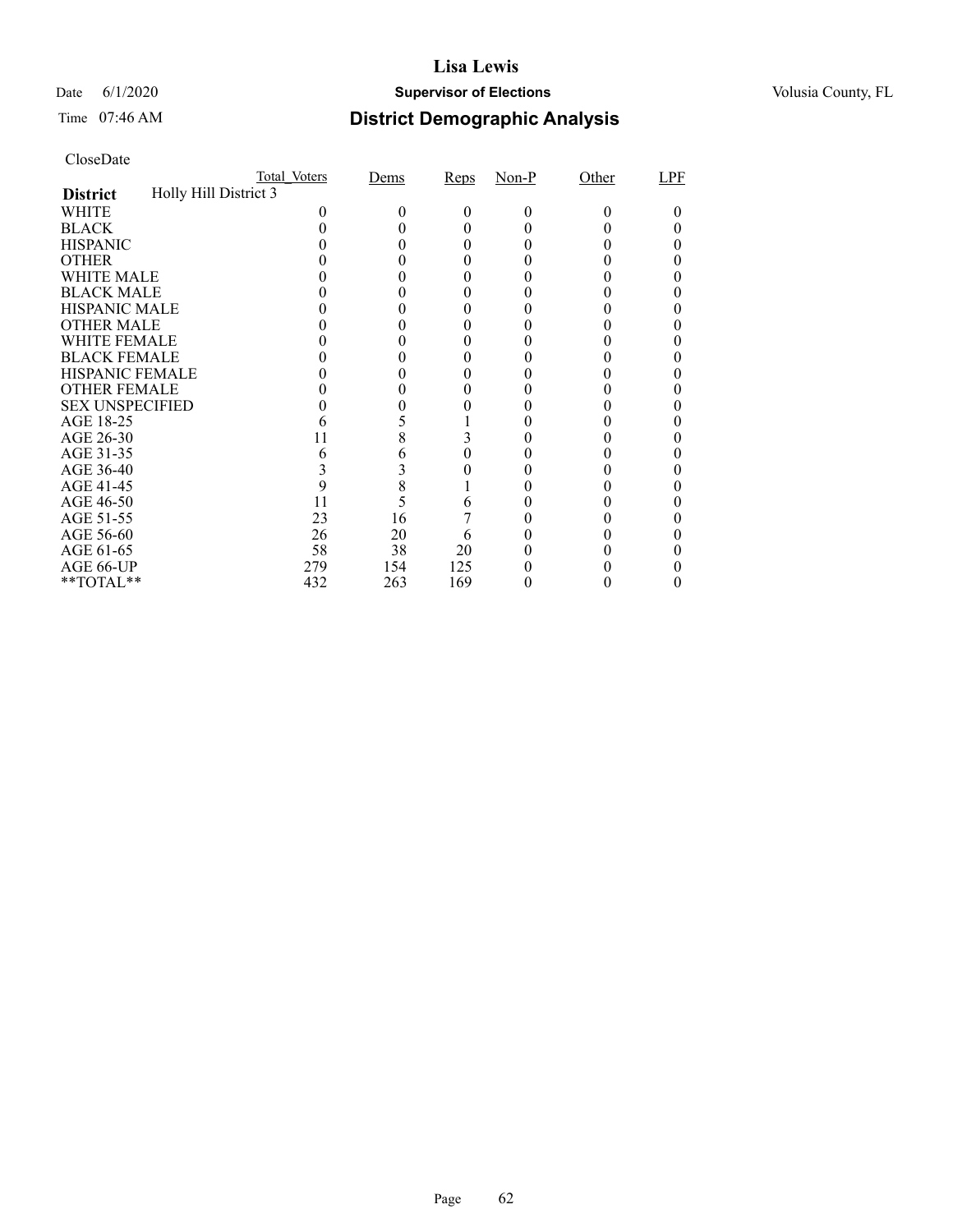### Date 6/1/2020 **Supervisor of Elections Supervisor of Elections** Volusia County, FL

# Time 07:46 AM **District Demographic Analysis**

|                        |                       | Total Voters | Dems | Reps | $Non-P$ | Other  | LPF |
|------------------------|-----------------------|--------------|------|------|---------|--------|-----|
| <b>District</b>        | Holly Hill District 4 |              |      |      |         |        |     |
| WHITE                  |                       |              | 0    | 0    | 0       | $_{0}$ |     |
| <b>BLACK</b>           |                       |              |      |      |         |        |     |
| <b>HISPANIC</b>        |                       |              |      | 0    |         |        |     |
| <b>OTHER</b>           |                       |              |      |      |         |        |     |
| WHITE MALE             |                       |              |      |      |         |        |     |
| <b>BLACK MALE</b>      |                       |              |      |      |         |        |     |
| <b>HISPANIC MALE</b>   |                       |              |      |      |         |        |     |
| <b>OTHER MALE</b>      |                       |              |      |      |         |        |     |
| WHITE FEMALE           |                       |              |      |      |         |        |     |
| <b>BLACK FEMALE</b>    |                       |              |      |      |         |        |     |
| <b>HISPANIC FEMALE</b> |                       |              |      |      |         |        |     |
| <b>OTHER FEMALE</b>    |                       |              |      |      |         |        |     |
| <b>SEX UNSPECIFIED</b> |                       |              |      |      |         |        |     |
| AGE 18-25              |                       | 15           | 10   |      |         |        |     |
| AGE 26-30              |                       | 14           | 11   |      |         |        |     |
| AGE 31-35              |                       | 13           | 10   |      |         |        |     |
| AGE 36-40              |                       | 18           | 14   | 4    |         |        |     |
| AGE 41-45              |                       | 19           | 11   | 8    |         |        |     |
| AGE 46-50              |                       | 9            | 5    | 4    |         |        |     |
| AGE 51-55              |                       | 22           | 13   | 9    |         |        |     |
| AGE 56-60              |                       | 45           | 26   | 19   |         |        |     |
| AGE 61-65              |                       | 49           | 29   | 20   |         |        |     |
| AGE 66-UP              |                       | 147          | 83   | 64   |         |        |     |
| **TOTAL**              |                       | 351          | 212  | 139  |         |        |     |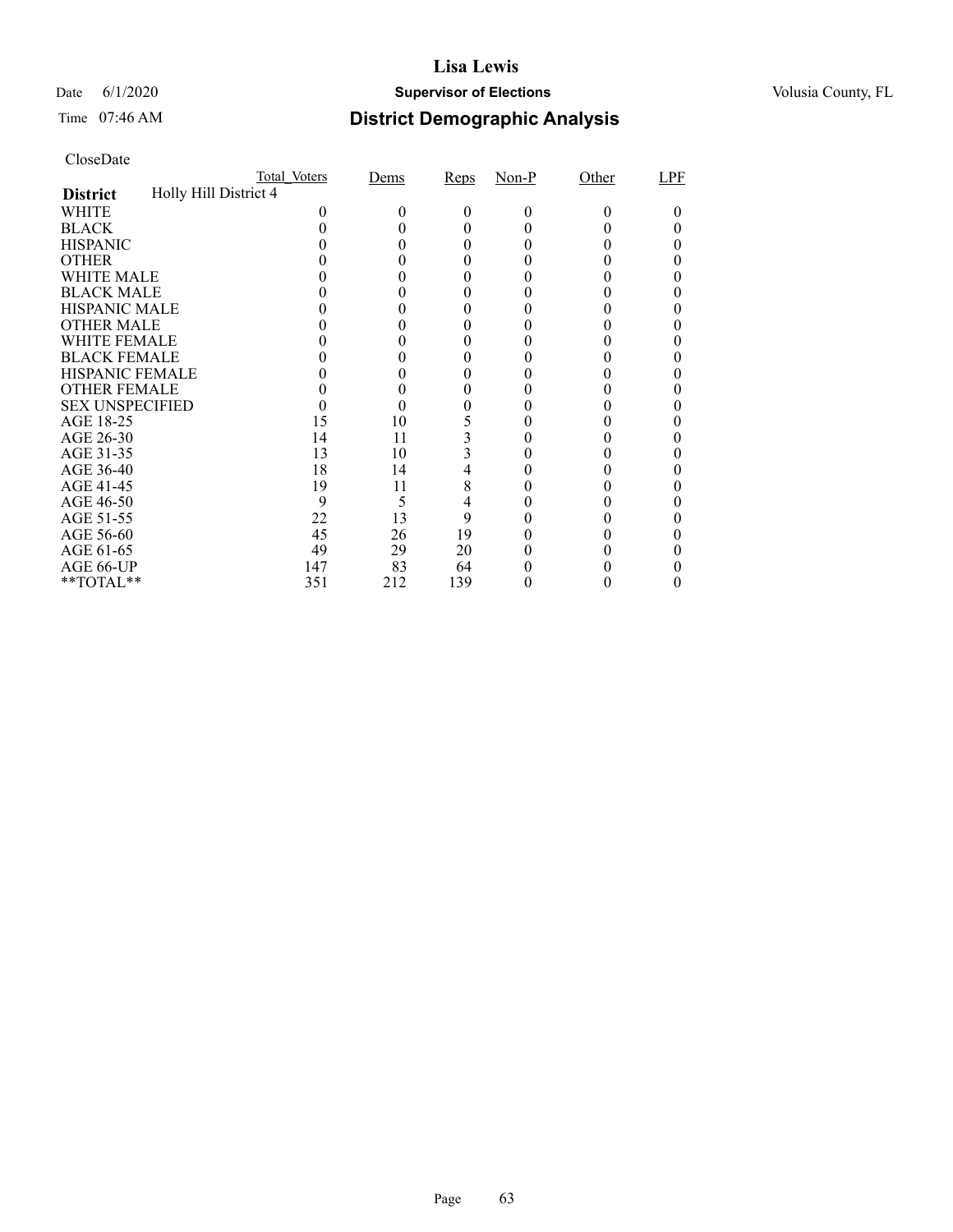### Date 6/1/2020 **Supervisor of Elections Supervisor of Elections** Volusia County, FL

## Time 07:46 AM **District Demographic Analysis**

|                        |            | Total Voters | Dems | Reps     | $Non-P$  | Other    | LPF |
|------------------------|------------|--------------|------|----------|----------|----------|-----|
| <b>District</b>        | Lake Helen |              |      |          |          |          |     |
| WHITE                  |            | $_{0}$       | 0    | $\theta$ | $\Omega$ | $\Omega$ |     |
| <b>BLACK</b>           |            |              |      |          |          |          |     |
| <b>HISPANIC</b>        |            |              |      |          |          |          |     |
| <b>OTHER</b>           |            |              |      |          |          |          |     |
| WHITE MALE             |            |              |      |          |          |          |     |
| <b>BLACK MALE</b>      |            |              |      |          |          |          |     |
| <b>HISPANIC MALE</b>   |            |              |      |          |          |          |     |
| <b>OTHER MALE</b>      |            |              |      |          |          |          |     |
| WHITE FEMALE           |            |              |      |          |          |          |     |
| <b>BLACK FEMALE</b>    |            |              |      |          |          |          |     |
| <b>HISPANIC FEMALE</b> |            |              |      |          |          |          |     |
| <b>OTHER FEMALE</b>    |            |              |      |          |          |          |     |
| <b>SEX UNSPECIFIED</b> |            |              |      |          |          |          |     |
| AGE 18-25              |            | 14           | 5    | 9        |          |          |     |
| AGE 26-30              |            | 11           | 5    | 6        |          |          |     |
| AGE 31-35              |            | 11           | 10   |          |          |          |     |
| AGE 36-40              |            | 16           | 8    | 8        |          |          |     |
| AGE 41-45              |            | 22           | 14   | 8        |          |          |     |
| AGE 46-50              |            | 24           | 12   | 12       |          |          |     |
| AGE 51-55              |            | 34           | 11   | 23       |          |          |     |
| AGE 56-60              |            | 53           | 27   | 26       |          |          |     |
| AGE 61-65              |            | 79           | 39   | 40       |          |          |     |
| AGE 66-UP              |            | 221          | 131  | 90       |          |          |     |
| **TOTAL**              |            | 485          | 262  | 223      |          |          |     |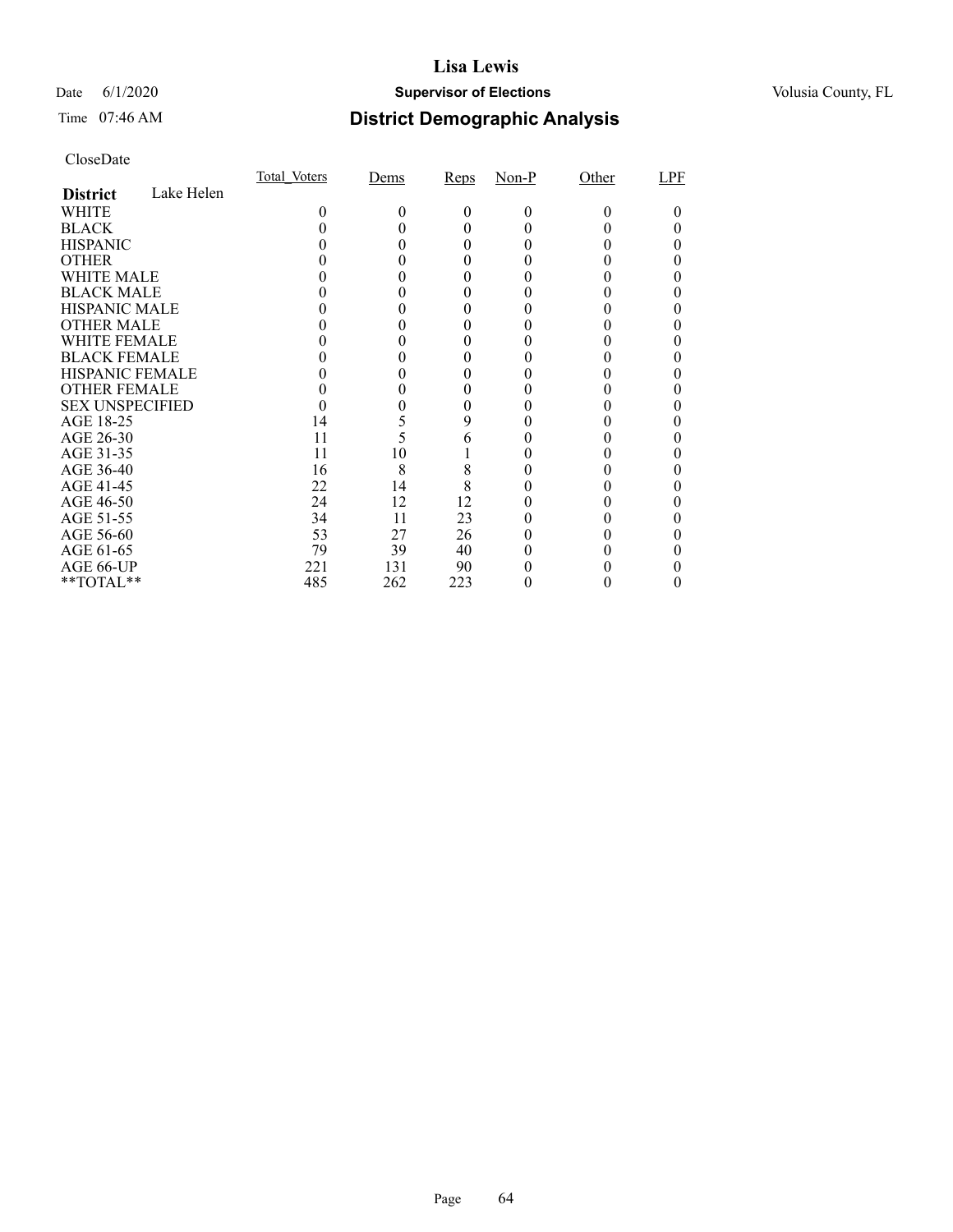### Date 6/1/2020 **Supervisor of Elections Supervisor of Elections** Volusia County, FL

## Time 07:46 AM **District Demographic Analysis**

|                        |                       | Total Voters | Dems | Reps | $Non-P$ | Other  | LPF |
|------------------------|-----------------------|--------------|------|------|---------|--------|-----|
| <b>District</b>        | New Smyrna Bch Zone 1 |              |      |      |         |        |     |
| WHITE                  |                       |              | 0    | 0    | 0       | $_{0}$ |     |
| <b>BLACK</b>           |                       |              |      |      |         |        |     |
| <b>HISPANIC</b>        |                       |              |      | 0    |         |        |     |
| <b>OTHER</b>           |                       |              |      |      |         |        |     |
| WHITE MALE             |                       |              |      |      |         |        |     |
| <b>BLACK MALE</b>      |                       |              |      |      |         |        |     |
| <b>HISPANIC MALE</b>   |                       |              |      |      |         |        |     |
| <b>OTHER MALE</b>      |                       |              |      |      |         |        |     |
| WHITE FEMALE           |                       |              |      |      |         |        |     |
| <b>BLACK FEMALE</b>    |                       |              |      |      |         |        |     |
| <b>HISPANIC FEMALE</b> |                       |              |      |      |         |        |     |
| <b>OTHER FEMALE</b>    |                       |              |      | 0    |         |        |     |
| <b>SEX UNSPECIFIED</b> |                       |              |      |      |         |        |     |
| AGE 18-25              |                       | 22           | 15   |      |         |        |     |
| AGE 26-30              |                       | 11           | 8    | 3    |         |        |     |
| AGE 31-35              |                       | 18           | 13   |      |         |        |     |
| AGE 36-40              |                       | 27           | 16   | 11   |         |        |     |
| AGE 41-45              |                       | 17           | 11   | 6    |         |        |     |
| AGE 46-50              |                       | 46           | 30   | 16   |         |        |     |
| AGE 51-55              |                       | 71           | 29   | 42   |         |        |     |
| AGE 56-60              |                       | 154          | 73   | 81   |         |        |     |
| AGE 61-65              |                       | 240          | 127  | 113  |         |        |     |
| AGE 66-UP              |                       | 898          | 454  | 444  |         |        |     |
| **TOTAL**              |                       | 1,504        | 776  | 728  |         |        |     |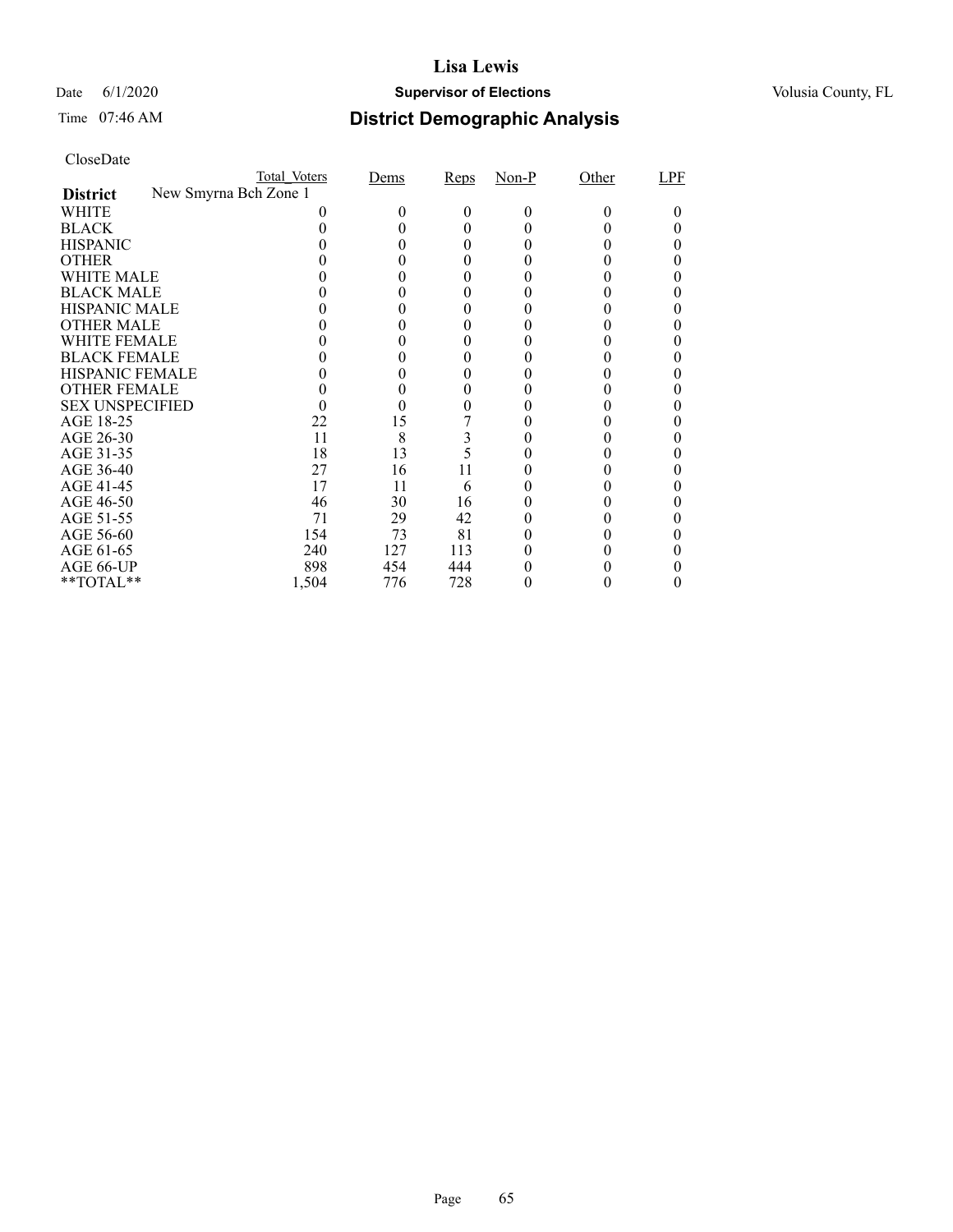### Date 6/1/2020 **Supervisor of Elections Supervisor of Elections** Volusia County, FL

| CloseDate |
|-----------|
|-----------|

|                        |                       | Total Voters | Dems | Reps | $Non-P$ | Other | LPF |
|------------------------|-----------------------|--------------|------|------|---------|-------|-----|
| <b>District</b>        | New Smyrna Bch Zone 2 |              |      |      |         |       |     |
| WHITE                  |                       |              | 0    | 0    | $_{0}$  |       |     |
| <b>BLACK</b>           |                       |              |      |      |         |       |     |
| <b>HISPANIC</b>        |                       |              |      |      |         |       |     |
| <b>OTHER</b>           |                       |              |      |      |         |       |     |
| WHITE MALE             |                       |              |      |      |         |       |     |
| <b>BLACK MALE</b>      |                       |              |      |      |         |       |     |
| <b>HISPANIC MALE</b>   |                       |              |      |      |         |       |     |
| <b>OTHER MALE</b>      |                       |              |      |      |         |       |     |
| <b>WHITE FEMALE</b>    |                       |              |      |      |         |       |     |
| <b>BLACK FEMALE</b>    |                       |              |      |      |         |       |     |
| <b>HISPANIC FEMALE</b> |                       |              |      |      |         |       |     |
| <b>OTHER FEMALE</b>    |                       |              |      |      |         |       |     |
| <b>SEX UNSPECIFIED</b> |                       |              |      |      |         |       |     |
| AGE 18-25              |                       | 34           | 25   | 9    |         |       |     |
| AGE 26-30              |                       | 20           | 14   | 6    |         |       |     |
| AGE 31-35              |                       | 27           | 19   | 8    |         |       |     |
| AGE 36-40              |                       | 22           | 13   | 9    |         |       |     |
| AGE 41-45              |                       | 31           | 19   | 12   |         |       |     |
| AGE 46-50              |                       | 47           | 32   | 15   |         |       |     |
| AGE 51-55              |                       | 64           | 27   | 37   |         |       |     |
| AGE 56-60              |                       | 115          | 58   | 57   |         |       |     |
| AGE 61-65              |                       | 183          | 102  | 81   |         |       |     |
| AGE 66-UP              |                       | 658          | 394  | 264  |         |       |     |
| **TOTAL**              |                       | 1,201        | 703  | 498  |         |       |     |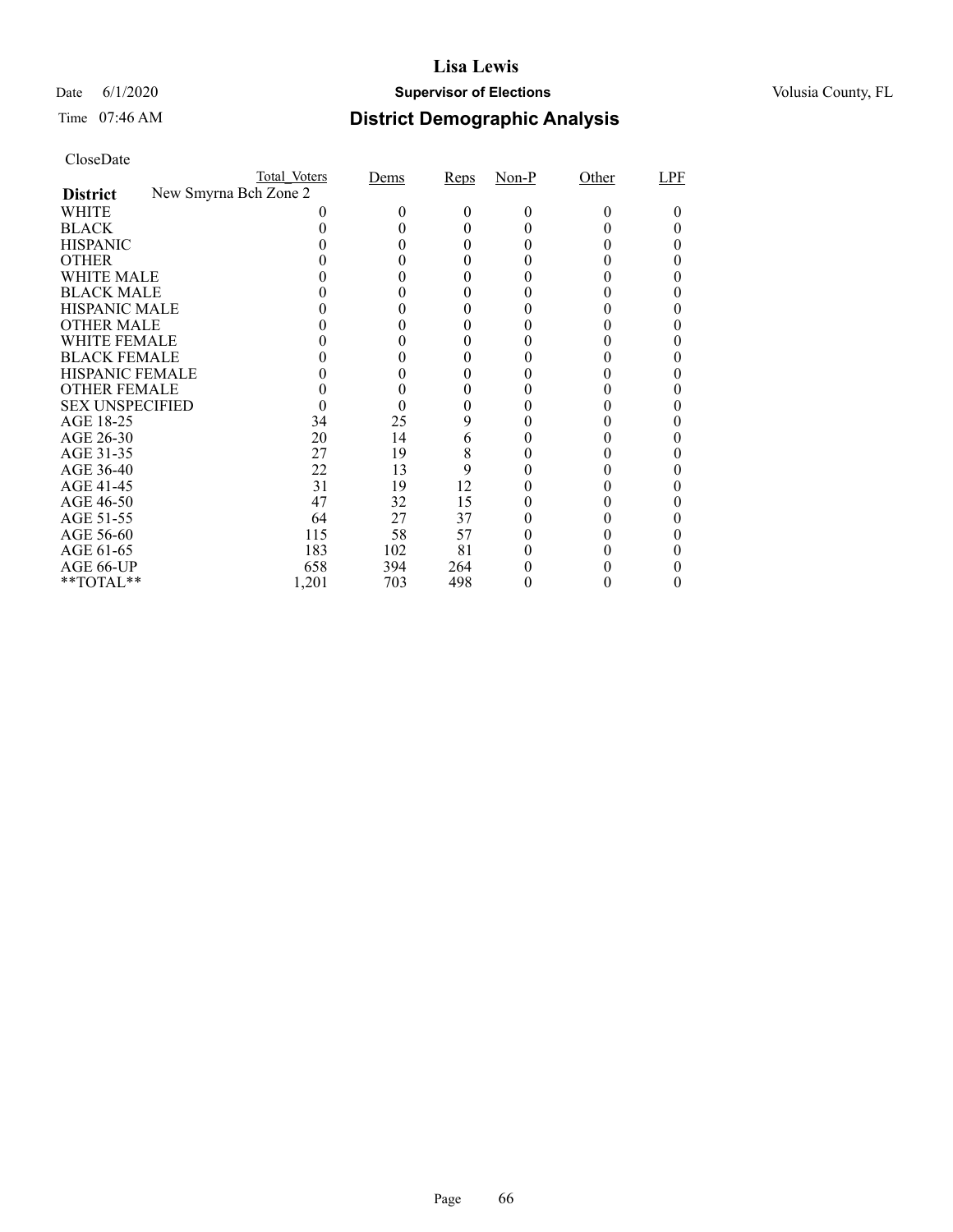### Date 6/1/2020 **Supervisor of Elections Supervisor of Elections** Volusia County, FL

## Time 07:46 AM **District Demographic Analysis**

|                        |                       | Total Voters | Dems | Reps | $Non-P$ | Other | LPF |
|------------------------|-----------------------|--------------|------|------|---------|-------|-----|
| <b>District</b>        | New Smyrna Bch Zone 3 |              |      |      |         |       |     |
| WHITE                  |                       |              | 0    | 0    | 0       | 0     |     |
| <b>BLACK</b>           |                       |              |      | 0    |         |       |     |
| <b>HISPANIC</b>        |                       |              |      | 0    |         |       |     |
| <b>OTHER</b>           |                       |              |      |      |         |       |     |
| WHITE MALE             |                       |              |      | 0    |         |       |     |
| <b>BLACK MALE</b>      |                       |              |      |      |         |       |     |
| <b>HISPANIC MALE</b>   |                       |              |      |      |         |       |     |
| <b>OTHER MALE</b>      |                       |              |      |      |         |       |     |
| WHITE FEMALE           |                       |              |      |      |         |       |     |
| <b>BLACK FEMALE</b>    |                       |              |      |      |         |       |     |
| <b>HISPANIC FEMALE</b> |                       |              |      |      |         |       |     |
| <b>OTHER FEMALE</b>    |                       |              | 0    | 0    |         |       |     |
| <b>SEX UNSPECIFIED</b> |                       |              |      |      |         |       |     |
| AGE 18-25              |                       | 34           | 19   | 15   |         |       |     |
| AGE 26-30              |                       | 27           | 16   | 11   |         |       |     |
| AGE 31-35              |                       | 26           | 16   | 10   |         |       |     |
| AGE 36-40              |                       | 40           | 29   | 11   |         |       |     |
| AGE 41-45              |                       | 51           | 26   | 25   |         |       |     |
| AGE 46-50              |                       | 52           | 27   | 25   |         |       |     |
| AGE 51-55              |                       | 75           | 26   | 49   |         |       |     |
| AGE 56-60              |                       | 113          | 50   | 63   |         |       |     |
| AGE 61-65              |                       | 189          | 101  | 88   |         |       |     |
| AGE 66-UP              |                       | 917          | 428  | 489  |         |       |     |
| **TOTAL**              |                       | 1,524        | 738  | 786  |         |       |     |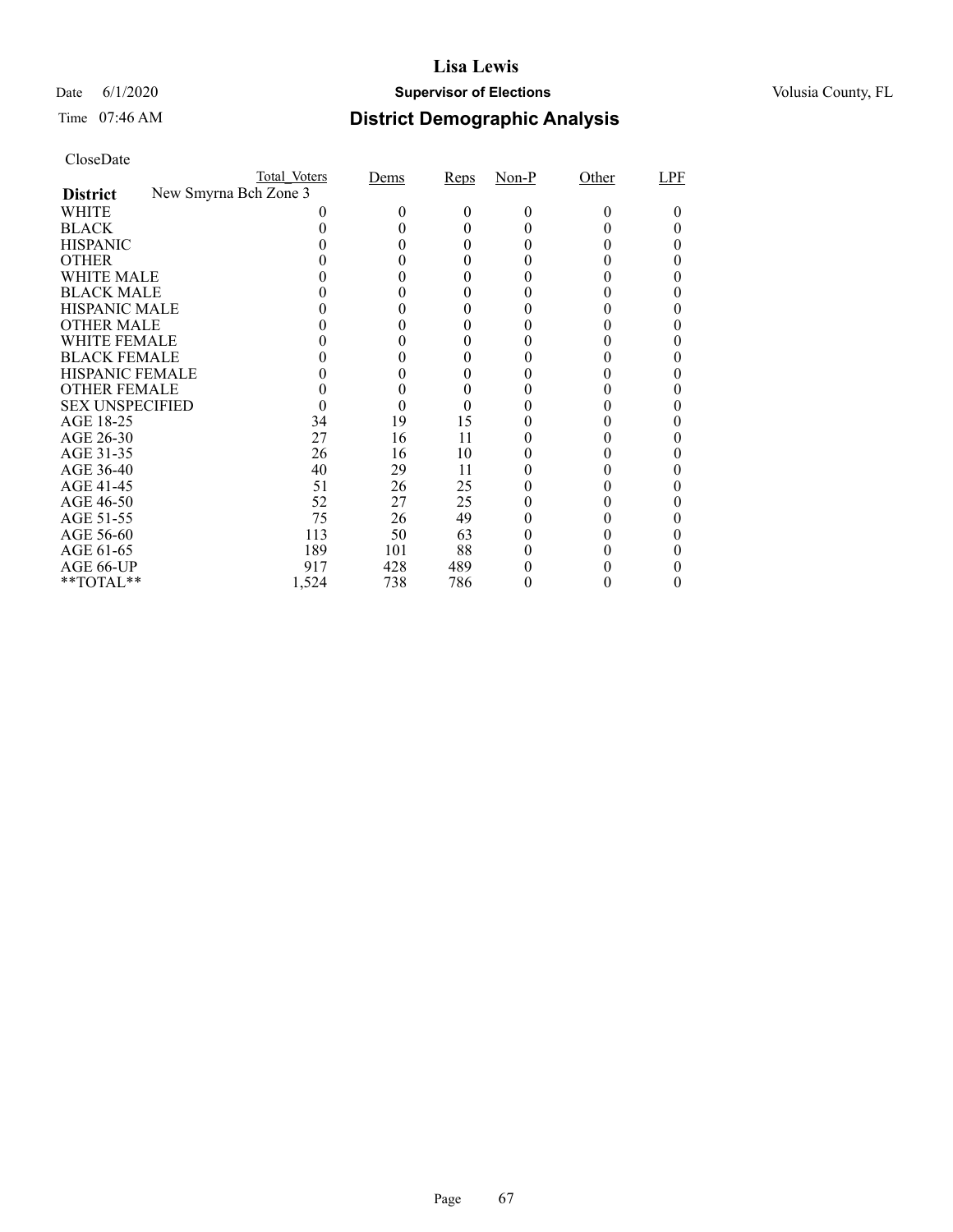### Date 6/1/2020 **Supervisor of Elections Supervisor of Elections** Volusia County, FL

| CloseDate |
|-----------|
|-----------|

|                        |                       | Total Voters | Dems | Reps     | $Non-P$ | Other | LPF |
|------------------------|-----------------------|--------------|------|----------|---------|-------|-----|
| <b>District</b>        | New Smyrna Bch Zone 4 |              |      |          |         |       |     |
| WHITE                  |                       |              |      | $^{(1)}$ | $_{0}$  |       |     |
| <b>BLACK</b>           |                       |              |      |          |         |       |     |
| <b>HISPANIC</b>        |                       |              |      |          |         |       |     |
| <b>OTHER</b>           |                       |              |      |          |         |       |     |
| WHITE MALE             |                       |              |      |          |         |       |     |
| <b>BLACK MALE</b>      |                       |              |      |          |         |       |     |
| <b>HISPANIC MALE</b>   |                       |              |      |          |         |       |     |
| <b>OTHER MALE</b>      |                       |              |      |          |         |       |     |
| <b>WHITE FEMALE</b>    |                       |              |      |          |         |       |     |
| <b>BLACK FEMALE</b>    |                       |              |      |          |         |       |     |
| <b>HISPANIC FEMALE</b> |                       |              |      |          |         |       |     |
| <b>OTHER FEMALE</b>    |                       |              |      |          |         |       |     |
| <b>SEX UNSPECIFIED</b> |                       |              |      |          |         |       |     |
| AGE 18-25              |                       | 45           | 37   | 8        |         |       |     |
| AGE 26-30              |                       | 28           | 23   | 5        |         |       |     |
| AGE 31-35              |                       | 37           | 23   | 14       |         |       |     |
| AGE 36-40              |                       | 39           | 29   | 10       |         |       |     |
| AGE 41-45              |                       | 41           | 25   | 16       |         |       |     |
| AGE 46-50              |                       | 53           | 33   | 20       |         |       |     |
| AGE 51-55              |                       | 90           | 60   | 30       |         |       |     |
| AGE 56-60              |                       | 154          | 84   | 70       |         |       |     |
| AGE 61-65              |                       | 240          | 130  | 110      |         |       |     |
| AGE 66-UP              |                       | 990          | 535  | 455      |         |       |     |
| **TOTAL**              |                       | 1,717        | 979  | 738      |         |       |     |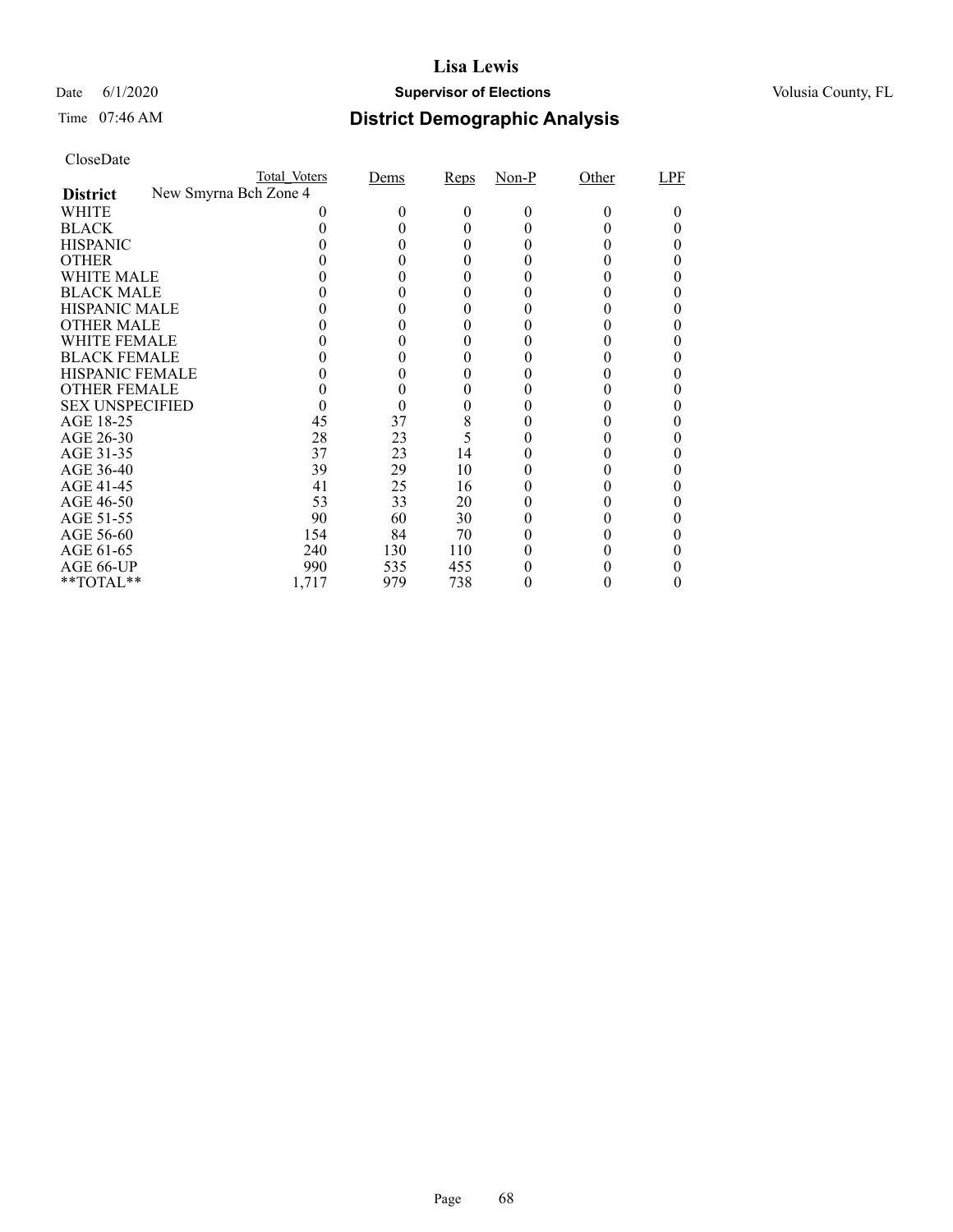### Date 6/1/2020 **Supervisor of Elections Supervisor of Elections** Volusia County, FL

## Time 07:46 AM **District Demographic Analysis**

|                        |          | Total Voters | Dems   | Reps     | $Non-P$  | Other    | LPF |
|------------------------|----------|--------------|--------|----------|----------|----------|-----|
| <b>District</b>        | Oak Hill |              |        |          |          |          |     |
| WHITE                  |          | 0            | $_{0}$ | $\Omega$ | $\Omega$ | $\Omega$ |     |
| <b>BLACK</b>           |          |              |        |          |          |          |     |
| <b>HISPANIC</b>        |          |              |        |          |          |          |     |
| <b>OTHER</b>           |          |              |        |          |          |          |     |
| WHITE MALE             |          |              |        |          |          |          |     |
| <b>BLACK MALE</b>      |          |              |        |          |          |          |     |
| <b>HISPANIC MALE</b>   |          |              |        |          |          |          |     |
| <b>OTHER MALE</b>      |          |              |        |          |          |          |     |
| WHITE FEMALE           |          |              |        |          |          |          |     |
| <b>BLACK FEMALE</b>    |          |              |        |          |          |          |     |
| <b>HISPANIC FEMALE</b> |          |              |        |          |          |          |     |
| <b>OTHER FEMALE</b>    |          |              |        |          |          |          |     |
| <b>SEX UNSPECIFIED</b> |          |              |        |          |          |          |     |
| AGE 18-25              |          |              |        |          |          |          |     |
| AGE 26-30              |          |              |        |          |          |          |     |
| AGE 31-35              |          |              |        |          |          |          |     |
| AGE 36-40              |          |              |        |          |          |          |     |
| AGE 41-45              |          |              |        | 4        |          |          |     |
| AGE 46-50              |          | 14           | 10     | 4        |          |          |     |
| AGE 51-55              |          | 18           | 7      | 11       |          |          |     |
| AGE 56-60              |          | 37           | 15     | 22       |          |          |     |
| AGE 61-65              |          | 69           | 30     | 39       |          |          |     |
| AGE 66-UP              |          | 195          | 86     | 109      |          |          |     |
| **TOTAL**              |          | 363          | 170    | 193      |          |          |     |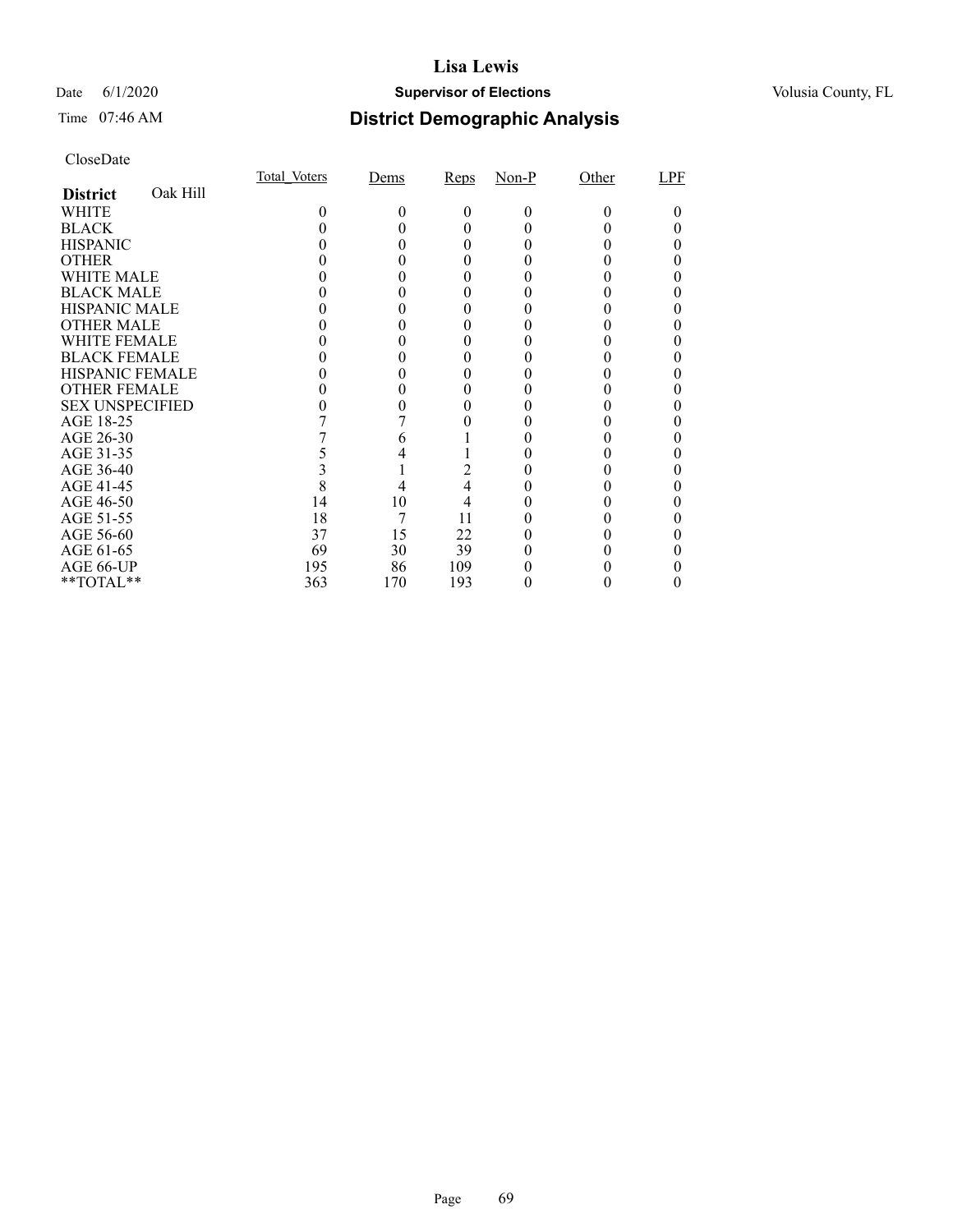### Date 6/1/2020 **Supervisor of Elections Supervisor of Elections** Volusia County, FL

## Time 07:46 AM **District Demographic Analysis**

|                        |                    | Total Voters | Dems | Reps           | $Non-P$ | Other | LPF |
|------------------------|--------------------|--------------|------|----------------|---------|-------|-----|
| <b>District</b>        | Orange City Seat 1 |              |      |                |         |       |     |
| WHITE                  |                    |              |      | 0              | 0       |       |     |
| <b>BLACK</b>           |                    |              |      |                |         |       |     |
| <b>HISPANIC</b>        |                    |              |      |                |         |       |     |
| <b>OTHER</b>           |                    |              |      |                |         |       |     |
| WHITE MALE             |                    |              |      |                |         |       |     |
| <b>BLACK MALE</b>      |                    |              |      |                |         |       |     |
| <b>HISPANIC MALE</b>   |                    |              |      |                |         |       |     |
| <b>OTHER MALE</b>      |                    |              |      |                |         |       |     |
| WHITE FEMALE           |                    |              |      |                |         |       |     |
| <b>BLACK FEMALE</b>    |                    |              |      |                |         |       |     |
| HISPANIC FEMALE        |                    |              |      |                |         |       |     |
| <b>OTHER FEMALE</b>    |                    |              |      |                |         |       |     |
| <b>SEX UNSPECIFIED</b> |                    |              |      |                |         |       |     |
| AGE 18-25              |                    | 15           | 13   |                |         |       |     |
| AGE 26-30              |                    | 9            | 8    |                |         |       |     |
| AGE 31-35              |                    |              |      |                |         |       |     |
| AGE 36-40              |                    |              | 6    | 0              |         |       |     |
| AGE 41-45              |                    |              |      | $\overline{c}$ |         |       |     |
| AGE 46-50              |                    | 10           | 8    | $\overline{c}$ |         |       |     |
| AGE 51-55              |                    | 9            | 6    | 3              |         |       |     |
| AGE 56-60              |                    | 13           | 9    | 4              |         |       |     |
| AGE 61-65              |                    | 26           | 19   | 7              |         |       |     |
| AGE 66-UP              |                    | 164          | 96   | 68             |         |       |     |
| **TOTAL**              |                    | 264          | 175  | 89             |         |       |     |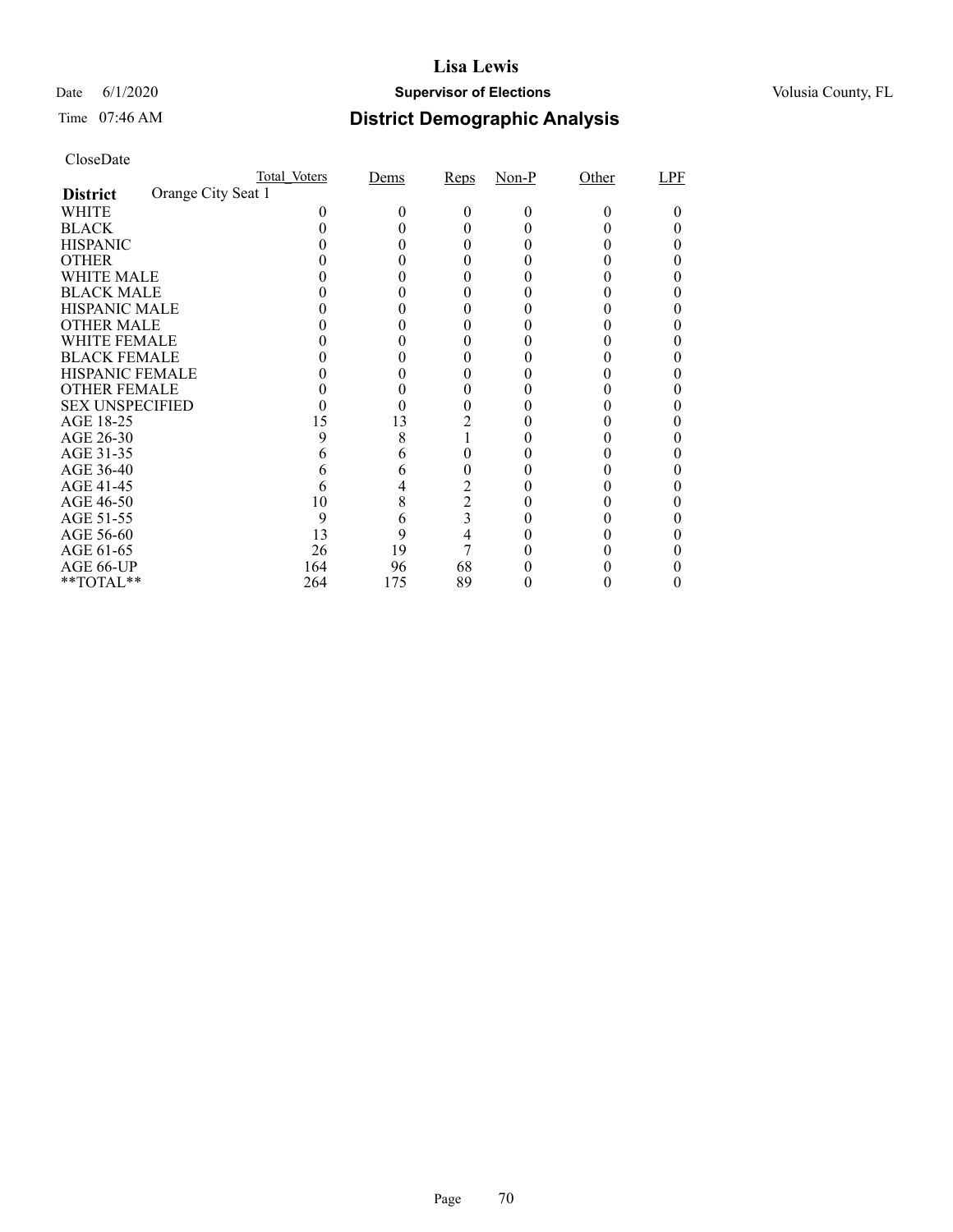### Date 6/1/2020 **Supervisor of Elections Supervisor of Elections** Volusia County, FL

# Time 07:46 AM **District Demographic Analysis**

|                        |                    | Total Voters | Dems | Reps           | $Non-P$ | Other | LPF |
|------------------------|--------------------|--------------|------|----------------|---------|-------|-----|
| <b>District</b>        | Orange City Seat 2 |              |      |                |         |       |     |
| WHITE                  |                    |              |      | 0              | 0       | 0     |     |
| <b>BLACK</b>           |                    |              |      |                |         |       |     |
| <b>HISPANIC</b>        |                    |              |      |                |         |       |     |
| <b>OTHER</b>           |                    |              |      |                |         |       |     |
| WHITE MALE             |                    |              |      |                |         |       |     |
| <b>BLACK MALE</b>      |                    |              |      |                |         |       |     |
| <b>HISPANIC MALE</b>   |                    |              |      |                |         |       |     |
| <b>OTHER MALE</b>      |                    |              |      |                |         |       |     |
| WHITE FEMALE           |                    |              |      |                |         |       |     |
| <b>BLACK FEMALE</b>    |                    |              |      |                |         |       |     |
| <b>HISPANIC FEMALE</b> |                    |              |      |                |         |       |     |
| <b>OTHER FEMALE</b>    |                    |              |      |                |         |       |     |
| <b>SEX UNSPECIFIED</b> |                    |              |      |                |         |       |     |
| AGE 18-25              |                    | 10           | O    |                |         |       |     |
| AGE 26-30              |                    | 11           |      | 4              |         |       |     |
| AGE 31-35              |                    | 8            | 6    | $\overline{2}$ |         |       |     |
| AGE 36-40              |                    | 8            | 4    | 4              |         |       |     |
| AGE 41-45              |                    | 16           | 8    | 8              |         |       |     |
| AGE 46-50              |                    | 21           |      | 14             |         |       |     |
| AGE 51-55              |                    | 28           | 12   | 16             |         |       |     |
| AGE 56-60              |                    | 31           | 11   | 20             |         |       |     |
| AGE 61-65              |                    | 31           | 13   | 18             |         |       |     |
| AGE 66-UP              |                    | 119          | 60   | 59             |         |       |     |
| **TOTAL**              |                    | 283          | 134  | 149            |         |       |     |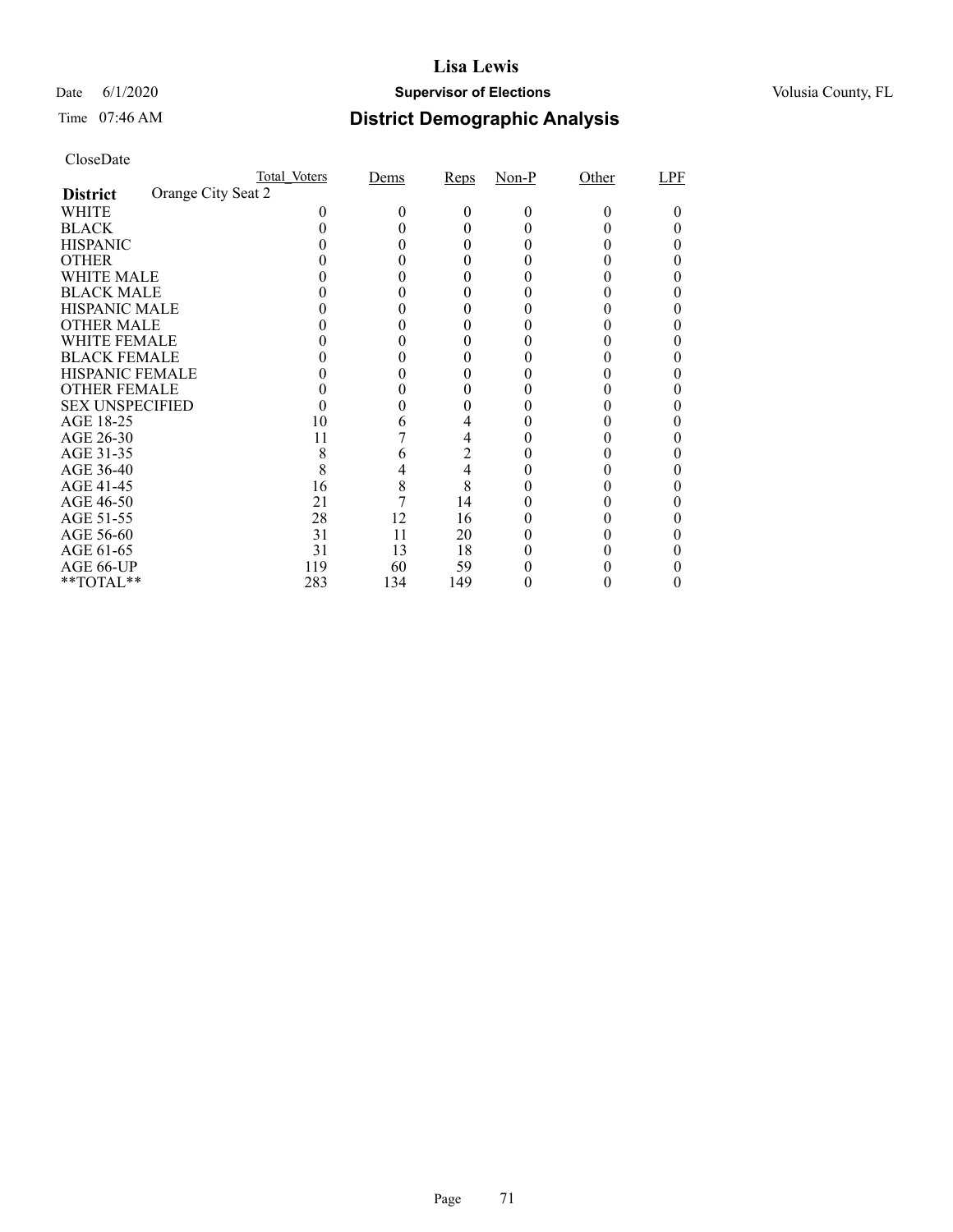### Date 6/1/2020 **Supervisor of Elections Supervisor of Elections** Volusia County, FL

## Time 07:46 AM **District Demographic Analysis**

|                        |                    | Total Voters | Dems | Reps | $Non-P$ | Other | LPF |
|------------------------|--------------------|--------------|------|------|---------|-------|-----|
| <b>District</b>        | Orange City Seat 3 |              |      |      |         |       |     |
| WHITE                  |                    |              |      | 0    | 0       |       |     |
| <b>BLACK</b>           |                    |              |      |      |         |       |     |
| <b>HISPANIC</b>        |                    |              |      |      |         |       |     |
| <b>OTHER</b>           |                    |              |      |      |         |       |     |
| WHITE MALE             |                    |              |      |      |         |       |     |
| <b>BLACK MALE</b>      |                    |              |      |      |         |       |     |
| <b>HISPANIC MALE</b>   |                    |              |      |      |         |       |     |
| <b>OTHER MALE</b>      |                    |              |      |      |         |       |     |
| WHITE FEMALE           |                    |              |      |      |         |       |     |
| <b>BLACK FEMALE</b>    |                    |              |      |      |         |       |     |
| <b>HISPANIC FEMALE</b> |                    |              |      |      |         |       |     |
| <b>OTHER FEMALE</b>    |                    |              |      |      |         |       |     |
| <b>SEX UNSPECIFIED</b> |                    |              |      |      |         |       |     |
| AGE 18-25              |                    | 14           | 9    |      |         |       |     |
| AGE 26-30              |                    | 8            |      |      |         |       |     |
| AGE 31-35              |                    |              |      |      |         |       |     |
| AGE 36-40              |                    | 9            | 5    |      |         |       |     |
| AGE 41-45              |                    | 14           | 10   | 4    |         |       |     |
| AGE 46-50              |                    | 23           | 14   | 9    |         |       |     |
| AGE 51-55              |                    | 15           | 5    | 10   |         |       |     |
| AGE 56-60              |                    | 27           | 15   | 12   |         |       |     |
| AGE 61-65              |                    | 36           | 22   | 14   |         |       |     |
| AGE 66-UP              |                    | 171          | 72   | 99   |         |       |     |
| **TOTAL**              |                    | 325          | 166  | 159  |         |       |     |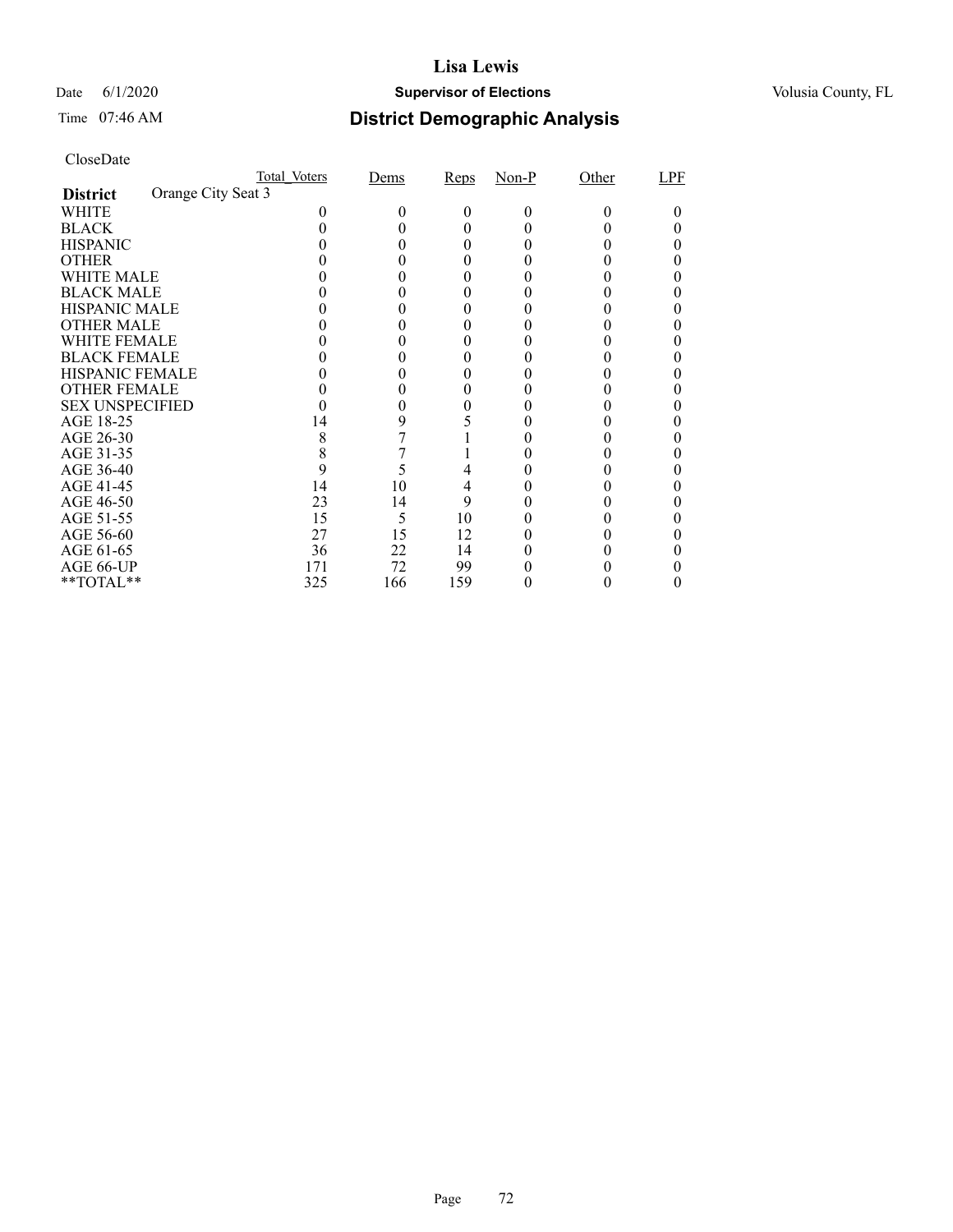## Date 6/1/2020 **Supervisor of Elections Supervisor of Elections** Volusia County, FL

# Time 07:46 AM **District Demographic Analysis**

|                        |                    | Total Voters | Dems | Reps           | $Non-P$ | Other | LPF |
|------------------------|--------------------|--------------|------|----------------|---------|-------|-----|
| <b>District</b>        | Orange City Seat 4 |              |      |                |         |       |     |
| WHITE                  |                    |              |      | 0              | 0       |       |     |
| <b>BLACK</b>           |                    |              |      |                |         |       |     |
| <b>HISPANIC</b>        |                    |              |      |                |         |       |     |
| <b>OTHER</b>           |                    |              |      |                |         |       |     |
| WHITE MALE             |                    |              |      |                |         |       |     |
| <b>BLACK MALE</b>      |                    |              |      |                |         |       |     |
| <b>HISPANIC MALE</b>   |                    |              |      |                |         |       |     |
| <b>OTHER MALE</b>      |                    |              |      |                |         |       |     |
| WHITE FEMALE           |                    |              |      |                |         |       |     |
| <b>BLACK FEMALE</b>    |                    |              |      |                |         |       |     |
| <b>HISPANIC FEMALE</b> |                    |              |      |                |         |       |     |
| <b>OTHER FEMALE</b>    |                    |              |      |                |         |       |     |
| <b>SEX UNSPECIFIED</b> |                    |              |      |                |         |       |     |
| AGE 18-25              |                    | 10           |      |                |         |       |     |
| AGE 26-30              |                    | 8            |      | $\overline{2}$ |         |       |     |
| AGE 31-35              |                    |              |      | 0              |         |       |     |
| AGE 36-40              |                    |              |      |                |         |       |     |
| AGE 41-45              |                    | 11           | 8    | 3              |         |       |     |
| AGE 46-50              |                    | 12           |      | 5              |         |       |     |
| AGE 51-55              |                    | 20           | 11   | 9              |         |       |     |
| AGE 56-60              |                    | 24           | 10   | 14             |         |       |     |
| AGE 61-65              |                    | 53           | 28   | 25             |         |       |     |
| AGE 66-UP              |                    | 148          | 78   | 70             |         |       |     |
| **TOTAL**              |                    | 296          | 162  | 134            |         |       |     |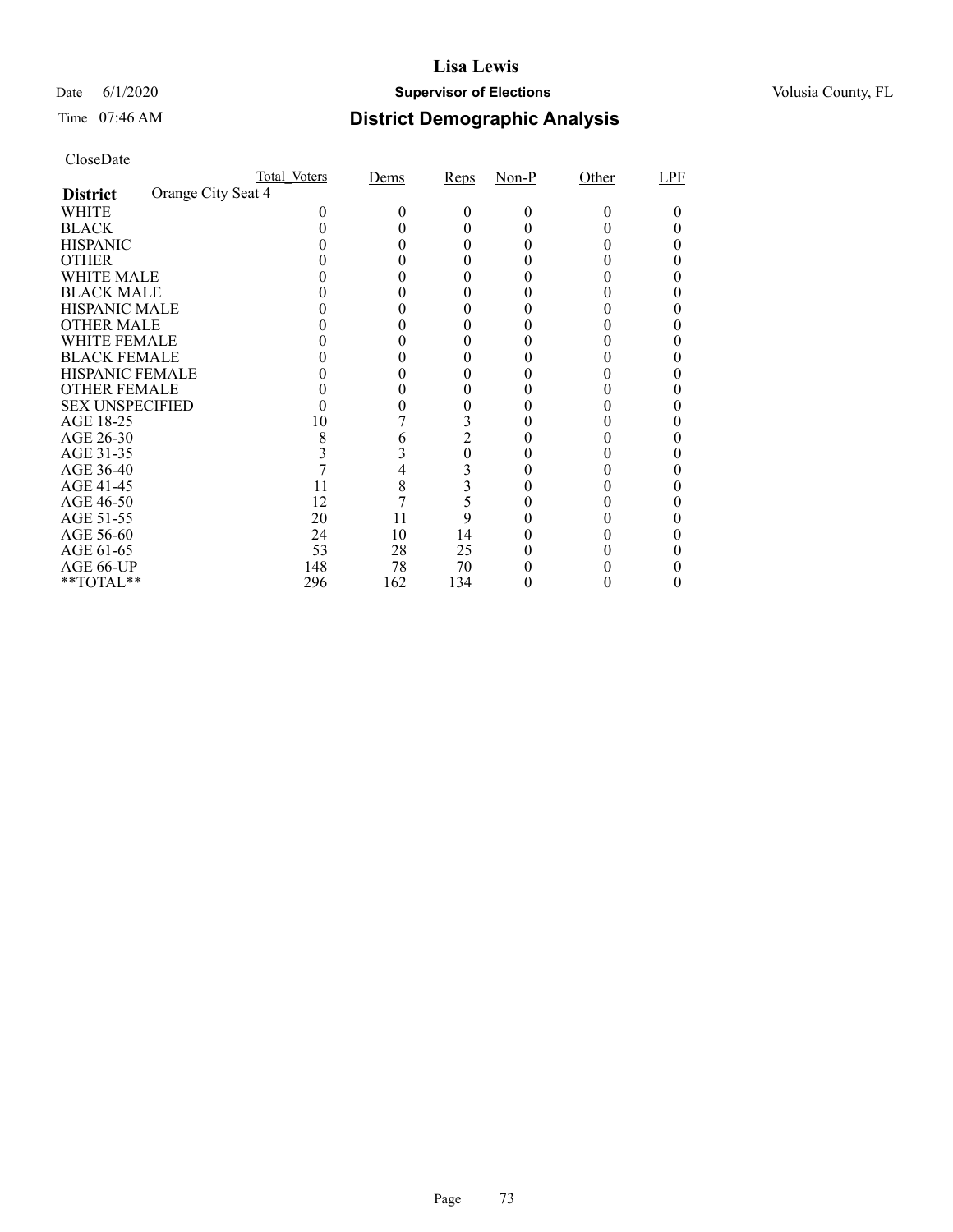## Date 6/1/2020 **Supervisor of Elections Supervisor of Elections** Volusia County, FL

# Time 07:46 AM **District Demographic Analysis**

|                        |                    | Total Voters | Dems | Reps           | $Non-P$ | Other | LPF |
|------------------------|--------------------|--------------|------|----------------|---------|-------|-----|
| <b>District</b>        | Orange City Seat 5 |              |      |                |         |       |     |
| WHITE                  |                    |              |      | 0              | 0       |       |     |
| <b>BLACK</b>           |                    |              |      |                |         |       |     |
| <b>HISPANIC</b>        |                    |              |      |                |         |       |     |
| <b>OTHER</b>           |                    |              |      |                |         |       |     |
| WHITE MALE             |                    |              |      |                |         |       |     |
| <b>BLACK MALE</b>      |                    |              |      |                |         |       |     |
| <b>HISPANIC MALE</b>   |                    |              |      |                |         |       |     |
| <b>OTHER MALE</b>      |                    |              |      |                |         |       |     |
| WHITE FEMALE           |                    |              |      |                |         |       |     |
| <b>BLACK FEMALE</b>    |                    |              |      |                |         |       |     |
| <b>HISPANIC FEMALE</b> |                    |              |      |                |         |       |     |
| <b>OTHER FEMALE</b>    |                    |              |      |                |         |       |     |
| <b>SEX UNSPECIFIED</b> |                    |              |      |                |         |       |     |
| AGE 18-25              |                    |              |      |                |         |       |     |
| AGE 26-30              |                    |              |      |                |         |       |     |
| AGE 31-35              |                    |              |      |                |         |       |     |
| AGE 36-40              |                    |              | 2    | $\overline{c}$ |         |       |     |
| AGE 41-45              |                    |              | 6    |                |         |       |     |
| AGE 46-50              |                    |              |      | $\overline{2}$ |         |       |     |
| AGE 51-55              |                    | 11           | h    | 5              |         |       |     |
| AGE 56-60              |                    | 22           | 12   | 10             |         |       |     |
| AGE 61-65              |                    | 30           | 18   | 12             |         |       |     |
| AGE 66-UP              |                    | 392          | 183  | 209            |         |       |     |
| **TOTAL**              |                    | 488          | 244  | 244            |         |       |     |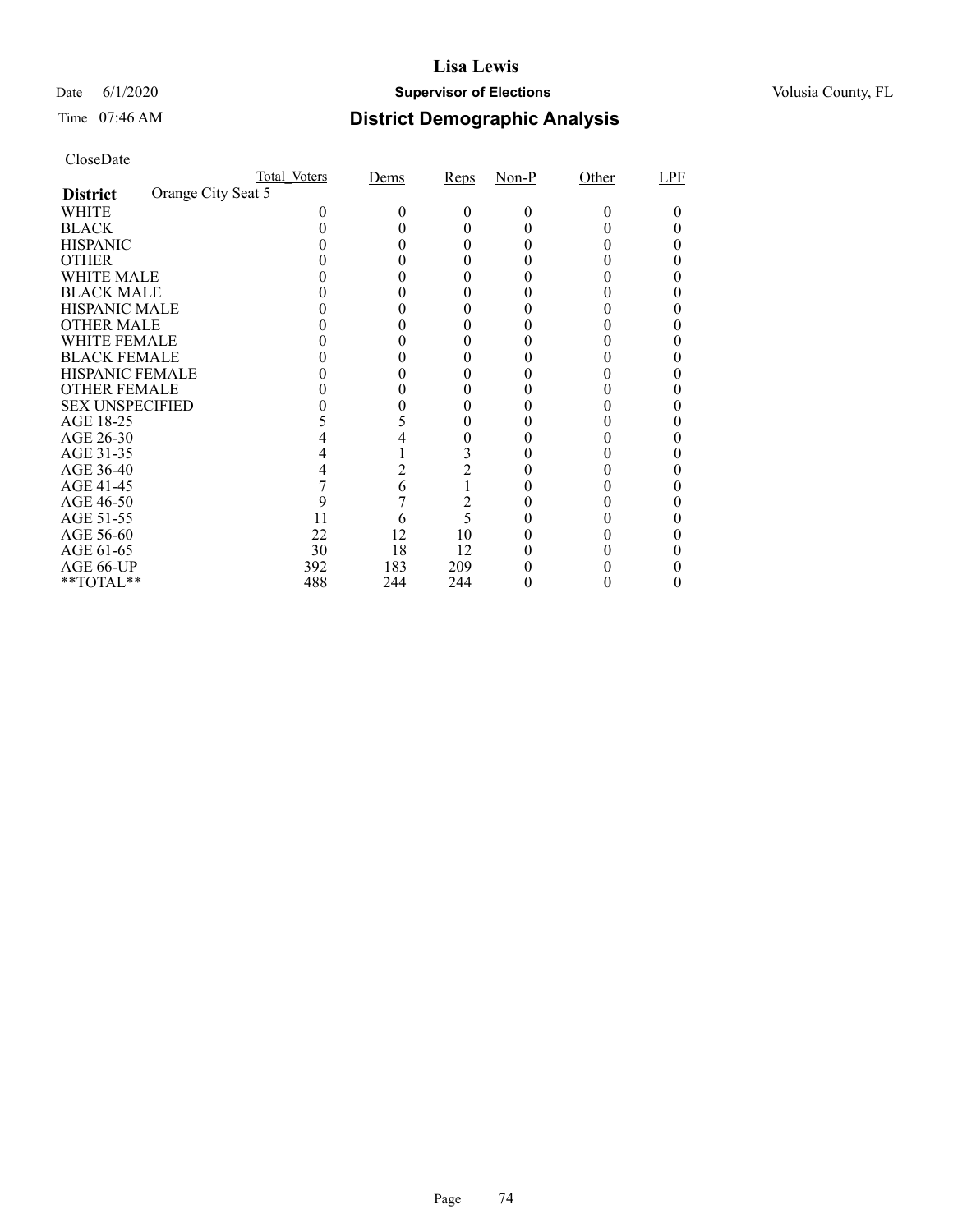## Date 6/1/2020 **Supervisor of Elections Supervisor of Elections** Volusia County, FL

# Time 07:46 AM **District Demographic Analysis**

|                        |                     | Total Voters | Dems   | Reps  | $Non-P$ | Other | LPF |
|------------------------|---------------------|--------------|--------|-------|---------|-------|-----|
| <b>District</b>        | Ormond Beach Zone 1 |              |        |       |         |       |     |
| WHITE                  |                     |              | $_{0}$ | 0     | 0       | 0     |     |
| <b>BLACK</b>           |                     |              |        | 0     |         |       |     |
| <b>HISPANIC</b>        |                     |              |        | 0     |         |       |     |
| <b>OTHER</b>           |                     |              |        | 0     |         |       |     |
| WHITE MALE             |                     |              |        | 0     |         |       |     |
| <b>BLACK MALE</b>      |                     |              |        |       |         |       |     |
| <b>HISPANIC MALE</b>   |                     |              |        |       |         |       |     |
| <b>OTHER MALE</b>      |                     |              |        |       |         |       |     |
| WHITE FEMALE           |                     |              |        |       |         |       |     |
| <b>BLACK FEMALE</b>    |                     |              |        |       |         |       |     |
| <b>HISPANIC FEMALE</b> |                     |              |        |       |         |       |     |
| <b>OTHER FEMALE</b>    |                     |              | 0      | 0     |         |       |     |
| <b>SEX UNSPECIFIED</b> |                     |              | 0      |       |         |       |     |
| AGE 18-25              |                     | 73           | 57     | 16    |         |       |     |
| AGE 26-30              |                     | 42           | 30     | 12    |         |       |     |
| AGE 31-35              |                     | 42           | 23     | 19    |         |       |     |
| AGE 36-40              |                     | 61           | 35     | 26    |         |       |     |
| AGE 41-45              |                     | 75           | 44     | 31    |         |       |     |
| AGE 46-50              |                     | 99           | 49     | 50    |         |       |     |
| AGE 51-55              |                     | 141          | 74     | 67    |         |       |     |
| AGE 56-60              |                     | 233          | 126    | 107   |         |       |     |
| AGE 61-65              |                     | 345          | 176    | 169   |         |       |     |
| AGE 66-UP              |                     | 1,310        | 630    | 680   |         |       |     |
| **TOTAL**              |                     | 2,421        | 1,244  | 1,177 |         |       |     |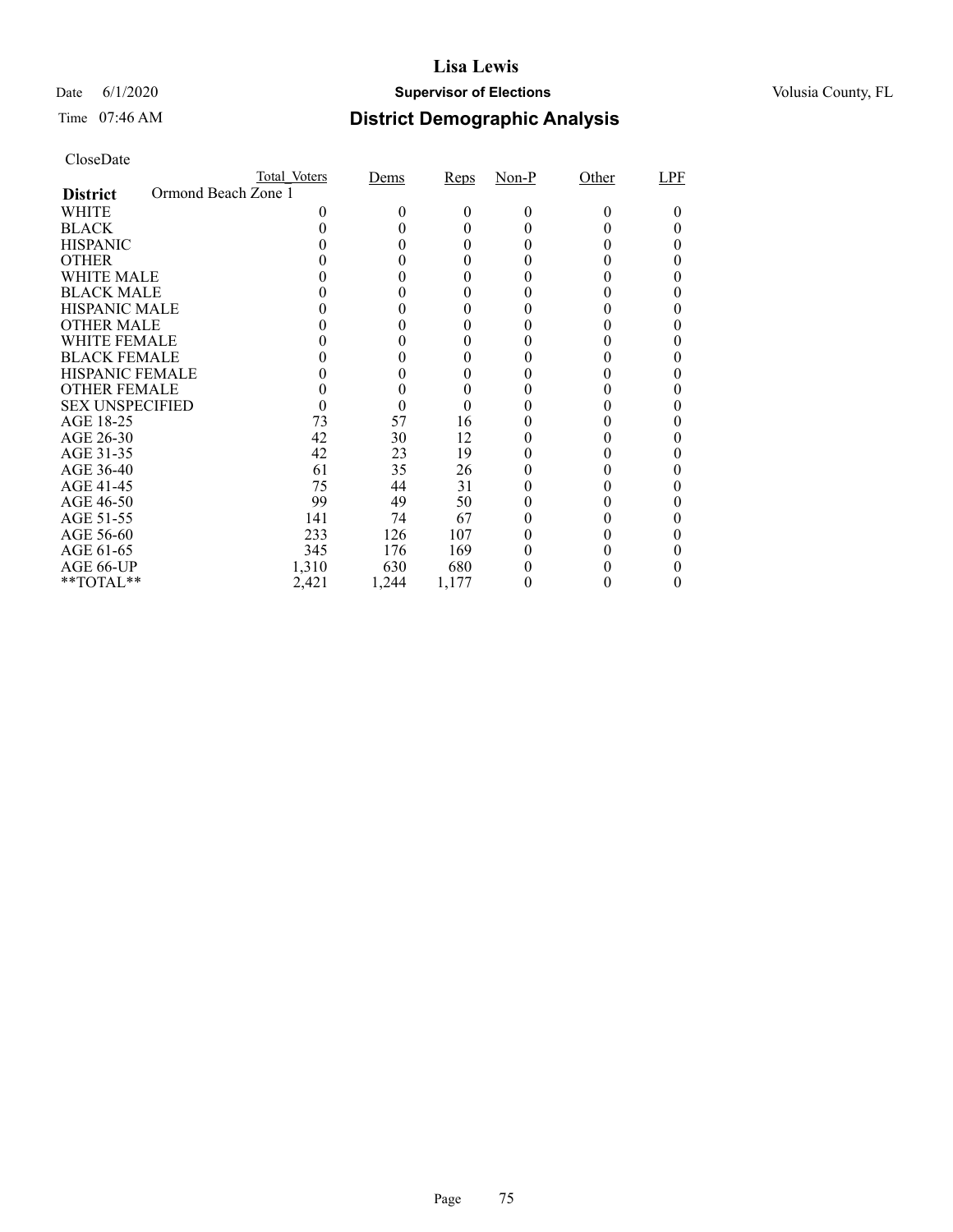## Date 6/1/2020 **Supervisor of Elections Supervisor of Elections** Volusia County, FL

## Time 07:46 AM **District Demographic Analysis**

|                        |                     | Total Voters | Dems   | Reps | $Non-P$ | Other | LPF |
|------------------------|---------------------|--------------|--------|------|---------|-------|-----|
| <b>District</b>        | Ormond Beach Zone 2 |              |        |      |         |       |     |
| WHITE                  |                     |              | $_{0}$ | 0    | 0       | 0     |     |
| <b>BLACK</b>           |                     |              |        | 0    |         |       |     |
| <b>HISPANIC</b>        |                     |              |        | 0    |         |       |     |
| <b>OTHER</b>           |                     |              |        |      |         |       |     |
| WHITE MALE             |                     |              |        | 0    |         |       |     |
| <b>BLACK MALE</b>      |                     |              |        |      |         |       |     |
| <b>HISPANIC MALE</b>   |                     |              |        |      |         |       |     |
| <b>OTHER MALE</b>      |                     |              |        |      |         |       |     |
| WHITE FEMALE           |                     |              |        |      |         |       |     |
| <b>BLACK FEMALE</b>    |                     |              |        |      |         |       |     |
| <b>HISPANIC FEMALE</b> |                     |              |        |      |         |       |     |
| <b>OTHER FEMALE</b>    |                     |              | 0      | 0    |         |       |     |
| <b>SEX UNSPECIFIED</b> |                     |              |        |      |         |       |     |
| AGE 18-25              |                     | 56           | 43     | 13   |         |       |     |
| AGE 26-30              |                     | 48           | 39     | 9    |         |       |     |
| AGE 31-35              |                     | 35           | 28     | 7    |         |       |     |
| AGE 36-40              |                     | 39           | 25     | 14   |         |       |     |
| AGE 41-45              |                     | 50           | 34     | 16   |         |       |     |
| AGE 46-50              |                     | 72           | 46     | 26   |         |       |     |
| AGE 51-55              |                     | 106          | 58     | 48   |         |       |     |
| AGE 56-60              |                     | 153          | 96     | 57   |         |       |     |
| AGE 61-65              |                     | 192          | 122    | 70   |         |       |     |
| AGE 66-UP              |                     | 835          | 494    | 341  |         |       |     |
| **TOTAL**              |                     | 1,586        | 985    | 601  |         |       |     |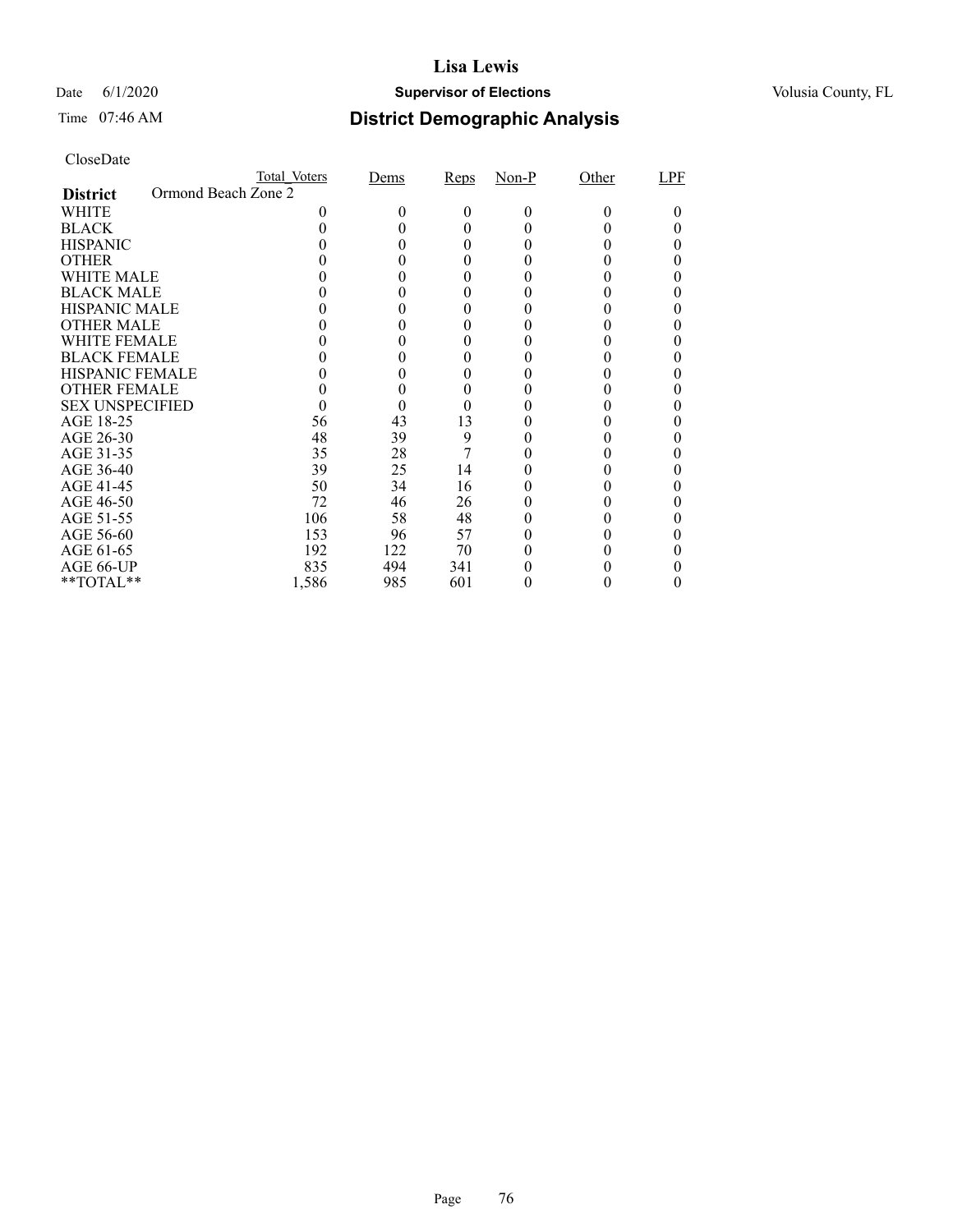## Date 6/1/2020 **Supervisor of Elections Supervisor of Elections** Volusia County, FL

# Time 07:46 AM **District Demographic Analysis**

|                        |                     | Total Voters | Dems   | Reps  | $Non-P$ | Other | LPF |
|------------------------|---------------------|--------------|--------|-------|---------|-------|-----|
| <b>District</b>        | Ormond Beach Zone 3 |              |        |       |         |       |     |
| WHITE                  |                     |              | $_{0}$ | 0     | 0       | 0     |     |
| <b>BLACK</b>           |                     |              |        | 0     |         |       |     |
| <b>HISPANIC</b>        |                     |              |        | 0     |         |       |     |
| <b>OTHER</b>           |                     |              |        | 0     |         |       |     |
| WHITE MALE             |                     |              |        | 0     |         |       |     |
| <b>BLACK MALE</b>      |                     |              |        |       |         |       |     |
| <b>HISPANIC MALE</b>   |                     |              |        |       |         |       |     |
| <b>OTHER MALE</b>      |                     |              |        |       |         |       |     |
| WHITE FEMALE           |                     |              |        |       |         |       |     |
| <b>BLACK FEMALE</b>    |                     |              |        | 0     |         |       |     |
| <b>HISPANIC FEMALE</b> |                     |              |        |       |         |       |     |
| <b>OTHER FEMALE</b>    |                     |              | 0      | 0     |         |       |     |
| <b>SEX UNSPECIFIED</b> |                     |              |        |       |         |       |     |
| AGE 18-25              |                     | 98           | 78     | 20    |         |       |     |
| AGE 26-30              |                     | 61           | 46     | 15    |         |       |     |
| AGE 31-35              |                     | 80           | 52     | 28    |         |       |     |
| AGE 36-40              |                     | 58           | 35     | 23    |         |       |     |
| AGE 41-45              |                     | 60           | 33     | 27    |         |       |     |
| AGE 46-50              |                     | 99           | 49     | 50    |         |       |     |
| AGE 51-55              |                     | 157          | 81     | 76    |         |       |     |
| AGE 56-60              |                     | 205          | 105    | 100   |         |       |     |
| AGE 61-65              |                     | 305          | 171    | 134   |         |       |     |
| AGE 66-UP              |                     | 1,189        | 565    | 624   |         |       |     |
| **TOTAL**              |                     | 2,312        | 1,215  | 1,097 |         |       |     |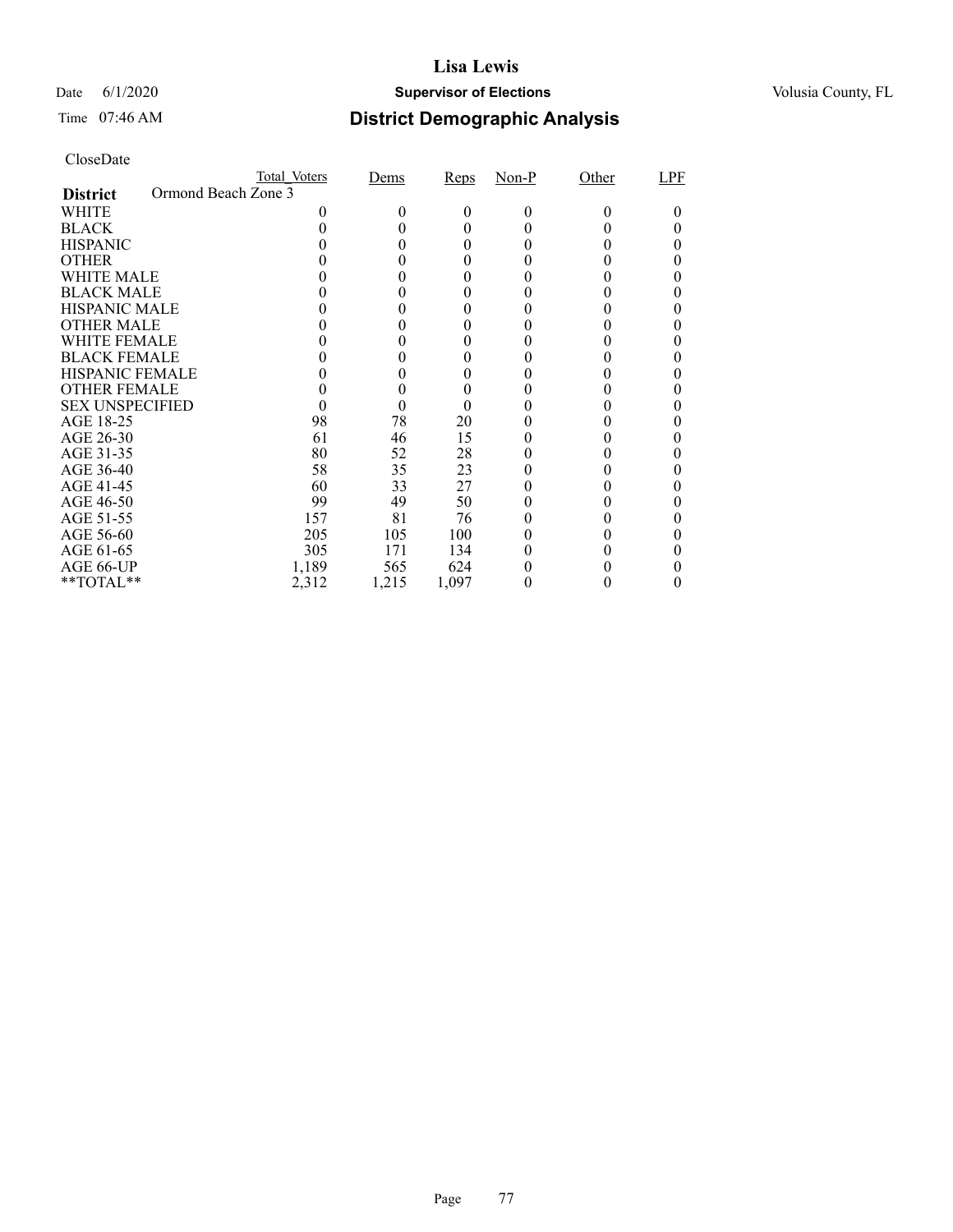## Date 6/1/2020 **Supervisor of Elections Supervisor of Elections** Volusia County, FL

## Time 07:46 AM **District Demographic Analysis**

|                        |                     | Total Voters | Dems   | Reps | $Non-P$ | Other | LPF |
|------------------------|---------------------|--------------|--------|------|---------|-------|-----|
| <b>District</b>        | Ormond Beach Zone 4 |              |        |      |         |       |     |
| WHITE                  |                     |              | $_{0}$ | 0    | 0       | 0     |     |
| <b>BLACK</b>           |                     |              |        | 0    |         |       |     |
| <b>HISPANIC</b>        |                     |              |        | 0    |         |       |     |
| <b>OTHER</b>           |                     |              |        | 0    |         |       |     |
| WHITE MALE             |                     |              |        | 0    |         |       |     |
| <b>BLACK MALE</b>      |                     |              |        |      |         |       |     |
| <b>HISPANIC MALE</b>   |                     |              |        |      |         |       |     |
| <b>OTHER MALE</b>      |                     |              |        |      |         |       |     |
| WHITE FEMALE           |                     |              |        |      |         |       |     |
| <b>BLACK FEMALE</b>    |                     |              |        | 0    |         |       |     |
| <b>HISPANIC FEMALE</b> |                     |              |        |      |         |       |     |
| <b>OTHER FEMALE</b>    |                     |              | 0      | 0    |         |       |     |
| <b>SEX UNSPECIFIED</b> |                     |              |        |      |         |       |     |
| AGE 18-25              |                     | 52           | 43     | 9    |         |       |     |
| AGE 26-30              |                     | 31           | 20     | 11   |         |       |     |
| AGE 31-35              |                     | 58           | 45     | 13   |         |       |     |
| AGE 36-40              |                     | 42           | 28     | 14   |         |       |     |
| AGE 41-45              |                     | 36           | 20     | 16   |         |       |     |
| AGE 46-50              |                     | 63           | 38     | 25   |         |       |     |
| AGE 51-55              |                     | 96           | 44     | 52   |         |       |     |
| AGE 56-60              |                     | 149          | 67     | 82   |         |       |     |
| AGE 61-65              |                     | 231          | 127    | 104  |         |       |     |
| AGE 66-UP              |                     | 1,321        | 679    | 642  |         |       |     |
| **TOTAL**              |                     | 2,079        | 1,111  | 968  |         |       |     |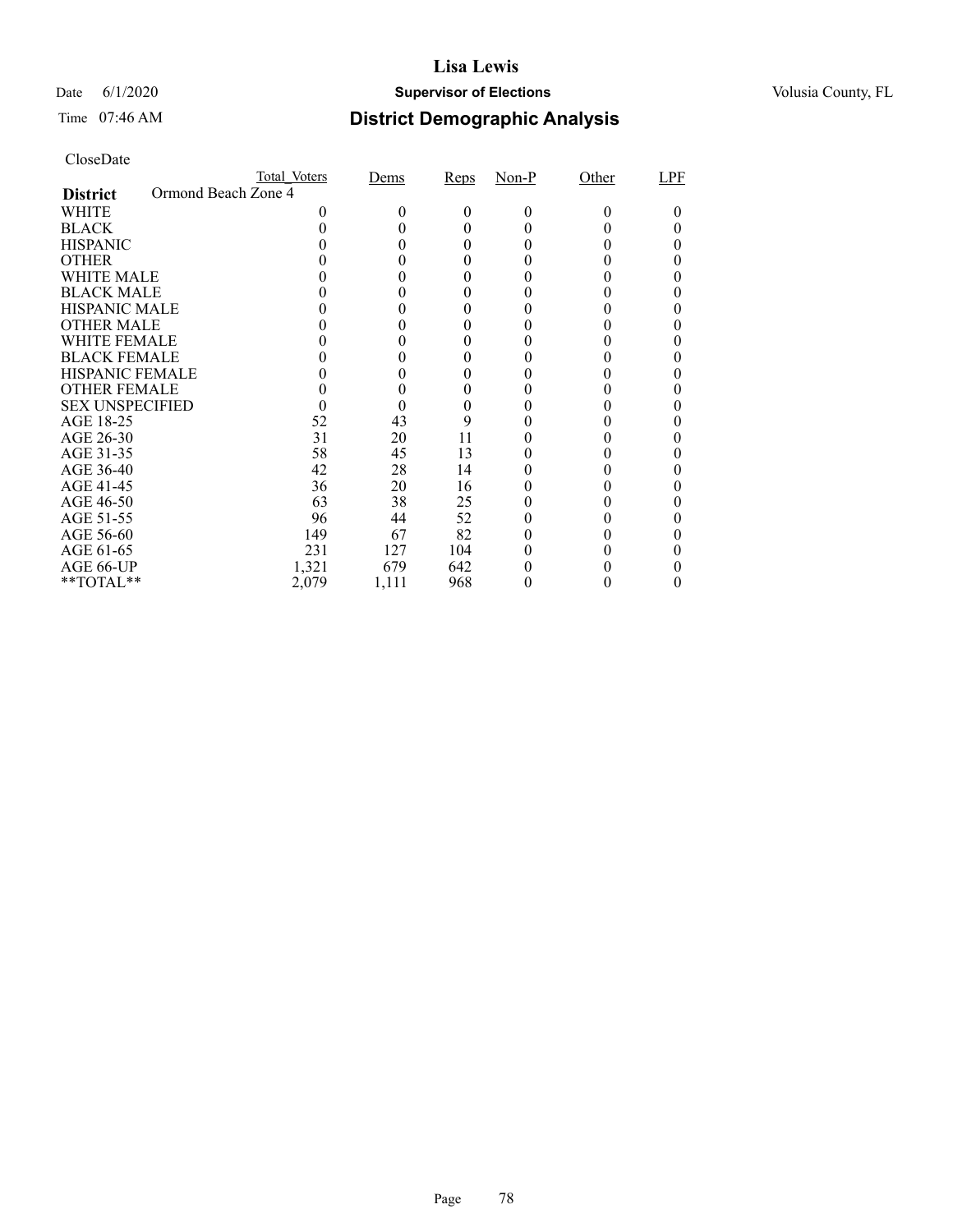## Date 6/1/2020 **Supervisor of Elections Supervisor of Elections** Volusia County, FL

## Time 07:46 AM **District Demographic Analysis**

|                        |         | Total Voters | Dems           | Reps           | $Non-P$ | Other | LPF |
|------------------------|---------|--------------|----------------|----------------|---------|-------|-----|
| <b>District</b>        | Pierson |              |                |                |         |       |     |
| WHITE                  |         | 0            | 0              | $_{0}$         | $_{0}$  | 0     |     |
| <b>BLACK</b>           |         |              |                |                |         |       |     |
| <b>HISPANIC</b>        |         |              |                |                |         |       |     |
| <b>OTHER</b>           |         |              |                |                |         |       |     |
| <b>WHITE MALE</b>      |         |              |                |                |         |       |     |
| <b>BLACK MALE</b>      |         |              |                |                |         |       |     |
| <b>HISPANIC MALE</b>   |         |              |                |                |         |       |     |
| <b>OTHER MALE</b>      |         |              |                |                |         |       |     |
| <b>WHITE FEMALE</b>    |         |              |                |                |         |       |     |
| <b>BLACK FEMALE</b>    |         |              |                |                |         |       |     |
| <b>HISPANIC FEMALE</b> |         |              |                |                |         |       |     |
| <b>OTHER FEMALE</b>    |         |              |                |                |         |       |     |
| <b>SEX UNSPECIFIED</b> |         |              |                |                |         |       |     |
| AGE 18-25              |         | 10           |                |                |         |       |     |
| AGE 26-30              |         |              |                | $\overline{2}$ |         |       |     |
| AGE 31-35              |         |              |                |                |         |       |     |
| AGE 36-40              |         |              |                | 4              |         |       |     |
| AGE 41-45              |         |              | 3              | 8              |         |       |     |
| AGE 46-50              |         |              | 3              | 4              |         |       |     |
| AGE 51-55              |         | 8            | $\overline{c}$ | 6              |         |       |     |
| AGE 56-60              |         | 20           | 7              | 13             |         |       |     |
| AGE 61-65              |         | 26           | 9              | 17             |         |       |     |
| AGE 66-UP              |         | 59           | 32             | 27             |         |       |     |
| **TOTAL**              |         | 160          | 69             | 91             |         |       |     |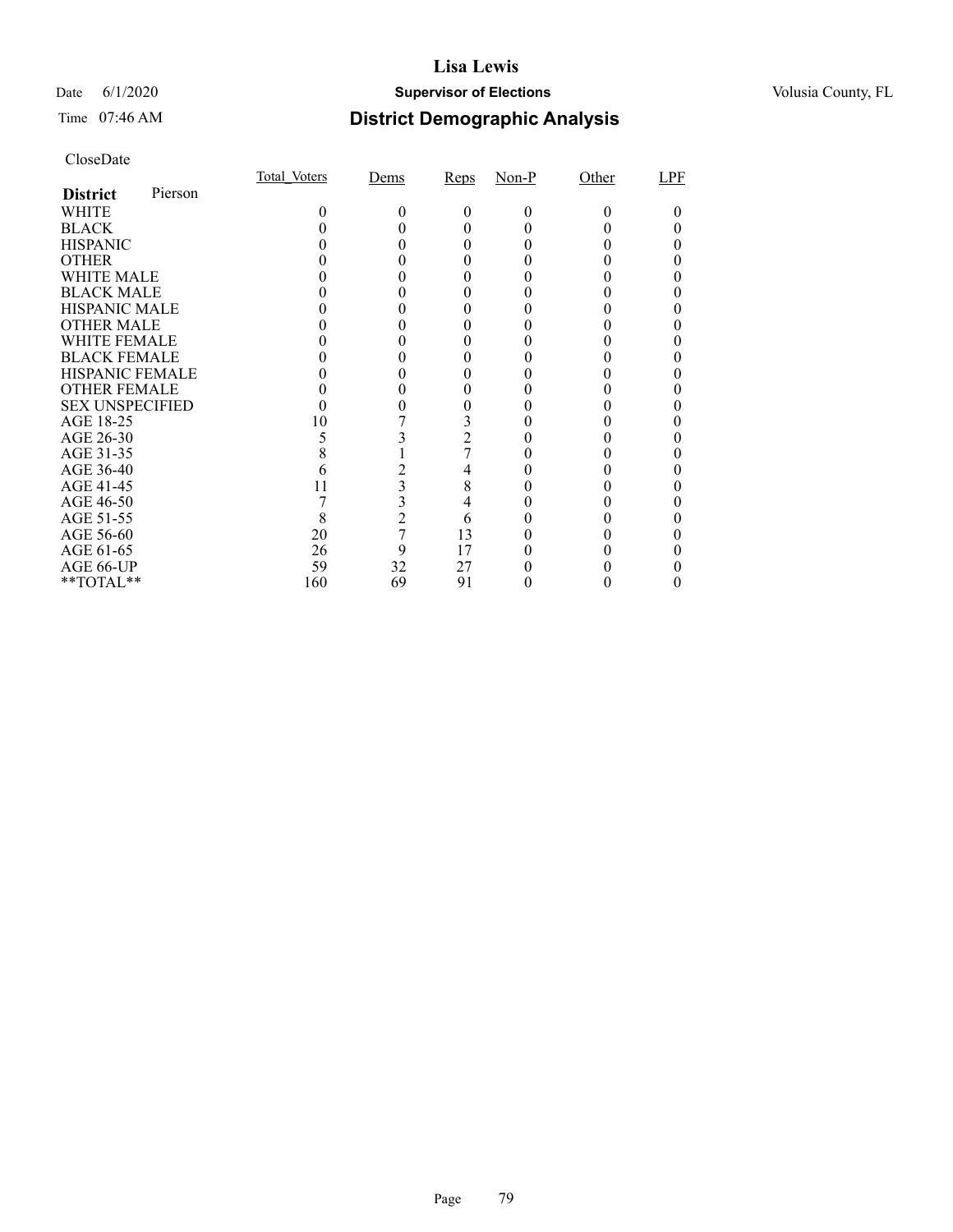## Date 6/1/2020 **Supervisor of Elections Supervisor of Elections** Volusia County, FL

## Time 07:46 AM **District Demographic Analysis**

|                        |             | Total Voters | Dems | Reps | $Non-P$  | Other | LPF |
|------------------------|-------------|--------------|------|------|----------|-------|-----|
| <b>District</b>        | Ponce Inlet |              |      |      |          |       |     |
| WHITE                  |             | 0            | 0    | 0    | $\Omega$ | 0     |     |
| <b>BLACK</b>           |             |              |      |      |          |       |     |
| <b>HISPANIC</b>        |             |              |      |      |          |       |     |
| <b>OTHER</b>           |             |              |      |      |          |       |     |
| WHITE MALE             |             |              |      |      |          |       |     |
| <b>BLACK MALE</b>      |             |              |      |      |          |       |     |
| <b>HISPANIC MALE</b>   |             |              |      |      |          |       |     |
| <b>OTHER MALE</b>      |             |              |      |      |          |       |     |
| <b>WHITE FEMALE</b>    |             |              |      |      |          |       |     |
| <b>BLACK FEMALE</b>    |             |              |      |      |          |       |     |
| <b>HISPANIC FEMALE</b> |             |              |      |      |          |       |     |
| <b>OTHER FEMALE</b>    |             |              |      |      |          |       |     |
| <b>SEX UNSPECIFIED</b> |             |              |      |      |          |       |     |
| AGE 18-25              |             | 17           | 11   | 6    |          |       |     |
| AGE 26-30              |             | 12           | 9    |      |          |       |     |
| AGE 31-35              |             | 13           | 12   |      |          |       |     |
| AGE 36-40              |             | 15           |      | 8    |          |       |     |
| AGE 41-45              |             | 15           |      | 11   |          |       |     |
| AGE 46-50              |             | 28           | 16   | 12   |          |       |     |
| AGE 51-55              |             | 47           | 18   | 29   |          |       |     |
| AGE 56-60              |             | 97           | 46   | 51   |          |       |     |
| AGE 61-65              |             | 142          | 64   | 78   |          |       |     |
| AGE 66-UP              |             | 574          | 252  | 322  |          |       |     |
| **TOTAL**              |             | 960          | 439  | 521  |          |       |     |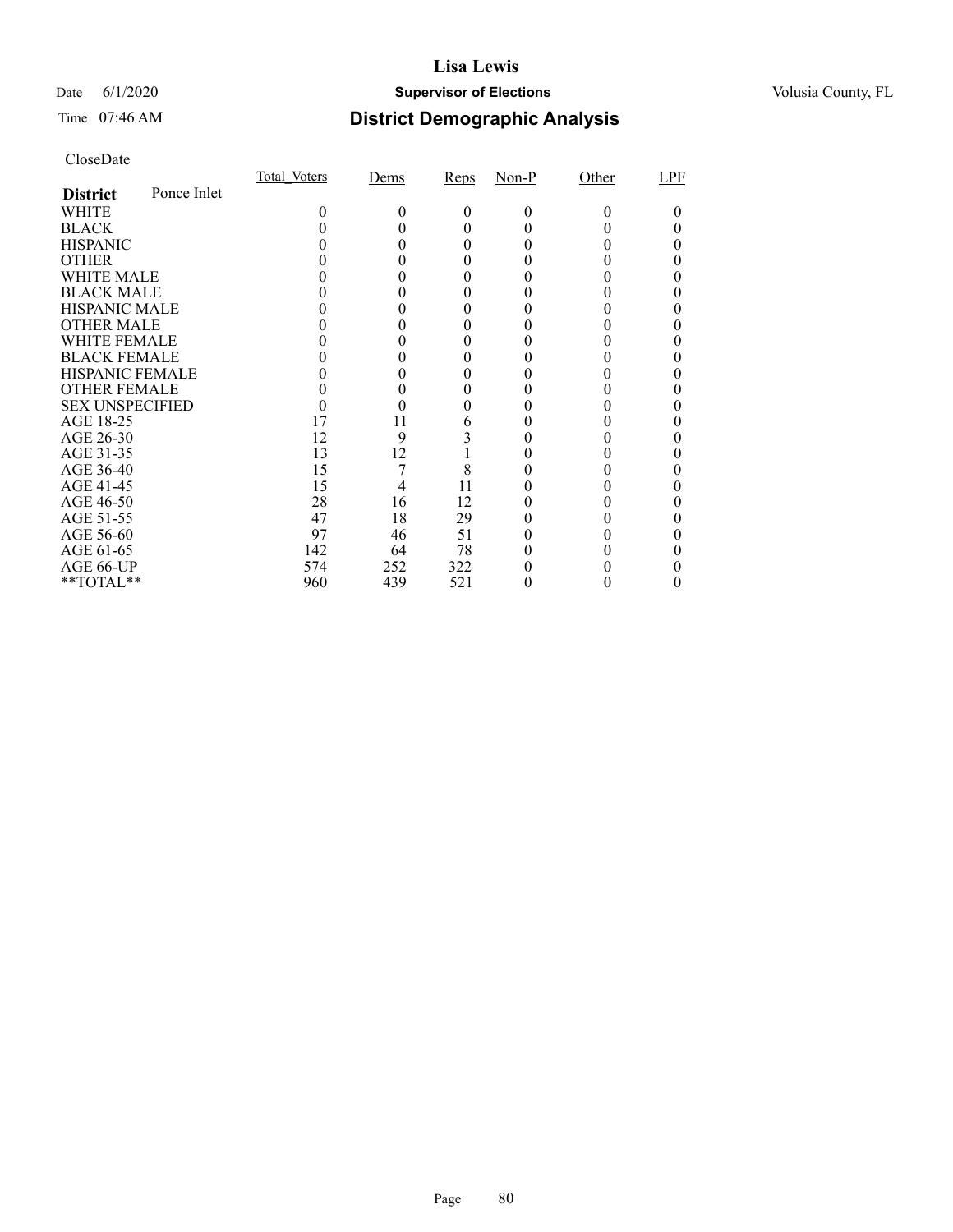## Date 6/1/2020 **Supervisor of Elections Supervisor of Elections** Volusia County, FL

# Time 07:46 AM **District Demographic Analysis**

|                        |                        | Total Voters | Dems  | Reps | $Non-P$ | Other | LPF |
|------------------------|------------------------|--------------|-------|------|---------|-------|-----|
| <b>District</b>        | Port Orange District 1 |              |       |      |         |       |     |
| WHITE                  |                        |              | 0     | 0    | 0       | 0     |     |
| <b>BLACK</b>           |                        |              |       | 0    |         |       |     |
| <b>HISPANIC</b>        |                        |              |       | 0    |         |       |     |
| <b>OTHER</b>           |                        |              |       |      |         |       |     |
| WHITE MALE             |                        |              |       | 0    |         |       |     |
| <b>BLACK MALE</b>      |                        |              |       |      |         |       |     |
| <b>HISPANIC MALE</b>   |                        |              |       |      |         |       |     |
| <b>OTHER MALE</b>      |                        |              |       |      |         |       |     |
| WHITE FEMALE           |                        |              |       |      |         |       |     |
| <b>BLACK FEMALE</b>    |                        |              |       |      |         |       |     |
| <b>HISPANIC FEMALE</b> |                        |              |       |      |         |       |     |
| <b>OTHER FEMALE</b>    |                        |              | 0     | 0    |         |       |     |
| <b>SEX UNSPECIFIED</b> |                        |              |       |      |         |       |     |
| AGE 18-25              |                        | 69           | 59    | 10   |         |       |     |
| AGE 26-30              |                        | 47           | 36    | 11   |         |       |     |
| AGE 31-35              |                        | 39           | 31    | 8    |         |       |     |
| AGE 36-40              |                        | 58           | 36    | 22   |         |       |     |
| AGE 41-45              |                        | 49           | 28    | 21   |         |       |     |
| AGE 46-50              |                        | 69           | 43    | 26   |         |       |     |
| AGE 51-55              |                        | 103          | 58    | 45   |         |       |     |
| AGE 56-60              |                        | 166          | 96    | 70   |         |       |     |
| AGE 61-65              |                        | 275          | 151   | 124  |         |       |     |
| AGE 66-UP              |                        | 979          | 479   | 500  |         |       |     |
| **TOTAL**              |                        | 1,854        | 1,017 | 837  |         |       |     |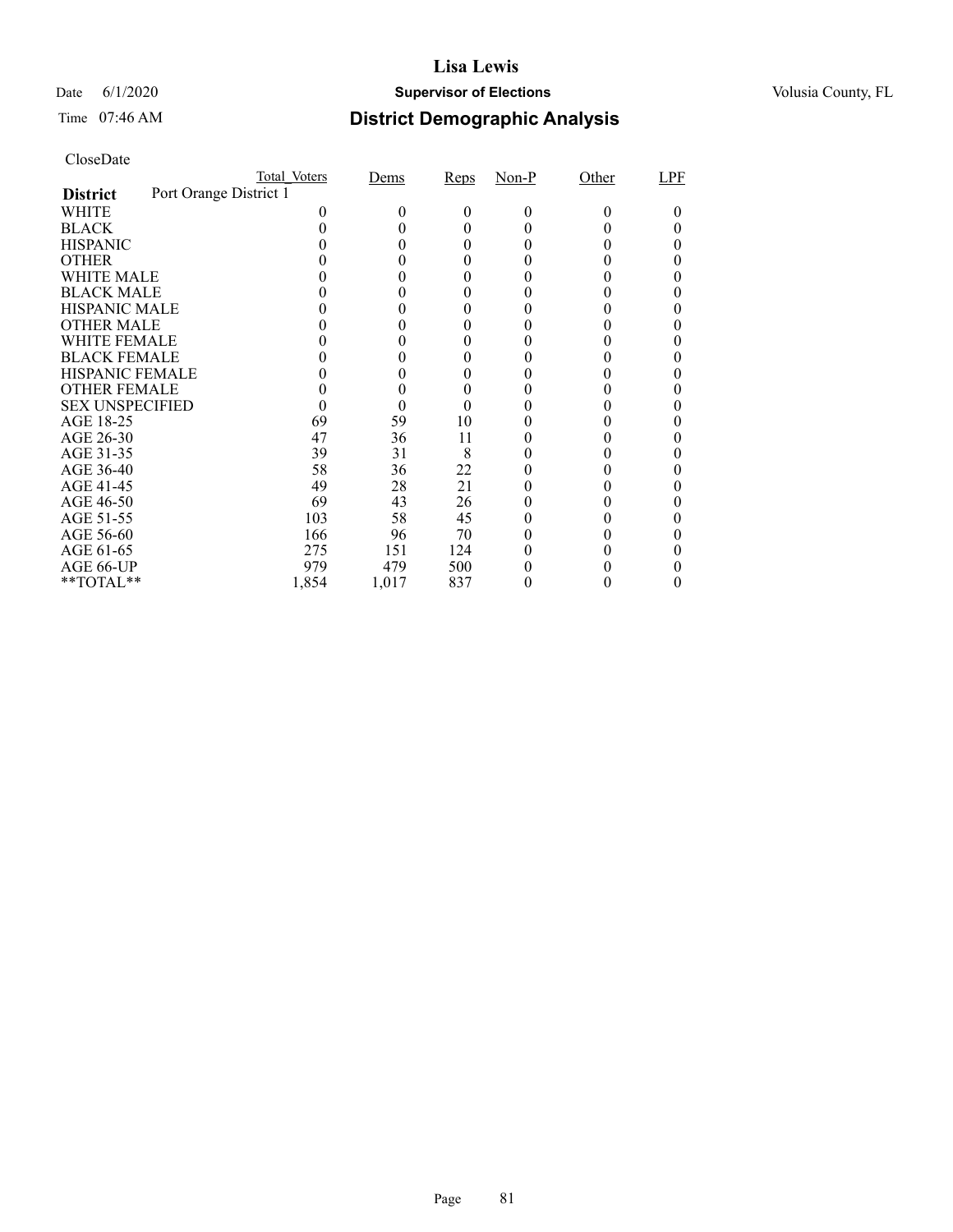## Date 6/1/2020 **Supervisor of Elections Supervisor of Elections** Volusia County, FL

## Time 07:46 AM **District Demographic Analysis**

| CloseDate |
|-----------|
|-----------|

|                        |                        | Total Voters | Dems   | Reps | $Non-P$ | Other | LPF |
|------------------------|------------------------|--------------|--------|------|---------|-------|-----|
| <b>District</b>        | Port Orange District 2 |              |        |      |         |       |     |
| WHITE                  |                        |              | $_{0}$ | 0    | 0       | 0     |     |
| <b>BLACK</b>           |                        |              |        |      |         |       |     |
| <b>HISPANIC</b>        |                        |              |        |      |         |       |     |
| <b>OTHER</b>           |                        |              |        |      |         |       |     |
| WHITE MALE             |                        |              |        |      |         |       |     |
| <b>BLACK MALE</b>      |                        |              |        |      |         |       |     |
| <b>HISPANIC MALE</b>   |                        |              |        |      |         |       |     |
| <b>OTHER MALE</b>      |                        |              |        |      |         |       |     |
| <b>WHITE FEMALE</b>    |                        |              |        |      |         |       |     |
| <b>BLACK FEMALE</b>    |                        |              |        |      |         |       |     |
| <b>HISPANIC FEMALE</b> |                        |              |        |      |         |       |     |
| <b>OTHER FEMALE</b>    |                        |              |        |      |         |       |     |
| <b>SEX UNSPECIFIED</b> |                        |              |        |      |         |       |     |
| AGE 18-25              |                        | 78           | 71     |      |         |       |     |
| AGE 26-30              |                        | 71           | 55     | 16   |         |       |     |
| AGE 31-35              |                        | 59           | 42     | 17   |         |       |     |
| AGE 36-40              |                        | 60           | 38     | 22   |         |       |     |
| AGE 41-45              |                        | 58           | 35     | 23   |         |       |     |
| AGE 46-50              |                        | 87           | 49     | 38   |         |       |     |
| AGE 51-55              |                        | 136          | 66     | 70   |         |       |     |
| AGE 56-60              |                        | 227          | 129    | 98   |         |       |     |
| AGE 61-65              |                        | 274          | 156    | 118  |         |       |     |
| AGE 66-UP              |                        | 1,218        | 635    | 583  |         |       |     |
| **TOTAL**              |                        | 2,268        | 1,276  | 992  | 0       |       |     |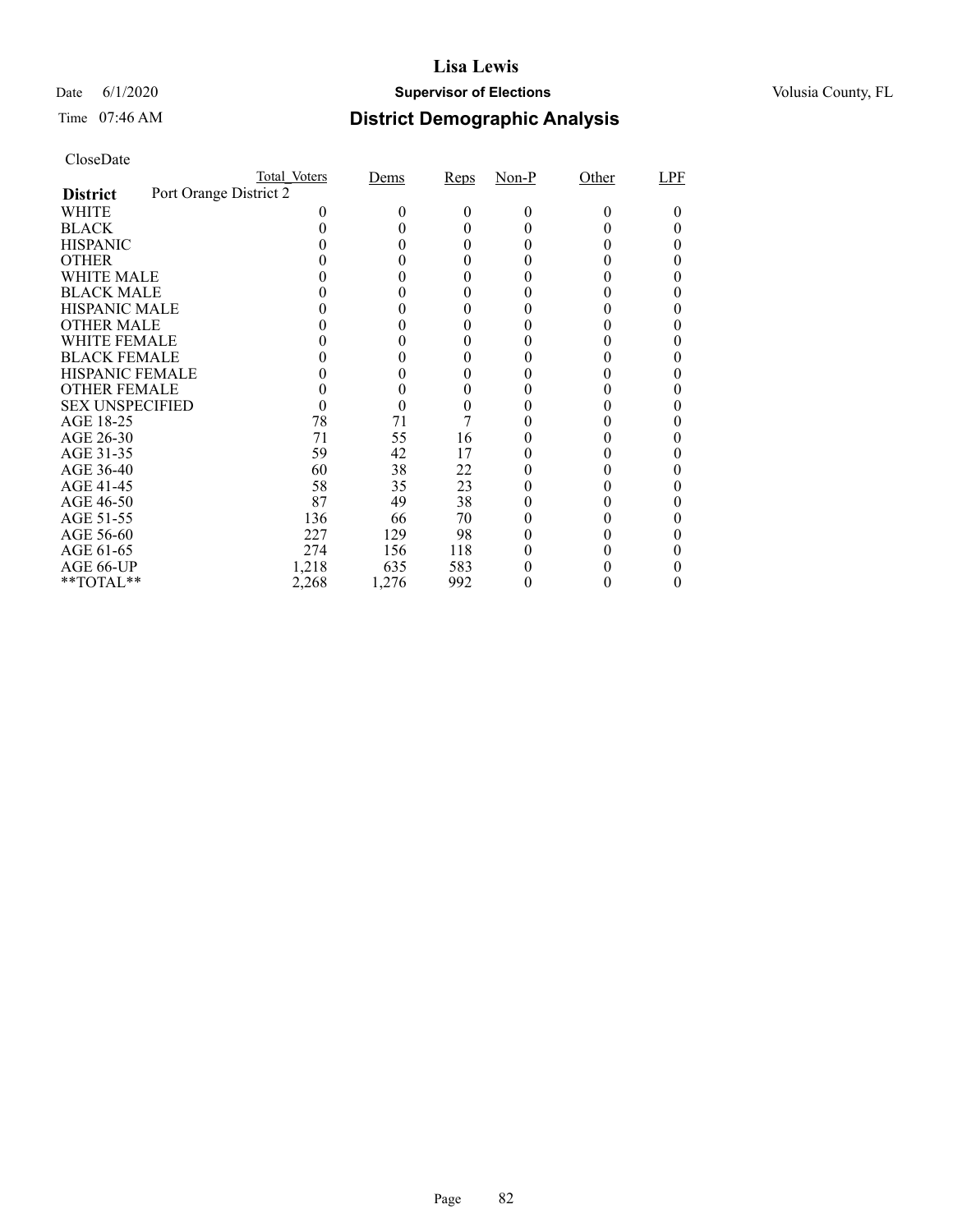## Date 6/1/2020 **Supervisor of Elections Supervisor of Elections** Volusia County, FL

# Time 07:46 AM **District Demographic Analysis**

|                        |                        | Total Voters | Dems   | Reps  | $Non-P$ | Other | LPF |
|------------------------|------------------------|--------------|--------|-------|---------|-------|-----|
| <b>District</b>        | Port Orange District 3 |              |        |       |         |       |     |
| WHITE                  |                        |              | $_{0}$ | 0     | 0       | 0     |     |
| <b>BLACK</b>           |                        |              |        | 0     |         |       |     |
| <b>HISPANIC</b>        |                        |              |        | 0     |         |       |     |
| <b>OTHER</b>           |                        |              |        |       |         |       |     |
| WHITE MALE             |                        |              |        | 0     |         |       |     |
| <b>BLACK MALE</b>      |                        |              |        |       |         |       |     |
| <b>HISPANIC MALE</b>   |                        |              |        |       |         |       |     |
| <b>OTHER MALE</b>      |                        |              |        |       |         |       |     |
| WHITE FEMALE           |                        |              |        |       |         |       |     |
| <b>BLACK FEMALE</b>    |                        |              |        |       |         |       |     |
| <b>HISPANIC FEMALE</b> |                        |              |        |       |         |       |     |
| <b>OTHER FEMALE</b>    |                        |              | 0      | 0     |         |       |     |
| <b>SEX UNSPECIFIED</b> |                        |              |        |       |         |       |     |
| AGE 18-25              |                        | 112          | 86     | 26    |         |       |     |
| AGE 26-30              |                        | 85           | 63     | 22    |         |       |     |
| AGE 31-35              |                        | 67           | 46     | 21    |         |       |     |
| AGE 36-40              |                        | 100          | 70     | 30    |         |       |     |
| AGE 41-45              |                        | 97           | 66     | 31    |         |       |     |
| AGE 46-50              |                        | 130          | 77     | 53    |         |       |     |
| AGE 51-55              |                        | 179          | 93     | 86    |         |       |     |
| AGE 56-60              |                        | 281          | 151    | 130   |         |       |     |
| AGE 61-65              |                        | 356          | 195    | 161   |         |       |     |
| AGE 66-UP              |                        | 1,657        | 772    | 885   |         |       |     |
| **TOTAL**              |                        | 3,064        | 1,619  | 1,445 |         |       |     |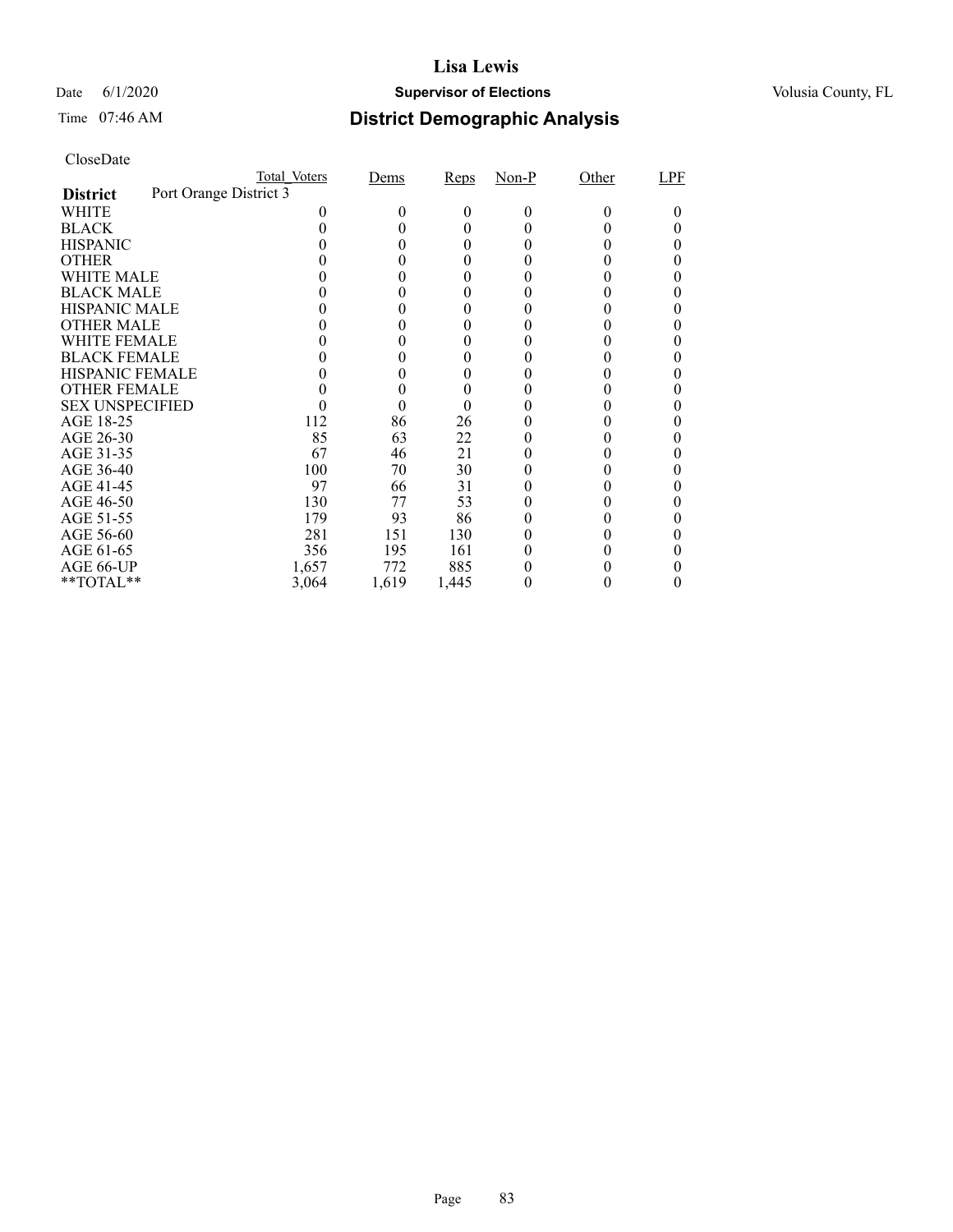## Date 6/1/2020 **Supervisor of Elections Supervisor of Elections** Volusia County, FL

# Time 07:46 AM **District Demographic Analysis**

|                        |                        | Total Voters | Dems   | Reps  | $Non-P$ | Other | LPF |
|------------------------|------------------------|--------------|--------|-------|---------|-------|-----|
| <b>District</b>        | Port Orange District 4 |              |        |       |         |       |     |
| WHITE                  |                        |              | $_{0}$ | 0     | 0       | 0     |     |
| <b>BLACK</b>           |                        |              |        | 0     |         |       |     |
| <b>HISPANIC</b>        |                        |              |        | 0     |         |       |     |
| <b>OTHER</b>           |                        |              |        | 0     |         |       |     |
| WHITE MALE             |                        |              |        | 0     |         |       |     |
| <b>BLACK MALE</b>      |                        |              |        |       |         |       |     |
| <b>HISPANIC MALE</b>   |                        |              |        |       |         |       |     |
| <b>OTHER MALE</b>      |                        |              |        |       |         |       |     |
| WHITE FEMALE           |                        |              |        |       |         |       |     |
| <b>BLACK FEMALE</b>    |                        |              |        |       |         |       |     |
| <b>HISPANIC FEMALE</b> |                        |              |        |       |         |       |     |
| <b>OTHER FEMALE</b>    |                        |              | 0      | 0     |         |       |     |
| <b>SEX UNSPECIFIED</b> |                        |              |        |       |         |       |     |
| AGE 18-25              |                        | 122          | 84     | 38    |         |       |     |
| AGE 26-30              |                        | 52           | 40     | 12    |         |       |     |
| AGE 31-35              |                        | 76           | 56     | 20    |         |       |     |
| AGE 36-40              |                        | 99           | 65     | 34    |         |       |     |
| AGE 41-45              |                        | 110          | 62     | 48    |         |       |     |
| AGE 46-50              |                        | 148          | 74     | 74    |         |       |     |
| AGE 51-55              |                        | 178          | 86     | 92    |         |       |     |
| AGE 56-60              |                        | 249          | 118    | 131   |         |       |     |
| AGE 61-65              |                        | 374          | 188    | 186   |         |       |     |
| AGE 66-UP              |                        | 1,320        | 595    | 725   |         |       |     |
| **TOTAL**              |                        | 2,728        | 1,368  | 1,360 |         |       |     |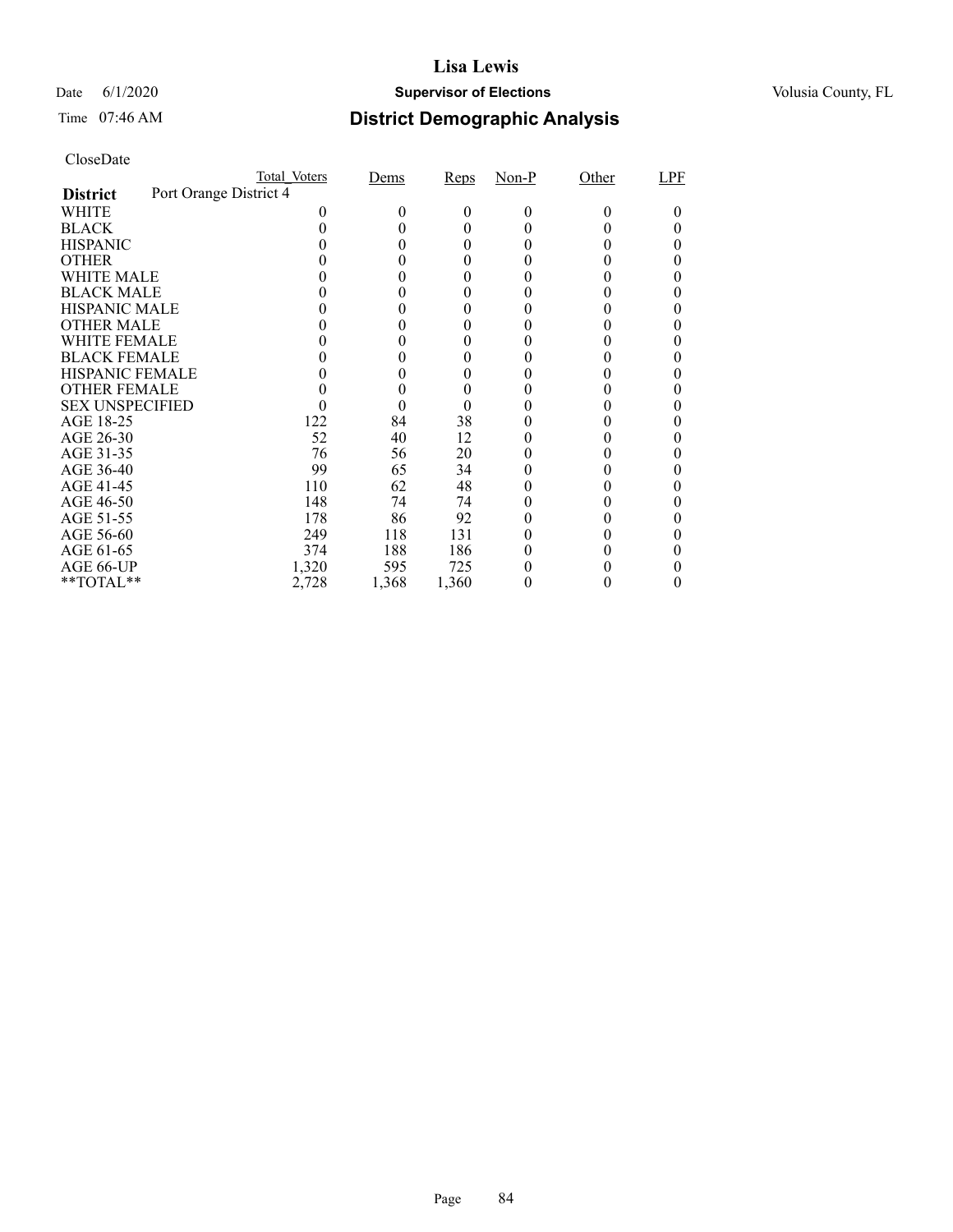## Date 6/1/2020 **Supervisor of Elections Supervisor of Elections** Volusia County, FL

# Time 07:46 AM **District Demographic Analysis**

|                        |               | Total Voters | Dems  | Reps   | $Non-P$ | Other    | LPF |
|------------------------|---------------|--------------|-------|--------|---------|----------|-----|
| <b>District</b>        | South Daytona |              |       |        |         |          |     |
| WHITE                  |               | 0            | 0     | 0      | 0       | $\theta$ |     |
| <b>BLACK</b>           |               |              |       | 0      |         |          |     |
| <b>HISPANIC</b>        |               |              | 0     | $_{0}$ |         |          |     |
| <b>OTHER</b>           |               |              |       | 0      |         |          |     |
| WHITE MALE             |               |              | 0     | $_{0}$ |         |          |     |
| <b>BLACK MALE</b>      |               |              |       |        |         |          |     |
| <b>HISPANIC MALE</b>   |               |              |       |        |         |          |     |
| <b>OTHER MALE</b>      |               |              |       | 0      |         |          |     |
| WHITE FEMALE           |               |              |       | 0      |         |          |     |
| <b>BLACK FEMALE</b>    |               |              |       | 0      |         |          |     |
| <b>HISPANIC FEMALE</b> |               |              |       |        |         |          |     |
| <b>OTHER FEMALE</b>    |               |              | 0     | 0      |         |          |     |
| <b>SEX UNSPECIFIED</b> |               |              |       |        |         |          |     |
| AGE 18-25              |               | 55           | 44    | 11     |         |          |     |
| AGE 26-30              |               | 55           | 47    | 8      |         |          |     |
| AGE 31-35              |               | 58           | 40    | 18     |         |          |     |
| AGE 36-40              |               | 62           | 44    | 18     |         |          |     |
| AGE 41-45              |               | 46           | 32    | 14     |         |          |     |
| AGE 46-50              |               | 86           | 58    | 28     |         |          |     |
| AGE 51-55              |               | 108          | 60    | 48     |         |          |     |
| AGE 56-60              |               | 223          | 120   | 103    |         |          |     |
| AGE 61-65              |               | 278          | 155   | 123    |         |          |     |
| AGE 66-UP              |               | 891          | 488   | 403    |         |          |     |
| **TOTAL**              |               | 1,862        | 1,088 | 774    | 0       | 0        | 0   |